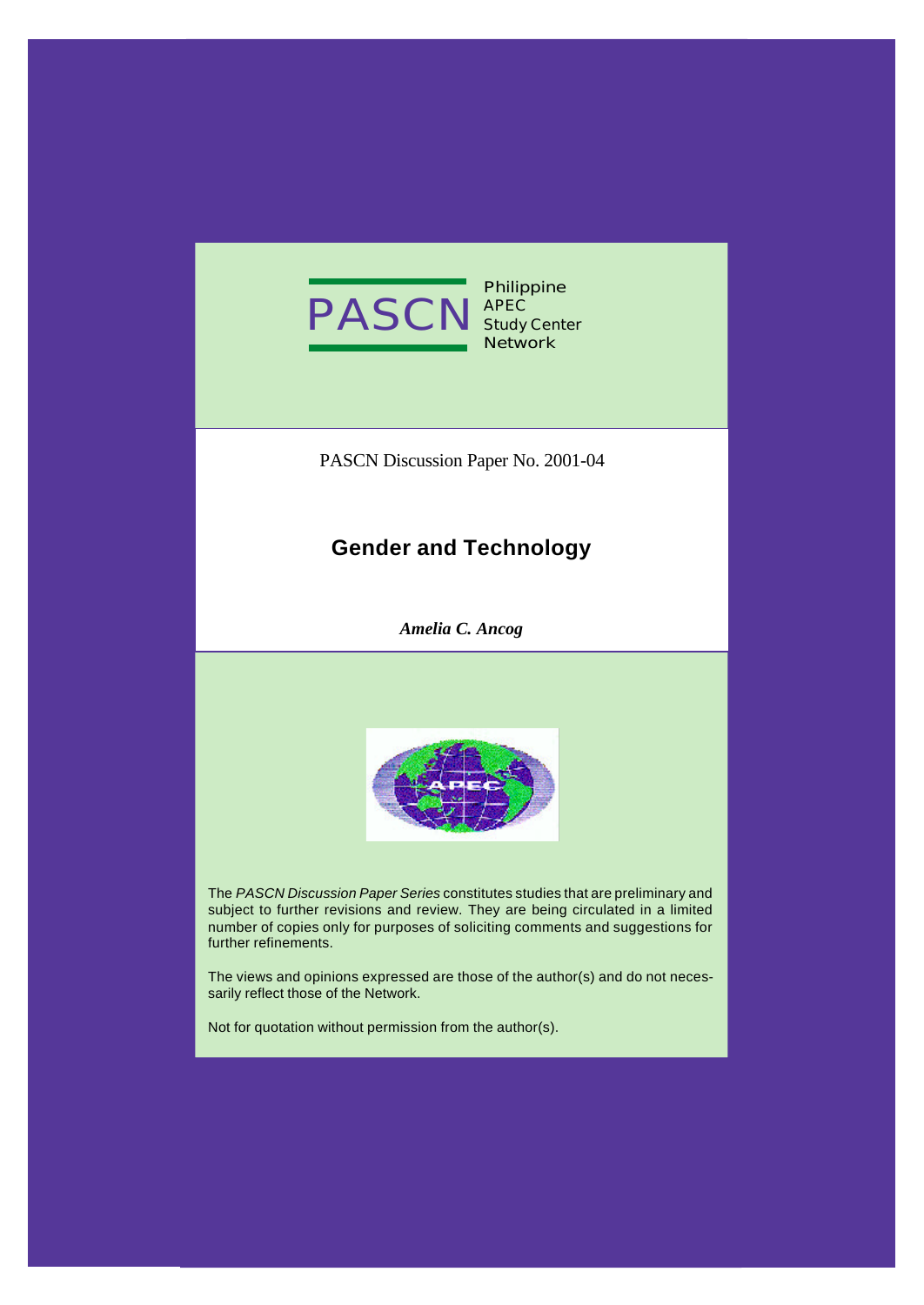

**PHILIPPINE** S TUDY C ENTER **NETWORK** 

PASCN Discussion Paper No. 2001-04

# **Gender and Technology**

## *Amelia C. Ancog*

University of the Philippines

## September 2001

The *PASCN Discussion Paper Series* constitutes studies that are preliminary and subject to further revisions and review. They are being circulated in a limited number of copies only for purposes of soliciting comments and suggestions for further refinements.

The views and opinions expressed are those of the author(s) and do not necessarily reflect those of the Network.

Not for quotation without permission from the author(s) and the Network.

For comments, suggestions or further inquiries, please contact:

**The PASCN Secretariat** Philippine Institute for Development Studies NEDA sa Makati Building, 106 Amorsolo Street Legaspi Village, Makati City, Philippines Tel. Nos. 893-9588 and 892-5817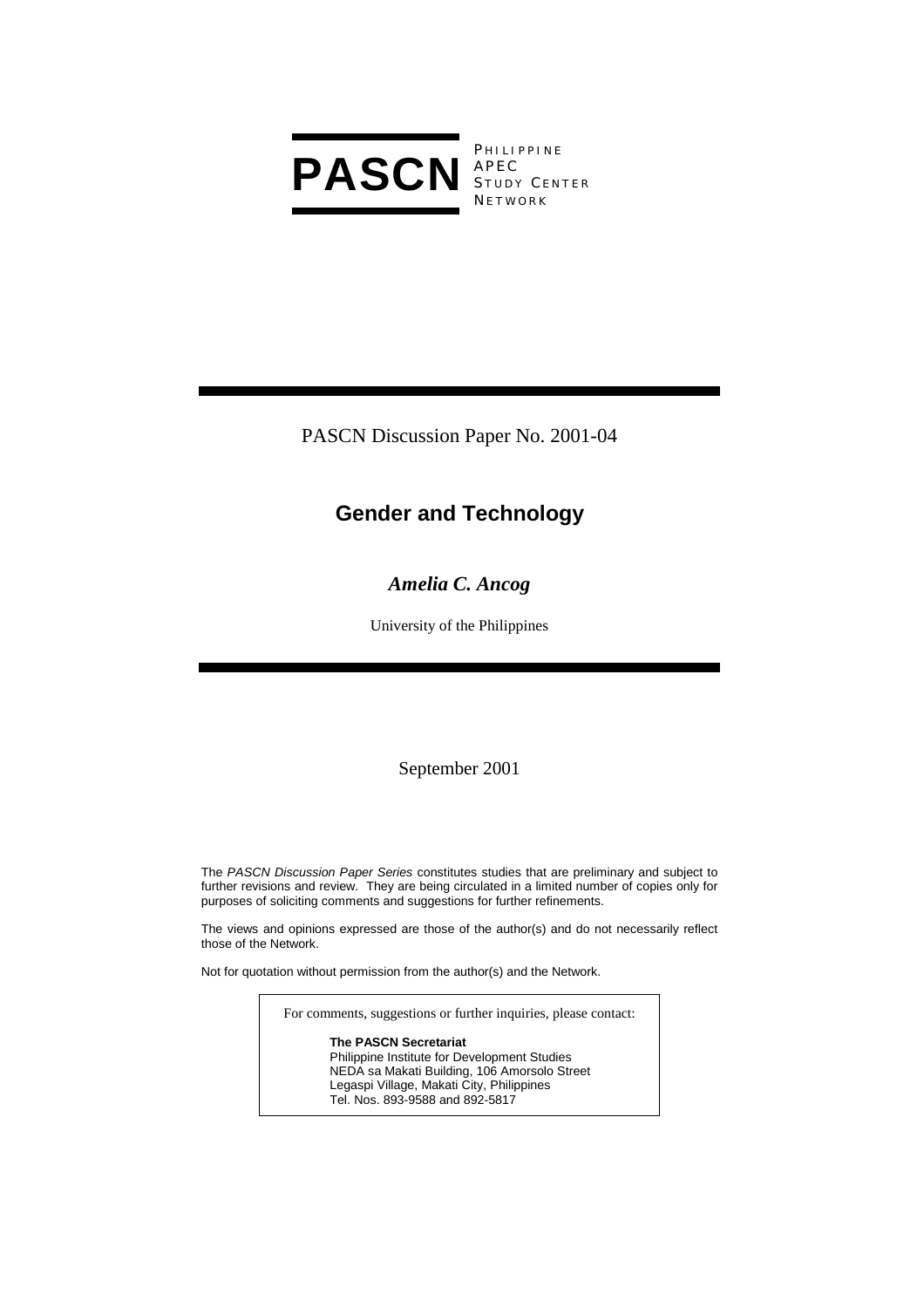#### **ACKNOWLEDGMENT**

The writer acknowledges with gratitude the financial support of the Philippine APEC Study Center Network, particularly, Dr. Mario Lamberte and Dr. Myrna Austria, and the advice, encouragement and assistance of Dr. Corazon Barba, Dr. Pacita Zara, Dr. Florentino Tesoro, Dr. Maripaz Perez, Dr. Carlos Tomboc, Mr Rolando Viloria and their respective supervisors and staff members. Special thanks are also due my co-writer on "Nutritious Food Technology", Dr. Mario Capanzana, who arranged the exciting field visits to Jojo's Noodle Center and to Via Mare. To the adoptors in Metro Manila, Region VI and Region III, I express my sincerest appreciation for sharing unselfishly their experiences and insights in utilizing Filipino technologies for their enterprises. The field visits and interviews in Region III and Region VI would not have been possible without the wholehearted cooperation of Dr Conrado Oliveros, and Engineer Zinnia Teruel, respectively. I thank them.

The commitment of these S&T officials, their supervisors and personnel to bring knowledge and technology to the countryside is truly remarkable. May their tribe increase!

Finally, to my husband Edmundo Ancog and my son Raymond, my thanks for the editorial work. Diana M. Figueras deserves special appreciation for her encoding work and support services.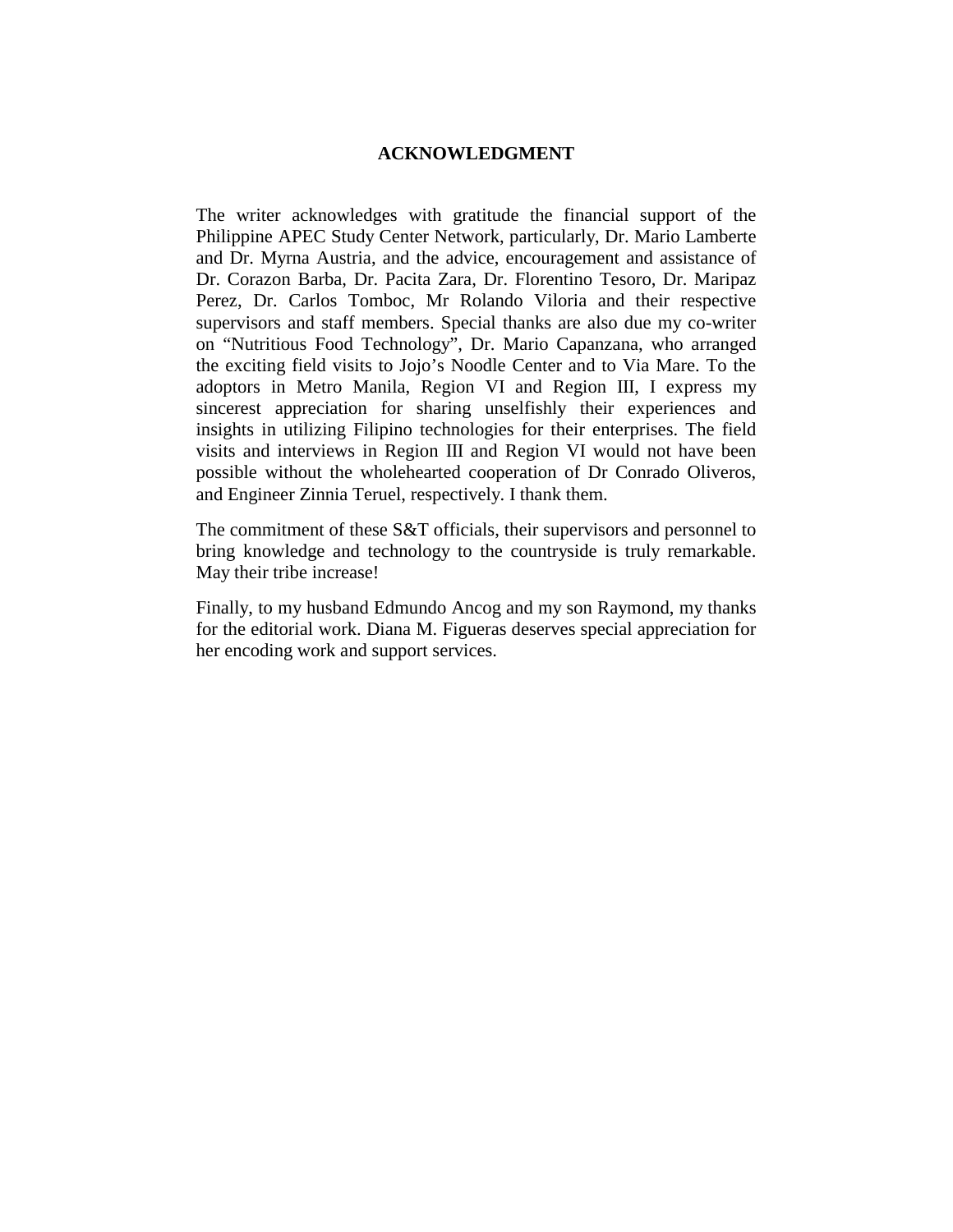#### **ABSTRACT**

The study entitled **Gender and Technology** aims to contribute to APEC's efforts in building lessons and literature in science and technology and in micro, cottage and small and medium enterprises. It describes selected researches undertaken by Research and Development Institutes (RDIs) of the Department of Science and Technology (DOST), the technologies developed and transferred to individuals and firms, the opportunities and constraints which technology adoptors face as they commercialize the technologies and the participation of women and men in these endeavors.

Technologies selected were herbal medicine technology (*sambong* and *lagundi),* nutritious food technology (canton noodle with squash) technology for the manufacture of furniture (spray booth and tunnel drying). Data were elicited from respondents including scientists, and adoptors from Metro Manila, Region III and Region VI and key officials, supervisors and researchers of the RDIs, DOST and the University of the Philippines.

The data reveal that, generally, the technologies were perceived to be simple, easy to adopt and can be commercialized quite profitably. Opportunities for enhancing or improving the technology were seized by the innovative adoptors, tapping in the process the technical advice and services of the scientists and researchers. The accessibility of the scientists contributed to the success of some entrepreneurs in the same manner that the financial assistance provided by DOST through the Technology Application and Promotion Institute (TAPI) facilitated the acquisition of equipment to increase productivity.

Limited capital, irregular supply of raw material, untrained manpower, absence of institutional buyers were among the factors pinpointed by the adoptors which hindered the effective commercialization of the technologies. Nevertheless, adoptors with creative sourcing talent succeeded in mobilizing resources from the community and other institutions to build a stronger capital base.

The Technology Transfer Guidelines of DOST are fair and transparent. They provide for the sharing of royalties between DOST, its agencies, the scientists/researchers and the adoptors.

Women scientists and researchers fulfill key roles in R&D and technology adoption and in managing microenterprises and small and medium enterprises. In R&D, women as well as men held the positions of project leaders. Men and women who are technology adoptors share a common perception about the exceptional skills of women in handling financial matters and combining colors for the design of beautiful gifts, toys and housewares. They also recognize that women are persevering, reliable, and committed to their profession and work.

Policy initiatives may focus on strengthening collaborative work among the RDIs, academic institutions and the private sector to ensure that the needs of the private sector are given full consideration in the development of R&D programs. This will result in a demand-driven policy thrust which will support the needs of the private sector, particularly the microenterprises and SMEs for technological innovation and services.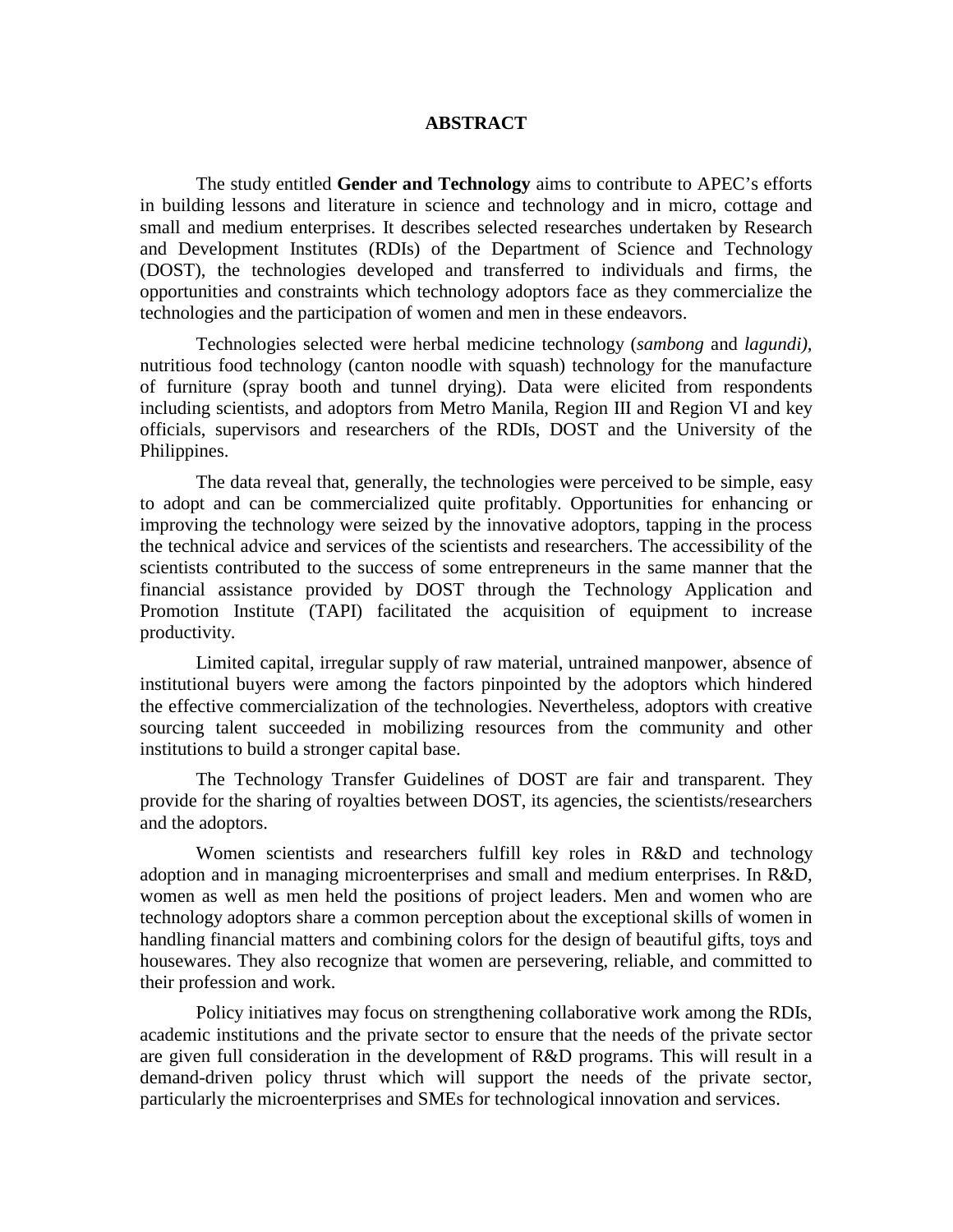Flexible, creative and liberal credit mechanisms for microenterprises and SMEs are necessary particularly if the funds are needed for technology acquisition and technology enhancement. Continuous training of adoptors to enhance their skills can hasten the growth of techno-based enterprises. An entrepreneurship-training program including intellectual property rights will broaden the horizon of scientists and researchers.

Continuing activities on data collection, segregation and analysis on gender equality and access must be supported by the public and the private sectors. The regular monitoring of compliance by government agencies in providing funds for gender programs will enhance the participation of women in S&T and related activities. The information obtained will be useful in documenting good practices and using them as models on gender equality and access. These will be distinct contributions to APEC's policy and program development on gender in science and technology.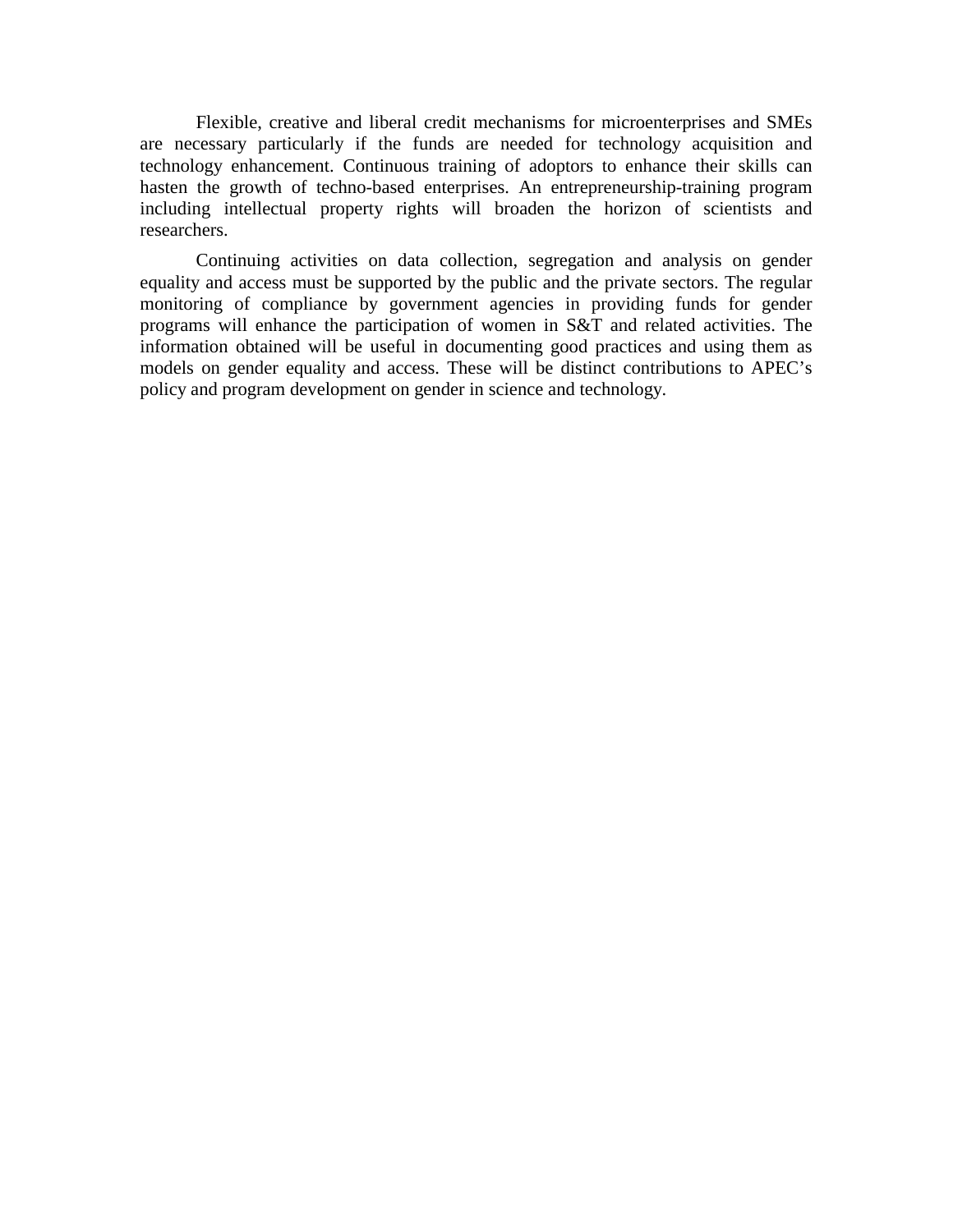#### **EXECUTIVE SUMMARY**

#### **Introduction**

The Asia Pacific Economic Cooperation (APEC), UNESCO, and other multilateral agencies encourage the adoption and implementation of gender friendly policies and programs and documentation of good practices. An area of significance is the study and analysis of the extent of contribution of women in research and development and technology adoption. Such study will provide insights on policy initiatives and reforms that will strengthen equality of access to opportunities in S&T and business endeavors. Gender equality in science and technology however, can only be meaningfully assessed within the context of the national conditions.

S&T policy experts agree that commercialization of the results of research and development will be facilitated by the presence of the following factors: (1) demanddriven partnership between research institutions/university an industry; (2) availability of funds for small and medium-sized industry for product improvement and new product and process development, and (3) royalty from commercialization of R&D outputs. It is important to ascertain whether these factors are present in the Philippine setting. The various Research and Development Institutes (RDIs) of the Department of Science and Technology (DOST) have available technologies, a substantial number of which had been transferred to adoptors. Some have been commercialized successfully.

While there are some studies on gender in research and development, there is a need to document experiences in technology transfer with women as adoptors, as proprietors or owners of microenterprises and small and medium enterprises. Lessons from their experiences and involvement in R&D including technology adoption and commercilization will provide insights on the opportunities and constraints to gender access and equality.

#### **Scope and Methodology**

The study identifies and describes selected technologies of RDIs which had been commercialized; describes and documents the role and contribution of women scientists in the research, technology transfer and commercialization of the technologies that had been identified; the processes and activities relating to technology transfer, adoption and commercialization and proposes policy initiatives which will enhance the role of women in S&T.

The technologies chosen were production of nutritious food particularly canton noodle with squash, herbal medicine specifically *lagundi* and *sambong* and forest product technology particularly tunnel drying and spray booth. An interview guide and a questionnaire were developed and administered to respondents in Metro Manila, Region III and Region VI. Likewise reports of agencies, official documents such as circulars and other administrative issuances were analyzed.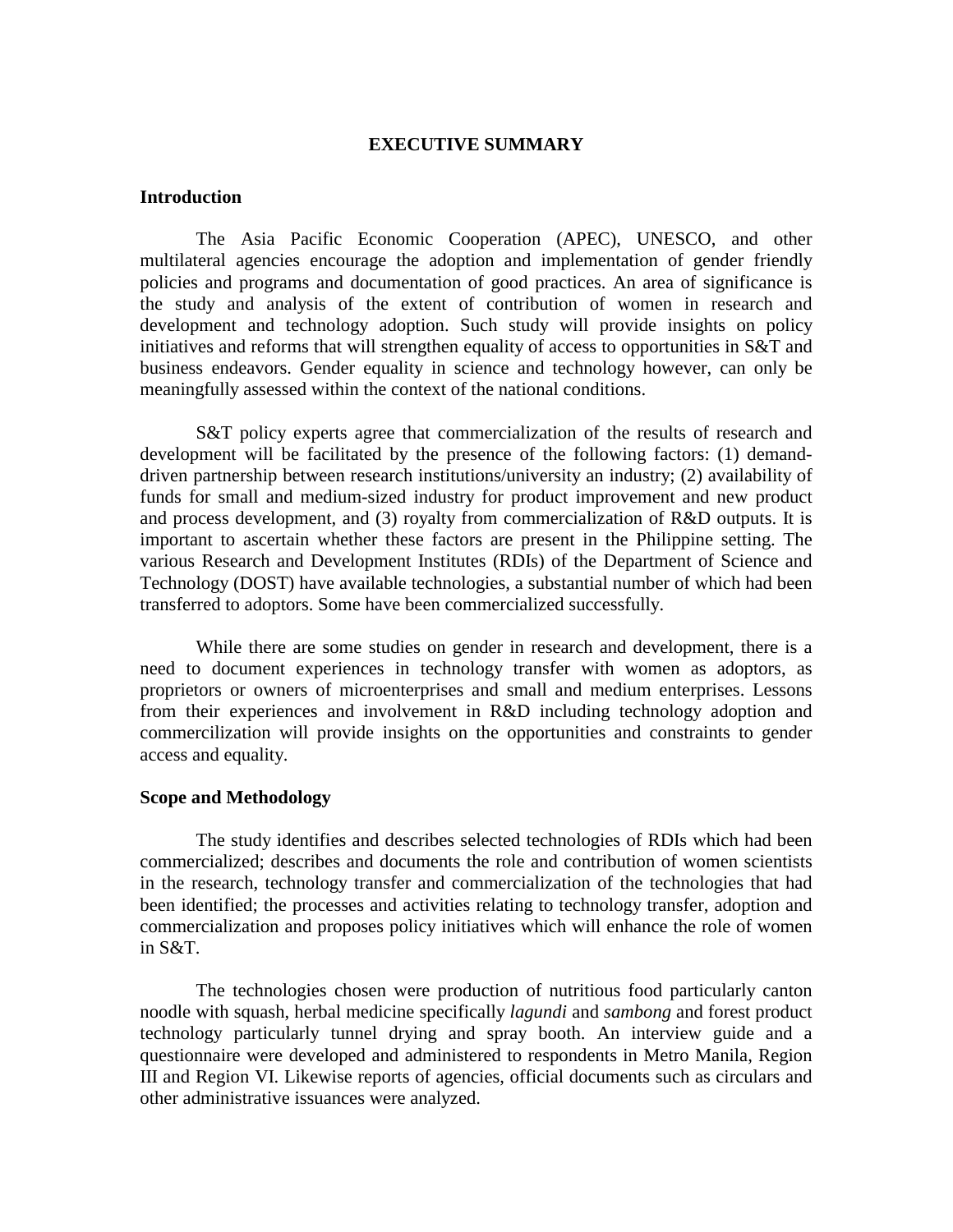A short interview guide was used to elicit information on the background of the adoptor, experience on the use of the technology, improvements undetaken, gender distribution on functions and responsibilities, level of success in technology commercialization as indicated in volume of sales, factors which contribute or hinder the effective utilization of technology and the distinct contributions of women and men in the firm.

The questionnaire for the technology generator contains the following items: respondent's profile, description of duties/responsibilities, research activities, initiator of research, description of the technology resulting from the research, source of fund, complement of research team, number of adoptors, factors which contributed/hindered the technology transfer efforts, and the role of women in R&d commercialization. An open-ended item was included in the last part of the questionnaire for the respondent's comments and suggestions.

For the technology adoptor, the questionnaire has this items: respondent's profile, description of duties, descriptionof technology used, date of transfer of technolgy, type of business organization, number of personnel employed, gender distrbution vis-a-vis assignment of responssibilities, raw material requirements, volume of investment, technology transfer agreement, technology enhancement or modification, factors which contributed or hindered the effectiveness of technology transfer and the role of women in R&D commercialization. An open ended item was included for additional comments of the adoptor.

The instruments were pre-tested in the Philippine Textile Research Institute and selected adoptors. Revisions were undertaken as a result of the pretest.

Eight Directors and Deputy Directors, 2 Regional Directors and 16 Division Chiefs, senior research specialists and researchers were interviewed. Field visits were made in the plants/offices of 6 adoptors in Region 6, 4 in Region 3 and 2 in the National Capital Region. Twenty-five adoptors were interviewed. Sixty questionnaires were sent to adoptors; thirty-five responded. A number did not provide information on volume of sales, revenues generated and raw materials used. Information on the amount of investment was also not revealed by most of the adoptors.

#### **Findings**

#### Herbal Technology Medicine Technology: *Lagundi* and *Sambong*

Prominent women scientists and researchers fulfill a crucial role in the research and development of herbal technology including the preparation of the technology transfer document. The R&D for herbal medicine is a continuing research entitled the National Integrated Research Program on Medicinal Plants (NIRPROMP). It has six component projects on "Scientific Validation Studies to Determine Plant's Efficacy,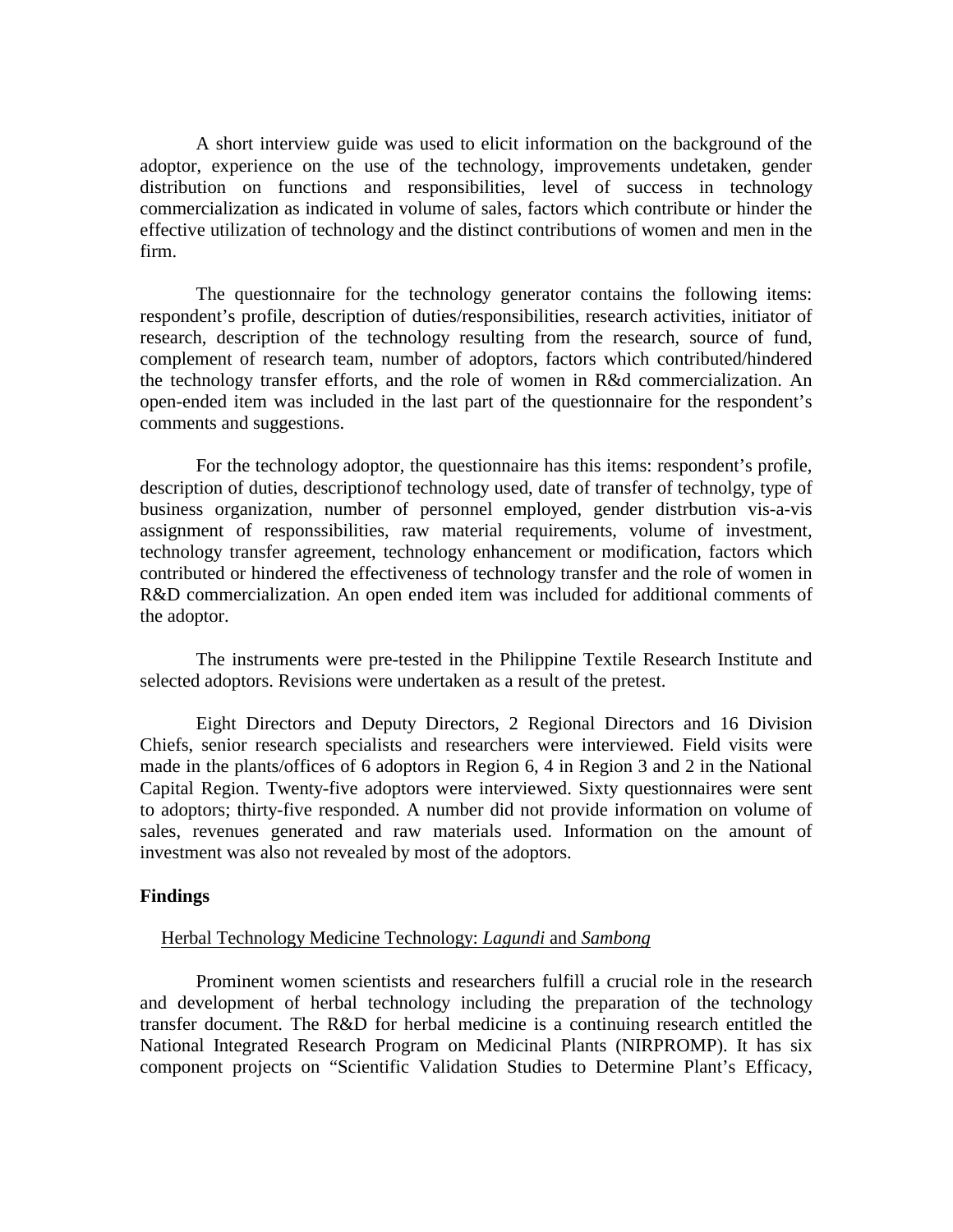Safety and Adverse Reations,"developed by scientists in the University of the Philippines.

NIRPROMP adopted two-mission approach. Mission 1 is geared towards the production of cude medicinal preparations against common diseases for distribution and utilization in rural areas. Mission II focuses on the conduct of in-depth studies on purified drugs extracted from medicinal plants and the promotion of commercialization efforts for domestic and export purposes. The production of medicine from local plants is expected to lessen the dependence on imported drugs for common ailments. This will put affordable medicine within the reach of many Filipinos.

The Philippine Council for Health Research and Development (PCHRD) has been providing funds to NIRPROMP since 1997. From 1977 to 1982, the Program completed crude herbal preparations (decoction/infusion) for 102 plants used by *herbolarios* or traditional healers, passed rapid clinical screening establishing their efficacy/safety for common diseases. From 1982 to the present, it identified ten priority plants which underwent toxicologic, bioassay, mutagenecity, dosage formulation, metal analysis, cultivation and propagation studies.

The leadership of the projects is almost evenly distributed between male and female. The Program Manager is a male, while 3 project leaders are male and 3 are female. In one-male led project, the co-leader is also a male; in another, the co-researcher is a female. The research positions are dominated by women (11 of 14 research positions). The preparation of the Technology Transfer Documents (TTDs) for *lagundi*  and *sambong* is female dominated. The TTDs are important documents for the use of adoptors since they contain the plant description, agriculture, pre-clinical studies, pharmaceutical studies and clinical studies, among others. They are the main instruments for technology transfer and commercialization.

The adoptor of *lagundi* and *sambong* technologies is Altermed, a subsidiary of a Filipino-owned corporation, Pascual Laboratories. The head and principal stockholder of the company is a male who has a Bachelor's Degree in Chemistry and a Doctor of Philsophy Degree in Pharmaceutical Chemistry. He sits in the Governing Board of PCHRD, representing the private sector; has strong entrepreneurial orientation and is well-informed on indigenous pharmaceutical products. His consultant is a Filipino physician who is an expert in traditional medicine, the founding program manager of the Traditional Medicine Program of the Department of Health and a trustee of the Philippine Institute for Traditional and Alternative Health Care.

The license for the manufacture of *lagundi* and *sambong* will subsist for five years which is non-exclusive and renewable. A technology transfer fee and royalty payments for five years are stipulated in the Technology Transfer Agreement*. Lagundi* brand name is *Ascof* (300 mg.plain and 600 mg. forte) while *sambong's* brand is *Releaf* (250 mg. plain and 500 mg. forte). *Lagundi* is anti-cough and anti-asthma while *sambong* is useful as diuretic and a remedy for urolithiasis. These herbal products bested 100 other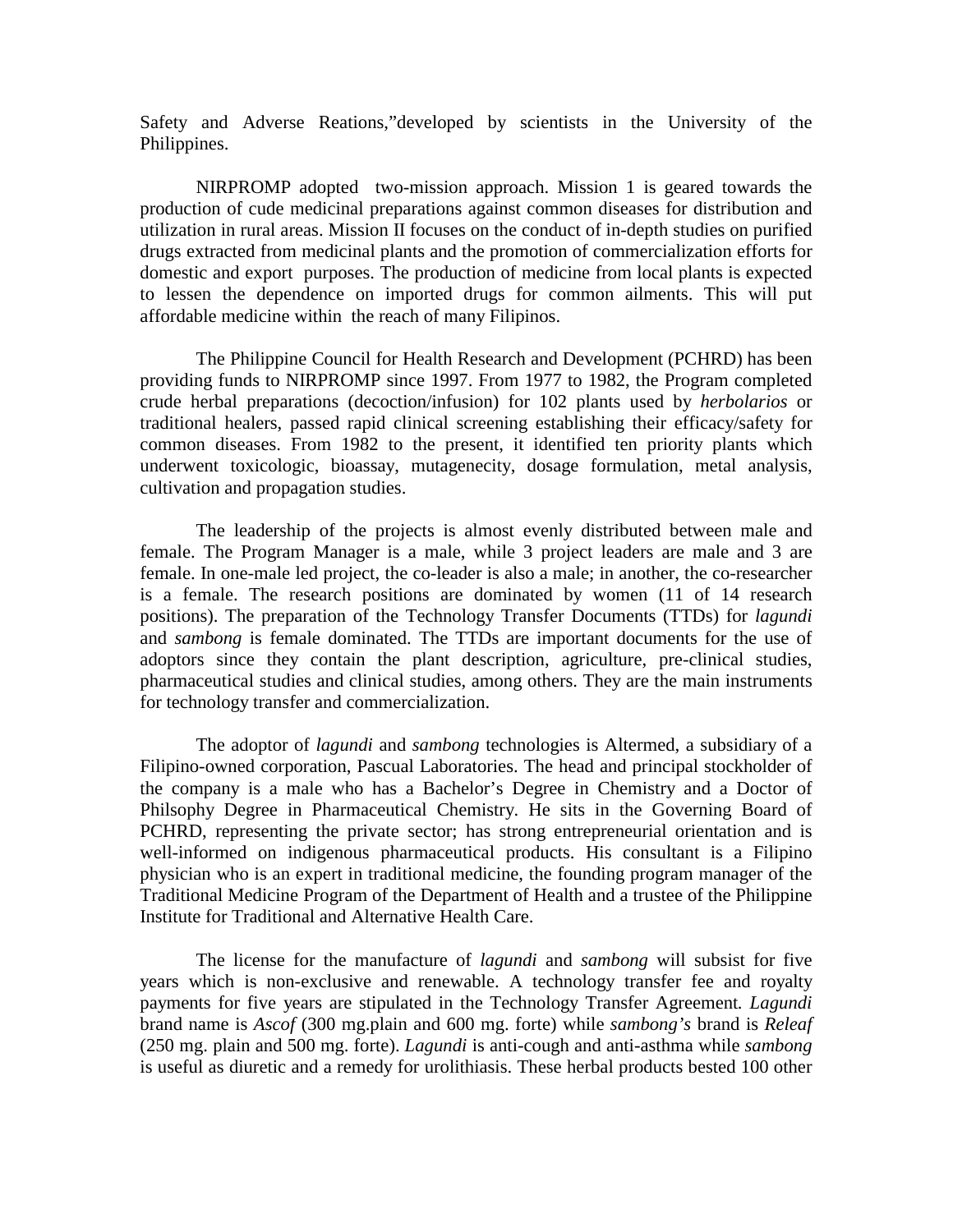products and inventions and recieved silver medials in the  $25<sup>th</sup>$  International Exhibition of Inventions, New Techniques and Products in Geneva, Switzerland on 11-20, 1977.

The support of the past administrators and the present Executive Director of the Philippine Council for Health Research and Development (PCHRD), the positive relationship between the University of the Philippines and its scientists in pursuing the NIRPROMP's objectives and the involvement of the private sector in the Council's policy formulation processes contributed to the development of practical rules for technology transfer. The Council's Technology Transfer Guidelines which include intellectual property rights are transparent and understandable. They provide rewards/incentives to the scientists, researchers, funding institution and technology adoptor. This policy instrument fosters the adoption of a locally developed technology with reasonable sharing of royalties among the institutions and scientists involved in R&D and the adoptor / user of the technology.

#### Nutritious Food Technology

The Food Nutrition and Research Institute (FNRI) of DOST conducts periodic surveys to identify the nutritional status of the population. Its 1993 and 1998 nutritious surveys revealed that Vitamin A deficiency, iron deficiency, iodine deficiency disorders and protein-energy disorders affect adversely the health of a substantial number of Filipinos.

To address these problems, FNRI undertakes researches to develop food products using indigenous materials and which are enriched with vitamins.

One of the nutritious products is the canton noodles which are quite popular with Filipinos.They can be cooked quickly and are readily available in fast food counters or five star restaurants or in "instant" ready to eat packages. As early as 1981 various food technologies were developed as part of the project "Commercialization of Technologies". Some products include kropeck from rice, mongo and other rootcrops. By 1995, the formulation, piloting, and storage of vitamin enhanced noodles using local vegetables particularly squash and saluyot were completed.

The team which undertook the study was headed by a woman who holds the degree of Doctor of Philosophy in Food Science. There were 8 researchers (including the project leader) in the team and only one person was a male. The technology transfer team, on the other hand, was led by a male who also completed the degree of PH.D in Food Science.

Three of the five team members were female and one was a male.

Squash canton noodle is rich in B-carotene and prepared from a blend of wheat floour, squash puree, salt, egg and noodle improver. It is a fried product, golden yellow in color and contains 13 g. protein, 512 kcal and 1.12mg b-carotene per 100g food. A 50g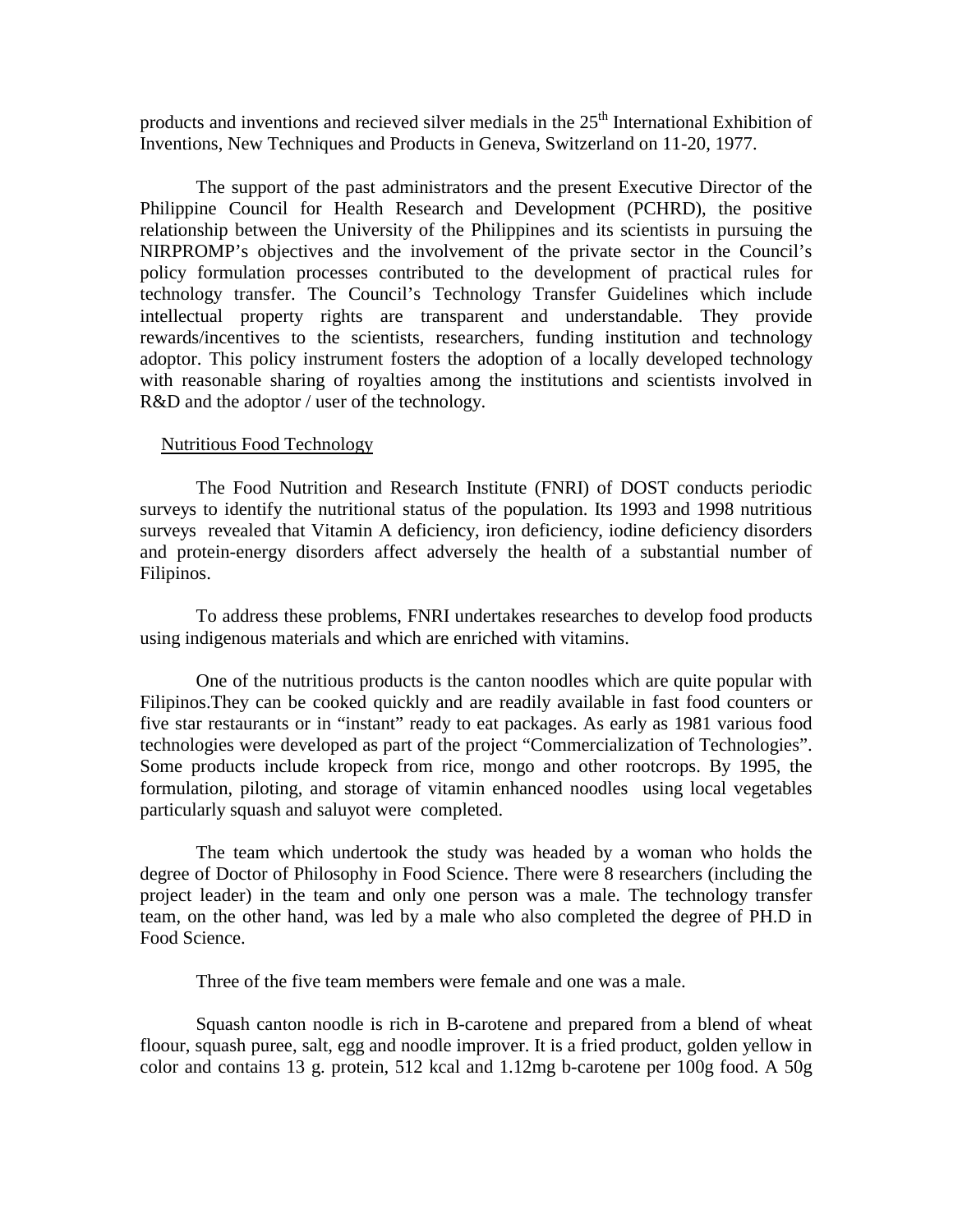serving will provide 16%, 20%, and 24% Recommended Dietary Allowance (RDA) for energy, protein and Vitamin A, respectively of 4-6 year old children.

The technology transfer fee is quite minimal since and royalty payment is not required since FNRI's objective is to disseminate the technologies to potential enterprises and encourage adoptors of nutritious food technology. However, the size of the market is considered in transferring the technology to subsequent adoptors. FNRI seeks to foster the survival and viability of the initial adoptor.

As of November 2000, there are 19 adoptors of canton noodles with squash. Eleven adoptors are from Luzon, 5 from Mindanao and 3 are from the Visayas. The President/General Managers – adoptors consist of 6 men and 5 women in Luzon, 2 men and 2 women in Mindanao and 3 women and 1 man in the Visayas. Based on the June 30, 2000 survey, the total investment of 6 adoptors amounted to P11 million. Direct labor is about 62 workers. Due to the confidential nature of information on income generated, no data can be reported.

A well-known woman restaurateur based in Metro Manila popularized the canton noodles with squash, improved the formulation, produces the noodles commercially and offers them in her five-star restaurants. Similarly, a female micro-entrepreneur based in Negros Occidental started a small noodle enterprise in La Castellana. With a modest financial assistance from the Technology Application and Promotion Institute (TAPI-DOST) for the acquisition of equipment, technical advice/services from FNRI and effective networking skills of the adoptor with the local communities and nearby provinces, the business is thriving.

The adoptors find the technology simple and easy to implement. They recognize the important role of FNRI and TAPI in increasing their business opportunities. One of the problems encountered by the adoptors in Metro Manila is the lack of continuous supply of the right variety of squash, a problem that is not generally faced by adoptors in the southern provinces. Credit facility is also perceived as important as raw material supply. For the adoptors who intend to expand their operations, availability of funds to upgrade their equipment and improve the quality of packaging materials are essential.

The adoptors who are effective in their enterprises do not hesitate to aggresively use their networks to source funds, expand markets or seek assistance to improve their products.

Two of the successful women entrepreneurs who adopted the technology, improved the formulation, networked well with the technology providers, the communities and seized market opportunities outside of the site of their business operations.

#### Forest Products Technology

To assist furniture manufacturers improve the quality of their products, the Forest Product Research and Development Institute (FPRDI) developed two technologies: well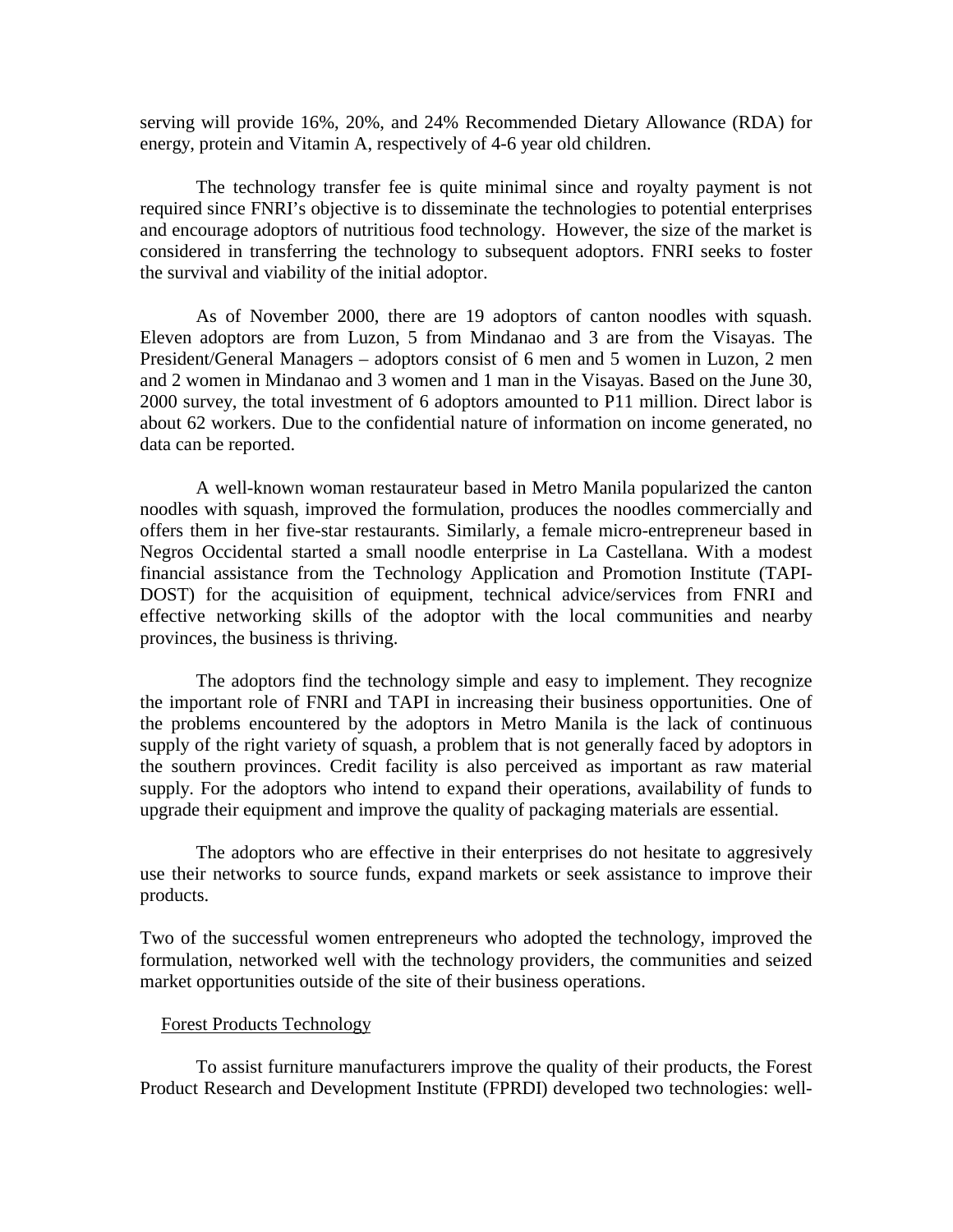designed spray booth and drying tunnel. A male engineer developed the technologies and a female staff officer coordinated technology transfer activities.

Spray booths are box-like enclosures used during the finishing for the removal of overspray. They extract the varnish particles and solvents from the work areas, prevent fogging and misting of surfaces thereby keeping the atmosphere free from fumes and improving the work environment. There are two types of spray booth: the dry filter and the wash or wet filter. Both are made of GI sheets with steel framings. Each type is provided with an exhaust fan and water filtering system.

The drying tunnel hastens the drying of finished furniture. It may either be a container van or a chamber made of steel framings. It is provided with a heat source, centrifugal blower and air ducting. It can either be fixed or demountable. The drying process can be batch type or conveyorized.

A number of the succesful adoptors of the technologies are based in Pampanga, some of whom are exporting the furniture to Europe, United States, Middle East, Singapore, Korea and Taiwan. Two of the adoptors whose products are in foreign markets started as family enterprises with small capital. The firms are managed by husbands and wives with the former handling the production aspects and the latter, the financial and administrative services. At the factory level, there are more men than women. Men are assigned to metal works and welding while women perform sanding activities and packing. Support services are also generally handled by women.

The adoptors assert that the technologies are easy to use and modify. Productivity increased by 60% because of the technologies. They also recognize the availability of the scientists from FPRDI who provide technical advice and services upon request. They however point to the need for sources of financing for expansion and product improvement.

#### Region VI: Insights on Technology Adoption

Technology adoptors in Region VI use food processing technology for canton noodles with squash, banana and mango chips or puree, pickled vegetables, fish and shrimp paste, (9 adoptors); drying of handicraft materials, production of gifts, housewares and decorative items, bamboo furniture, ceramics (3 adoptors); plant culture for propagation of orchids and ornametal plants (1 adoptor) dyeing of clothing materials from indigenous material such as raffia and abaca (2 adoptors); candle making (1 adoptor); vermicomposting (1 adoptor); and gemstone processing (1 adoptor). Majority have small investments or below P1million. Only six of the adoptors invested beyond P1million, the biggest was P3.4 nillion. Very minimal information was obtained on the revenues/income generated. Three of the 6 corporations export their products. Four are cooperatives and the rest are individual proprietorships.

Data obtained from 12 adoptors show that 61% in management/administration/finance are women; 57% are in production/quality assurance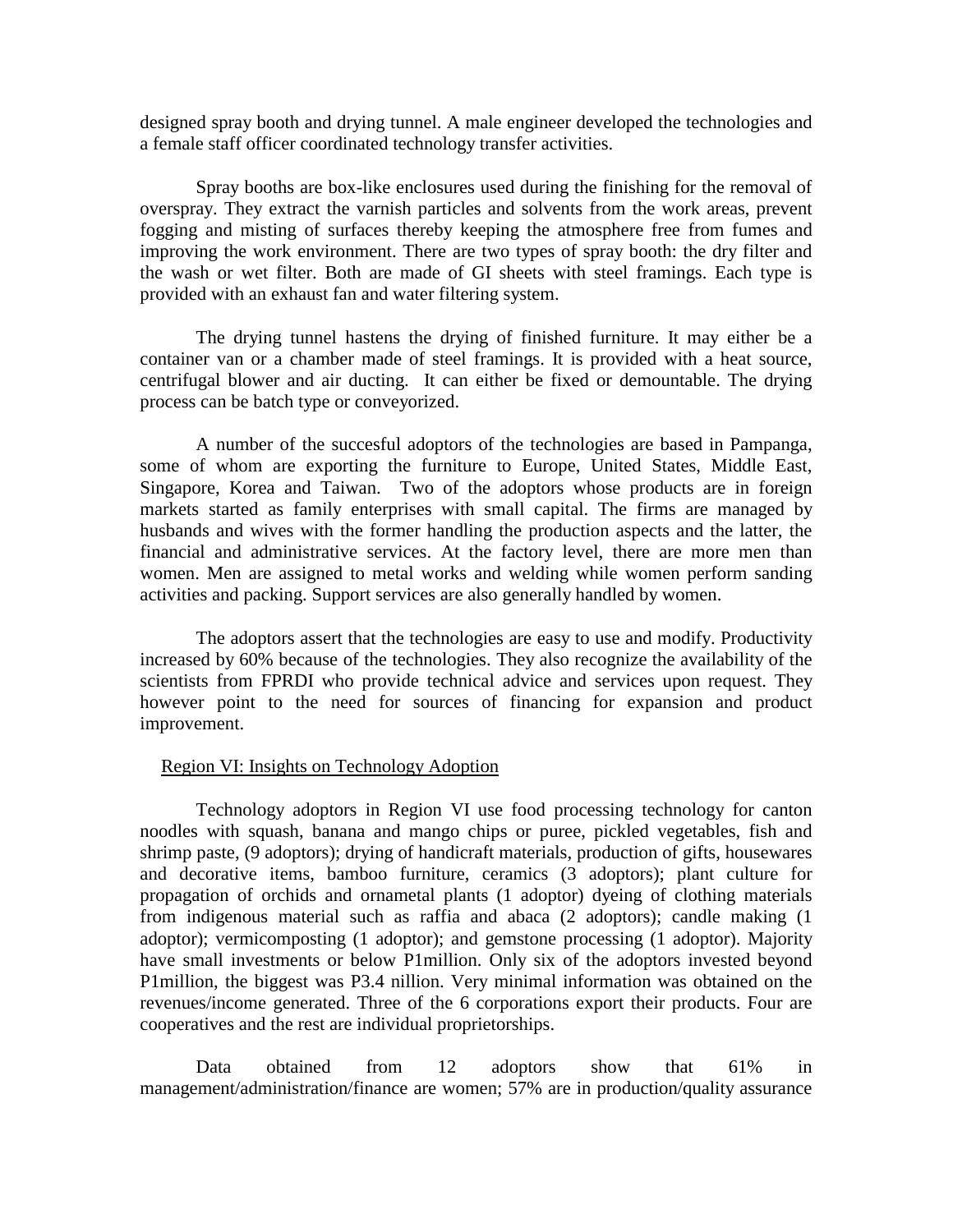and 43% are in marketing. The data are not comprehensive but nevertheless indicate the strong involvement of women in microenterprises and small enterprises.

The technologies adopted are perceived as "easy to use and adopt," helpful, and contribute to the increase of productivity or lower the cost of production. Women are seen to good in appreciating colors and color combination, a quality which is useful in producing handicrafts, decorative items, gifts, toys and housewares. They are also recognized for their patience, creativity, commitment and reliability.

The factors that ensure the succesful transfer and adoption of technologies are their simplicity, viability, availability of labor, the capability of the adoptors and demand for the products. The constraints identified by the adoptors are lack of capital, seasonality of the supply of materials and demand for their products, lack of trained manpower, absence of institutional or big buyers and unavailability of good packaging materials.

#### **Analysis**

Most of technologies which were transferred, adopted and commercialized are relatively simple. They were initiated as R&D projects on the basis of the mandate of the RDIs and expertise, inclination and interest of the scientists. One exception was the drying tunnel/chamber which was completed due to the need of clients from the furniture industry.

Technologies are offered by the RDIs in technology fora, seminars, exhibits, and other means of dissemination. The experts/scientists handle the transfer of knowledge and skills, often with the assistance of the Technology Application and Promotion Institute (TAPI-DOST). In the Regional Office, the Provincial Science and Technology Officers in tandem with the scientists/experts from RDIs disseminate and share information on technologies to the countryside.

The Technology Transfer Guidelines of PCHRD and DOST are transparent and fair. They provide for the sharing of royalties between DOST and its agencies, the scientists/researchers and the adoptor. The technology transfer fee is relatively low and in the case of the nutritious food technology, no royalty payment is required.

Women scientists and researchers are active in research and development. Similarly, there are more women scientists/ researchers/ than men who are involved in technology development and transfer, except in the case of the technologies of the Forest Product Research and Development Institute (FPRDI). The proprietorships or firms which adopted the technologies are also dominated by women who are recognized for their ability to handle finance and for their creativity and reliability. Men are generally involved in production activities in most firms. There appears to be no bias against women in S&T endeavors.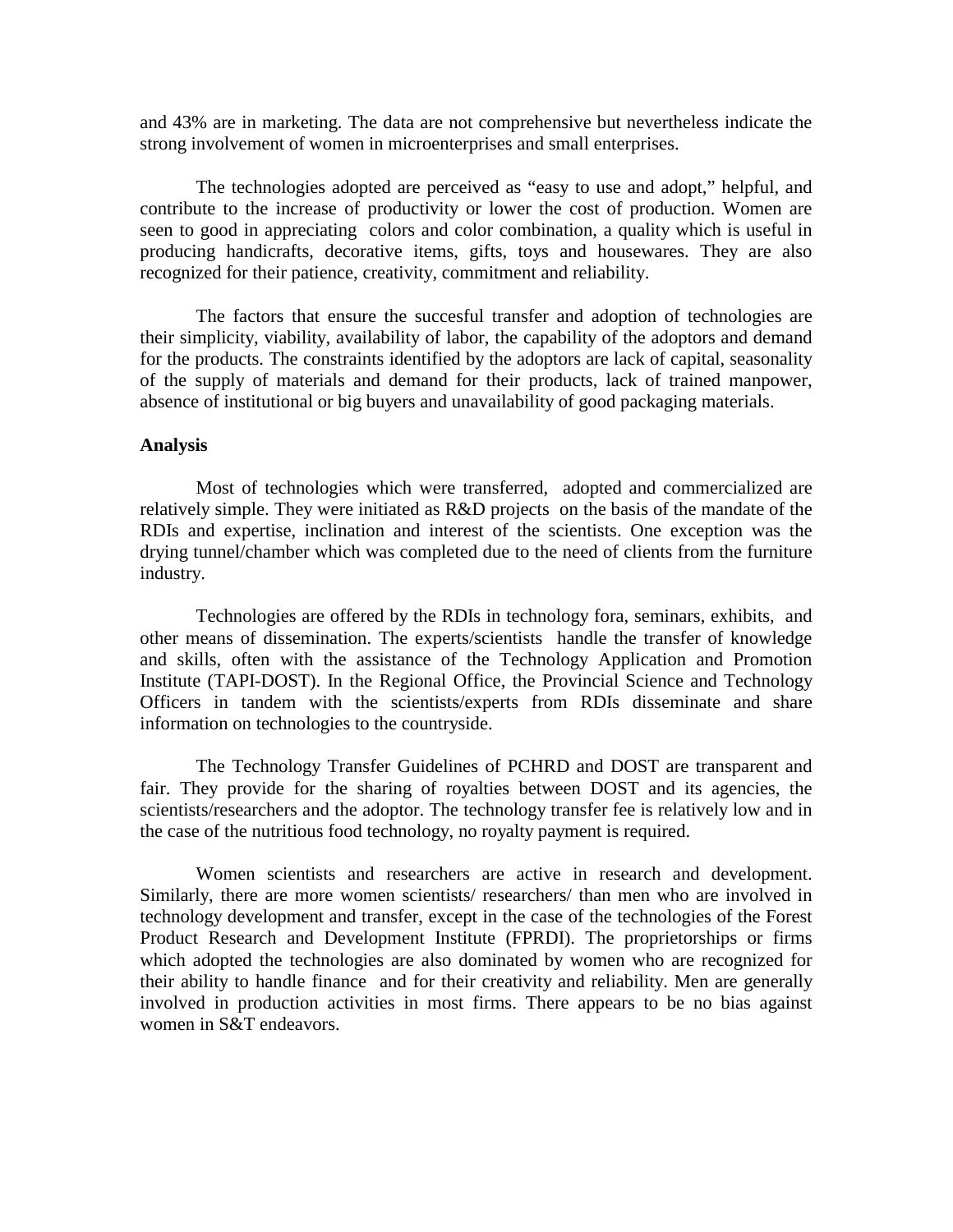#### **Recomendations and Conclusions**

The use of simple technologies is essential to countryside development and improving the quality of life in rural areas. Access to technologies and support services including finance for microenterprises will contribute to the viability of the adoptors' enterprises. Thus, collateral requirements usually imposed by financial institutions for loans to microenterprises must be reviewed. Flexible and liberal lending policies for microenterprises which utilize technologies or enhance technologies will upgrade their capability and productivity. In addition, credit schemes which are forward looking, supportive of technology adoption and enhancement will go a long way towards ensuring the competitiveness of technology adoptors.

The relationships between the private sector and RDIs must be assessed to ensure that the latter's needs are taken into consideration in developing R&D programs. More focused demand driven R&D programs will hasten the commercialization of research outputs. Strategic alliances between the private sector, RDIs and academic institutions need to be explored. Pooling of resources is vital specially in developing projects which are capital intensive.

Continuous upgrading of the technological capability and entrepreneurial skills of micro-enterprises and SMEs may be collaboratively undertaken by DOST, the Department of Trade and Industry, appropriate private sector associations and the local government units where the enterprises are located.

A practical and brief human resouce development program for scientists and researchers on entrerpreneurship and intellectual property rights should be fostered in join fora and consultations. Constant dialogues and interactions involving multisectoral representatives such as industry associations, academic institutions and policy makers, should be enhanced by DOST.

A review of the conflict of interest principle as it applies to scientists in the public service who invest in companies which commercialize their technologies may be looked into. Other countries in the region have liberal policies which allow scientists in public service to invest in the commercialization of their technologies. However, there is a need to balance ethical principles with the purpose of fostering greater creativity and rewarding the efforts of scientists.

On gender equality, the women's role in research and development, technology generation and commercialization may be enhanced by supporting associations/organizations which foster excellence in these endeavors. Career paths for key and senior positions of women scientists may be improved by increasing assignments/appointments to significant positions.

Continuing activities on data collection, segragation and analysis on gender equality must be supported by both the public and private sectors. The regular monitoring of compliance by government agencies in providing funds for gender programs will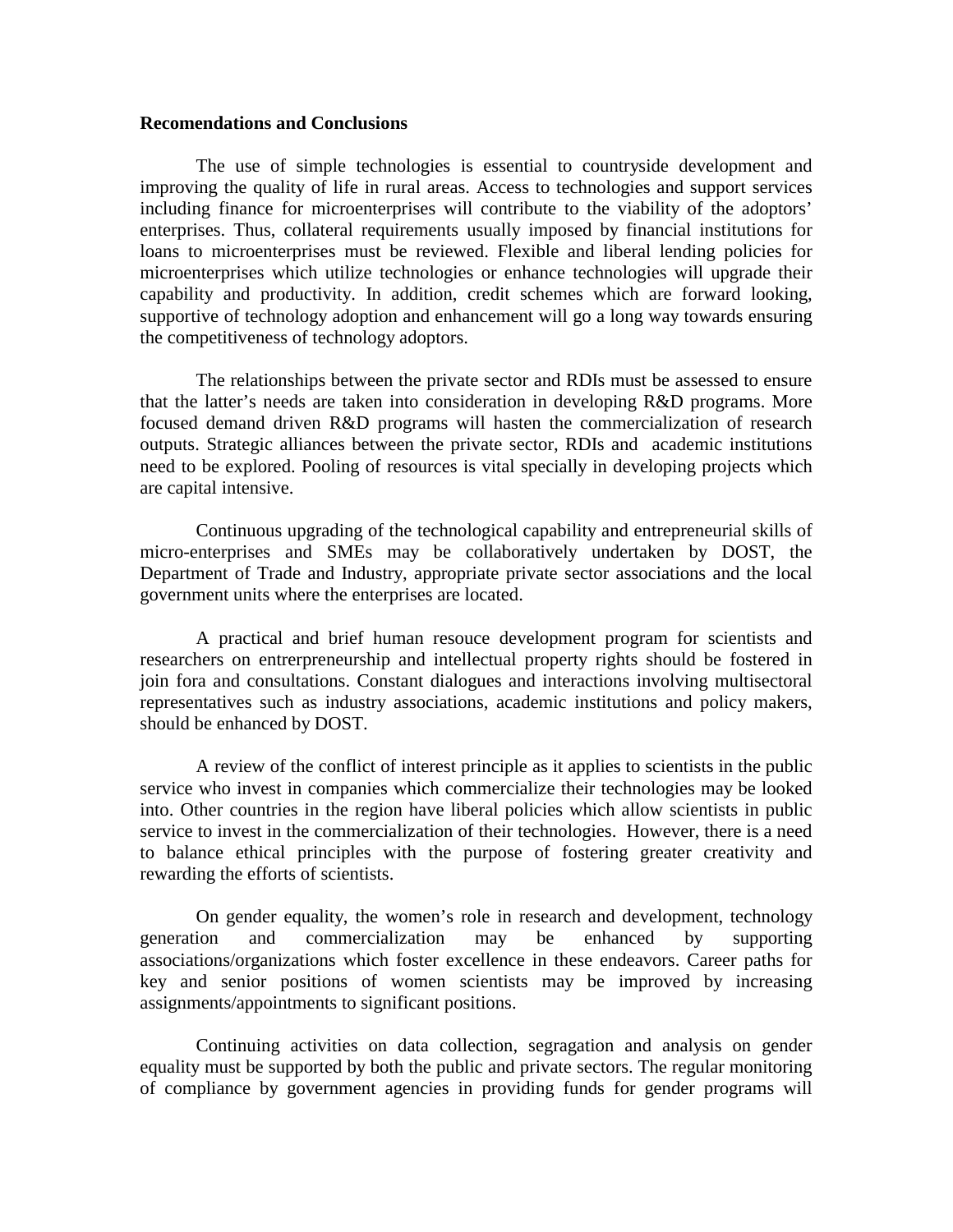enhance the participation of women in S&T activities. The information obtained will be useful in documenting good practices and using them as models on gender equality. Furthermore, studies on gender must be encouraged and funded to build the basis for policy formulation at the national and APEC levels.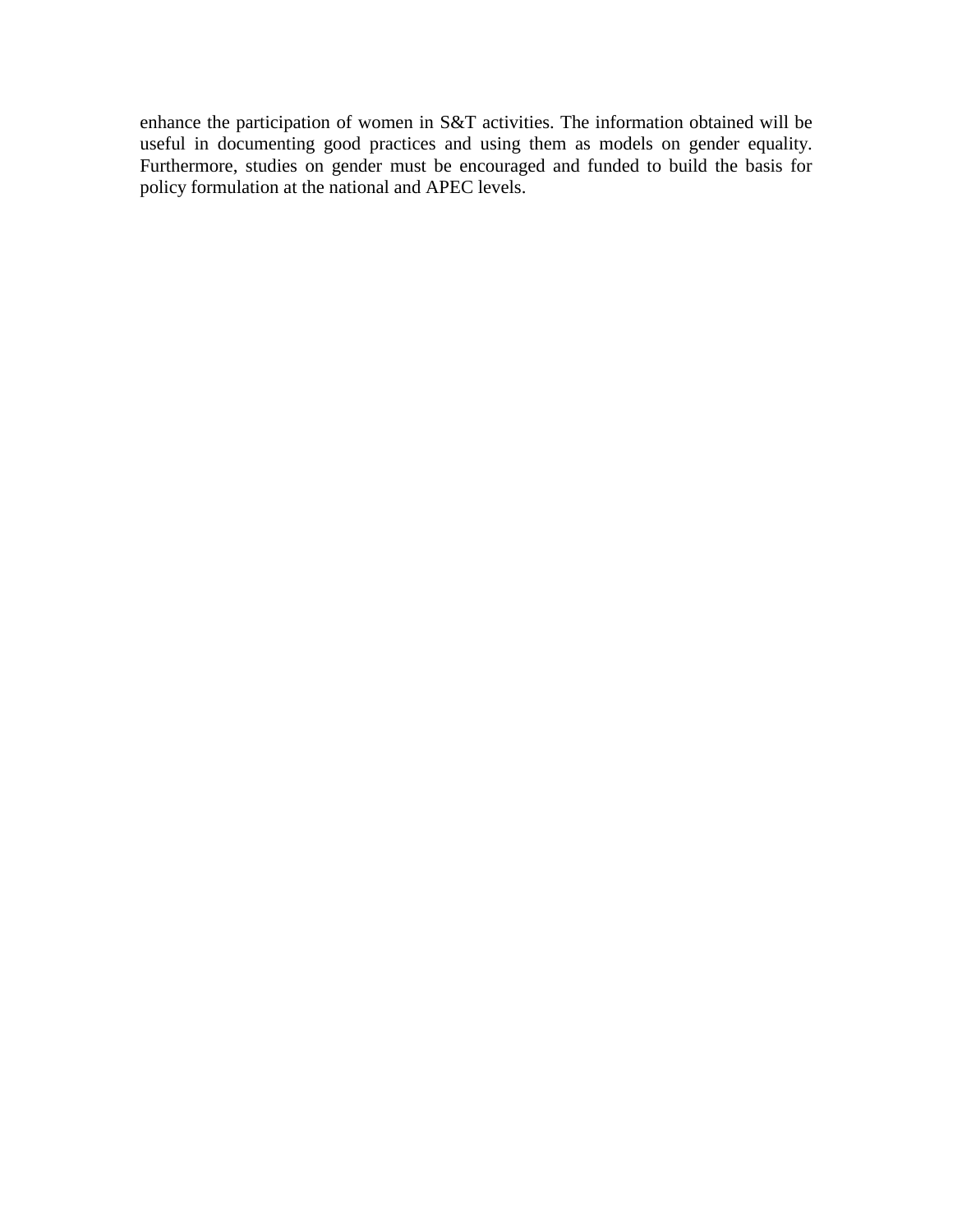## **TABLE OF CONTENTS**

## GENDER AND TECHNOLOGY

| Research and Development and Technology Transfer3 |  |
|---------------------------------------------------|--|
|                                                   |  |
|                                                   |  |
|                                                   |  |
|                                                   |  |
|                                                   |  |
|                                                   |  |
|                                                   |  |
|                                                   |  |
|                                                   |  |

## HERBAL MEDICINE TECHNOLOGY

| National Integrated Research Program on Medicinal Plants       |     |
|----------------------------------------------------------------|-----|
|                                                                |     |
|                                                                |     |
|                                                                |     |
|                                                                |     |
|                                                                |     |
|                                                                |     |
|                                                                |     |
|                                                                |     |
|                                                                | .21 |
| Factors which Contribute to Successful Technology Transfer and |     |
|                                                                | 22  |
|                                                                | 22  |
|                                                                |     |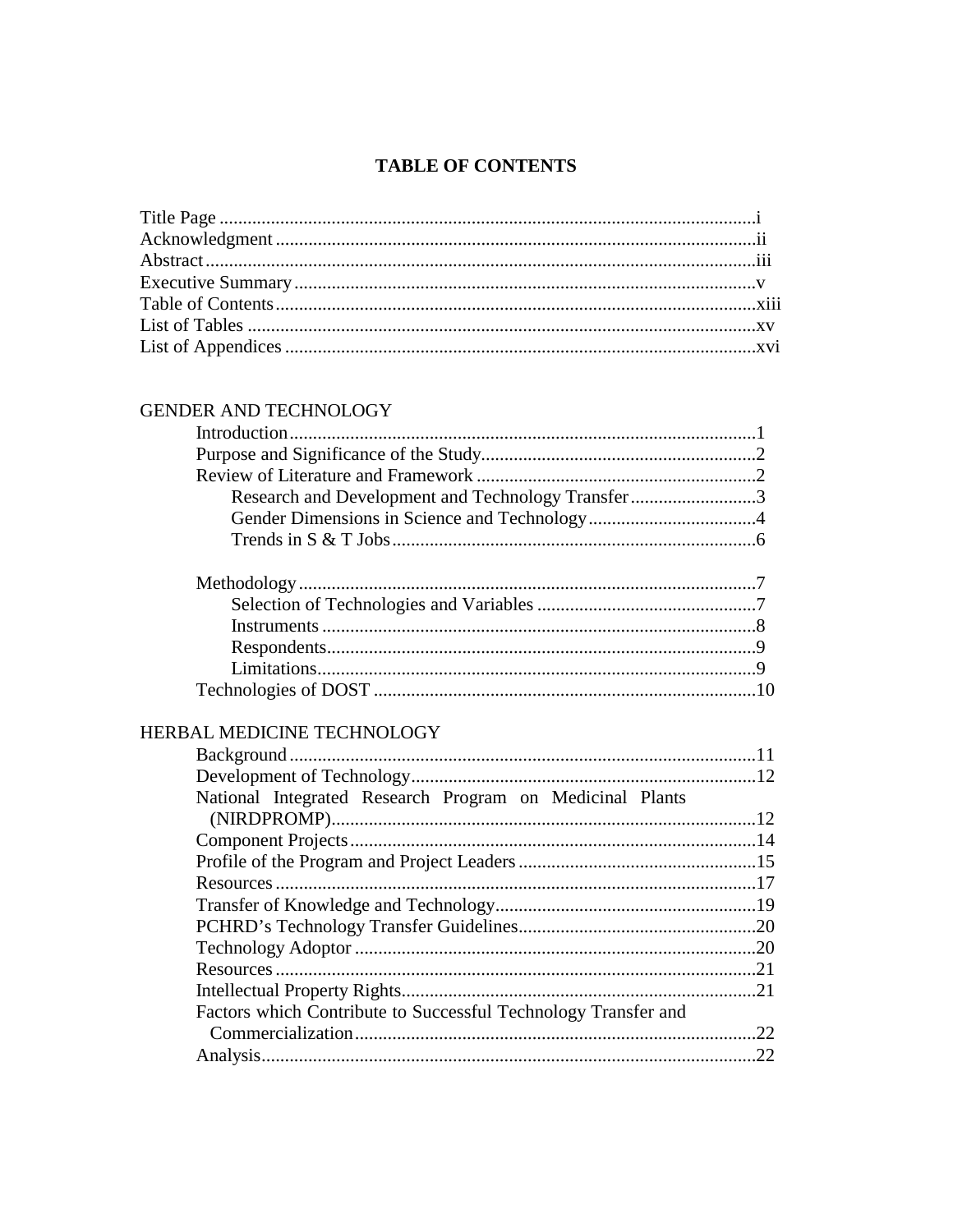| NUTRITIOUS FOOD TECHNOLOGY - CANTON NOODLES WITH SQUASH        |  |
|----------------------------------------------------------------|--|
|                                                                |  |
|                                                                |  |
|                                                                |  |
|                                                                |  |
|                                                                |  |
| Factors which Contribute and Hinder Effective Technology       |  |
|                                                                |  |
|                                                                |  |
|                                                                |  |
| FOREST PRODUCTS RESEARCH AND DEVELOPMENT INSTITUTE             |  |
| (FPRDI) TECHNOLOGY                                             |  |
|                                                                |  |
|                                                                |  |
|                                                                |  |
|                                                                |  |
|                                                                |  |
|                                                                |  |
| REGION VI: INSIGHTS ON TECHNOLOGY ADOPTION                     |  |
|                                                                |  |
|                                                                |  |
|                                                                |  |
|                                                                |  |
| Factors which Contribute and/or Constrain Effective Technology |  |
|                                                                |  |
|                                                                |  |
|                                                                |  |
|                                                                |  |
|                                                                |  |
|                                                                |  |
|                                                                |  |
|                                                                |  |
|                                                                |  |
| <b>APPENDICES</b>                                              |  |
| Appendix 1. Technology Transfer Guidelines of PCHRD 53         |  |
|                                                                |  |
|                                                                |  |
|                                                                |  |
| Appendix 5. Revised Guidelines on Technology Transfer 75       |  |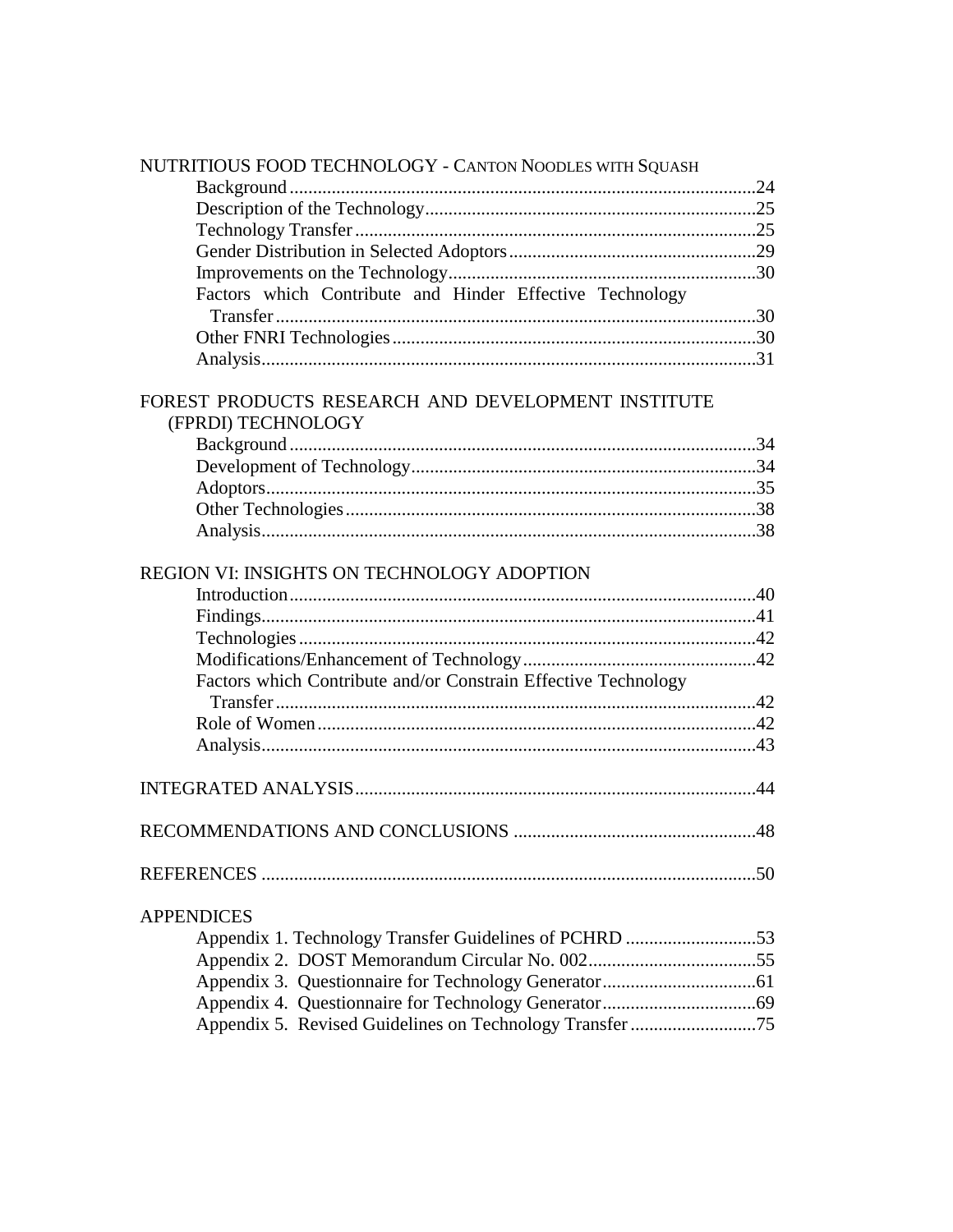## **LIST OF APPENDICES**

| Number         | <i>Subject</i>                                 | Page |  |
|----------------|------------------------------------------------|------|--|
|                | <b>Technology Transfer Guidelines of PCHRD</b> | 53   |  |
| $\overline{2}$ | DOST Memorandum Circular No. 002               | 55   |  |
| 3              | <b>Questionnaire for Technology Generator</b>  | 61   |  |
| 4              | Questionnaire for Technology Adoptor           | 69   |  |
| 5              | Revised Guidelines on Technology Transfer      | 75   |  |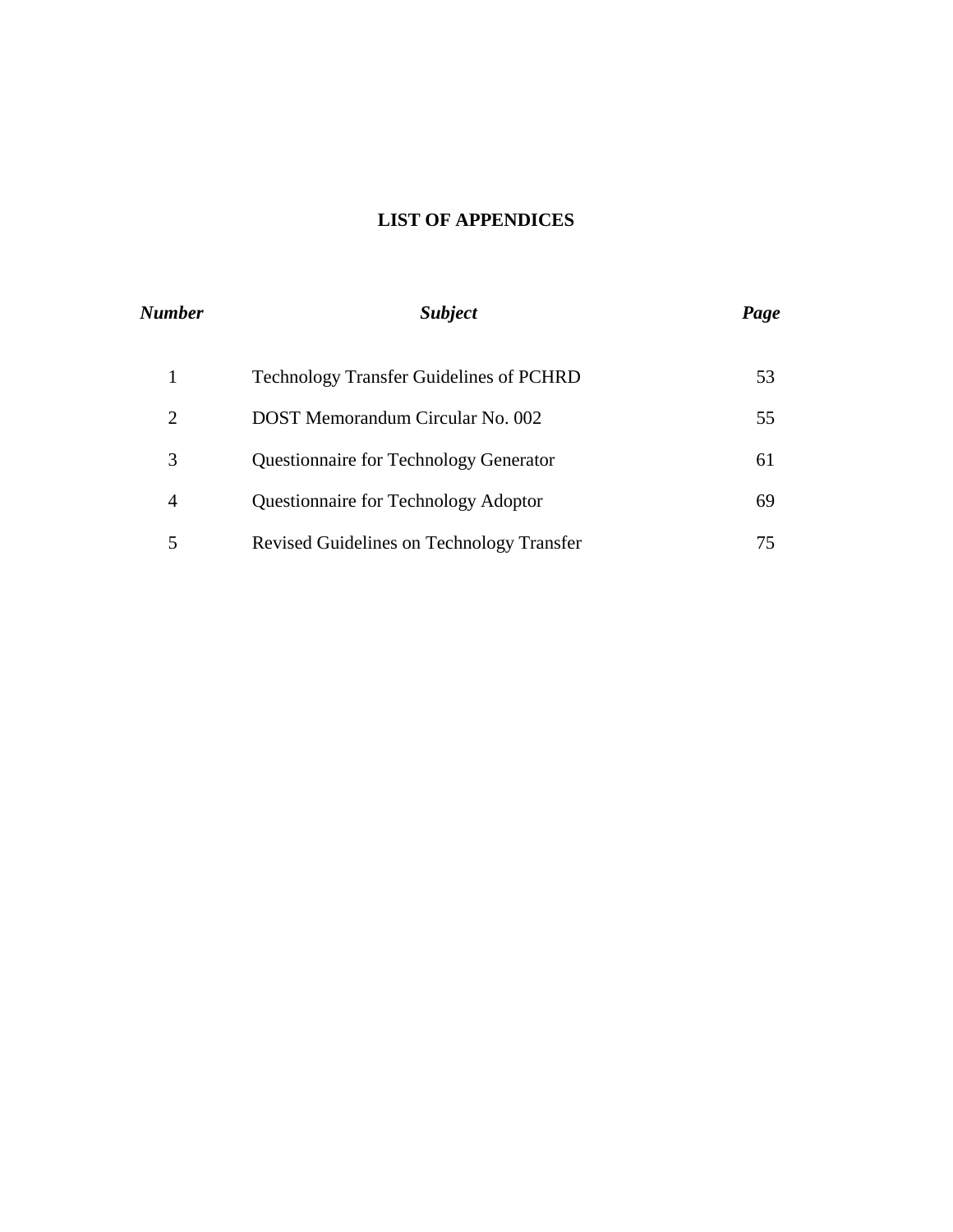## **LIST OF TABLES**

| <b>Number</b>  | <b>Subject</b>                                                                   |       |
|----------------|----------------------------------------------------------------------------------|-------|
| $\mathbf{1}$   | <b>Budget Allocation</b>                                                         | 18    |
| $\overline{2}$ | Gender Distribution of Responsibilities in Herbal Medicine<br>Technology         | 18    |
| 3              | Discipline & Gender Distribution in Herbal Medicine Technology                   | 19    |
| 4              | Gender Profile of the Staff of FSTD Involved in Canton Noodles<br>with Squash    | 25    |
| 5              | Gender Profile of the Staff of the TTG Involved in Canton Noodles<br>with Squash | 25    |
| 6              | Adoptors of Canton Noodles with Squash Technology                                | 26    |
| $\tau$         | <b>Status of Investment and Development Generated</b>                            | 28-29 |
| 8              | Gender Distribution in Selected Adoptors                                         | 29    |
| 9              | Gender Distribution: Adoptor A                                                   | 36    |
| 10             | Gender Distribution: Adoptor B                                                   | 37    |
| 11             | <b>Gender Distribution in Various Businesses</b>                                 | 41    |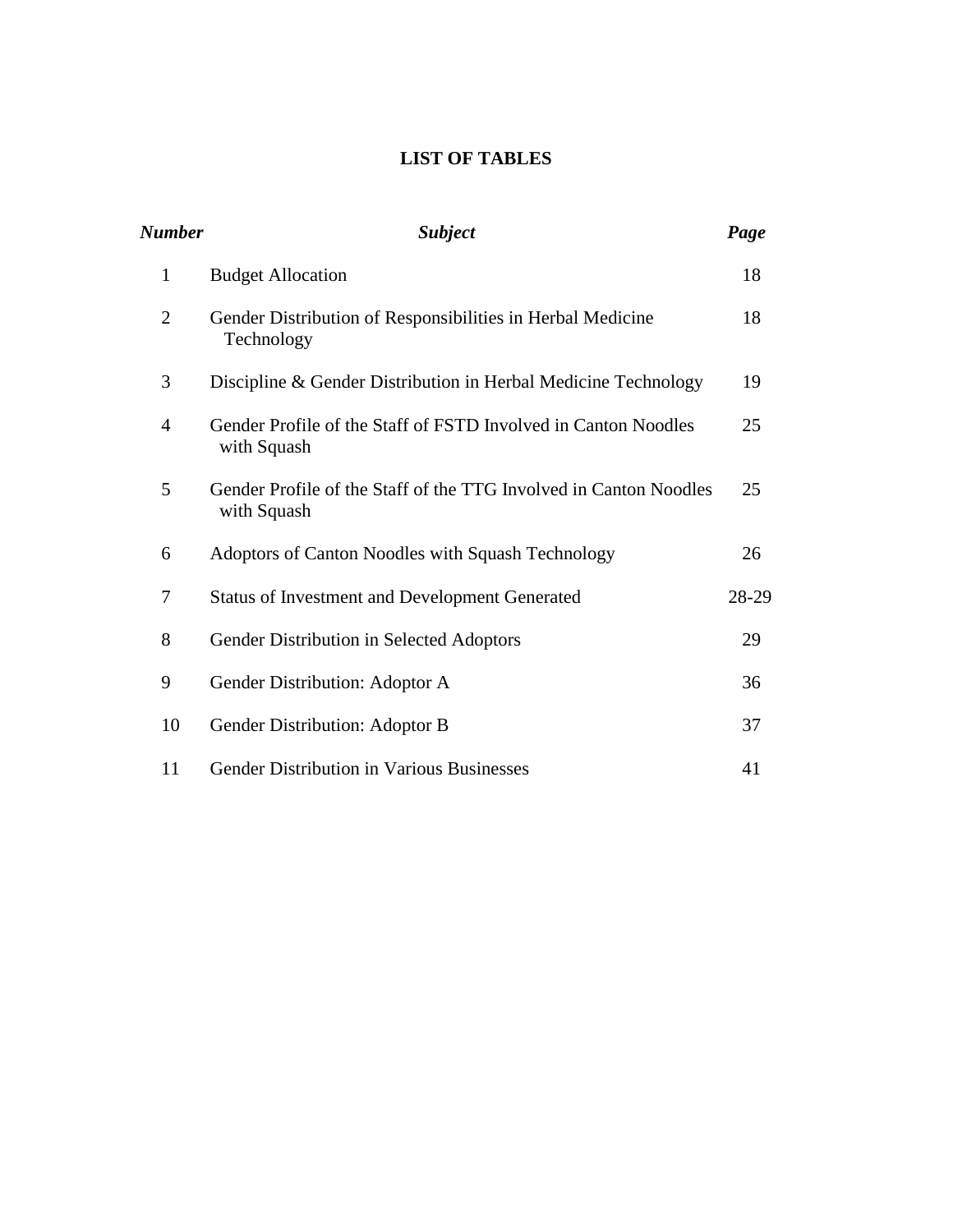### **Gender and Technology Amelia C. Ancog**∗

#### **Introduction**

 $\overline{a}$ 

Technology transfer is a major goal of the Department of Science and Technology (DOST). Its mandate comprehends not only the coordination of the researches of various government research institutions but technology transfer as well. To carry out its mandate the Research and Development Institutes (RDIs), the Regional Offices and the Technology Application and Promotion Institute (TAPI) and the Councils are involved in various degrees in transfer of technologies.

There are a number of technologies, which are ready for commercialization and are waiting for entrepreneurs and companies to adopt such technologies. The extent of commercialization however, is not as extensive presumably due to the reluctance of many businessmen to embark on undertakings where the technology is developed locally. More often than not technologies are licensed from foreign sources or are brought into the country by multinationals and used in their operations.

It may be noted that the acceptance by investors from the private sector of locally developed or "indigenous" technologies take a long time. Unless technologies are promoted with advertisement or unless subsidy is given by government or foundations, adoption becomes quite problematical. Since the product demand has not yet been proven, it becomes the responsibility of the RDI to entice the private sector to adopt the technology and invest its resources to commercialize the products.

The documentation of the experiences of scientists, researchers, technology transfer personnel and adoptors in the processes of commercializing the results of  $R \& D$ will shed some insights on the dynamics of such processes. Reports on Technology Business Incubators (TBI) of DOST reveal a mix of successes and failures.

The role of gender is also important since often in past studies on technology transfer, gender is not seen as an integral part of analysis. Thus, highlighting two technologies which have exhibited various levels of successes will yield insights on the interplay of factors that will hasten commercialization.

In this regard, there are technologies that are suitable for micro and small enterprises which will bring substantial benefits to communities outside the urban areas. These technologies can be in the form of machinery or equipment, tools, formulation for food products or housing materials. Technologies are available in the RDIs which are the results of research efforts of men and women scientists and researchers, many of whom spent the best years of their lives in the academe and laboratories.

<sup>∗</sup> The author is a faculty affiliate of the Technology Management Center, University of the Philippines, Diliman, Quezon City.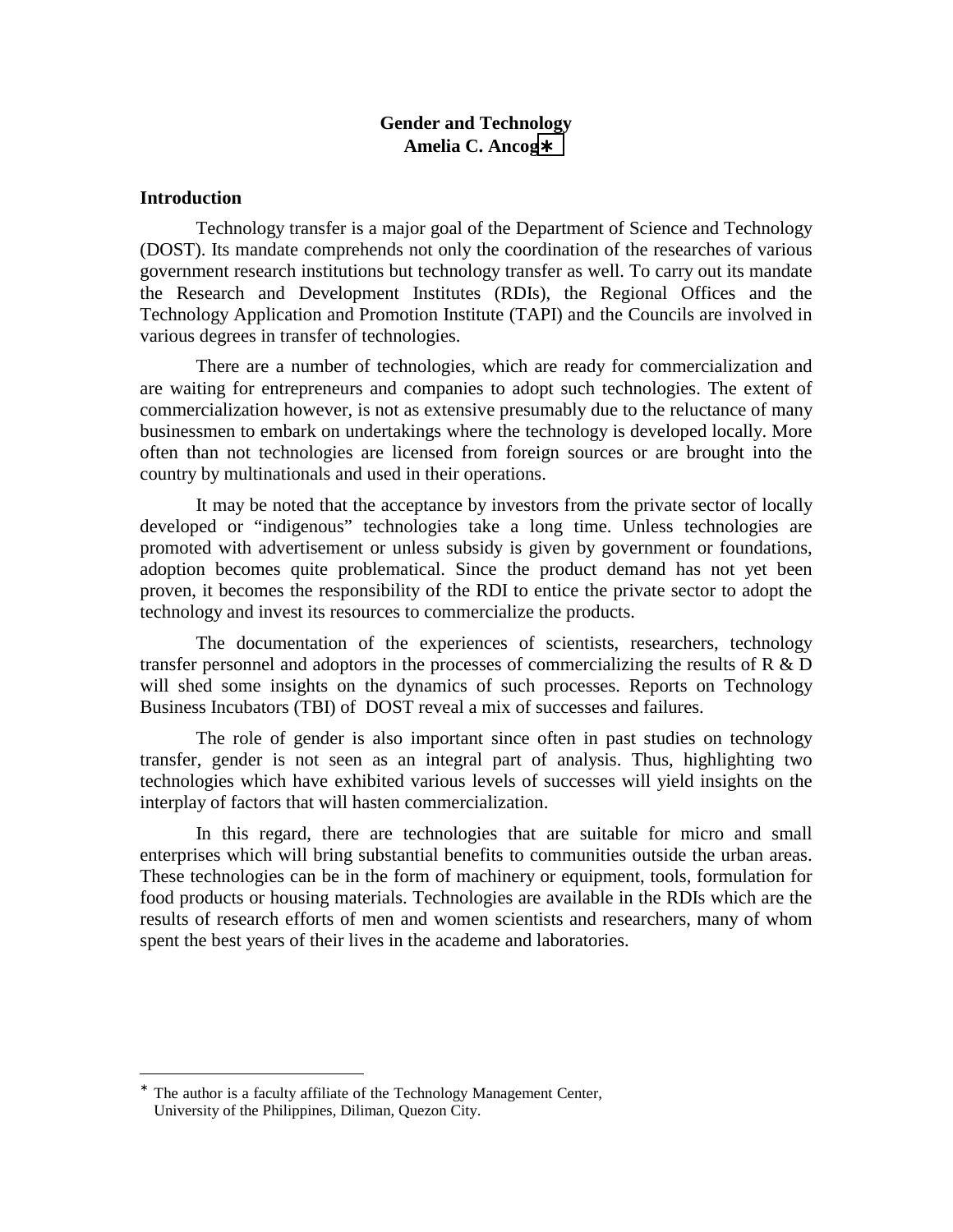#### **Purpose and Significance of the Study**

This study aims to discuss the processes involved in the technology transfer of selected RDIs of the DOST, the role of women in research and development  $(R & D)$  and technology transfer, use and commercialization of technology and implications for policy reforms.

Many women scientists and researchers are involved in R & D on nutritious food products, natural fiber, and genetic engineering to produce high yielding varieties of plants, among others. However a lesser number are undertaking technology transfer activities. The extent of analysis of their contributions not only in  $R \& D$  but also in technology transfer will yield insights on gender access or constraints to opportunities in S & T activities.

While there are a number of studies on gender in science and technology in the Philippines, there is still a need to document the processes of technology transfer which has shown considerable success or which failed. The lessons from the practical experiences are useful in developing best practices for gender in S & T. In addition, the role of women scientists and researchers when documented will provide insights on the opportunities and constraints to gender access and equality.

Consequently it is hoped that the study will contribute to the knowledge on the commercialization of research results and provide insights on enhancing the participation of women in S & T activities including technology adoption and commercialization. Likewise, it will offer recommendations to foster closer linkages between RDIs and the private sector or other adoptors; identify the gaps and strengths in technology transfer mechanisms and practices and propose some policy reforms and innovations. Ultimately this study hopes to contribute to APEC's efforts in building the lessons and literature on gender in science and technology and in micro, cottage, small and medium enterprises.

Specifically, the study aims to attain the following objectives:

- 1. To identify and describe selected technologies of RDIs which had been commercialized;
- 2. To describe/document the contribution/role of women scientists in the research, transfer and commercialization of technologies that had been identified;
- 3. To describe the processes and activities relating to technology transfer, adoption and commercialization; and,
- 4. To recommend policy initiatives/reforms which will enhance the role of women in commercialization.

#### **Review of Literature and Framework**

The success stories of some RDIs in technology transfer reveal that commercialization entails the dynamic relationship between the scientists/researchers serving as technology transferors and/or with the assistance of others, the commitment of the science administrators to advocate and support commercialization of technologies and the willingness/dedication of entrepreneurs/ business firms to assume the risks of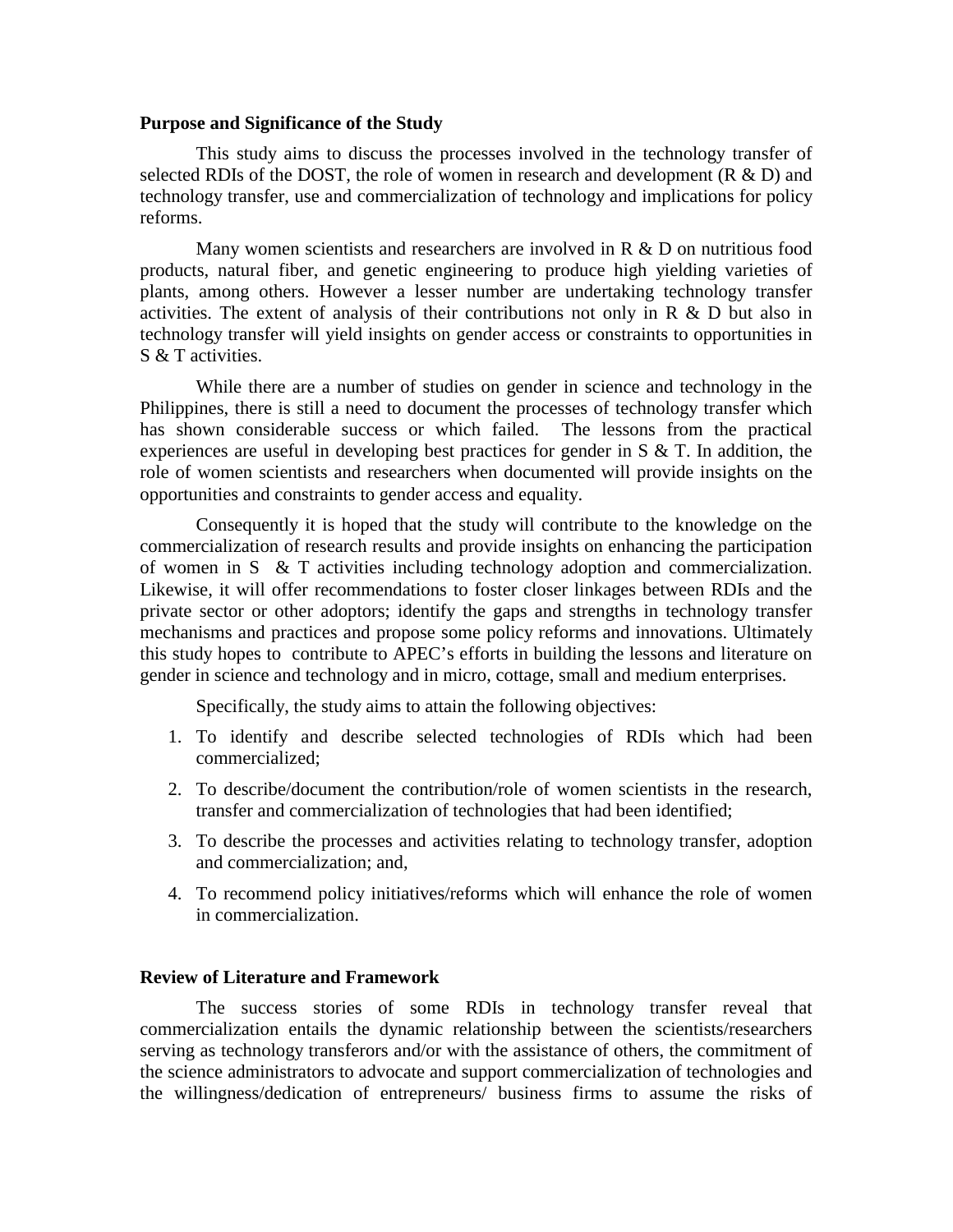investing in locally developed technology and mobilize resources for production. Likewise there must be technology transfer structure, mechanism and policies which are transparent and understandable to technology adoptors. In addition, location, raw materials and markets must be present or potentially available in anticipation of increase in demand for the products and services. Similarly , financial assistance or credit facilities must be available to enable technology adoptors to operate their enterprises and expand their markets.

#### Research and Development and Technology Transfer

Yap showed the direct and indirect relationship between the creator of research outputs, the role of government and the private sector, engineering design and the production of goods (1986). The coupling model likewise integrates the R  $\&$  D activities with the market demand and the private sector's aggressive use of research outputs to meet market pressures (Beijing, 1998). Other writers emphasize the importance of the presence of pro-active scientists, who advocate strategic alliances with the private sector to promote technology transfer and commercialization. S & T demand and supply interactions can be hastened through appropriate policy interventions. These interventions include technology generation, technology absorption, provision of S & T services and cooperation or linkages between the private sector and public  $R \& D$  institutions including the academe (Kim, 1995).

In this regard, Australia has been using the joint program/strategic research alliance between the academe and the private sector to transform research results into commercial products. The alliance is operationalized through the Cooperative Research Centres where the government and the private sector identify projects for industry which are to be jointly funded. Some areas which are funded in 1999-2000 by both sectors are photonics, biological control of pest animals, vaccine technology and polymers (Science and Technology Budget Statement, 1999-2000, Department of Industry, Science and Resources, Canberra, Australia, 1999)

 $S \& T$  policy experts agree that R  $\& D$  commercialization should be developed based on: (1) demand-driven partnership between research institutions/university and industry; (2) availability of  $R \& D$  funds for small and medium-sized industries for product improvement and new product and process development; and (3) royalty from commercialization of R & D output. (1995 International Workshop on Commercialization of Research and Development Output).

South Korea effectively uses cooperative research or joint R&D strategy to develop and utilize technologies. The research institutes, which are government-funded, play an important role as mediators between industry and universities. Cooperative R & D is an important mechanism that enhances national technological capabilities in high technology industry. The development projects of electronic switching systems (TDX-1, TDX-10) memory chips (4-Mega D-RAM and 16 Mega D-RAM), and micro-computers (TICOM1 and TICOM2) were successful cases that have utilized cooperative R&D projects (Young-Ho Nam & Jin Gyu Jang, 1995)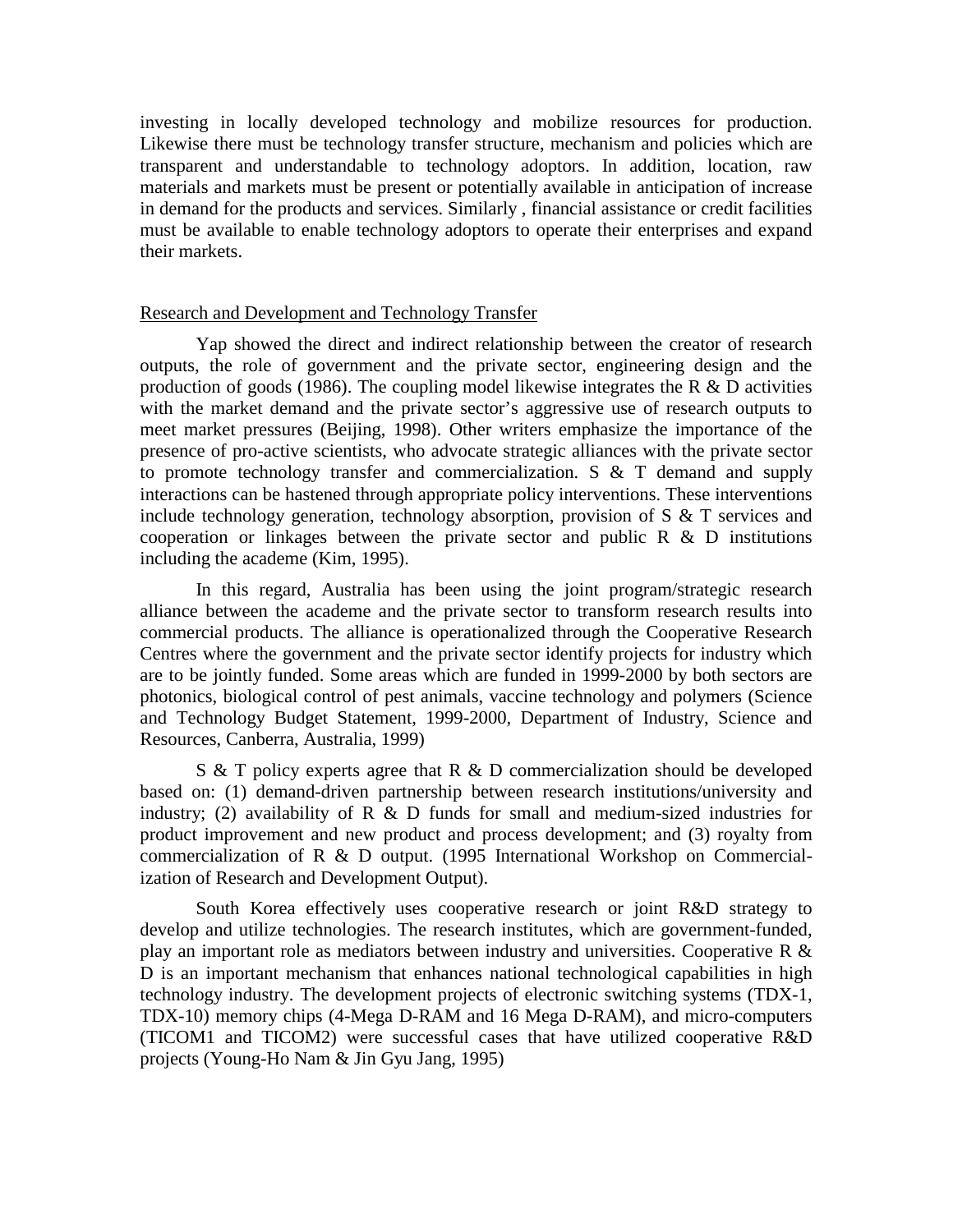The collaborative programs linking the universities with the RDIs of the DOST are operationalized in the consortia system organized and coordinated by the Sectoral Councils particularly the Philippine Council for Agriculture Forestry Research and Development and the Philippine Council for Health Research and Development. On the other hand, the S & T Volunteers' Pool and the Manufacturing and Productivity Extension Programs (MPEX) which are current programs of DOST and managed by the Technology Application and Promotion Institute mobilizes members of the academe in consultancy services. The faculty members and/or experts from the private sector are deployed to adoptors who are extended technical assistance or grant-in-aid by DOST or its Councils.

#### Gender Dimensions in Science and Technology

#### International and Regional Covenants

The Charter of the United Nations reaffirms ".....faith in the fundamental human rights, in the dignity and worth of the human person, in the equal rights of men and women. In 1948 the UN adopted the Universal Declaration of Human Rights which enshrines the principle of equality between women and men and prohibits discrimination against women. In 1967, the General Assembly adopted the Declaration on the Elimination of Discrimination against Women stating particularly in Article 1 that discrimination with regard to women "is fundamentally unjust and constitutes an offence against human dignity. The Convention on the Elimination of All Forms of Discrimination Against Women binds the State Parties to the Convention to embody the principle of equality of men and women in their national constitutions or other appropriate legislation." (Symonides and Volodin, 1999)

Subsequently four world conferences on women were held in various years. In 1975 the World Conference of the International Women's Year was held in Mexico City. The Conference recommended that governments ensure the equality of women and men before the law and also equality of opportunities in education, training and employment. The World Conference of the UN Decade for Women: Equality, Development, Peace was held in 1980 in Nairobi. It adopted a Programme of Action to attain the three objectives of the decade. The Fourth Women World Conference was held in 1995 in Beijing. The Beijing Platform of Action was adopted to accelerate the implementation of the strategies agreed upon in Nairobi. There were other related world conferences in the last decade such as the World Conference on Environment and Development in Rio de Janeiro, the World Summit on Social Development in Copenhagen and the various fora of the Asia Pacific Economic Cooperation.,

The Beijing Platform for Action covers twelve areas of concern. Those relevant to science and technology are issues on feminization of poverty, inequality in access to and control over economic structures' differential impact of policy on women; underrecording and undervaluing of women's work and gender inequalities in the management of natural resources and in the safeguarding of the environment. (Ancog, 1998)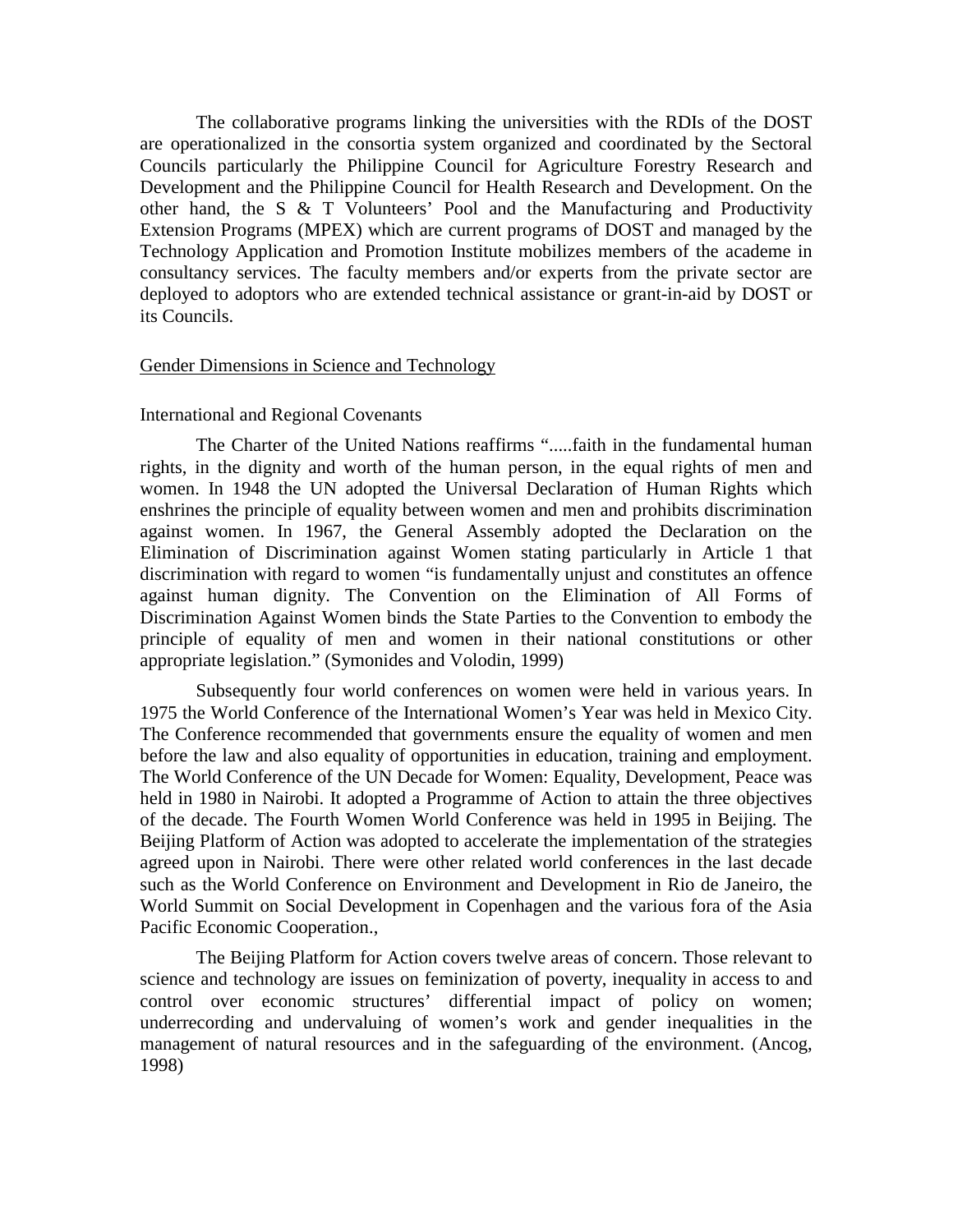The Chennai Declaration which is a major document emanating from a UNDP, UNIFEM and Swaminathan Foundation-sponsored conference of women S & T policy makers, scientists and researchers focused on addressing the impact of poverty of women. It established a resource group of women in S&T which will act as "facilitators in the task of bringing the benefits of modern Science and Technology to the service on women, particularly in priority areas like nutrition, health, education and economic livelihood and security".

Greater participation of women in S & T careers are hampered by many factors. Among these are gender-role stereotyping, legal impediments, socio-cultural and economic conditions. There is a mutually reinforcing relationship between gender-role stereotyping and lack of access to, and underachievement in the educational system. Within school curricula, content reveal stereotyping in textbook imaging and vocabulary. Depictions of men show them most frequently as leaders, assuming a range of interesting activities. Women are portrayed primarily as mothers, wives and daughters. (APEC HRD Working Group Network on Economic Development Management (NEDM) Conference on Gender Equity in Education and Training, 1994).

Beliefs, attitudes and practices embedded in the culture of a country also influence openness to women's participation in S & T. Malcolm, a woman scientists and policy expert states: "Many of us work long and hard to get more women into science and engineering careers. There are lots of reasons why we do this, reasons related to economics, equality of access, relative employment stability and utilization of talent, as well as personal satisfaction and intellectual challenge for the women involved. We also do this because science and technology are not as good as they could be when 'other perspectives' are missing. If women and minorities are excluded, other viewpoints of the world are being lost' (World Science Report, 1996).

Harding aptly explains that gender relations are dynamic, historically changing ways of obtaining and distributing scarce resources. She analyzes the impact of strifes and colonization on the roles of men, women and children. Describing the hierarchical relations arising from gender differences, she adds: "Most distressingly, we often think that the mark of a real man is the extent in which he has been able to define himself precisely against whatever his culture thinks of as womanly; he is a warrior, not a mother (heroically, actively choosing to risk death versus "naturally" passively delivering life); through his talents and skills, he provides the family income, not merely unskilled child care and domestic labour, or he is rigorously objective and dispassionate, not subjective and emotional. Hierarchical organized values are assigned in the meanings of manliness and womanliness."

Two years ago, the international participants of the UNESCO Asia Pacific Conference on S & T discussed gender quite extensively. The conferees identified four areas as priority concerns in science, engineering and technology(SET). These are: (1) the need to increase women's access to and participation in all levels of education and training in SET; (2) the promotion of S  $&$  T research programs, development projects and access and implementation strategies aimed at improving the living conditions of women and their children; (3) the improvement of career opportunities for women scientists, engineers and technologists so that women have participation in SET decision-making processes and structures and in directing the development and application of SET at all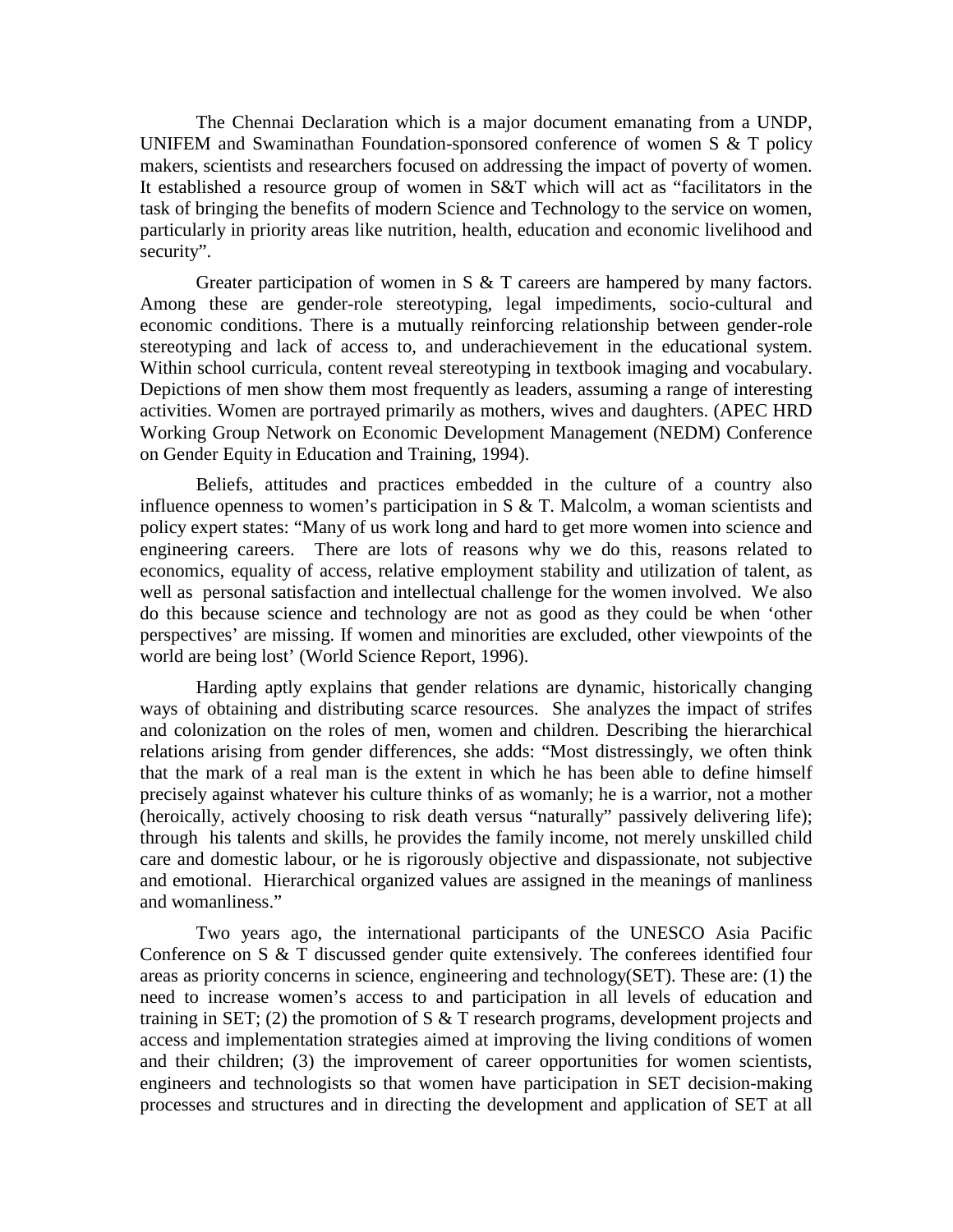levels; and (4) the need for dedicated investigations of the dynamic intersections between the lives of women and new technologies, followed by the removal of barriers to women's uptake of new technologies or the elimination of negative impacts of the new technologies. (Alarcon & Dugsdale, 1998) The UNDP's gender program supports some of UNESCO's gender initiatives including a number of the projects agreed upon in the Chennai meeting.

The Leaders of the Asia Pacific Economic Cooperation adopted in 1999 the Integration of Gender in the APEC Framework. This was preceded by the APEC Ministerial Meeting on Women hosted by the Philippines. This meeting advocated recognition of gender as a cross-cutting theme and acceleration of gender integration in APEC's program, projects and activities.

#### Trends in S & T Jobs

Gender equality and access is an important dimension of sustainable development. Science and technology studies show that the gender bias surfaces in terms of priority to promotions in key positions in the academe and research institutions. In most European countries for instance, and except for a few Central and European countries, gender imbalance and exclusion is also present. Women are less represented in the sciences and in general at higher institutions throughout Europe. (Nash, 1998)

In the United States, in terms of employment in the academe, women are less likely than men to be in the science and engineering faculty. Forty-four per cent (44%) of women are in non- science engineering fields and only 24% are in engineering. These include physical science, psychology, and mathematics, and only 6% are in the engineering faculty. As regards involvement in research, women are less likely than men to be engaged in funded research, or to be principal investigator or to have published articles. Women are less likely to reach the highest ranks or to be tenured than men. They are less likely than men to be full professors and more likely than men to be assistant professors and instructors (National Science Foundation, 1996).

Women can often be effectively segregated or marginalized within scientific and technical fields, even when their aggregate percentages look reasonably good. It is quite common, for example, for a university to be a rather feminized sector, especially at the low ranks of instructor or lecturer. Possibly in an effort to create a niche for themselves in natural sciences women may have unintentionally segregated themselves into certain fields. In the United States, for instance, women attempted to make room for themselves by creating disciplines of home economics and nutrition in the late nineteenth and twentieth centuries. (Koblitz, 1995) Women scientists found themselves largely restricted to those fields and had a difficult time securing employment outside them. (Rossiter, 1983)

Nebres' and Mercado's study on science education and gender difference in the Asia Pacific Region show that in all countries surveyed, males outnumber females in engineering. However, in Australia, New Zealand and the Philippines, females outnumber the males in health sciences (UNESCO, Asia Pacific Conference for the  $21<sup>st</sup>$ Century, 1998)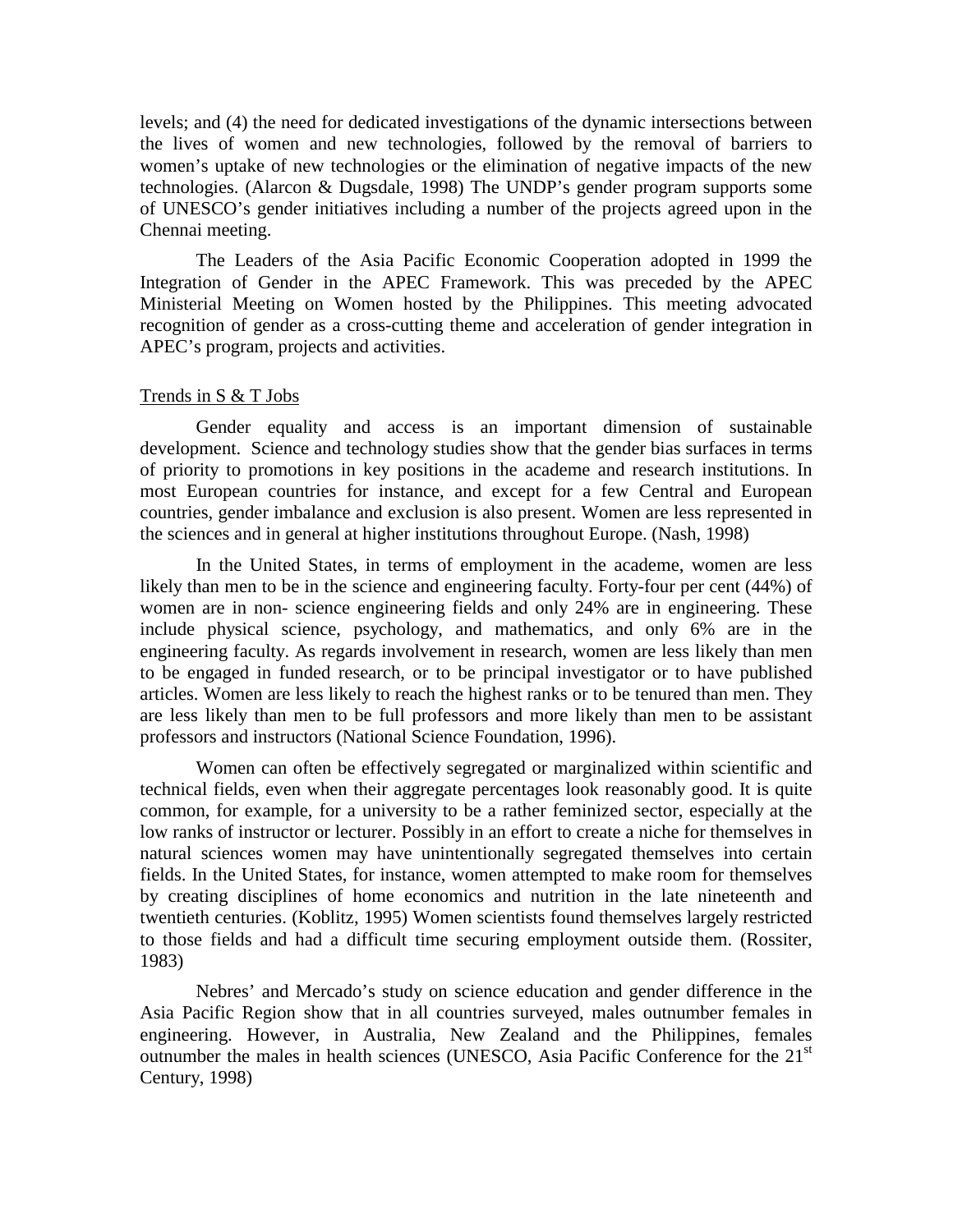Focusing the analysis on S  $\&$  T agencies in the Philippines, the situation is relatively better in terms of women's participation in S & T activities. The 1999 data of the DOST indicate that 2,382 of 4,789 or 49.7% of the total personnel complement are women.

In the six RDIs specifically Forest Products Research Institute, Advance Science and Technology Institute, Food Nutrition and Research Institute, Industrial Technology Development Institute, Metals Research and Development Center, and Philippine Textile Research Institute, five Directors are men; only one is a woman. Again, in the five Services Institutes, specifically Philippine Geophysical Atmospheric Administration, Philippine Volcanology and Seismological Institute, Science Education Institute, Technology Application and Promotion Institute are evenly divided between two female and two male directors. The Executive Directors jobs of the 4 Sectoral Councils: PCARRD, PCAMRD, PCIERD and PCASTRD are evenly divided between men and women.

The total personnel complement of the RDIs is 1,688, of which 891 or 52 % are women. On the other hand, the Services Institutes have 2,062 personnel, 900 or 43 % are women. Sixty one per cent (61%) or 272 of 444 personnel of the Sectoral Councils are women. The Regional Offices, whose mandate is technology, delivery, and coordination, has 395 personnel, of which212 or 86% are women.

Thus while leadership in the various agencies of DOST is basically maledominated, the RDIs, the Sectoral Councils and Regional Offices have a larger number of women personnel. At the central office level, the Secretary or head of the department is a male, all of 3 Undersecretaries are males, and 2 of the 3 Assistant Secretaries are women. The women officials are assigned to the legal and administrative services and the financial and management services. Three of the 12 regional directors are women.

The Philippines, in a sense, has better gender participation in S&T activities compared to other countries in the region. However, this does not imply that women have a greater role in major decision-making. The women at the head office are cast in the stereotype "female" role by virtue of their assignment to the support services. In the Sectoral Councils though, two women scientists are the Executive Directors. It may be noted that: the PCHRD's networks with the Department of Health, the health science community and the private sector have grown stronger through the years and the Philippine Council for Advance Science and Technology Research and Development (PCASTRD) serves as secretariat to the Information Technology and E-Commerce Council.

#### **Methodology**

#### Selection of Technologies and Variables

The technologies which were selected for the study were food technology particularly canton noodle with squash, herbal medicine products, specifically lagundi and sambong, and forest products technology particularly tunnel drying and spray booth. The reasons for the choice are accessibility of the adoptors and willingness of the adoptors to respond to the questionnaires and interviews and the initiatives of both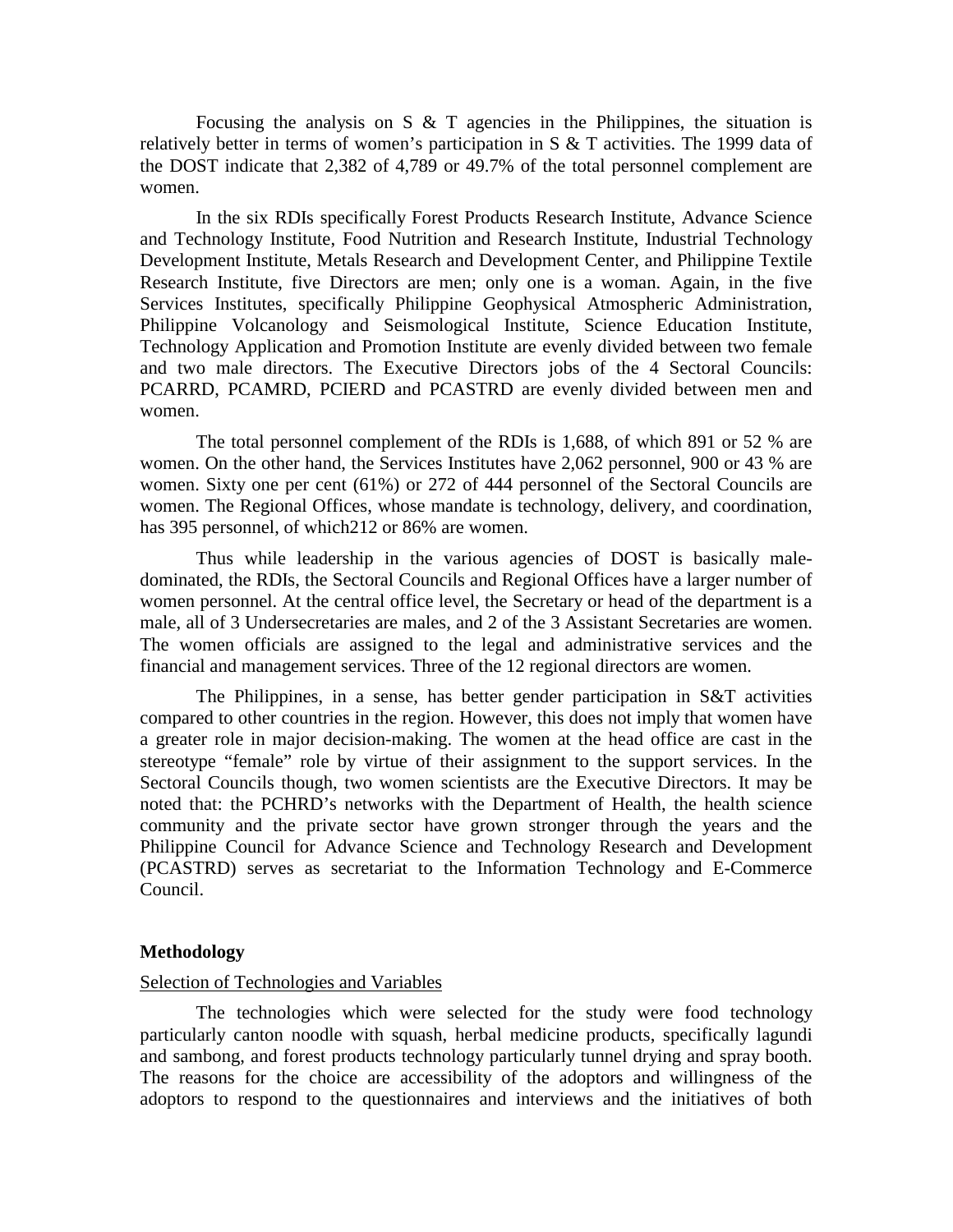technology generator and technology adoptor in the practical application of the technologies and commercialization.

For these technologies, advice of the Directors of the Food Nutrition Research Institute, the Philippine Council for Health Research and Development and the Forest Products Research Institute was sought. To obtain a region-wide perspective of technologies used in the countryside, two Regional Directors were interviewed intensively.

Region Vl was selected since its Director has extensive experience in technology transfer, having served as Deputy Director of the Technology Promotion and Application Institute prior to her promotion as Regional Director. In addition, the various technologies applied in Region VI are varied and typify the contribution of technologies to micro enterprises and to those situated in other regions as well. Region III was also chosen because of the predominance of furniture manufacturers in Pampanga and surrounding areas.

The study is basically descriptive and presents the following: the profile of the technology generators and adoptors, the cost of research and technology development, the nature of the technology adopted, modification of technology, reasons for effective technology transfer and factors which hinder the transfer processes. Where data are available volume of production is presented. The intellectual property rights provisions on technology transfer are also discussed. The role of women as technology developers and generators and their functional role in the business are also assessed. Potential areas for policy reforms to enhance technology transfer and the commercialization of research results are proposed.

#### **Instruments**

A short interview guide was used to obtain the information on the background of the adoptor, experience on the use of the technology, improvements undertaken on the technology, gender distribution on functions and responsibilities, level of success in technology commercialization as indicated in volume of sales, factors which contribute or hinder the effective utilization of technology and the distinct contributions of women and men in the proprietorship/firm. The guide was used to validate and enhance the information reflected on the questionnaire.

The questionnaire for the technology generator contains the following items: respondent's profile, description of duties/responsibilities, research activities, initiator of research, description of the technology resulting from the research, source of fund, complement of research team, number of adoptors, factors which contributed/hindered the technology transfer efforts, and the role of women in R&D commercialization An open-ended item was included in the last part of the questionnaire for the respondent's comments or suggestions.

For the technology adoptor, the questionnaire has these items: respondent's profile, description of duties, description of technology used/applied, date of transfer of technology, type of business organization, number of personnel employed, gender distribution vis-a-vis assignment of responsibilities, raw material requirements, volume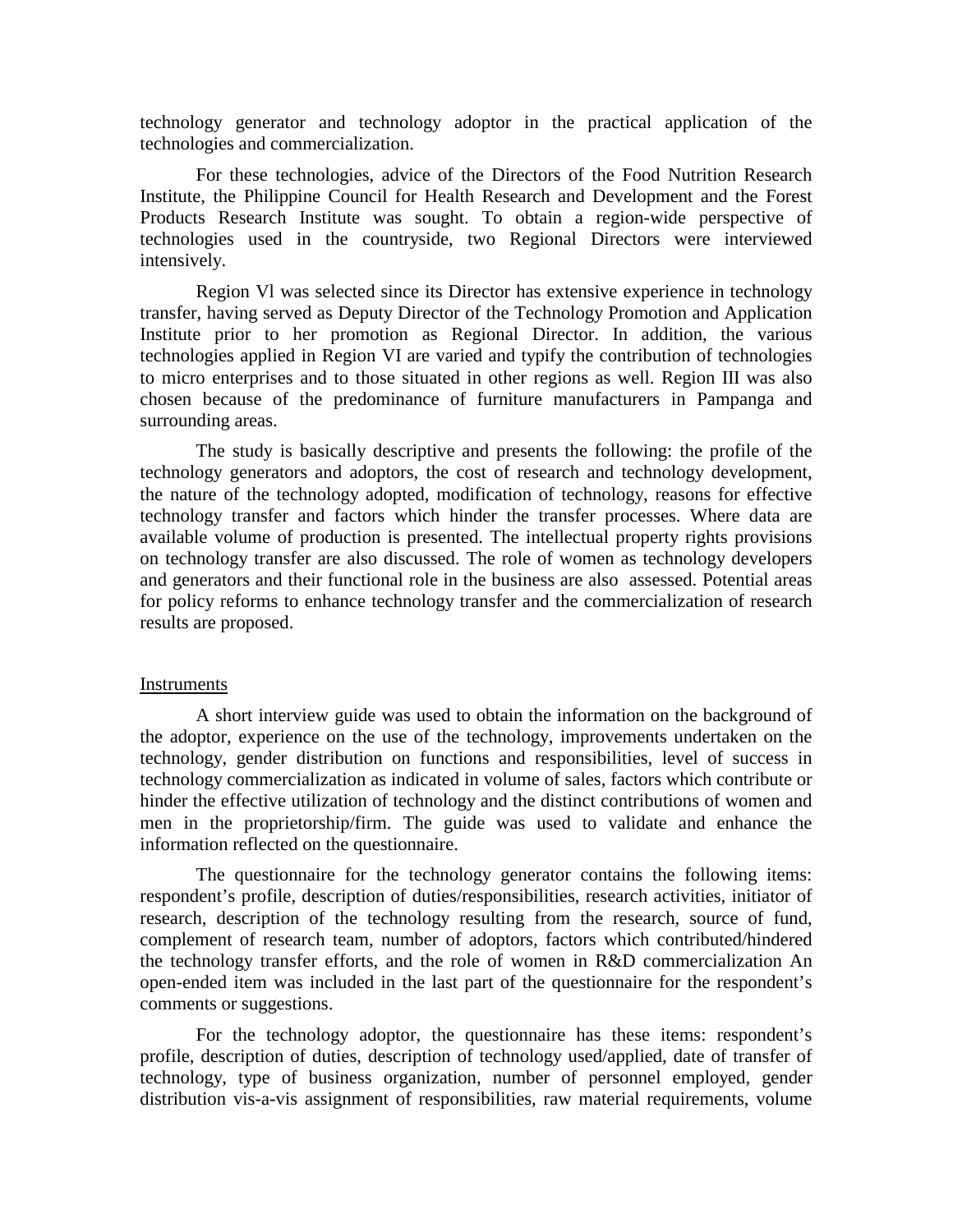of business, classification of industry as to total number of employees, total capital investment, technology transfer agreement, technology enhancement or modification, factors which contributed and/or hindered the effectiveness of technology transfer and the role of women in  $R \& D$  and technology commercialization. An open-ended item was included in the last part of the questionnaire for additional comments or suggestions from the adoptor.

The instruments were pre-tested in the Philippine Textile Research Institute and selected adoptors. Revisions were undertaken as a result of the pretest.

#### Respondents

Eight Directors and Deputy Directors, two Regional Directors, and 16 chief supervising specialists (division chiefs), senior research specialists and researchers were interviewed .

This includes some of the division chiefs in the Food Nutrition Research Institute, the Forest Products Research Institute, the Philippine Textile Research Institute and researchers involved in research and development and technology transfer. Field visits were made in the plants/offices of 6 adoptors in Region VI, 4 in Region III and 2 in the National Capital Region. Interviews were undertaken with 25 adoptors. The Regional Directors, the Directors and/or Deputy Directors gave advice on the adoptors who would be willing to be interviewed.

Sixty questionnaires were sent to adoptors but only thirty-five responded. Some questionnaires had minimal and/or vague data. Thirty questionnaires were sent to technology generators; twelve were accomplished.

Other sources of information were reports, documents, circulars and policies of DOST, RDIs, the Sectoral Councils and other relevant institutions.

#### Limitations

Majority of the adoptors did not reveal information on volume of sales, revenues generated, and raw materials used. The information were deemed confidential by the adoptors and they chose to leave unanswered these items. A few did not state the number and assignment of personnel. This resulted in gaps in the responses to the corresponding items in the questionnaire.

Due to pressing business schedules a number of the adoptors could not be interviewed in the third quarter of year 2000. When they were interviewed during the last quarter of the year 2000, many expressed their anxiety about their expected sales The economic and political developments which were prevailing at the time of data-gathering somehow dampened what otherwise would have been an optimistic outlook of the respondents.

On the technology generators' side, specific information on the amount of investment in R & D was also not available for some technologies. Thus, the level of information is quite uneven.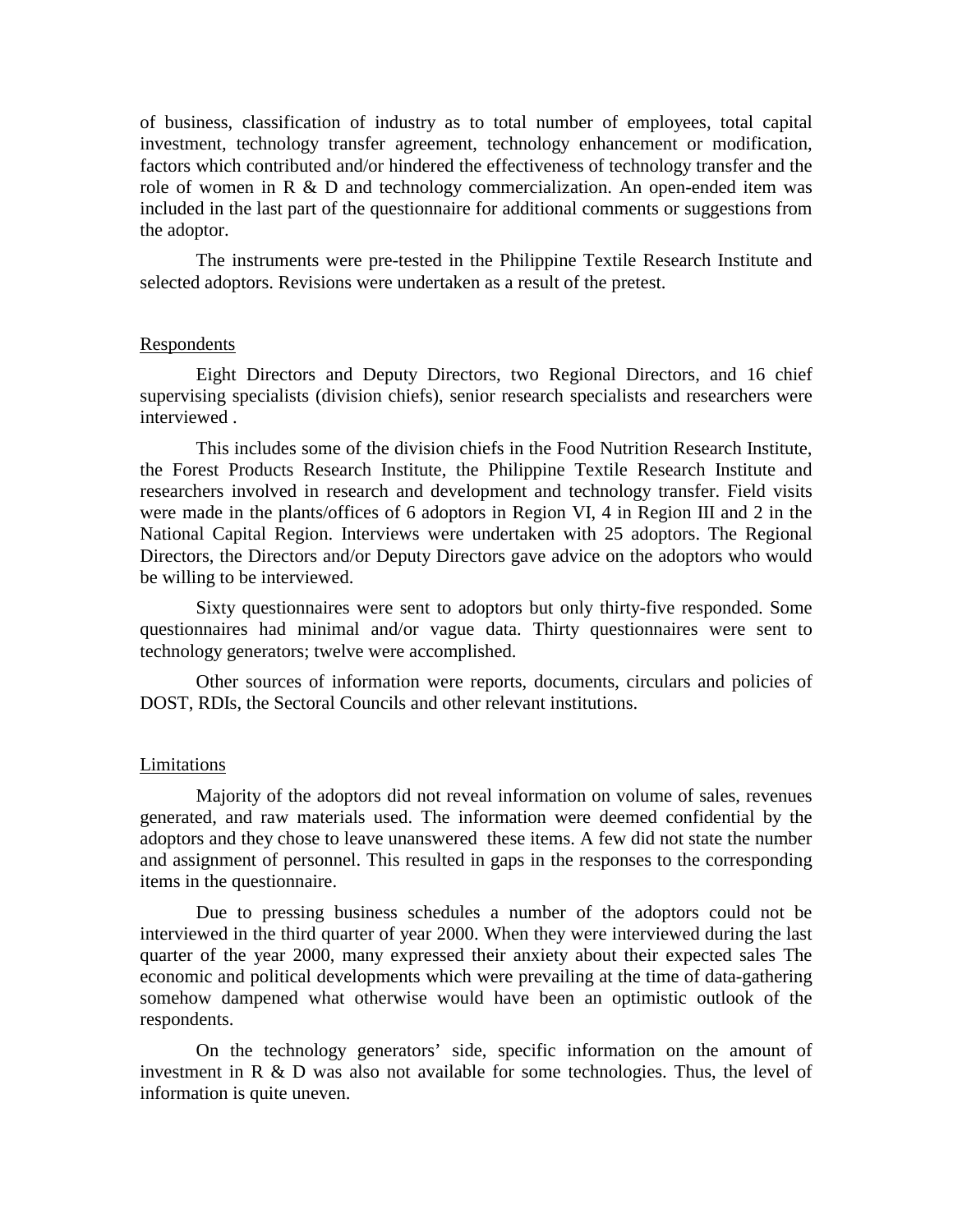#### **Technologies of DOST**

DOST's technology transfer and commercialization program is carried out by its RDIs, TAPI and Regional Offices. Illustrative of the technologies developed by the Metals Research and Development Center (MIRDC one of the RDIs) include the following: wrought iron furniture making, gemstone processing, spin casting, spinning technology, local CNC lathe machine, bio-reactor for accelerated degration of solid municipal wastes and seriating machine.

The Forest Products Research and Development Institute (FPRDI) has these technologies: tunnel dryer, cement-bonded board, high pressure sap displacement system, cocolumber, ricehull ash cement hollow blocks, solid wood bending, handmade paper, ricehull cement hollow blocks and solid wood bending, among others.

Technologies which were transferred in the regions include among others abaca fiber extraction processing, cocowood processing, essential oil processing, fine jewelry production, food processing, fortified slat production, tool and die and production of fiber concrete rooftiles.

Technology transfer can be effected with the combined efforts of the technology generator/RDIs, which developed the technology and TAPI. Technology is promoted directly to potential adoptors through demonstrations and/or training. Investments fora undertaken by TAPI periodically and during the celebration of the National Science and Technology Week attract technology adoptors/entrepreneurs. The S&T Provincial Centers of DOST are also vehicles for technology transfer. Each Provincial Center has a technology promotion division, staffed by technical personnel who can handle technology transfer activities and/or in collaboration with the RDI's experts.

For entrepreneurs/firms that need technical assistance in their initial years of operation, the Technology Business Incubator (TBI) is an enabling mechanism, which nurtures a young entrepreneur/firm that uses a technology. The TBI can be located in the compound of DOST or in other places where the technology adoptor operates his business.

The alliance among the technology adoptors/private firms, the RDIs and the academe is being strengthened by DOST. One of its flagship programs include among others, the transfer of clean technologies to the small and medium enterprises so their products and services can meet world standards.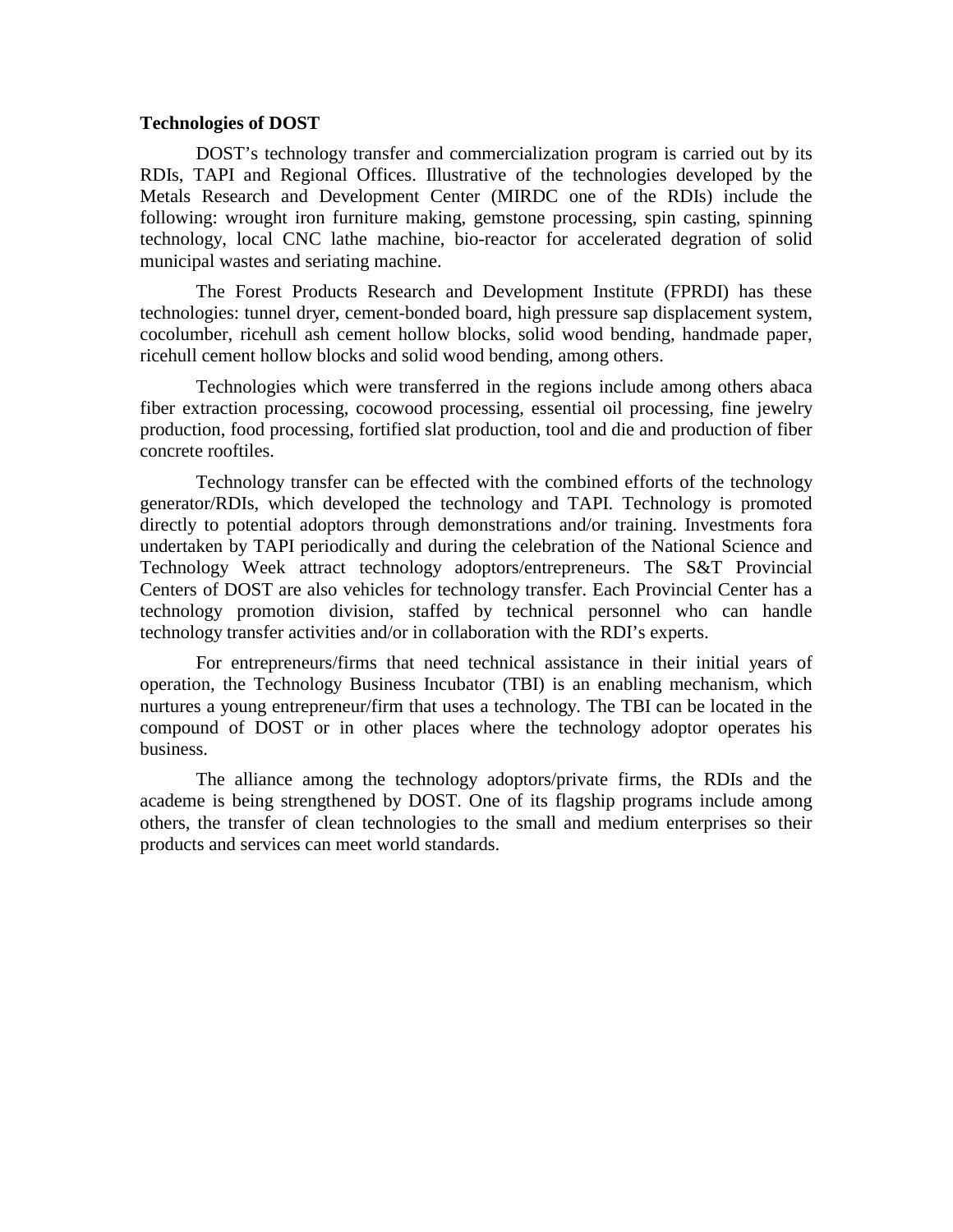### **Herbal Medicine Technology Amelia C. Ancog**<sup>∗</sup>

#### **Background**

1

In the last one and one-half decades, reforms in the health sector were adopted by former Presidents Corazon Aquino and Fidel V. Ramos. These are the National Drug Policy (NDP, 1987), the Generics Act (Republic Act No. 6675) and the law establishing the Philippine Institute of Traditional and Alternate Care (PHITAC, Republic Act No. 8423). The first two reforms were reviewed five years ago by the Department of Health through the College of Public Administration of U.P. in collaboration with various sectors and stakeholders. The PHITAC, having been approved much later, has not yet been assessed in the same extent as the NDP and the Generics Law. Nevertheless, significant issues relative to herbal medicine were discussed during the review and recommendations were brought forward by medical practitioners, pharmaceutical firms, local government officials and stakeholders.

The issues raised during the review focused on how the four elements of the national drug policy, specifically quality assurance, self-reliance, tailored procurement and people empowerment were addressed by the implementors and concerned institutions. Quality assurance means that the people are assured about the safety, quality and effectiveness of all drug products in the market. Self-reliance is directed toward local and national pharmaceutical companies Tailored procurement refers to drug acquisition process in the public sector.

On self-reliance, it was pointed out that sixty-five (65) per cent of the market for pharmaceutical products is still dominated by multinational companies, with the national drug companies sharing the remaining thirty-five (35) per cent. Part of the strategy towards self-reliance is the development of herbal medicine from indigenous plants in the country. The review expressed the need to increase the production of herbal plants, the establishment of more herbal processing plants, and public education on herbal medicine through promotion and advertisement.

It may be noted that the interest in herbal medicine is not so new. Even during the pre-colonial years, the "herbolarios" or traditional healers "prescribed" herbal-based preparations to patients. Dr. Natividad de Leon Quintana from the University of the Philippines Los Baños had undertaken folkloric studies on herbal plants, which are being used to cure certain ailments. It is important to note that one of the projects of the National Integrated Research Program on Medicinal Plants (NIRPROM) entails the study of cultural practices on the production of medicinal plants.

<sup>∗</sup> The author gratefully acknowledges the invaluable advice and technical inputs of Dr. Pacita Zara, Executive Director of PCHRD, Dr. Francis Wade Gomez, Dr. Isidro Sia, Dr. Horacio Estrada and Dr. Quintin Quintanar, and the assistance of the PCHRD's staff: Ms. Merle Opeña, Mrs. Beny Gaviola, and Mrs. Victoria Miranda.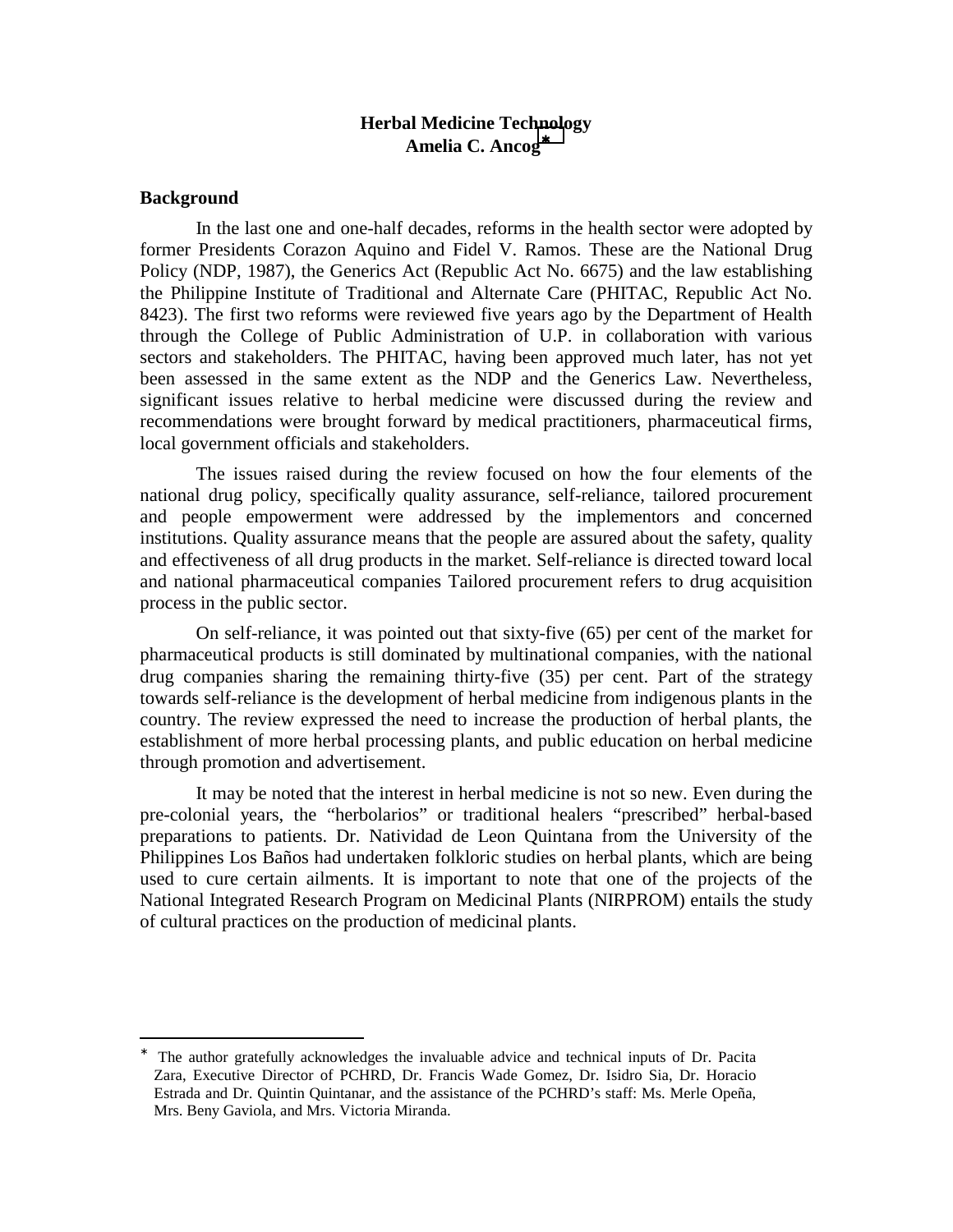#### **Development of Technology**

The processes involved in the development of technology for pharmaceuticals can be time consuming and tedious. It is preceded by researches which require not only financial resources but also the involvement and commitment of scientists and researchers. By its very nature, researches on medicine are expensive undertakings; the processes such as scientific validation of the efficacy of raw materials require dedication, love for the work and financial support. Such support is very crucial particularly in countries where resources are so limited and where competing priorities for national programs often result in niggardly allocation of resources for R & D.

In the early seventies, the National Institute of Science and Technology (reorganized in 1987 as the Industrial Science and Technology Institute under the Department of Science and Technology) undertook studies relating to preliminary screening of extracts of medicinal plants for medicinal purposes. There were other studies which were supported by the National Research Council of the Philippines and the Philippine Council for Health Research and Development.

With the various studies on herbal medicine on hand, a broader program was developed which integrated the various aspects of herbal medicine researches. The Philippine Council for Health Research and Development (PCHRD), a sectoral planning body of DOST, supported the funding of a program with 6 components for medicinal plants research. It is currently headed by a woman Executive Director, a physician and administrator, Dr. Pacita Zara, a career officer in science and technology who has established her name in health research and development management .Her extensive linkages with national and international health institutions has enabled PCHRD to tap experts and resources for the Council's various programs. A dedicated public servant, her zeal to commercialize health technologies brought a new dimension towards the transfer of technologies.

The PCHRD employs more women than men. Of the four supervisors, 3 are females and 1 is a male. Twenty-eight (28) of the technical positions are occupied by women and seven (7) by men. Administrative positions are equally distributed between males and females at twelve each.

#### **National Integrated Research Program on Medicinal Plants (NIRPROMP)**

A compelling reason for the establishment of NIRPROMP is the inadequacy and weaknesses of the local drug industry, particularly the absence of a truly Filipino research-based industry. A technical report revealed that "years of colonial and neocolonial control have distorted the development of the pharmaceutical industry." The pharmaceutical industry is import-dependent, limited to formulating, compounding and with practically no basic material manufacturing. (Technical Report Series No. 12, PCHRD-DOST, 1991) In spite of the transfer of public governance to Filipinos, the industry remains dominated by multinational companies (The Policy Review and Program Evaluation of the Generics Law and of the National Drug Policy, Department of Health and College of Public Administration, 1997).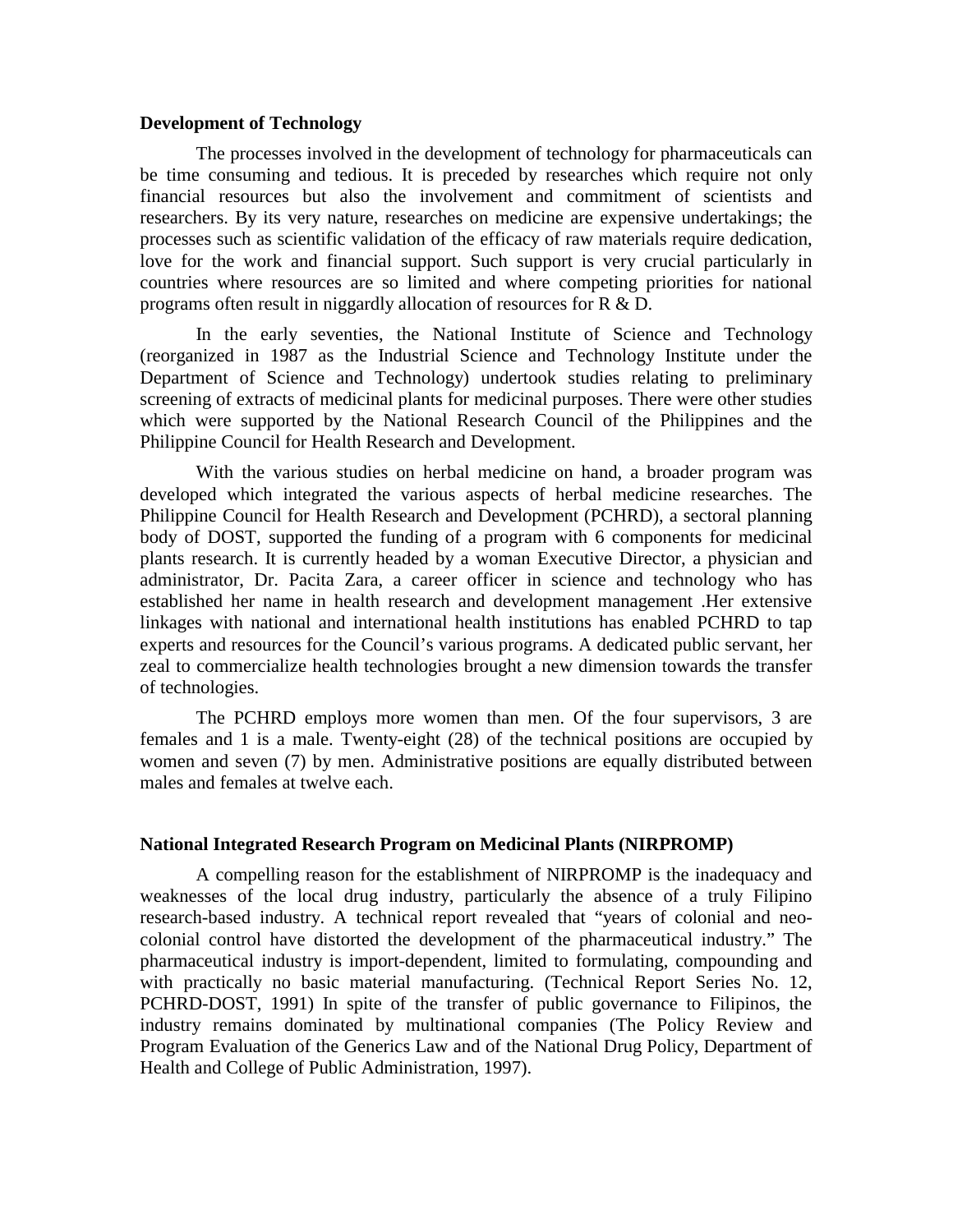To hasten the development of medicine from local/indigenous materials, PCHRD supported the National Integrated Research Program on Medicinal Plants (NIRPROMP) in 1977. Preparatory to the development of specific research projects the scientists and researchers agreed to first analyse the leading causes of mortality and morbidity .

Based on available data from the Department of Health and other studies, respiratory diseases such as pneumonia, bronchitis, tuberculosis and gastro-intestinal diseases, cardiovascular diseases and rheumatic heart disease were leading causes of mortality. Moreover, bronchial asthma, diabetes, rheumatoid arthritis and cancer were causes of significant debility among many Filipinos.

The scientists then tackled the issue of choosing the class of drugs to be developed: curatives (anti-pathogens) or the symptomatics. Using the criteria of cost of research and length of time needed to screen hundreds of medicinal plants for antibacterial/antiviral activities, they decided on symptomatic medications which would reduce the expenses incurred by government in the purchase of the drugs. Studies would focus on medicinal plants with any of the following effects: antitusive, antiasthmatic, analgensics, antidiarrheals, antispasmodics, anti-diabetics, antihypertensives and diuretics (Mission 1)

 The next issue which the scientists addressed was the choice of medicinal plants which would be studied. A survey of the practices of *herbolarios* and *hilots* indicated that they used more than 1,500 plants. The scientists first identified the plants used by 40 to 60 % of the *herbolarios*; then 120 plants which were in abundance or can be sourced from the wild or by cultural management were selected. Ultimately, the four criteria used for selecting the plants were: disease incidence in the country, the need for substitutes for imported symptomatic drugs, available technology and folkloric knowledge.

The disciplines involved in the Program are medicine, pharmacy, agriculture, botany, veterinary medicine and chemistry. Scientists and researchers in agriculture were responsible for the cultivation of plants and the establishment of gene bank; those in botany took care of pharmacognosy; those in medicine, pre-clinical and clinical investigations; those in pharmacy, the preparation of dosage forms; those in veterinary medicine, breeding of experimental animals and pathologic evaluation for subacute, subchronic, and chronic toxicity studies in experimental animals; and those in chemistry, isolation and determination of structural formulae of plant principles, mutagenicity studies and soil analysis.

NIRPROMP adopted a two-mission approach. Mission I is geared towards the production of crude medicinal preparations against common diseases for distribution and utilization in rural areas. Mission II focuses on the conduct of in-depth studies on purified drugs extracted from medicinal plants and the promotion of commercialization efforts for domestic and export purposes.

NIRPROMP developed scientific screening processes to determine the safety and efficacy of indigenous medicinal plants. This resulted in the enhanced interest of scientists, researchers and policy makers in herbal medicine as supplement in the health care delivery system. For the period 1977 to 1982, the Program completed crude herbal preparations (decoction/infusion) for 102 plants used by herbolarios, passed rapid clinical screening establishing their efficacy/safety for 27 common diseases (Mission 1). From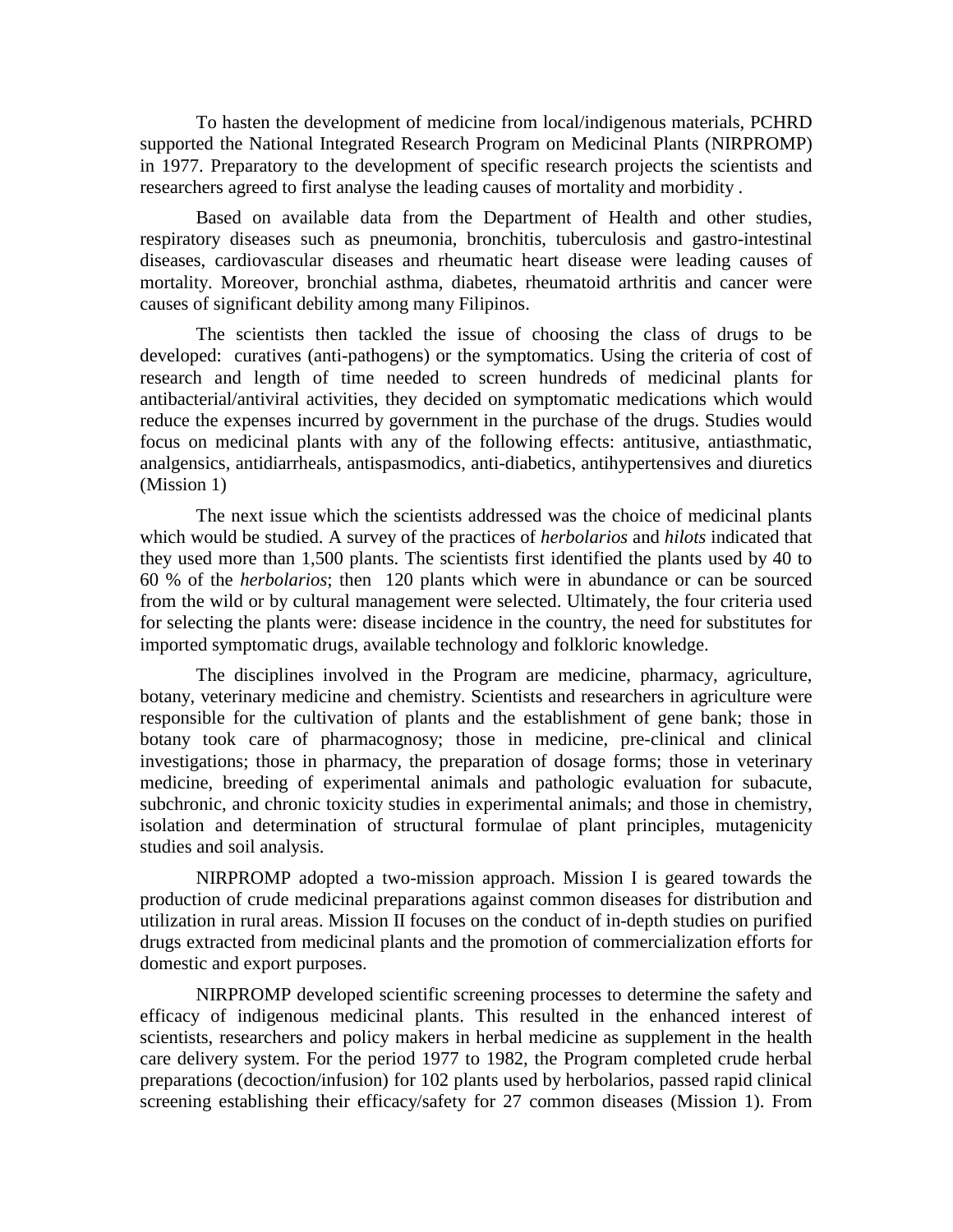1982 to the present, it identified ten priority plants which underwent pharmacologic/toxicologic, bioassay, mutagenicity dosage formulation and metal analysis, cultivation and propagation studies (Mission II).

### **Component Projects**

Six projects on "Scientific Validation Studies to Determine Plants' Efficacy, Safety and Adverse Reactions" were developed headed by various experts from the University of the Philippines. These are the following:

*"Clinical Screening and Validation Studies of Medicinal Plant Products Used in Traditional Folk Medicine"* led by Dr. Nelia Cortes Maramba of the Department of Pharmacology.

This project validates claimed efficacy and safety of identified medicinal plant preparations through the conduct of scientific and ethical trials among volunteer subjects with close adherence to the Declaration of Helsinki and the WHO Good Clinical Practices Guidelines.

*"Pharmacologic and Toxicologic Studies of Philippine Medicinal Plants"* led by Dr. Horacio Estrada of the Department of Pharmacology

This project encompasses batch testing service on priority plants; determines lethal dose 50(LD50) on priority plants; performs behavioural studies such as neuroleptic and anti-depressant effect in order to verify folkloric claims on priority plants and determines the effect of priority plants on isolated tissue studies.

### *"Establishment of Quality Control Bioassay Standard Procedures for Medicinal Plant Products* under Dr. Romeo Quijano of the Department of Pharmacology

This study focuses on the establishment of bioassay quality control standard procedures for assessing adequate pharmacologic potencies of medicinal plant products and studying the subchronic and chronic toxicity on priority medicinal plant products.

*"Dosage Forms from Medicinal Plant's Constituents"* led by Dr. Natividad de Castro of the College of Pharmacy

This project encompasses these objectives: formulate and prepare pharmaceutical dosage forms from medicinal plant materials; select and evaluate exipient for use in dosage formulations; set quality control specifications for raw materials and finished products; establish stability of raw materials and finished products from priority plants; carry out chemical/pharmaceutical tests and assays needed in the preparations of medicinal plant monograph; design and prepare placebo formulations to be used in the clinical testing of pharmaceutical dosage forms and improve existing dosage formulations.

### *"Multagenecity, Clastogenecity and Antiimugenicity Potential of Drug Preparations from Philippine Medicinal Plants"* led by Dr. James Villanueva of the Institute of **Chemistry**

This study covers the evaluation of the mutagenicity, clastogenicity and antimutagencity potential of raw materials/finished products on priority plants.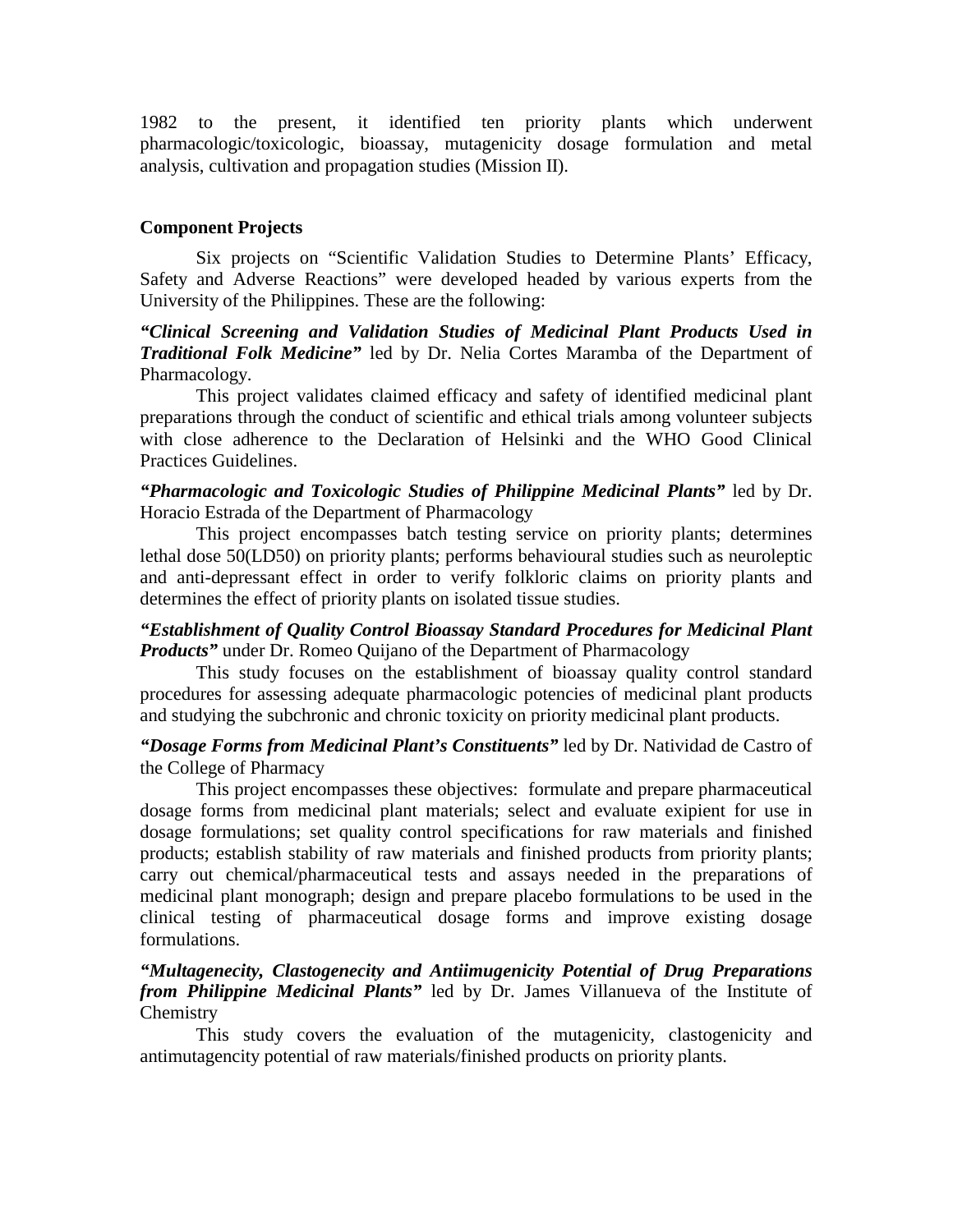*"Development of Appropriate Cultural Management Practices to Improve Yield and Quality of Selected Medicinal Plant Species"* headed by Prof. Ernesta Quintana of the Department of Horticulture.

The study covers the following objectives: produce results which will solve the current production problems of priority plants; generate data that will continue towards the determination of cost of production of selected plants; supply NIRPROMP's needs for raw material of priority plants and maintain the medicinal plant's garden that would serve as mother plant for mass production.

Ten plants out of 102 had been prioritized specifically the following: *lagundi*, *sambong*, tsaang-gubat, niyug-niyugan, bayabas, ulasimangbato, bawang, ampalaya, akapulko, luyang dilaw. The results of the studies identified a number of plants with potential for medicine that can be commercialized at reasonable costs. Figures 1 and 2 show the Flow Charts of Mission 1 and Mission II Activities, respectively.(PCHRD Technical Report Series No. 12, 1991)

#### **Profile of the Program and Project Leaders**

#### *Dr. Horacio Estrada*

Dr. Horacio Estrada is a Doctor of Medicine and was an Eli Lilly Fellow in Pharmacology for a year at the University of Pennsylvania. He is also a Professor Emeritus of the College of Medicine, U.P. He held the positions of Vice –Chancellor of Academic Affairs of UP Manila, Acting Dean of the College of Medicine, Secretary of the College and was a member of the various important committees of U.P. Thirty five of his articles/researches were published.

#### *Dr. Romeo Quijano*

Dr. Romeo Quijano is a Doctor of Medicine and is an associate professor of the Department of Pharmacology of the University of the Philippines. He obtained his Masters Degree in Pharmacology from Mahidol University, Thailand and served as research fellow at Kobe University, Japan (1990) and visiting professor at the University of Pittsburgh U.S. (1993). In addition to his NIRPROMP project, he is also the project leader of the Drug Utilization Study, an RP-Ausaid National Drug Policy Coordination Project.

He has a number of articles on bioassay of medicinal plants and other scientific papers which were published in national and international journals. He received the Presidential Outstanding Civil Service Award (Lingkod Bayan) in 1988.

One interesting article which was published in the Medical Action Group Journal (1989) is entitled *Paano Kita Gagamutin?* (How Shall I Heal Thee?)

#### *Dr. Isidro Cabuyao Sia*

Dr. Isidro Cabuyao Sia is a Doctor of Medicine He completed his degree in medicine in U.P. and his Doctor of Philosophy degree at the Kobe School of Medicine. He is currently a professor at the Department of Pharmacology, College of Medicine, and Vice Chancellor U.P. Manila. He is likewise a project leader of the National Drug Information Center of the National Drug Policy Program of the Department of Health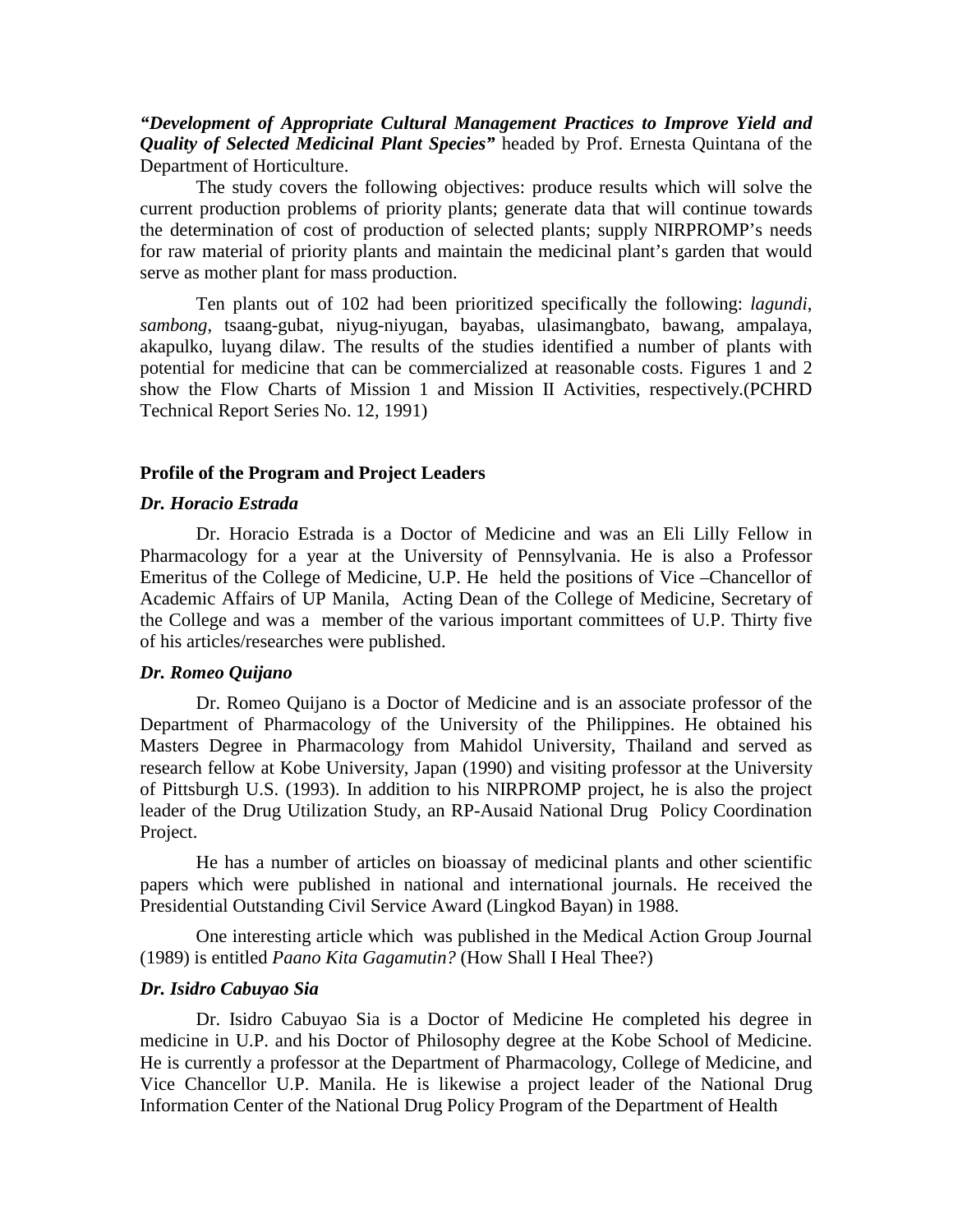A number of his researches, articles and books are written in Pilipino such as *Manual sa Paggamit ng mga Halamang Gamot* (1981) (Manual on the Proper Use of Medicinal Plants), *Gabay sa wastong paggamit ng gamot: Para sa kapitan ng barangay*  (Guide in rational use of drugs for village leaders), (1997). Some of his studies cover the enthnodocumentation of many cultural communities some of which are the Dumagats of Aurora, Nueva Ecija, Quezon and Bulacan, of the Tagbanuas of Palawan, Bugkalots of Nueva Vizcaya and Quirino and the Ibalois of Benguet.

He is a member of the Board of Trustees of Social Action Foundation for Urban and Rural Development and the Community Medicine Foundation. He was one of the Ten Outstanding Young Men (TOYM) awardees in 1992, in recognition of his work in pharmacology and Outstanding Basic Science Teacher, UPM College of Medicine in 1995.

#### *Dr. Nelia Cortes-Maramba*

Dr. Nelia Cortes Maramba is a Doctor of Medicine, and a diplomate of the American Board of Pediatrics Society. She is currently a professor of Pharmacology and Toxicology at UP and Head of the National Poisons Control and Information Service of the Philippine General Hospital. She is also the Chairman of the National Adverse Drug Reaction Advisory Committee of Bureau of Food and Drugs of the Department of Health.

She has served in numerous national and international advisory panels/committees/organizations in the fields of research, pharmacology, drug dependence, toxicology and medical curricula .of national and international organizations including: Chairman, Department of Pharmacology, College of Medicine, U.P.(1975-83); member of the Advisory Committee on Medical Research, Western Pacific Region, World Health Organization (1981-84); and member of the Advisory Panel on Drug Dependence and Alcohol Problems, World Health Organization, Geneva (1987 to present).

She has undertaken researches on teratology, developmental pharmacology, medicinal plants, and occupational and clinical toxicology many of which were published national and internationally.

She was voted by the United Nation Economic and Social Council as member of the International Narcotics Control Board (INCB) (1997 to present) and  $2<sup>nd</sup>$  Vice President of INCB in 1999.

She is a recipient of many awards two of which are the Most Outstanding Researcher Life Achievement Award in Medical Research from the National Science Research Council of the Philippines (1992) and the Lingkod Bayan Award for outstanding public service from the country's President (1988).

#### *Dr. Ernesta Quintana*

Dr. Ernesta Quintana holds the degrees of Bachelor of Science and Master of Science in Botany from the U.P.

She is a professor at the Department of Horticulture, UP. For the past two decades she has been active in various committees involved in the study of medicinal and indigenous plants including the Philippine Committee on Standardization of Asean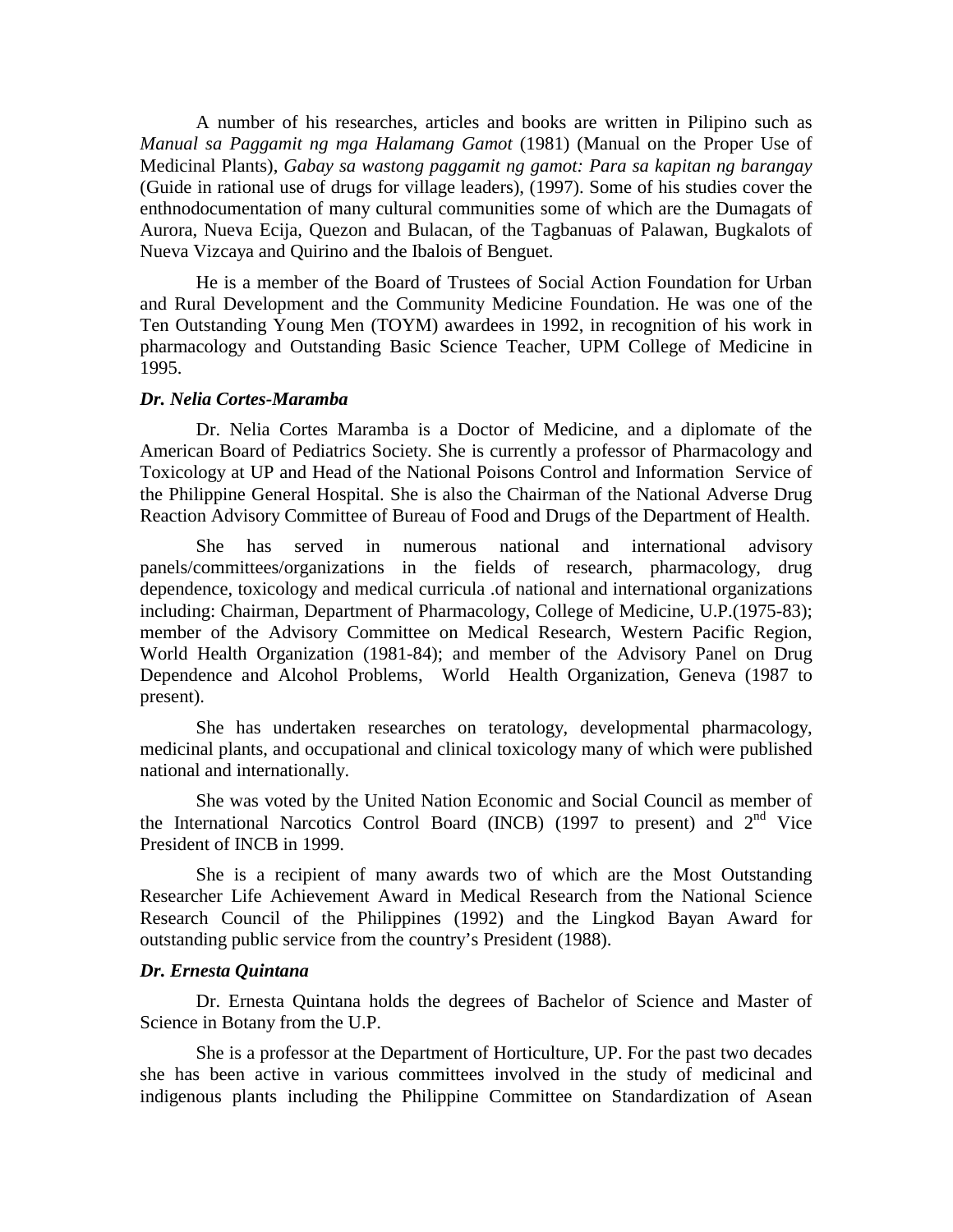Herbal Medicine based in the Bureau of Food and Drugs of the Department of Health and the Intergovernmental Advisory Committee on Bio-Search. She handled numerous research projects such as the establishment and maintenance of a gene bank on medicinal plants (1989-92) and production and mass propagation of medicinal plants for primary health care (1992-95). She wrote many technical papers which were presented in national, regional and international fora. She also presented a number of papers in national fora on topics such as Locality Sources of Medicinal Plants and Prescribing Pattern of Herbalorias in Region II. She also undertook similar studies for Regions I IV, V, Vl, IX and XII. Among her published outputs are the Guidebook On the Proper Use of Medicinal Plants (1982), Herbal Medicine Technoguide (1983) and Monograph on *Lagundi* (1986).

She is a recipient of the Presidential Lingkod Bayan Award in 1988. For her research, the Department of Science and Technology gave her an award for the Best in the Use of Indigenous Materials (together with other members of the NIRPROMP) in 1996.

#### *Dr. Natividad Feliciano-de Castro*

Dr. Natividad Feliciano-de Castro earned the degrees of Bachelor of Science in Pharmacy and Master of Science in Pharmaceutical Chemistry at the University of the Philippines. She has a Doctor of Philosophy degree, major in pharmaceutical chemistry from the University of Connecticut, U.S.A. She is professor emeritus of industrial pharmacy at the College of Pharmacy, U.P.

She is currently a member of the Technical Advisory Committee on ASEAN Technical Cooperation on Pharmaceuticals and Chairman of the Advisory Committee of the Advisory Committee of the Department of Health. She has written a number of scientific papers which were published as monographs/articles in professional journals and government publications. Among her articles/monographs are: "Pharmaceutical Studies on *Lagundi* "(with L.B.B. Gutierrez) (1989), and "Dosage Formulation and Manufacturing Research in Selection and Scientific Validation of Medicinal Plants for Primary Health Care"

She has received many awards for her achievement. Two of these are Achievement Award for research activities in medicinal plants in 1991 from the National Research Council of the Philippines and the Tuklas Talino Award for Akapulko Lotion from the Department of Science and Technology in 1996.

#### **Resources**

The Program has been receiving support from PCHRD since 1977 up to the present. As of June 30, 2000 the total budget utilized by the projects amounted to P30, 319,642.00. These cover expenses for the various project teams salaries, maintenance and operating expenses and capital outlay.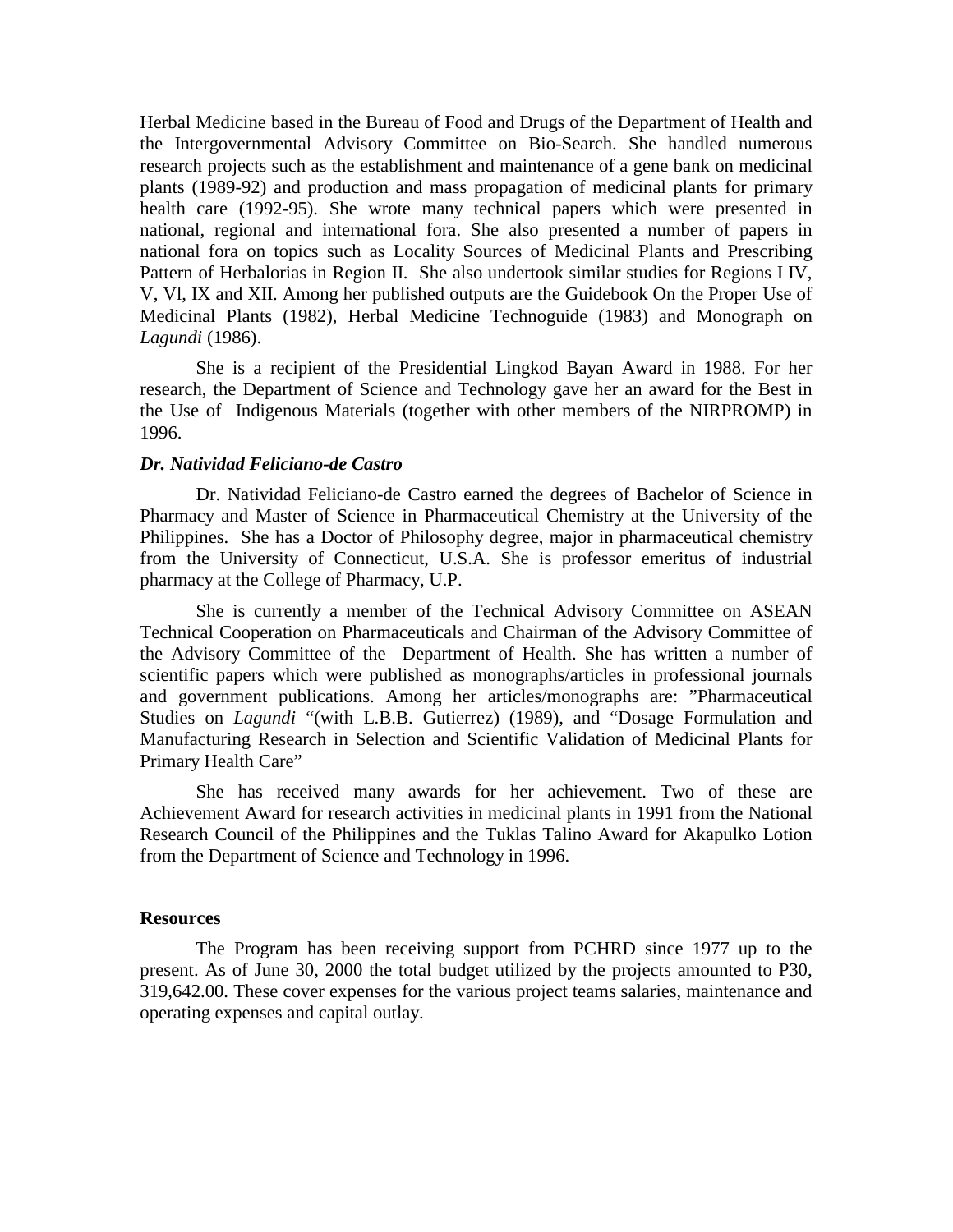| <b>Project Title</b>                                                                                                             | <b>Approved Budget</b> |
|----------------------------------------------------------------------------------------------------------------------------------|------------------------|
| 1. Clinical Screening and Scientific Validation Studies of Phil.<br>Medicinal Plant Products Used in Traditional Folk Medicine   | P 8,545,081.00         |
| 2. Dosage Form from Medicinal Plants                                                                                             | 6,750,290.00           |
| 3.1 Establishment and Maintenance of Medicinal Plants Production<br>Farm, Los Baños, U.P.                                        | 1,450.458.00           |
| 3.2 Development of Appropriate Cultural Management Practices to<br>Involve Yield and Quality of Selected Medicinal Plant Species | 1,025,285.00           |
| 4. Pharmacologic/Toxicologic Studies of Philippine Medicinal<br>Plants                                                           | 4,258,051.00           |
| 5. Establishment of Quality Control Bioassay Standard Procedures<br>for Medicinal Plant Products                                 | 6,103,955.00           |
| Mutagenicity/Clastogenicity and Antimutagenicity Potential of<br>6.<br>Drug preparation of Phil. Medicinal Plants                | 2,186,516.00           |
| <b>TOTAL BUDGET</b>                                                                                                              | P30,319,642.00         |

### **Table 1. Budget Allocation**

Projects 1 and 2 were funded as early as 1977 and 1979 respectively. The rest of the projects were initiated in the early eighties. All of the six projects receive annual grants-in-aid from PCHRD. The collaborating institutions provided counterpart expenses for personnel, facilities and utilities amounting to P6,958,713.00 for the past five years.

The leadership of the projects is almost evenly distributed between male and female. The Program Manager is a male, while 3 project leaders are male and 3 are female. In one male- led project, the co-leader is also a male; in another, the coresearcher is a female. All of the scientists/project leaders are well known in their fields and are involved in teaching and research and have published articles nationally and internationally. On the other hand, the research positions are dominated by women. Eleven female are science research specialists or research assistant. There are only 3 male science research specialists or research assistant. Two males serve as driver and laborer.

|  |  |  |  | Table No. 2. Gender Distribution of Responsibilities in Herbal Medicine Technology |  |  |  |  |  |
|--|--|--|--|------------------------------------------------------------------------------------|--|--|--|--|--|
|--|--|--|--|------------------------------------------------------------------------------------|--|--|--|--|--|

| Gender | Project Leader/ | Technical/Research<br>Specialist | Administrative/Support<br>Services |
|--------|-----------------|----------------------------------|------------------------------------|
|        | Co-Researcher   |                                  |                                    |
| Male   |                 |                                  |                                    |
| Female |                 |                                  |                                    |

The work of the research specialists are technical and "sensitive" in nature involving research activities in the laboratories, conducting tests and evaluation, and preparing reports for the review of the project leader. The level of patience, dedication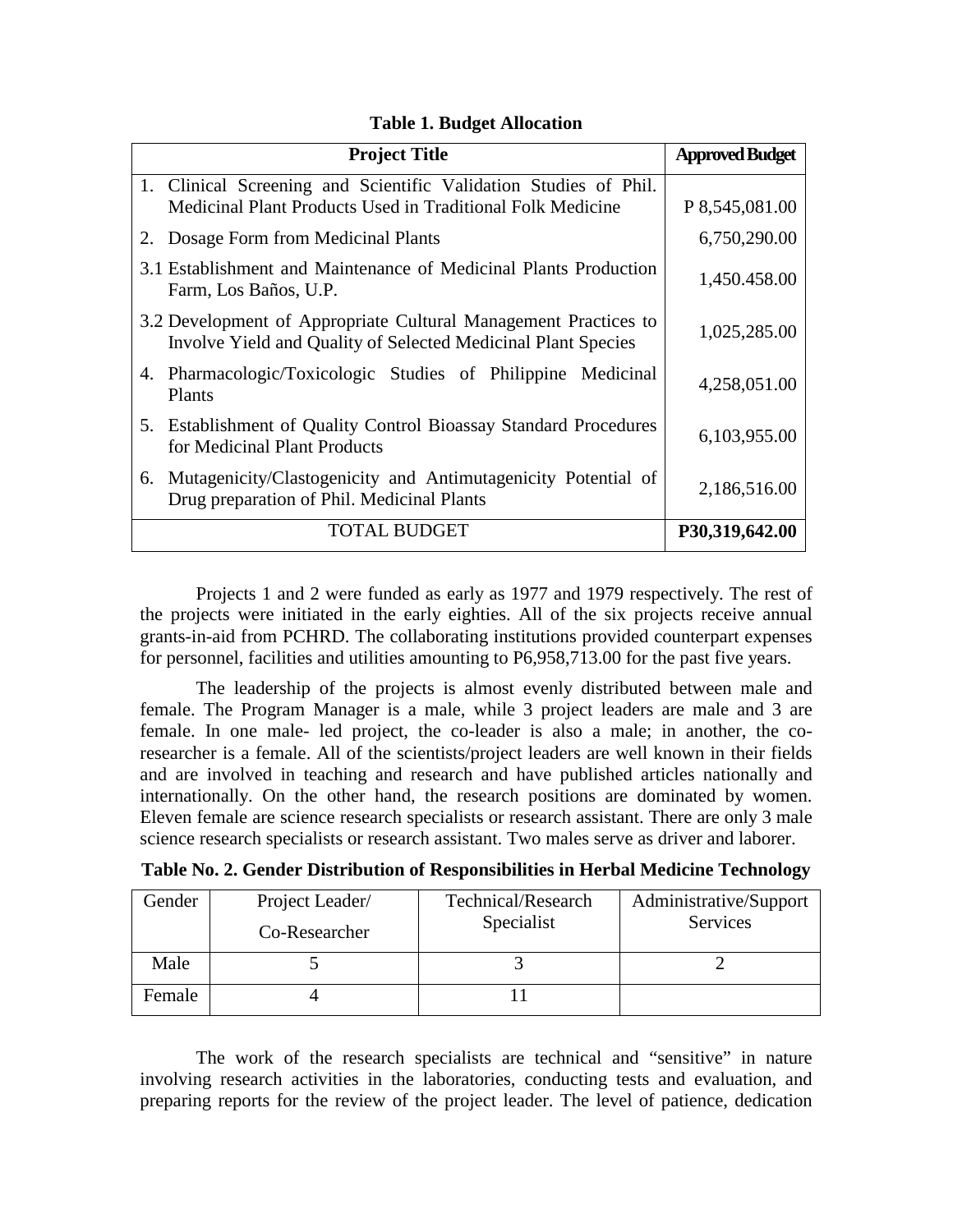and care in handling chemicals and animals for the experiments are high. A number of project leaders assert that there are more women who apply for this type of work. The staff members have degrees in the sciences and have stayed with the projects for long periods.

Of particular significance is the gender role in the preparation and completion of the Technology Transfer Document (TTDs) for *sambong* and *lagundi.* These are major outputs that include plant description, agriculture, pre-clinical studies, pharmaceutical studies and clinical studies, among others. The TTDs are the main instruments for technology transfer and commercialization.

The following table indicates the multidisciplinary nature of research and development of the above products and the gender participation in the completion of the TTDs.

| <b>Discipline</b>          |                | <b>Sambong</b>   | Lagundi          |                |  |
|----------------------------|----------------|------------------|------------------|----------------|--|
|                            | M              | $\boldsymbol{F}$ | $\boldsymbol{M}$ | F              |  |
| Medicine                   | 3              | 6                | $\overline{4}$   | 9              |  |
| Pharmacy                   |                | 1                |                  | $\overline{2}$ |  |
| <b>Industrial Pharmacy</b> | $\overline{2}$ | 18               | 1                | 19             |  |
| Chemistry                  | 1              | 8                |                  | 8              |  |
| <b>Medical Technology</b>  |                |                  |                  |                |  |
| <b>Nursing</b>             |                | $\overline{2}$   |                  | 4              |  |
| Agriculture                |                |                  | 1                |                |  |
| <b>TOTAL</b>               | 7              | 36               | 8                | 34             |  |

**Table No. 3. Discipline & Gender Distribution in Herbal Medicine Technology** 

It will be noted that the research team for both *lagundi* and *sambong* are heavily female-dominated. The highest number of female are industrial pharmacists, while there is only one female in the agriculture. For both *lagundi* and *sambong*, females in the medical field occupy a bigger a number of the positions; the males doctors constitute about 47% of the medical team.

#### **Transfer of Knowledge and Technology**

To ensure that the results of the research and uses of herbal medicine are disseminated, the following activities were undertaken by the Program implementors in collaboration with concerned agencies. The activities included the following:

- 1. Workshops and symposia addressed to both government and non-government organizations in the regions.
- 2. Preparation of training materials and guidebooks on medicinal plants.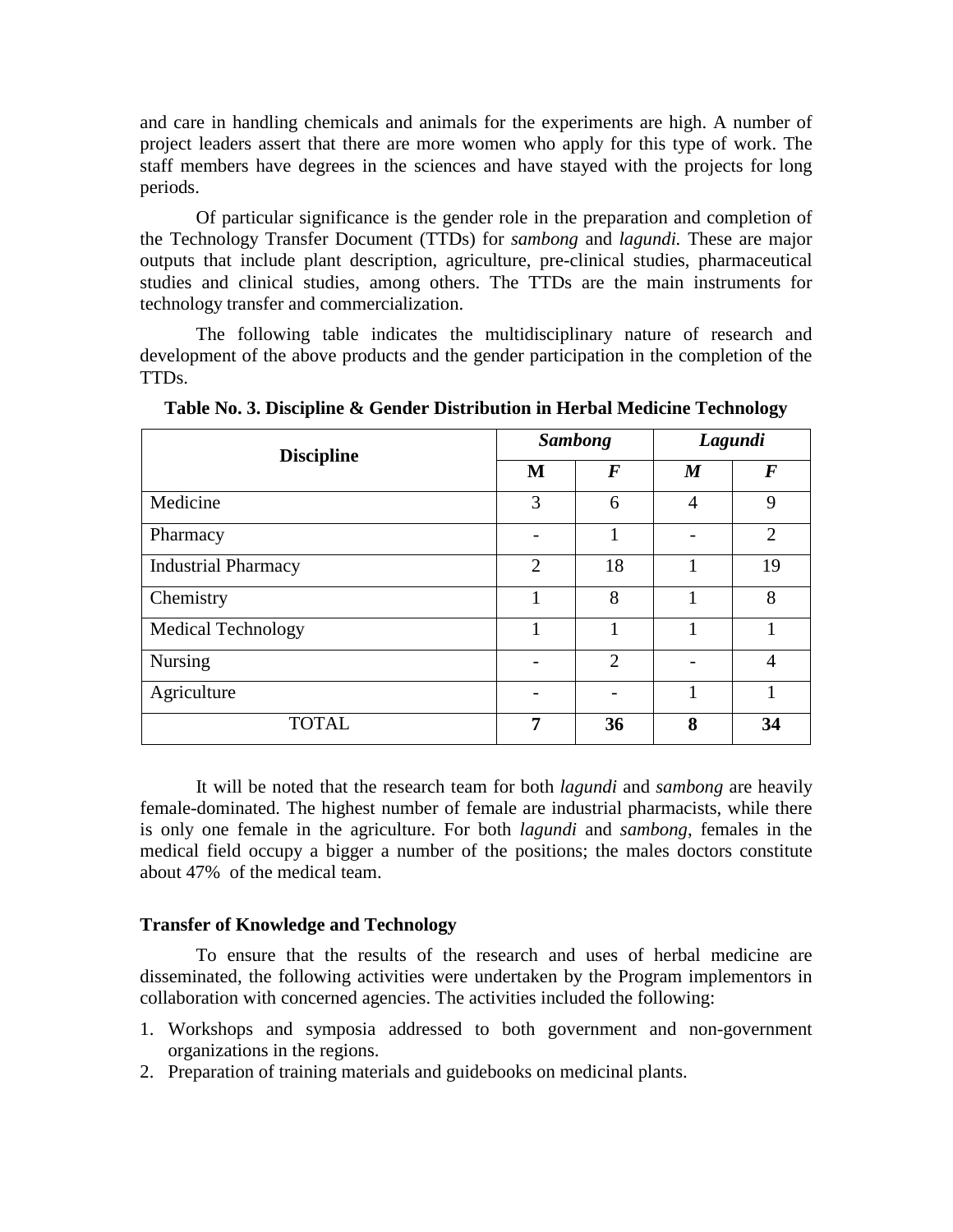- 3. Distribution of planting materials and cultivation of herbal gardens in schools, rural health centers and in backyards.
- 4. Human resource development in various aspects of medicinal plant research and development utilization.
- 5. Training projects for government personnel involved in the cultivation, manufacture quality control, bioassay and pharmacologic testing.

A number of training programs, symposia and seminars were implemented along the aforesaid activities. In collaboration with the Ministry of Education (now DECS) a herbal garden program was initiated in public schools using the priority plants such as *lagundi*, *sambong*, tsaang gubat and others. In 1985, the Ministry of Health (now Department of Health) started the construction of formulating manufacturing plants for herbal medicine in Cotabato, Tuguegarao and Tacloban. A plant had been constructed in Davao. At present, the Davao and Tuguegarao plants are operational. Their harvest is used by the Department of Health. However, private individuals, enterprises and others can also purchase plants and leaves from them .The experts of the agricultural, pharmaceutical and medical sectors of NIRPROM trained the personnel of the plants.

In addition to the efforts of NIRPROMP, the Technology Application and Promotion Institute (TAPI) of DOST also conducts investment fora, to encourage potential investors undertake the production of herbal medicine. Other technologies are also "offered" to interested individuals and entrepreneurs to foster commercialization of Filipino technologies.

## **PCHRD's Technology Transfer Guidelines**

PCHRD adopted its technology transfer guidelines which embodied provisions on guiding principles, including self reliance in selected areas between public and private sectors, the role of PCHRD as broker for commercializable technology, division of income among several funding agencies, execution of a MOA, capability of adoptor, intellectual property rights, confidentiality, and ethical conduct of PCHRD staff. The guidelines also incorporated the provisions of DOST Memorandum Circular No.002, Series of 1991, on the Guidelines on Technology Transfer Arrangements in the National Research and Development Systems. (Detailed guidelines of PCHRD appears in Appendix 1.)

## **Technology Adoptor**

A Filipino-owned corporation, Pascual Laboratories, through its subsidiary, Altermed courageously took upon itself the adoption and commercialization of two products of NIRPROMP. These involve the production of *lagundi* and *sambong* tablets which are available in the market in table forms under the brand names of *Ascof* (300 mg. plain and 600 mg. forte) *Releaf* (250 mg. plain and 500 mg. forte), respectively. *Lagundi* is anti-cough and anti-asthma while *sambong* is useful as diuretic and a remedy for urolithiasis. These herbal products bested 100 other products and inventions in the  $25<sup>th</sup>$ International Exhibition of Inventions, New Techniques and Products in Geneva, Switzerland on 11-20 April 1997. They were awarded silver medals in said international exhibit.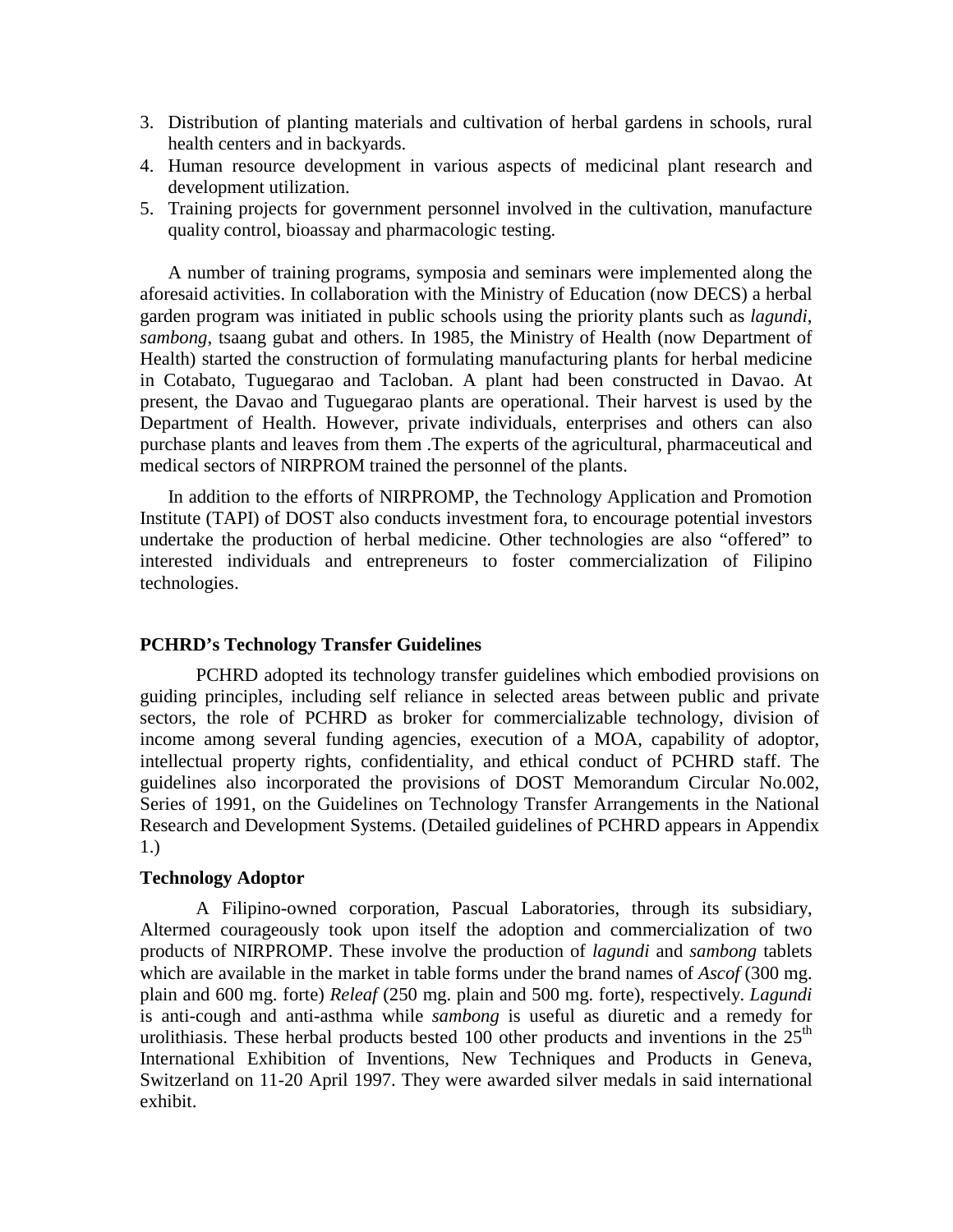Pascual Laboratories is headed by Abraham Pascual who holds a Bachelor's Degree in Chemistry (Fordham University, New York City) and a Doctor of Philosophy Degree in Pharmaceutical Chemistry. His family is the owner of both Pascual Laboratory and Altermed. He has been a member of the Governing Board of PCHRD since 1989 and is active in other corporations.

He is a risk taker, has strong entrepreneurial skills and achievement-oriented. Furthermore he is well-informed on indigenous pharmaceutical products and visits other countries to observe and learn about pharmaceutical developments. He supports the commercialization of Filipino technologies, aware that the market will patronize high quality medicines developed from local raw materials.

His consultant for herbal medicine is a well-known expert in traditional medicine, Dr. Francis Wade Gomez. He is a trustee of the Philippine Institute for Traditional and Alternative Health Care (PITAHC); and was a founding program manager of the Traditional Medicine Program of the Department of Health. He contributed extensively in the formulation of the draft of the bell on the Philippine Institute of Traditional and Alternate Care (Republic Act No. 8423) and worked in rural areas as a volunteer and medical care officer. In addition to his medical degree, he has a Master's Degree in Primary Health Care Management at Mahidol Universit0y, Thailand. He likewise served as consultant to various countries.

#### **Resources**

The initial investment for each product is about P2 million pesos. Depending on the season, (planting and harvesting) the personnel including farm hand can reach about 100 including the sales force. The corporation owns 7 hectares of land in Nueva Ecija, a great part of which are planted with *lagundi* and a certain portion with *sambong*. It has also contract farming arrangement in other areas to ensure the steady supply of raw materials. It hopes to increase its share in the market through the years.

Women personnel are responsible for quality assurance and product development. Manufacturing, marketing and distribution are assigned to both men and women. Management positions are held by men (as of September 2000). As part of Altermed's expansion activities for 2001, it hired a full time farm manager effective January 2, 2001.

#### **Intellectual Property Rights**

A technology transfer agreement was entered into between Pascual Laboratories, Inc. and its subsidiary, Altermed Corporation 15 November 1995 for the production/ commercialization of *lagundi*. It stipulated that the adoptor will pay a technology transfer fee of P50,000 and royalty payment of 2% for the first three (3) years and 1.5% for the remaining two (2) years. The license is non-exclusive and renewable upon mutual consent of both contracting parties. For *sambong*, the technology transfer fee is P70,000 and the royalty payment is 4% for the first three (3) years and 3% for the succeeding two (2) years. The license is likewise non-exclusive and renewable.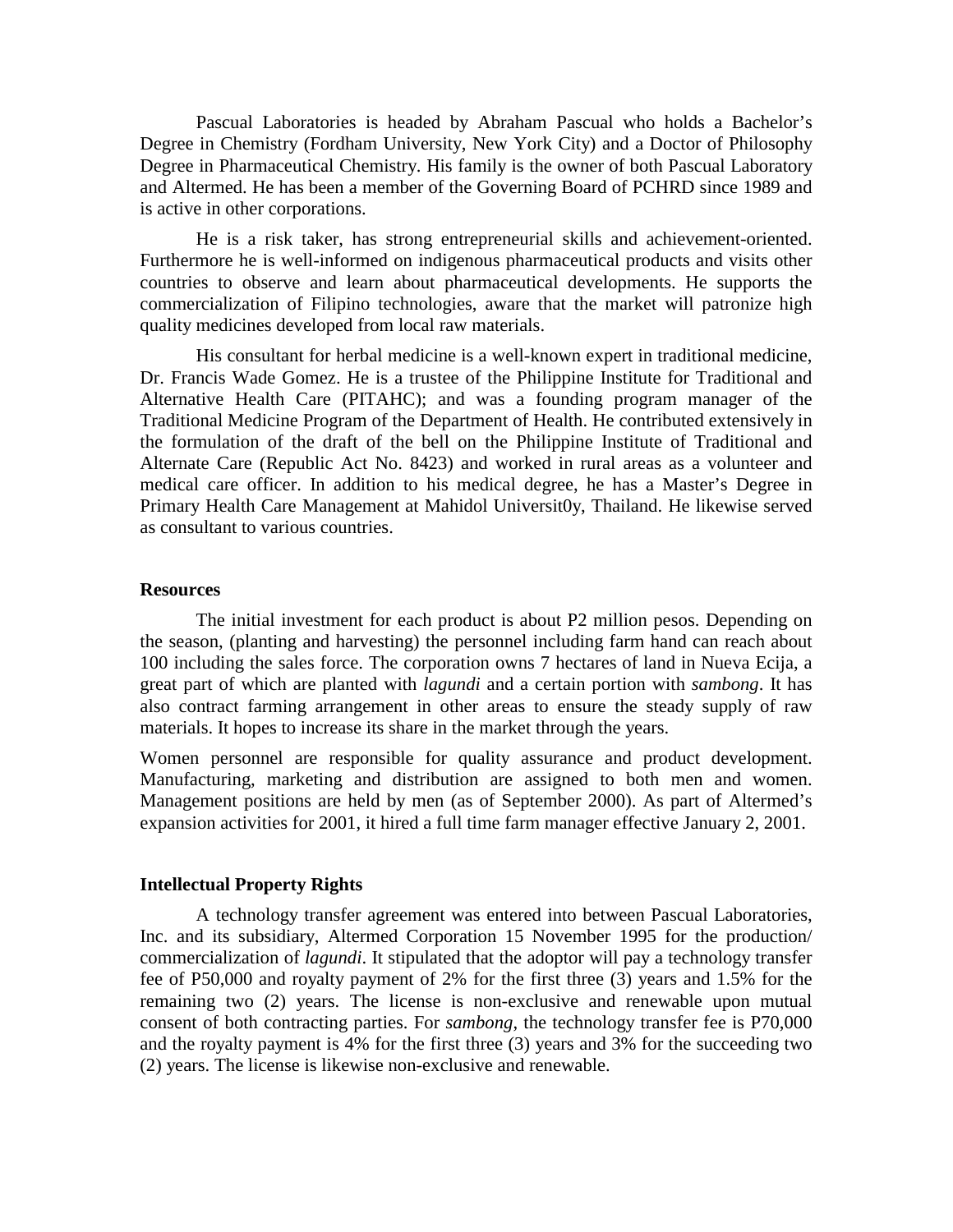The company has about 20 office personnel involved in the herbal medicine business excluding the farmers who are attending to the farms for *lagundi* and *sambong*. Generally, management work is assigned to men, while quality assurance and product development (R&D) are assigned to women. On the other hand, marketing responsibility is equally divided between man and woman. This seems to imply that activities requiring patience, attention to details particularly quality control is given to women. (As of September 2000)

## **Factors which Contribute to Successful Technology Transfer and Commercialization**

Pascual Laboratories is a successful Filipino pharmaceutical firm which has commercialized Filipino research outputs. Its chief executive officer has a strong commitment to transform scientific studies into products that can compete with imported medicine. Since the signing of the Memorandum of Agreement with the PCHRD, Ascof and Releaf have reached many parts of the country. The company has enhanced the products by manufacturing the double dose caplet (forte). It is producing another local indigenous product developed by NIRPROMP, akapulto lotion.

It is amply assisted by a consultant who is known for his competence in traditional medicine, policy innovations and service to the less privileged.

Women contribute to the success of the company in quality assurance and research and development activities.

As demand increases, there will be a need for continuous supply of *lagundi* and *sambong* plants. It is essential to ensure the flow of supply not only from the existing farm land but also from other potential areas for planting. Popularizing herbal products will require resources for marketing. Hence, there is a need for public dissemination of the usefulness of herbal plants through classroom information in appropriate subjects.

Facilities for processing, regular training of manpower , quicker processing of application of license to operate and issuance of certificate of product registration had been identified by manufacturers and other stakeholders as areas for reform (1995 Workshops Program Review).

It will be noted that Angat Pinoy 2000, A Report of the Accomplishments for Two Years (July 1998 to July 2000) stated "Through the Philippine Institute of Traditional and Alternate care and its four Herbal and Pharmaceutical Processing Plants. We have been producing new medicinal plants. These medicinal plants include *lagundi* tablets for the treatment of cough and asthma; *sambong* tablets a remedy for kidney stone dissolution and effective diuretic for those with edema; *tsaang gubat*, an antispasmodic remedy; and *akapulko*, an antifungal remedy which as benefited majority of poor Filipinos." This confirms the importance of herbal products in the country.

#### **Analysis**

The research and development which led to the transfer of the technology for the production of herbal medicines *lagundi* and *sambong* spanned almost one and a half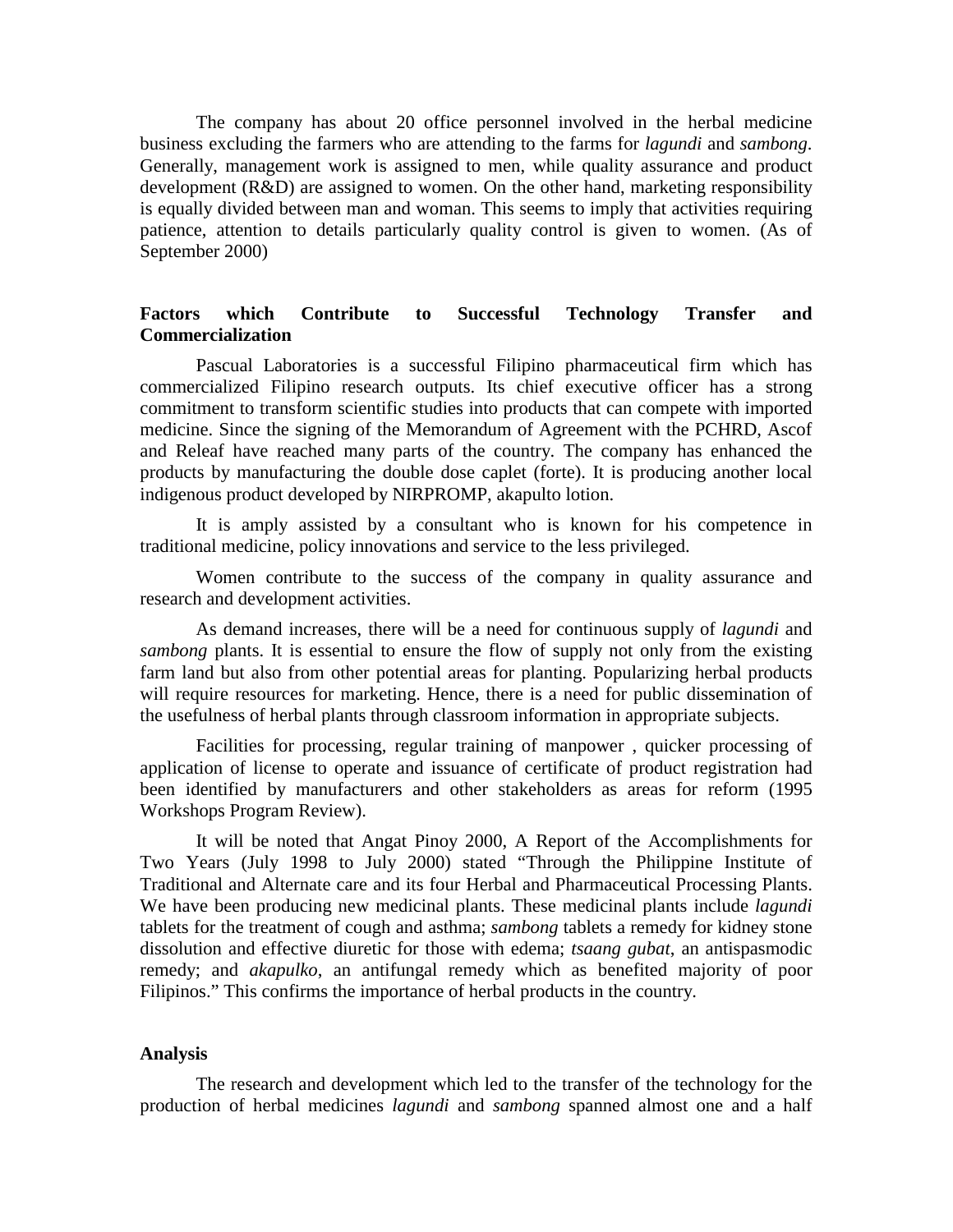decade. The financial resources that were used during the R  $\&$  D phase, testing and piloting were funded by PCHRD with counterpart from the University of the Philippines (regular salaries of the project teams and utilities). Thus, the investment and risks were completely assumed by the government. It may be mentioned that the private sector in other countries in the region such as South Korea has bigger investment in R & D. From a low 22% share in 1976, the private sector share rose to 80% in 1991 (Young- Ho Nam, 1995). The reverse is true in the Philippines where 90% of R & D fund is government allocation.

The commercialization effected through a Transfer of Technology Agreement between Pascual Laboratories and PCHRD was the outcome of the commitment of both contracting parties to use local technologies. The faith reposed in the results of the study of Filipino scientists by a Filipino entrepreneur was anchored on the knowledge that herbal products have a future in the Philippines.

Favoring the establishment of the relationship was the technical background of the entrepreneur, his experience in pharmaceutical production and availability of a corporation which could produce the products. These factors minimized the risk in the commercialization of herbal products. *Lagundi* and *sambong* tablets have already been accepted in the market.

Similarly, the zeal of PCHRD's lady Executive Director and the full support of the Governing Council to adopt and implement a viable commercialization strategy paved the way to other public-private sector collaboration in commercial ventures using local technologies. In addition, PCHRD's Technology Transfer guidelines ensure the participation of appropriate stakeholders in intellectual property rights and transparency in activities relating to commercialization.

The national policy framework is in place, PHITAC has the mandate to pursue a vigorous program to develop indigenous medicine from local sources. It is essential that the initiatives undertaken by the adoptor be encouraged so that other entrepreneurs will also be inspired in adopting and utilizing Filipino technologies. Equally important is the funding support for PHITAC to ensure the continuous development and production of herbal medicine.

Gender plays a significant role in the development of herbal medicine technology. Prominent women scientists and researchers dominated the research and development activities on herbal technology including the preparation of the technology transfer document which describes in detail the scientific processes that will enable an adoptor to use the technology. The effective leadership of the Executive Director of PCHRD, a woman science administrator contributed immensely to the commercialization of herbal technology by Filipino entrepreneurs. Undoubtedly, the women's participation in the development and transfer of this technology indicates that knowledge, expertise and dedication enhance the opportunities for gender equity. (Revised as of 1/14/01)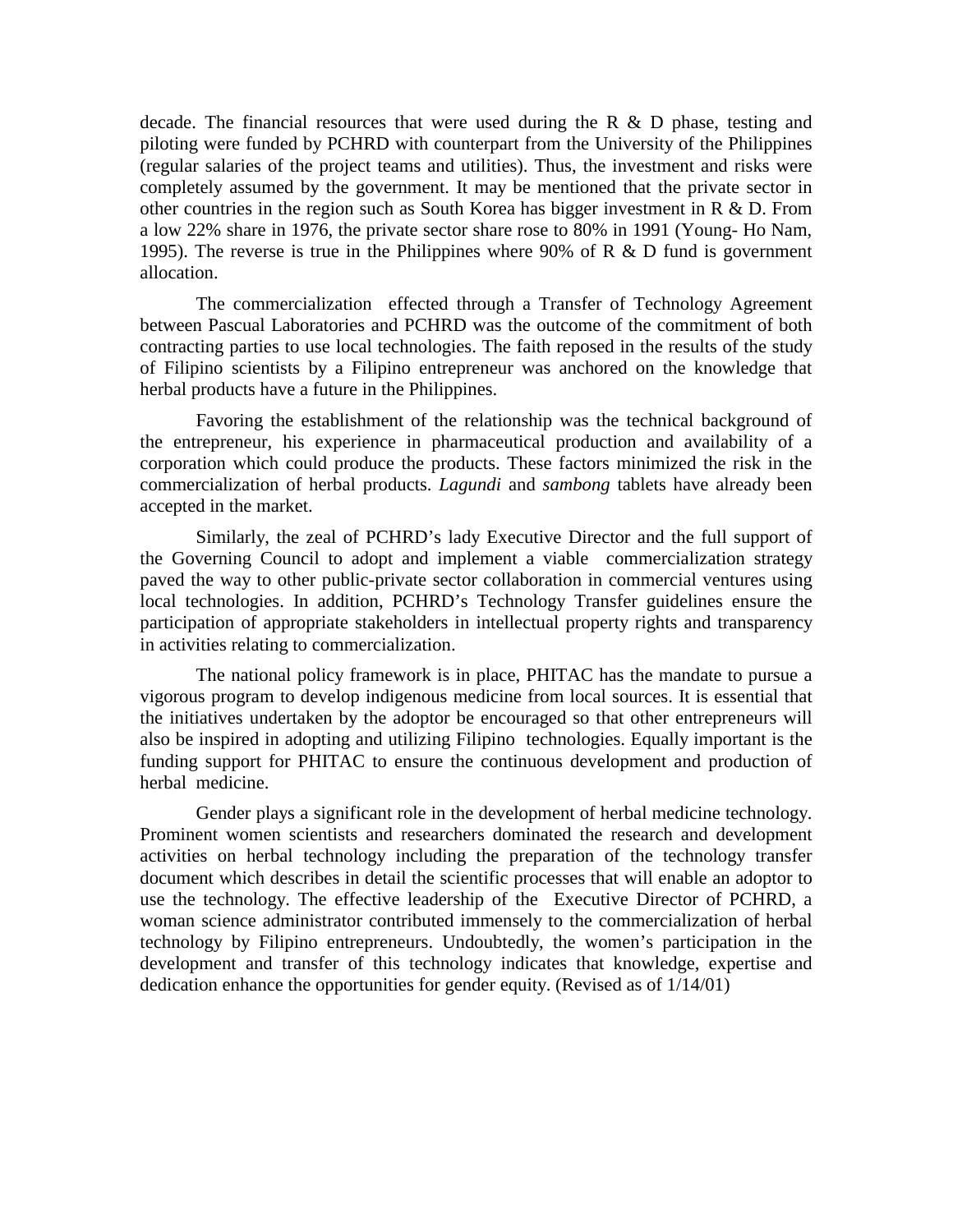# **Nutritious Food Technology A. C. Ancog & M. V. Capanzana**<sup>∗</sup>

#### **Canton Noodles with Squash**

#### **Background**

The 1993 and 1998 nutrition surveys conducted by the Food and Nutrition Institute (FNRI) showed that Vitamin A deficiency, iron deficiency anemia, iodine deficiency disorders and protein-energy malnutrition affect adversely the health of a substantial number of Filipinos. The problem is partly addressed by appropriate  $S \& T$ programs of the Department of Science and Technology through the FNRI. The FNRI developed and continues to develop nutritional food products that address the aforementioned nutritional problems.

The researches use indigenous/local materials and are designed in such a manner that the products resulting from such researches do not significantly alter local food habits and beliefs. It is commonly accepted that noodles are popular with many Filipinos. It has taken many forms. Flat or round noodles; white or yellow ones are favorite dishes. It can be cooked quickly, eaten in fast food counters or five star restaurants. It is now available in many stores in "instant" or ready-to-eat form. In addition, noodles are often considered as a necessary part of the menu during birthday celebrations since it is associated with longevity of the celebrant.

#### **Development of the Technology**

 $\overline{a}$ 

The nutritious food/noodle technology as early as 1981 was developed as part of the project "Commercialization of FNRI Technologies" of the Food Science Division of FNRI. Its budgetary allocation was not treated separately from the other activities of said project. Among the products, which were subsequently developed, are kroepeck from rice and mongo and other rootcrops. To enhance the nutritive value of noodles, seven researchers plus a division chief conducted the research incorporating vegetables particularly squash and saluyot to enhance the noodles' nutrients. In 1995 the team completed the formulation, the piloting and storage study.

The research team, which undertook the research and development of nutritious noodles, consisted of 8 women, one of whom is a holder of Doctor of Philosophy. The current coordinator of the product development and technology transfer team is headed by a man, Dr. Mario Capanzana holder of Doctor of Philosophy in Food, Science and Technology. His innovativeness in technology transfer has resulted in renewed interest in the commercialization of indigenous food. The project leader is a woman; except for one man all the staff members are women and have strong technical background. The following table shows the team's profile:

<sup>∗</sup> The authors acknowledge with gratitude the advice of Dr. Corazon Barba, Director of FNRI and the assistance of the staffs of the Food Science and Technology Division (FSTD) and the Technology and Promotion Group (TPG), FNRI.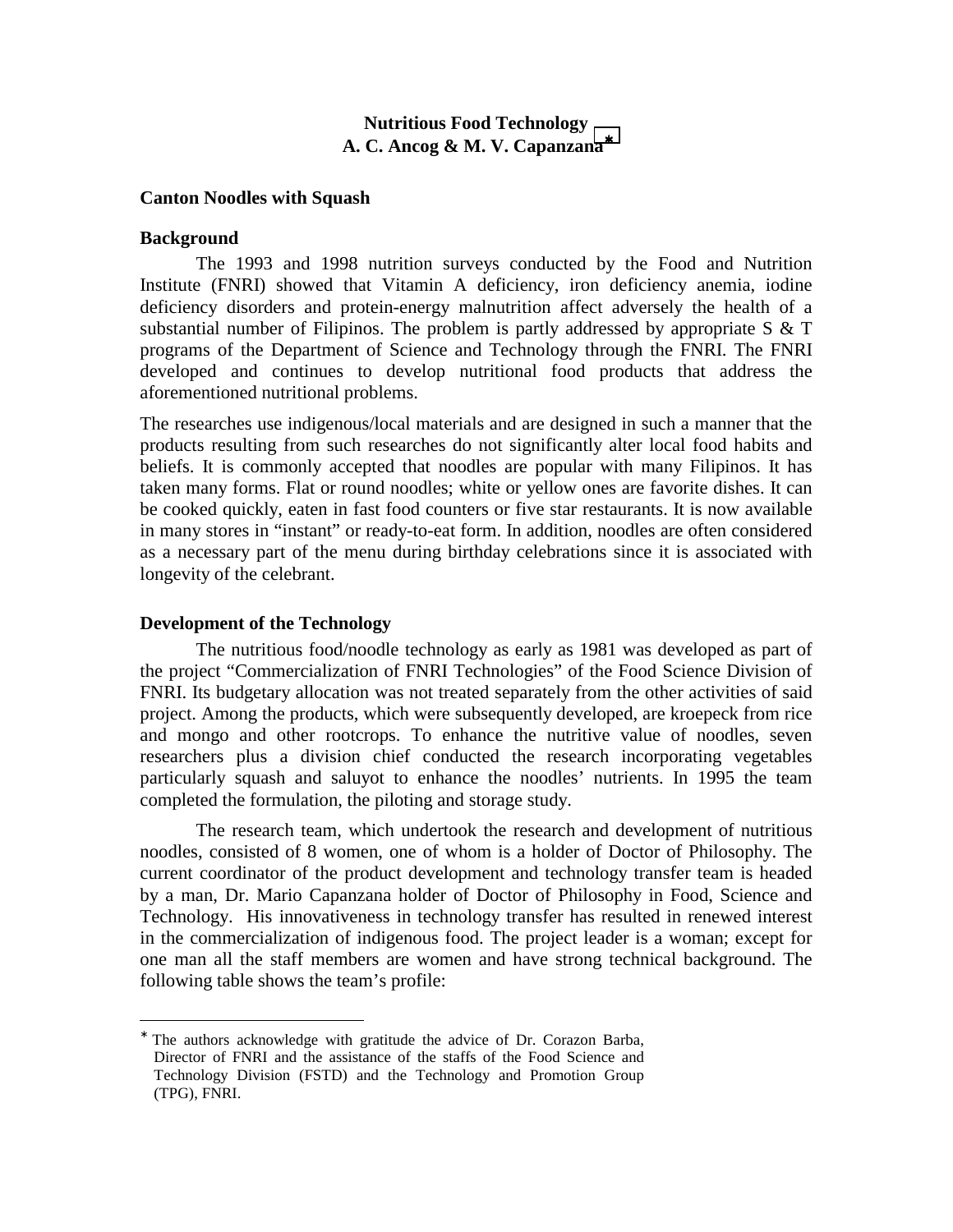| <b>Name</b>           | <b>Gender</b> | <b>Academic Background</b>  | <b>Years of Experience</b> |
|-----------------------|---------------|-----------------------------|----------------------------|
| Lydia Marrero         | F             | Ph D Fd Sc                  | 27                         |
| Emerina Eusebio       | F             | BS Phar.; Dip. In FSN       | 42                         |
| Joyce Tobias          | F             | BS Chem; BS Food Tech       | 23                         |
| Pacita Reyes          | F             | <b>BS</b> Phar              | 40                         |
| Ma. Elena Fernandez   | F             | M Applied Science; B.S.Chem | 23                         |
| Alejandro Martin, Jr. | М             | MBA; B.S. ChE               | 23                         |
| Wenefreda Lainez      | F             | BS Chem; BS Food            | 21                         |
| <b>Marcelo Saises</b> | F             | <b>BS</b> Chem              | 20                         |

**Table 4. Gender Profile of the Staff of the FSTD Involved in Canton Noodles with Squash** 

## **Description of the Technology**

Raw Materials and Equipment Requirements

Squash canton noodles is a nutritious noodle which is rich in B-carotene and prepared from a blend of wheat flour, squash puree, salt, egg and noodle improver. It is a fried product, golden yellow in color and contains 13g protein, 512kcal and 1.12mg bcarotene per 100g food. A 50g serving will provide 16%, 20%, and 24% Recommended Dietary Allowance (RDA) for energy, protein and Vitamin A respectively of 4-6 year old children.

The raw materials needed to produce 13,000 packs of 250g/pack are as follows: wheat flour 2,100 kg, squash 1000 kg, salt 40 kg, egg 40 kg, lye solution 20 kg, and vegetable oil 450 kg.

For the abovementioned volume of production the following equipment are necessary: 1 noodle machine, 1 spike mixer, 1 grinder and 1 weighing scale at 100 kg capacity 3 stoves with tank and regulator, 3 kettles (kawa), and 2 weighing scales at 1 kg. capacity.

## **Technology Transfer**

The team responsible for technology transfer is currently under the leadership of Dr. Capanzana and is composed of the following personnel:

|                  | Ochuci Trome of the built of the TTT of Involved in Cameon Produce with budden |                            |                            |  |  |  |  |  |
|------------------|--------------------------------------------------------------------------------|----------------------------|----------------------------|--|--|--|--|--|
| <b>Name</b>      | <b>Gender</b>                                                                  | Academic Background        | <b>Years of Experience</b> |  |  |  |  |  |
| Alejandro Martin | M                                                                              | MBA, BS ChE                | 23                         |  |  |  |  |  |
| Mario Cabagbag   | M                                                                              | BS ChE                     | 18                         |  |  |  |  |  |
| Cecilia Quindara |                                                                                | <b>BS</b> Food & Nutrition | 23                         |  |  |  |  |  |
| Joyce Tobias     | F                                                                              | BS Chem, BS Food Tech      | 23                         |  |  |  |  |  |
| Wenefreda Lainez |                                                                                | BS Chem, BS Food Tech      | 21                         |  |  |  |  |  |

**Table 5. Gender Profile of the Staff of the TTPG Involved in Canton Noodles with Squash** 

It will be noted that the technology transfer personnel are highly qualified for their responsibilities and majority have more than 20 years of experience in food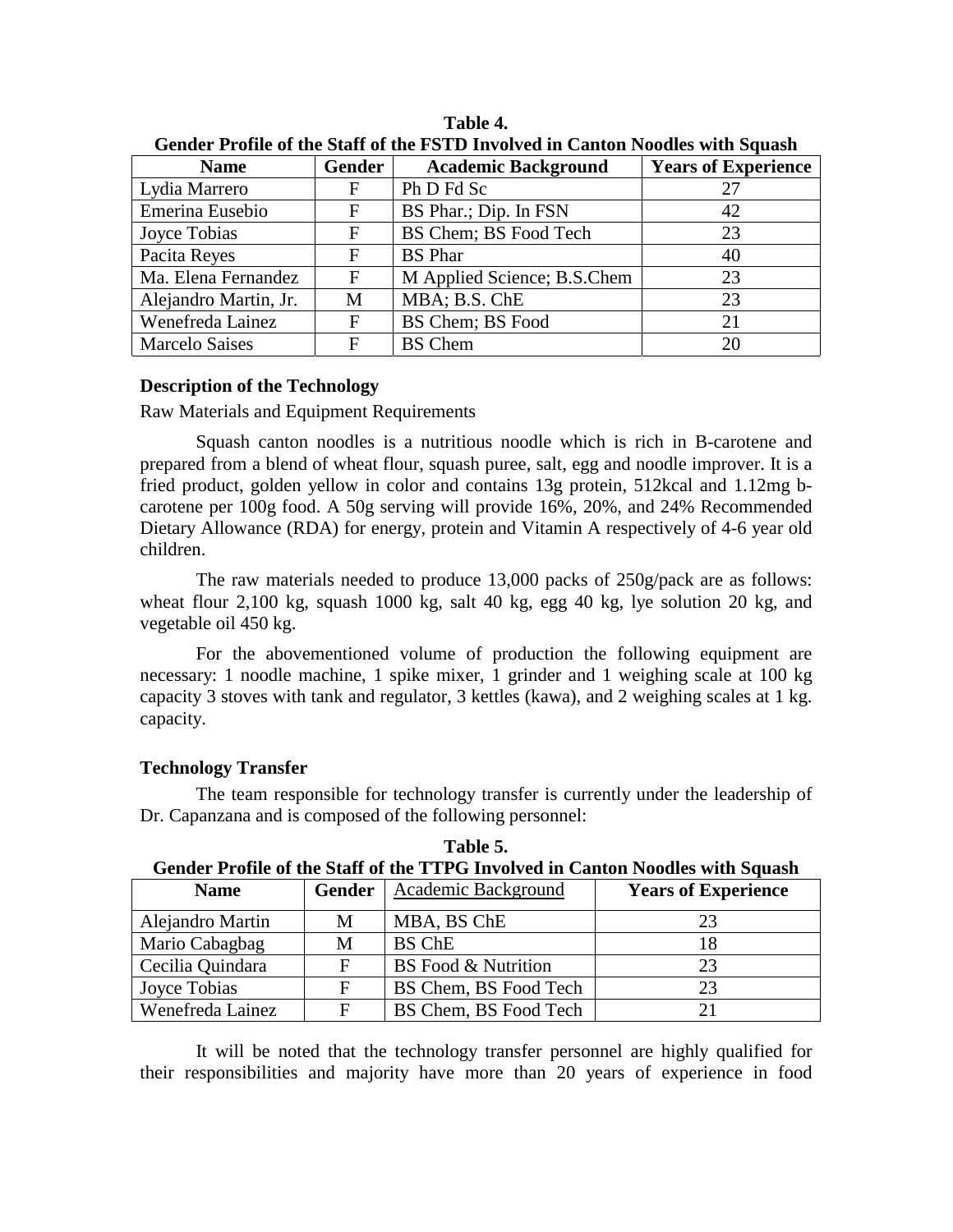technology and nutrition research and technology promotion. The gender distribution is equal.

The team ascertains the readiness of the adoptor to undertake the production of the food products. An evaluation of the equipment, water supply, power and raw materials supply is done to ensure that the technology transfer will be successful. Likewise, actual production is observed during the initial stages.

In the early phase of technology transfer, a lady food scientist, Dr. Lydia Marrero presented a paper on nutritious noodles during the investors' forum conducted by the Technology Application and Promotion Institute at the Philippine Trade and Training Center in Manila in 1992. In the same year, she also conducted a demonstration of the processing of food products including kroepeck, catsup dry blends and pasta noodles to a group of entrepreneurs and other interested individuals.

Mr. Casimiro Villacorte and his wife who attended the demonstration decided to set up the V-Sun Food Products and entered into an agreement with FNRI to produce rice-mongo kroepeck, and rice-mongo weaning blend. Meanwhile, FNRI continues with its systematic product development on noodles with vegetables. In 1993, canton noodles with squash was adopted by V-sun Food Products. The earlier production activities were done at Bicutan in a Technology Business Incubator. This arrangement is handled by the Technology Promotion Institute (TAPI), where the space is partly subsidized by TAPI. Subsequently, V-Sun transferred its operations to Cavite. The production of canton noodles with squash is now done on a per order basis.

From 1996 to the present, more intensive technology transfer activities were undertaken by FNRI. As of November 2000, there are 19 adoptors of canton noodles with squash. Eleven adoptors are from Luzon, 5 from Mindanao and 3 are from the Visayas. The names of the adoptors are shown in the following table:

| Luzon                        | <b>Mindanao</b>            | <b>Visayas</b>       |
|------------------------------|----------------------------|----------------------|
| Kalilayan Multi-purpose      | Eagle Multi-purpose        | Jojo's Foods, Inc.   |
| Cooperative                  | Cooperative                | Food Land Food       |
| <b>BC</b> Palma Enterprises  | Southern Star Noodle       | Processing.          |
| Nutrifoods Specialists, Inc. | Factory                    | <b>Family Noodle</b> |
| Farmtec Foods, Inc.          | <b>San Vicente Farmers</b> |                      |
| Comaguingking Women's        | Association                |                      |
| Association                  | Gillamac Food Industries   |                      |
| Dayapan Multi-purpose        | Triple D Enterprises       |                      |
| Cooperative                  |                            |                      |
| <b>Asprer Enterprises</b>    |                            |                      |
| Pagsanguiran Multi-          |                            |                      |
| <b>Purpose Cooperative</b>   |                            |                      |
| <b>Ilocos Food Products</b>  |                            |                      |
| V-Sun Food Products, Inc.    |                            |                      |

**Table 6. Adoptors of Canton Noodles with Squash Technology** 

The president/general manager of the adoptors consist of 6 men and 5 women in Luzon; 2 men and 2 women in Mindanao and 3 women and 1 man in the Visayas.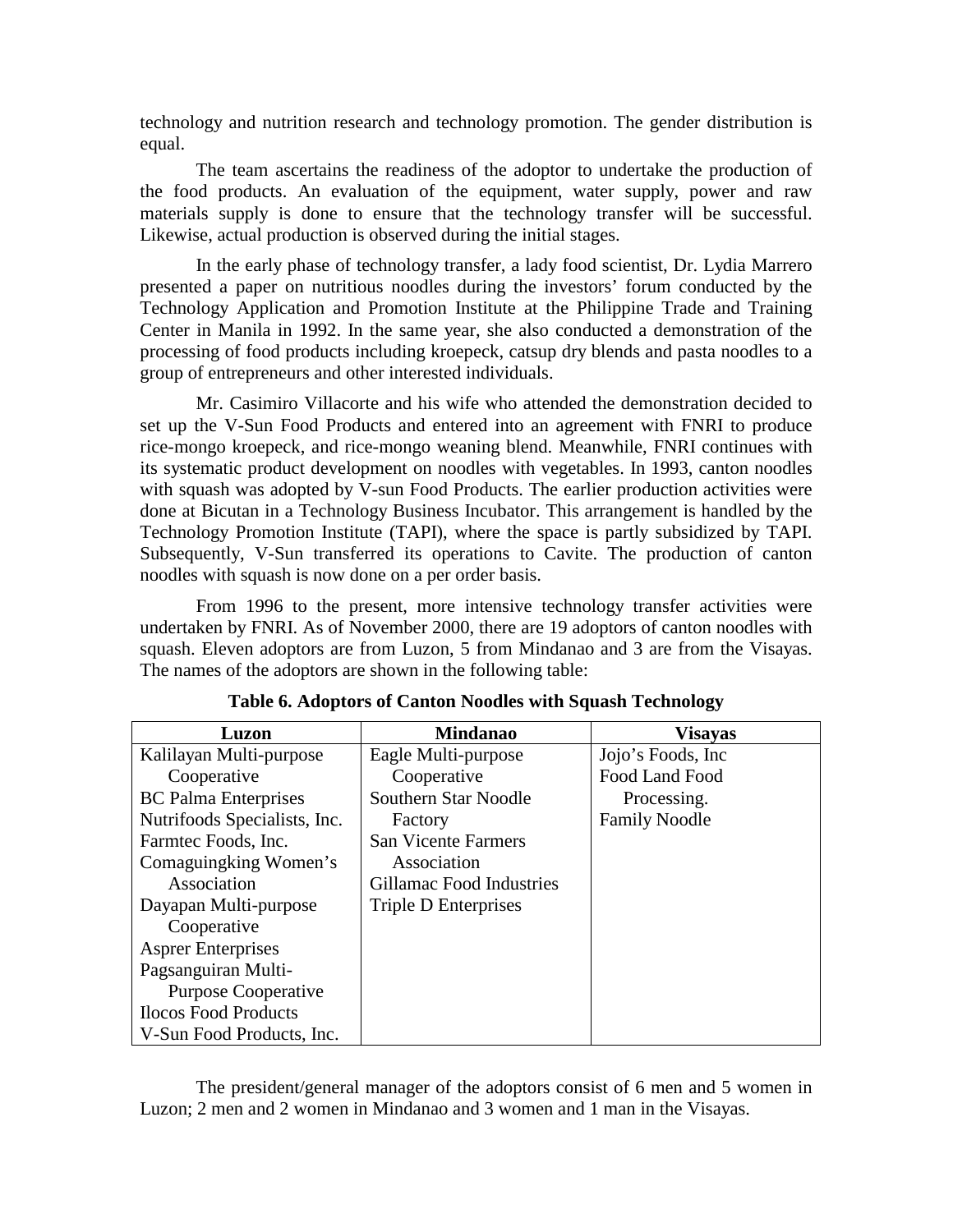One of the key players in the commercialization efforts of FNRI is its Executive Director, Dr. Corazon Barba whose expertise in food and nutrition is known nationally and internationally. Before her appointment as Director of the Institute she was connected with the University of the Philippines, Los Baños as faculty member and Director of the Institute of Human Nutrition and Food. She was visiting professor in the University of Indonesia, SEMEO, TROPMED.

Her expertise, openness and networking skills contributed to the remarkable "technology relationship" between Via Mare thru Nutrifood Specialists and FNRI. and other adoptors. She showed her willingness to share the technology with as many adoptors as are interested.

The Memorandum of Agreement between the FNRI and the adoptors stipulates a one time transfer fee of P5,000.00 for 3 years of non-exclusive license. As a matter of policy, FNRI limits the entry of not more than one adoptor for the duration of the agreement. This will enable the adoptor to benefit from the use of technology.

Many of the adoptors are cottage and micro enterprises. However, one adoptor is a well-known entrepreneur who operates high quality restaurants and now exports food products to some foreign countries. This exciting development in the commercialization of canton noodles with squash is the transfer of the technology to Mrs. Glenda Baretto of Via Mare.

Her involvement in the production of noodles with squash came about after she visited FNRI to inquire about FNRI – developed ethnic products. During the visit, she expressed interest to adopt other products particularly canton noodles with vegetables. Aware that nutritious noodles can be transformed into a product which her customers can appreciate and patronize, she signed an Agreement thru a subsidiary of Via Mare, Nutrifood Specialists with FNRI in 1998 to commercialize the technology on canton noodles with squash, saluyot, and seaweed. She also included the canton noodles with squash in the menu of her restaurants.

She hired food experts and tasters to improve the food products. Part of the enhancement activity was an evaluation of the taste of the noodle to arrive at a distinct taste profile to give the product an excellent chance of capturing not only local but also foreign markets. In November 1999 she launched her product and invited her affluent friends from business and social circles, members of the press and the officials of FNRI. Significantly, she asked Dr. Corazon Barba, Director of FNRI to brief the guests on the health benefits of the noodle. This activity was given wide publicity in newspapers; an event that elevated the "humble" canton noodle with squash into a "celebrity" food. (See Annex 1. Panorama. December 26, 1999)

Mrs. Baretto has 35 years of experience in the food business. She learned cooking from her mother who is a very good cook. She is committed to her "craft", is innovative and a risk taker. She believes in the marketability of ethnic food and has been exporting her nicely packaged cooked food products in the Middle East and Japan.

Examples of these are her "laing" and "kare-kare" which had been making waves among the Filipino immigrants and overseas workers. She does not flinch from putting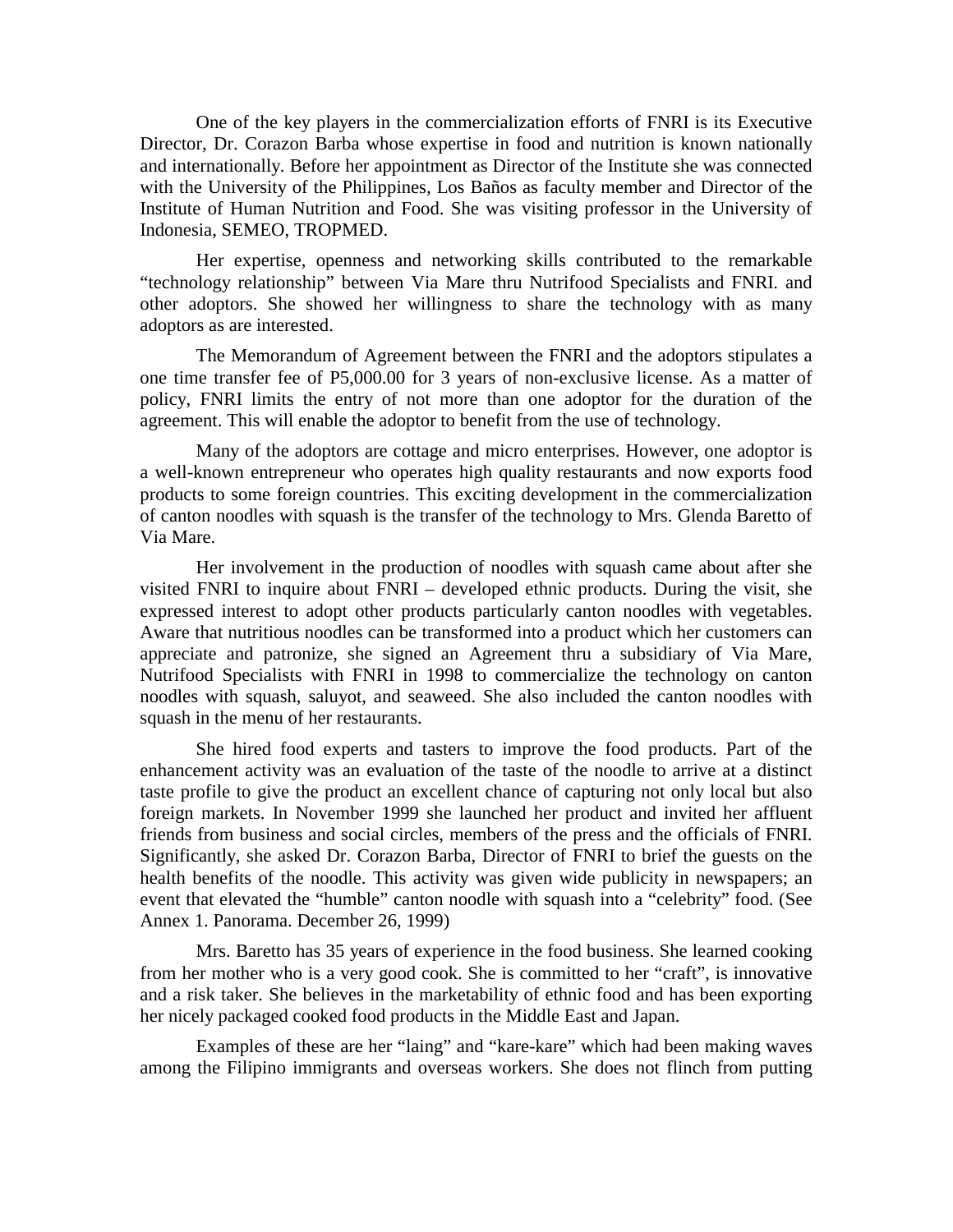resources in a new product and had invested millions of pesos for world class packaging materials for her products.

In La Castillanas, Negros Occidental, a wife and mother, Mrs. Delia Lumanas learned about the canton noodle with squash when she participated in a DTI-sponsored study tour to various Research and Development Institutes including FNRI. After the visit, she decided to adopt the technology, saying that she "fell in love" with the technology on canton noodles with squash. FNRI also provided technical assistance covering plant/factory layout, building structures and equipment requirements. Mrs. Lumanas has a small bakery business which supplied the bread and pastry in La Castillanas and surrounding towns. Realizing the potential of adopting the FNRI technology, she formed Jojo's Noodle Center in 1998 with FNRI and DOST's S & T Provincial Officer providing technical advice.

In a lot she owned near her home, she built a modest noodle factory. Her products are now sold to customers in adjoining provinces. Due to increasing demand, she decided to improve her equipment and applied for a grant from DOST's Regional Office. To ensure that she will have a steady supply of squash, she established linkages with the mayor and barrio captains. The response of the local officials was enthusiastic and a number of farmers in her community and the adjoining areas planted squash for her needs.

She is the manager of her business (proprietorship) and employs 11 personnel some of whom are also part of the bakery operations. Her gross sales in 1998 have gone beyond P1 million and she reinvested some of her profits in improving her factory. Her son helps her in some business activities, but she makes the major decisions. Her excellent networking skill is a significant asset which enables her to mobilize resources. She expects to expand her production once her new equipment is purchased. The total investment will be about P2.7 million which includes equipment upgrade.

| Name of<br><b>Adoptor</b> | Value/Volume of<br><b>Business</b>                                                                        | <i>Investment</i><br><b>Generated</b> | <i>Income</i><br><b>Generated</b> | <i>Employ-</i><br>ment<br><b>Generated</b> | <b>Other Information</b>                                                                |
|---------------------------|-----------------------------------------------------------------------------------------------------------|---------------------------------------|-----------------------------------|--------------------------------------------|-----------------------------------------------------------------------------------------|
| A.                        | 18,900 packs<br>$(200 \text{ g})$ per month<br>or 4,000 packs per<br>day<br>$3,700$ kg/mo<br>20,000 kg/mo | P <sub>2.7</sub> M                    | P1.7 M per<br>year                | 10 workers                                 | New bakery<br>products with<br>squash were<br>developed after<br>technology<br>adoption |
| <b>B.</b>                 | On the initial stage<br>of production                                                                     | P232,994                              |                                   |                                            | The product was<br>just launched in the<br>market last July<br>2000                     |
| C.                        | P240,000/6 mos.                                                                                           | P <sub>4.45</sub> M                   |                                   | 20                                         | Adopted 2 products<br>from $FNRI -$                                                     |

**Table 7. Status of Investment and Development Generated**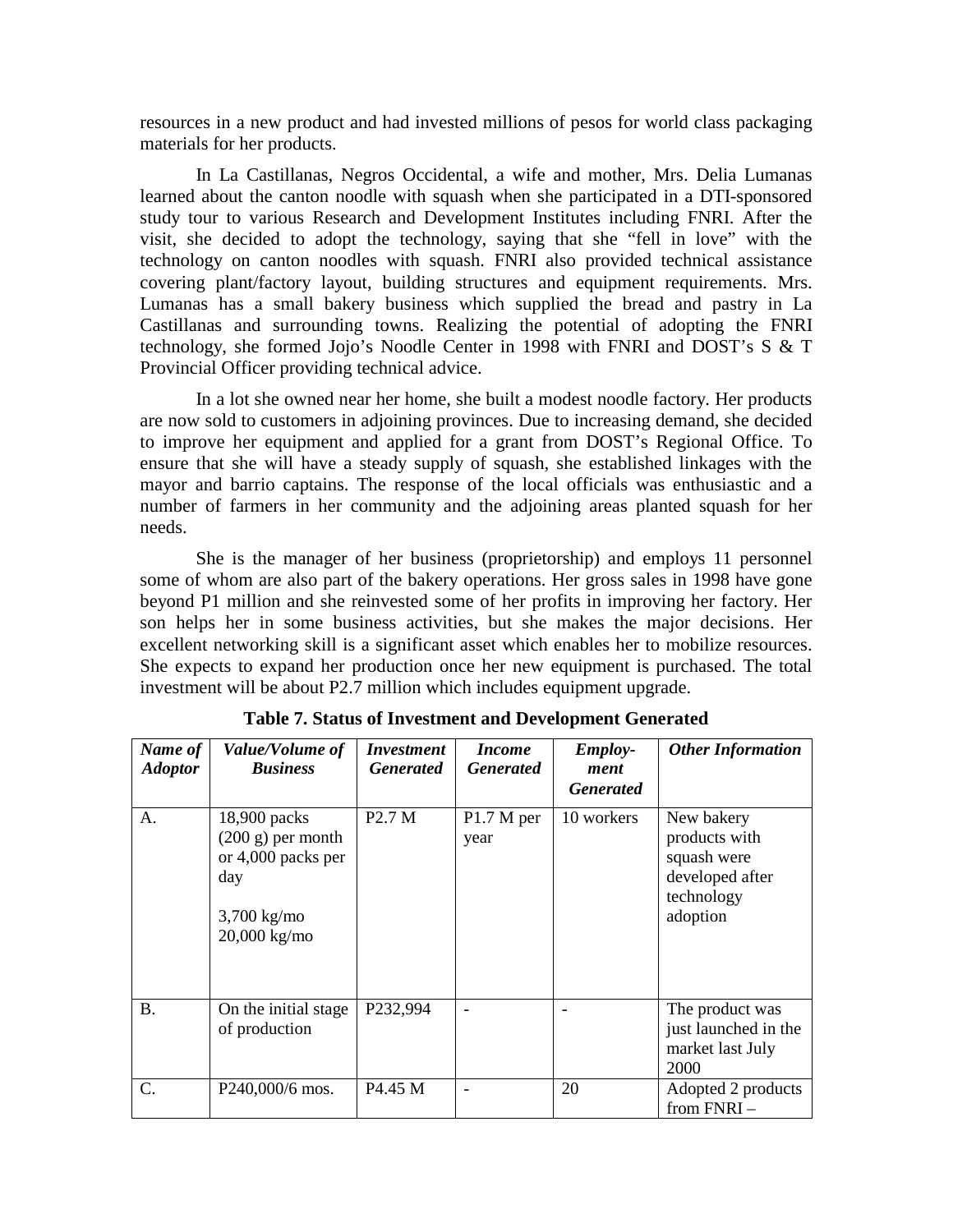| Name of<br><b>Adoptor</b> | Value/Volume of<br><b>Business</b> | <i><b>Investment</b></i><br><b>Generated</b> | <i>Income</i><br><b>Generated</b> | <b>Employ-</b><br>ment<br><b>Generated</b> | <b>Other Information</b> |
|---------------------------|------------------------------------|----------------------------------------------|-----------------------------------|--------------------------------------------|--------------------------|
|                           | 520                                |                                              |                                   |                                            | Canton noodles           |
|                           | boxes/mo/variant                   |                                              |                                   |                                            | with squash,             |
|                           |                                    |                                              |                                   |                                            | noodles with             |
|                           |                                    |                                              |                                   |                                            | saluyot                  |
| D.                        | $312$ bag/mo or                    | P2M                                          |                                   | 12                                         | $1st$ technology         |
|                           | 7,800 kg/mo                        |                                              |                                   |                                            | adoptor                  |
| Ε.                        | 5,200 kg/mo                        | P500,000                                     | $2000 -$                          | 10                                         | Davao City market        |
|                           | 10 tons/mo.                        |                                              | P390,000/y                        |                                            | only                     |
| F.                        | 200-300                            | P1.0 M                                       |                                   | 10                                         | For launching            |
|                           | packs/shift                        |                                              |                                   |                                            |                          |
|                           | $Total$ ---                        | P10.883 M                                    |                                   | 62                                         |                          |
|                           |                                    |                                              |                                   |                                            |                          |

Based on June 30, 2000 survey, the total investment of 6 adoptors amounted to P11 million. Direct labor is about 62 workers. Due to the confidential nature of information on income generated, no data can be reported. The value/volume of business ranged from 3.7 kg/mo to 10 tons/mo.

## **Gender Distribution in Selected Adoptors**

The work assignments of the personnel of selected adoptors as of June 30, 2000 are shown hereunder:

| Name                       | Management /<br>Administration |        | Production /<br><b>Quality Assurance</b> |        | Marketing |        |
|----------------------------|--------------------------------|--------|------------------------------------------|--------|-----------|--------|
|                            | Male                           | Female | Male                                     | Female | Male      | Female |
| Jojo's Noodle Center       |                                |        |                                          |        |           |        |
| Nutrifood Specialists Inc. |                                |        |                                          |        | റ         |        |
| Farmtech Foods, Inc        |                                |        |                                          |        | 3         |        |
| Dagupan Multipurpose Coop. |                                |        |                                          |        |           |        |
| Eagle Multipurpose Coop.   |                                |        |                                          |        | 9         |        |
| V-Sun Food Products, Inc.  |                                |        | No information                           |        |           |        |

**Table 8. Gender Distribution in Selected Adoptors** 

Some of the adoptors are multiproducts producers and utilized the man power for production of various food products. Nutrifoods Specialists, for instance is also producing ethnic food like "kare-kare" and "laing". Eagle Multipurpose Cooperative also produces "bihon" or white thin noodles. Jojo's Noodle Center has bakery products.

The functions of management/administration includes services relating to supervision, human resource development, finance and other services; production includes quality assurance and control while marketing includes distribution While there are more men than women in management/administration; there are more women in production and quality assurance and marketing. Only one firm hired a full time food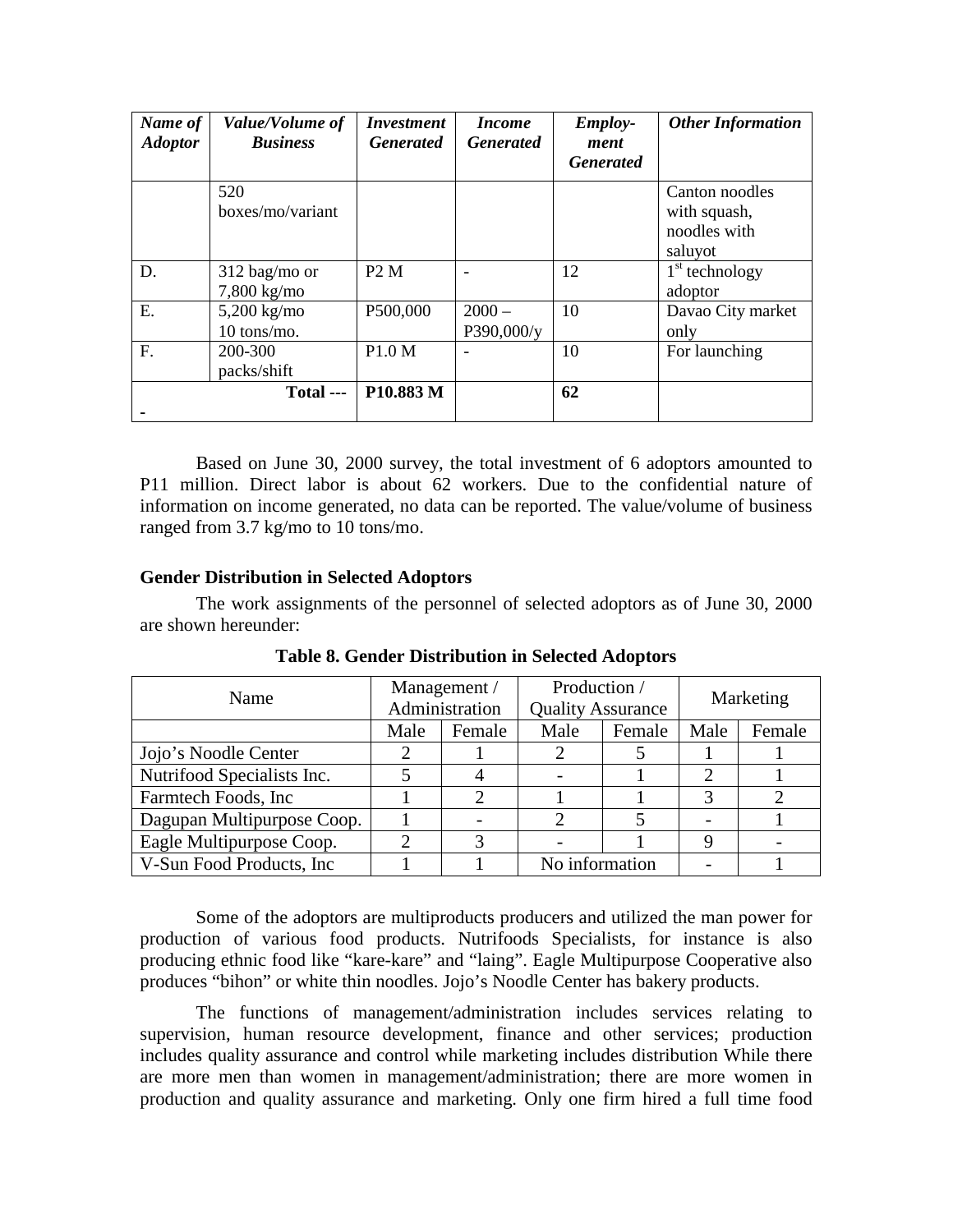technologist but a number are consulting with the FNRI or the Provincial S & T Officer on technical matters. In a number of proprietorship/business firms, production activities such as kneading and transferring of ingredients to cooking facility are done by men. On the other hand, wrapping of the products is generally assigned to women.

The data implies that management function is generally male dominated; while quality assurance is female dominated.

#### **Improvements on the Technology**

Some adoptors initiated "improvements" on the technology such as by changing the noodle improver, redesigning the size and shape of the canton noodle. One adoptor whose product is sold in big supermarkets patronized by affluent customers, packages her product in high quality materials. In this regard, many adoptors are aware of the need to improve their equipment, maintain quality products, and establish goodwill in areas beyond their locality. They are continuing their consultations with FNRI to avail of technical advice.

Most of the adoptors are eager to expand their markets and produce competitive canton noodle with squash that will stay in the markets for a long time. Given that squash is available and cheaper in the Mindanao area with relatively fewer adoptors and increasing demand, the potential of increasing the number of adoptors and transforming the current adoptors to medium enterprises appears promising.

### **Factors which Contribute and Hinder Effective Technology Transfer**

The adoptors find the technology for the production of canton noodle with squash simple, easy to adopt and implement, They are also keen on the use of indigenous raw materials to enhance the nutritious content of noodles. They find the FNRI and other DOST's scientists and technologists helpful, concerned and sincere in assisting them in their needs.

Among the difficulties confronting the adoptors is the need for continuous supply of squash of the right variety, particularly by those whose businesses are located in or near Metro Manila. The adoptors in Southern areas rarely face problems for their squash supply.

Since majority of the adoptors belong to the category of cottage industry (P150.000 to P1.5 million investment), financing their need for improvement of facility or equipment must be addressed. The Technology Application and Promotion Institute (TAPI) can provide assistance for equipment upgrading.

In addition, some adoptors want to improve the quality of packaging; however, the cost of using better packaging materials will result in the increase of the selling price. A linkage needs to be established with the National Packaging Center of DOST. Package design and labeling with nutrition information must be incorporated to inform consumers of the nutritive value of the food products.

For the adoptors whose markets are in the rural areas or relatively remote from the cities, this problem is not felt. However, those whose operations are in or near Metro Manila or other urban areas, good packaging is seen as an important aspect of marketing.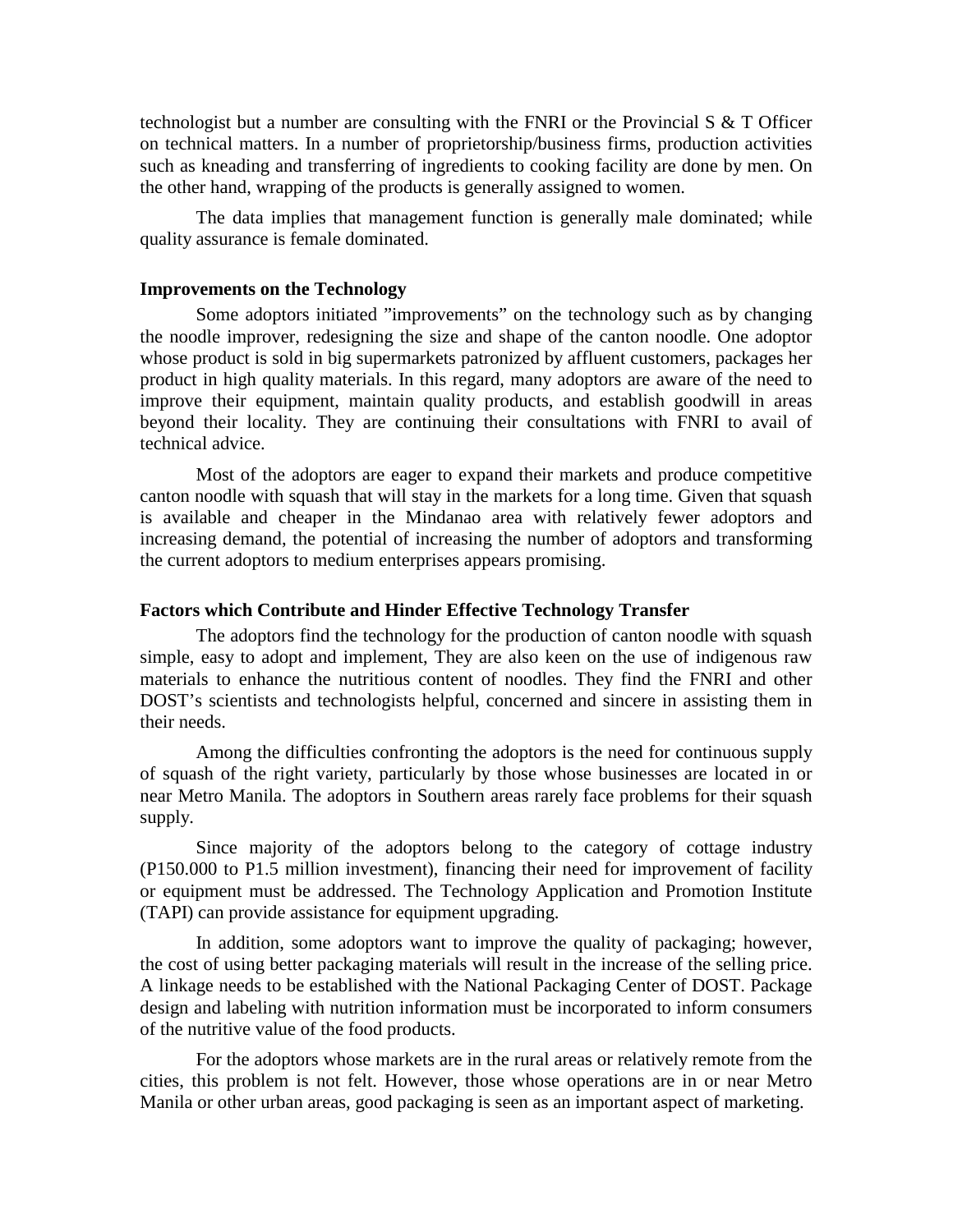#### **Other FNRI Technologies**

FNRI has developed many more nutritious/fortified food technologies. These are "laing" (mix vegetable dish), rice crispy bars which intended as food for emergency/disaster, ready-to-eat snack food, instant kalamansi extract, instant lumpia sauce and egg-roll wrapper mix, guyabano-nata fruit drink, green mango-nata fruit drink, ripe mango-nata fruit drink, iron fortified rice, Vitamin A and Iron Fortified Table Sugar, and Iodine-Rich Drinking Water and "Water Plus" +  $I_2$ 

"Laing" is a popular Bicolano dish which can be canned. It comes as a complete dish from taro (gabi) stalks and leaves slowly cooked in coconut milk and seasoned with ginger, shrimp paste and Philippine chili. It is very spicy and creamy. Nutrifood Specialists is already commercializing "laing".

Rice Crispy Bar is made from combinations of expanded cereals, flour from legumes and oilseeds, which provide energy and adequate amount of protein. This product is ready-to-eat, appealing and nutritious. The product is light, therefore, easy to handle and transport. FNRI developed this product as an emergency food to help nutritionally rehabilitate victims of armed conflicts, typhoons, floods, earthquakes, volcanic eruptions and malnutrition. It comes from chocolate coated, peanut flavored and tropical food variants that provide delicious and quick sources of calories, protein, carbohydrates and fats.

Instant Lumpia Sauce is prepared from sugar and spices used for spring or egg rolls (crepe) which is a dish made of shrimps, pork and vegetables like carrots, potatoes, beans and beansprouts. Lumpia (Egg Roll) Wrapper Mix is a ready-to-cook wrapper for lumpia. Lumpia is a favorite side dish or snack brought in by the Chinese traders during the pre-colonial era that was ingeniously adopted by the Filipinos using local ingredients.

With aggressive information dissemination and marketing, nutritious/fortified ethnic food has a strong market potential. Collaboration with appropriate private sector organizations and other institutions will hasten the extensive commercialization of said products.

#### **Analysis**

The development of nutritious food products stemmed from the decision of women scientists in FNRI to contribute to the solution of vitamin deficiencies of many Filipinos. Its scientists and researchers responded to the challenge of developing food products which will address the aforementioned problems. Food technologies for the production of fruit drinks, rice mongo kroepeck, weaning food (for babies), and canton noodles with vegetables such as squash and "saluyot" are some of their products which had been transferred to adoptors.

Technology transfer however, can not operate in a vacuum. It succeeds when these elements are present: (1) the availability of expertise evidenced by the scientists and researchers who develop the technologies after research, piloting and demonstration; (2) existence of interested adoptors/entrepreneurs; (3) mechanism for transfer such as technology fora investment fora, training and seminars; (4) availability of capital or assets/resources, raw materials supply, working capital, equipment for the use/application of technology; (5) transparent and clear provisions for technology transfer duly embodied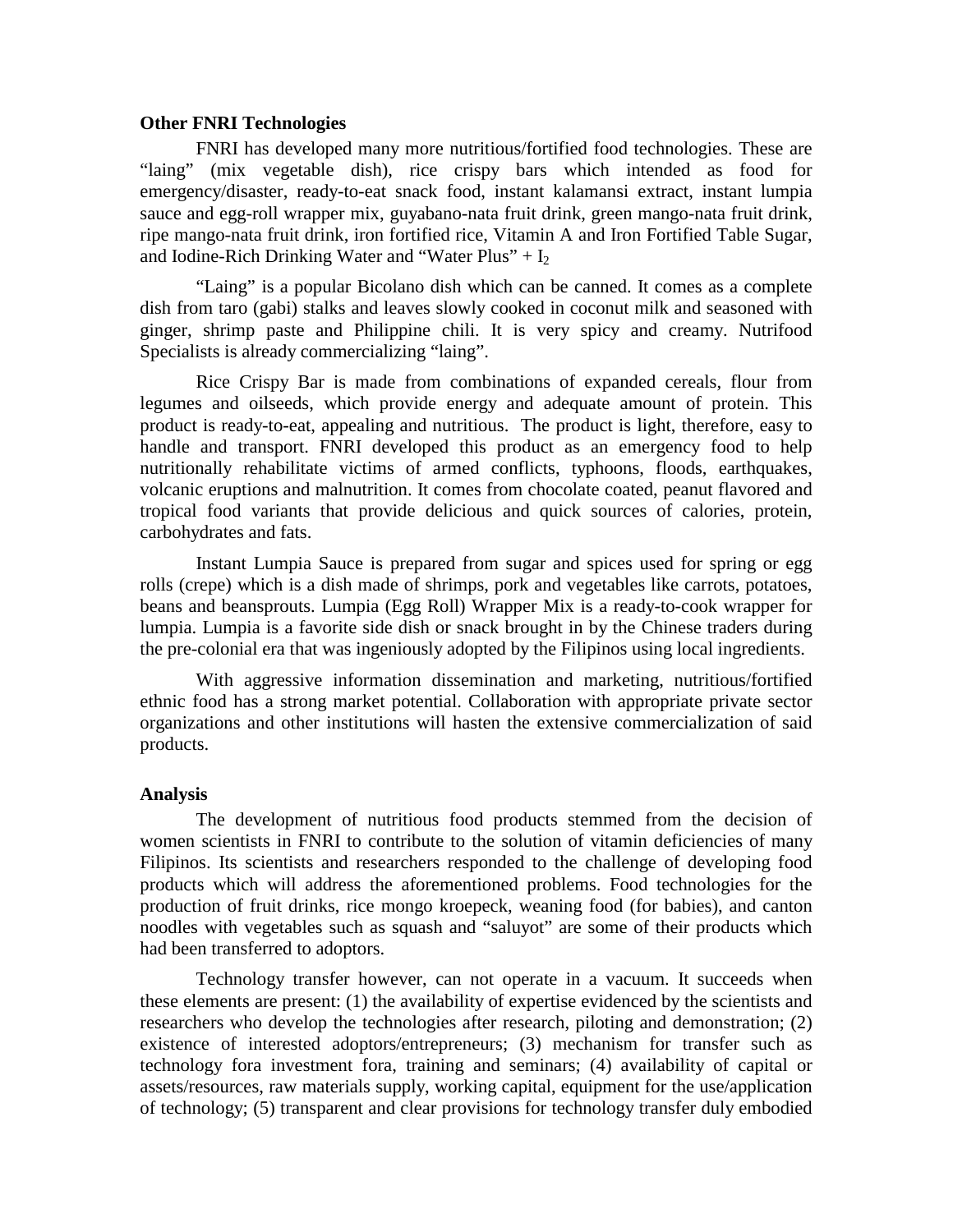in a Memorandum of Agreement between the technology owner and the adoptor; (6) the linkages with relevant individuals and/or institutions; and (7) markets.

On the first element, FNRI has talented and dedicated scientists most of whom are women who conducted and are still continuing researches on food technologies. As regards the second, adoptors for canton noodle with squash has since 1999 been increasing. Other technologies are also being transferred in different parts of the country. The emergence of new adoptors with adequate capital and experience as shown by Nutrifood Specialists, Inc., signify that food technologies intended initially for enhancing nutritive value for malnourished individuals can be elevated to "celebrity food." Furthermore, the export potential of ethnic food produced from FNRI's technologies had been tested.

The availability of resources such as equipment, raw materials, and working capital are crucial to the success of technology adoption. Since most of the adoptors are cottage industry types, financing becomes crucial. The micro-lending facility which Republic Act No. 7882 (An Act Providing Assistance to Women Engaging in Micro and Cottage Business Enterprises, and for Other Purposes) provides an opportunity for women in rural areas or semi-urban areas to start a modest business using food technology. The extent to which this is available to potential borrowers may be considered in tandem with the local government unit.

On the other hand, the technical assistance of DOST through TAPI and FNRI and the S & T Provincial officers can be tapped by the adoptors. However, the budget of DOST is also quite limited. Nevertheless for as long as government supports its technology transfer programs, DOST provides appropriate assistance.

The Memorandum of Agreement of FNRI contains standard provisions on technology transfer. The technology transfer fee is a lump sum payment of P5,000 for three years without royalty payments and a non-exclusive arrangement. Under the Agreement, FNRI commits to provide technical advice when necessary. The transfer fee is very modest and is not envisioned to cover the cost of  $R \& D$  nor the cost of transfer activities involving the personnel of FNRI and field staff of DOST.

Networking or strategic alliances is important in the success of technology adoption/commercialization, The experiences of some adoptors in developing raw materials supply and markets show that linking up with the local government units, the local business leaders, prominent members of the community, farmers' groups provide dividends in many forms. Good public relations with these sectors contribute to nonformal advertisement of their products.

Access to opportunity in adopting and commercializing food technology is open to both men and women. Functions relating to management, production and marketing are substantially available to men and women. Two adoptors summed up the contribution of women on food technology as follows:

"Women are active in all  $R \& D$  projects. Being women and mothers make them more familiar and aware of the nutritional needs of children" (Nutrifood Specialists, Inc.)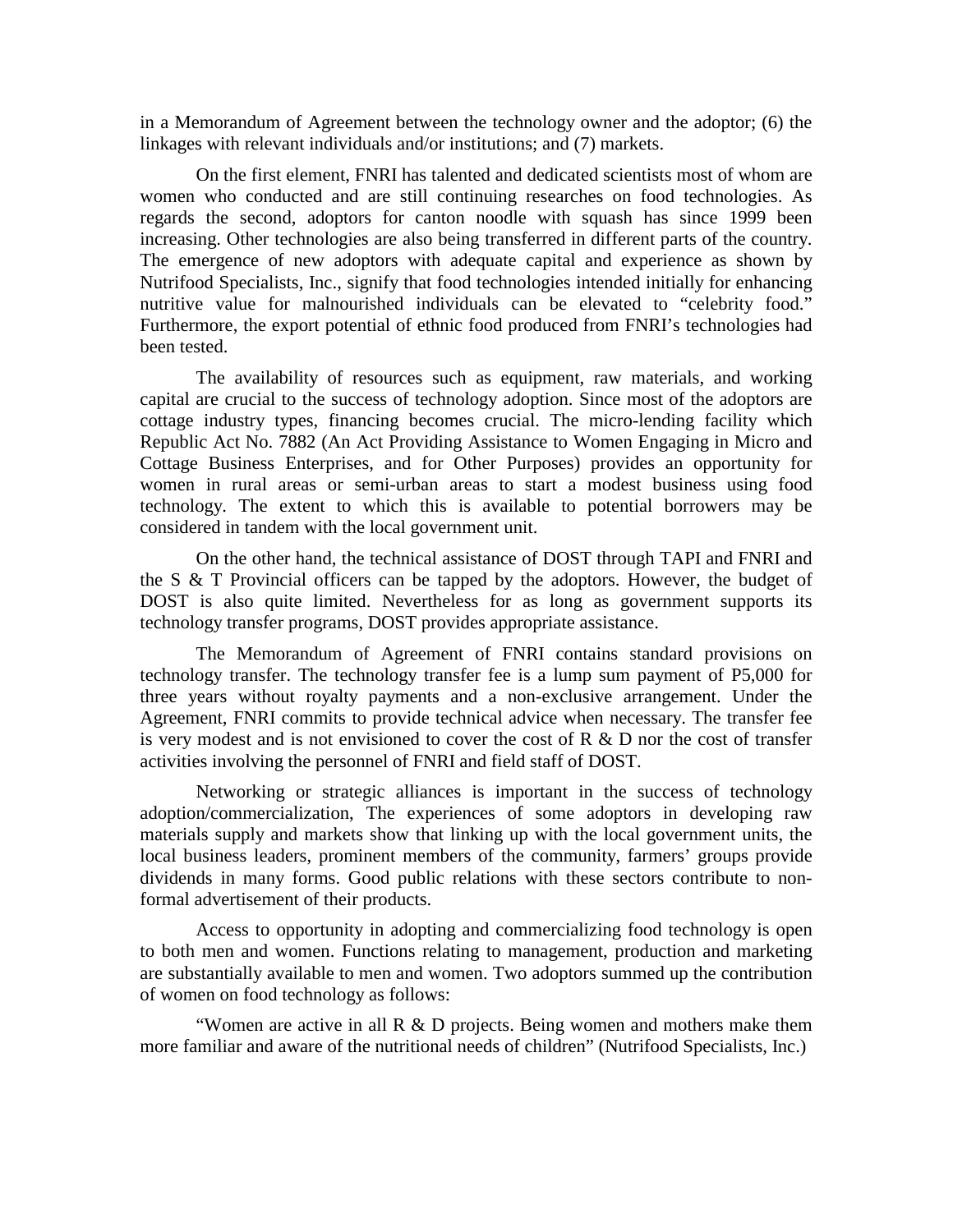"Without the participation of women members of the cooperative, the project will not materialize. Women have been active since the project was conceptualized." (Dagupan Multi-Purpose Cooperative)

The purpose of nutritious food technology using indigenous materials is to improve health by enhancing food with nutrients. The popularization of such technology is a step towards enhancing the quality of life of our citizens. Thus, FNRI's programs deserve continuous support from the national government and other sectors.

The identification and development of markets both local and foreign are essential for the long-term success of ethnic foods. Without strong commitment to use local technology in appropriate circumstances and with the support of relevant government agencies and the private sector, patronage of ethnic foods will take a long time to take off. Nutrifood Specialists and Jojo Noodle Center have shown the way. Other adoptors can benefit from their innovative approaches and experiences.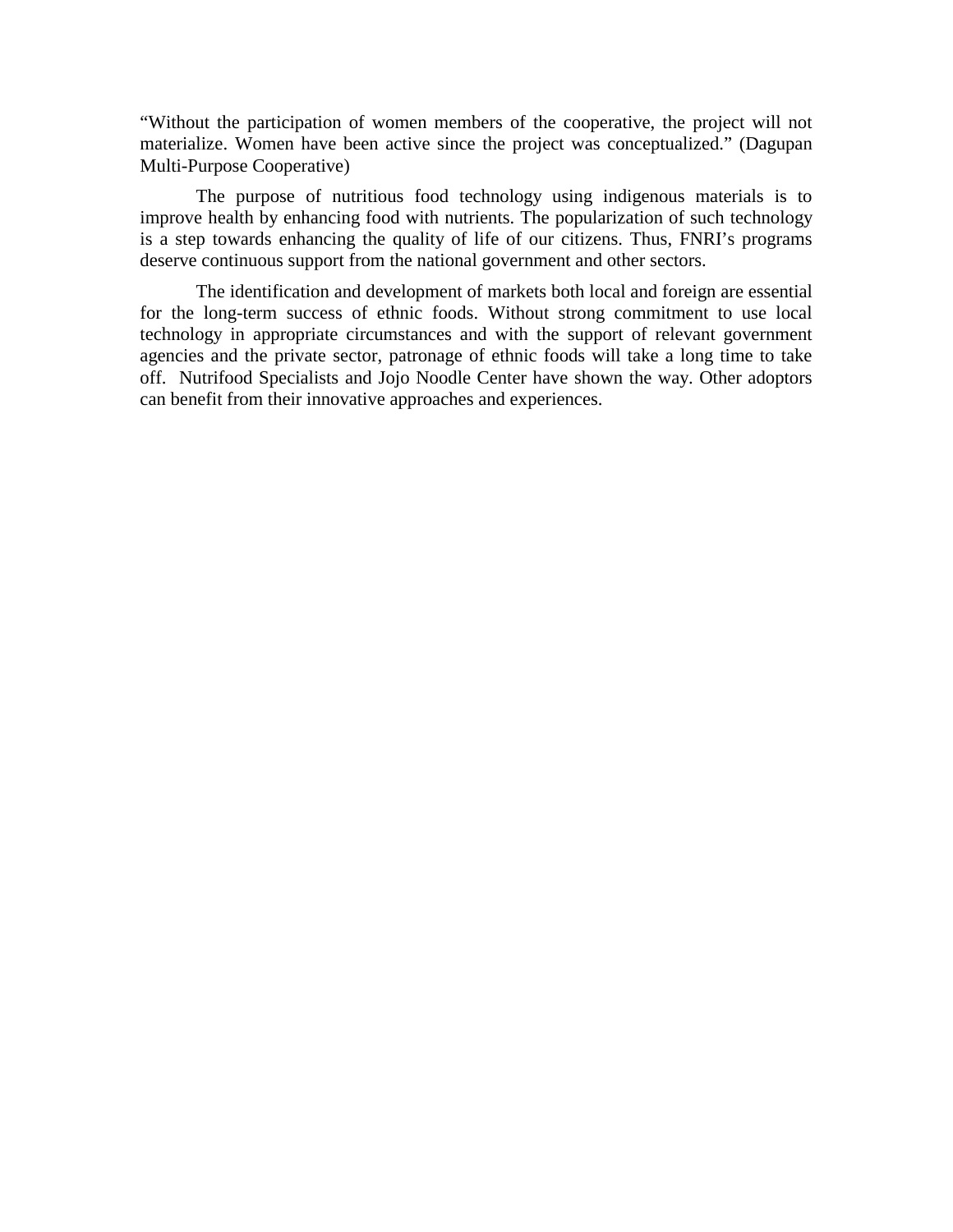# **Forest Products Research and Development Institute (FPRDI) Technology Amelia C. Ancog**<sup>∗</sup>

## **Background**

Furniture earns for the Philippines millions of foreign exchange. Thus, as early as 1993, furniture exports amounted to \$203 million. In Region 3, the export earnings on furniture was \$41.7 million in 1998 and \$ 39 million in 1999. The industry, though is beset with problems of scarcity of raw materials and poor or even lack of production facilities.

To enhance their productivity, many cottage and small enterprises engaged in furniture manufacture need to upgrade their equipments using local technology since imported equipment is quite expensive. For instance, finishing equipments if procured abroad can drain the financial resources of the firms. The importance of such equipments lie in the fact that they enhance quality and appearance of the furniture consequently increasing their marketability. The quality of finishing brings out the beauty of the design and carving which many foreign buyers desire.

Without appropriate facility, finishing is done during the rainy season in poorlylighted areas which are often dusty. During the dry season finishing is done outside the factory or in open spaces with standard equipment which include compressors and spray guns. Imported finishing equipment is usually beyond the reach of the entrepreneur/enterprise. In the light of the need to assist them enhance their products, the Forest Products Research and Development Institute developed two equipments. These are the spray booth and drying tunnel.

## **Development of Technology**

<u>.</u>

Well designed spray booth and drying tunnel hasten the drying of the furniture thereby reducing the production period. To develop the equipments, a team of scientists/researchers was organized in the late eighties by the Forest Products Research and Development Institute (FPRDI). They are composed of Ruben Zamora, Arturo Capati, Felix Horedo and Ma. Cecilia Zamora with the following responsibilities:

Ruben Zamora (an engineer) worked on the preparation of plans and specifications, bill of materials, supervision of the construction, installation, and commissioning the facility.

Arturo Capati assisted in the supervision of the construction, installation and commissioning of the facility.

Ma. Cecilia Zamora took care of technology transfer coordination.

<sup>∗</sup> The author gratefully acknowledges the advice of Dr. Florentino Tesoro, Director, FPRDI and the assistance of the Institute's scientists and staff, particularly, Dante Pulmano, Robert Natividad, Buena Pamplona, and Dwight Eusebio. Similarly, the author also acknowledges with gratitute the advice of Dr. Conrado Oliveros, Region III Director and the assistance of his staff, particularly, Ms. Angeline Quiñones, Mr. Wilfredo Sibal and Mr. Renato Masbang.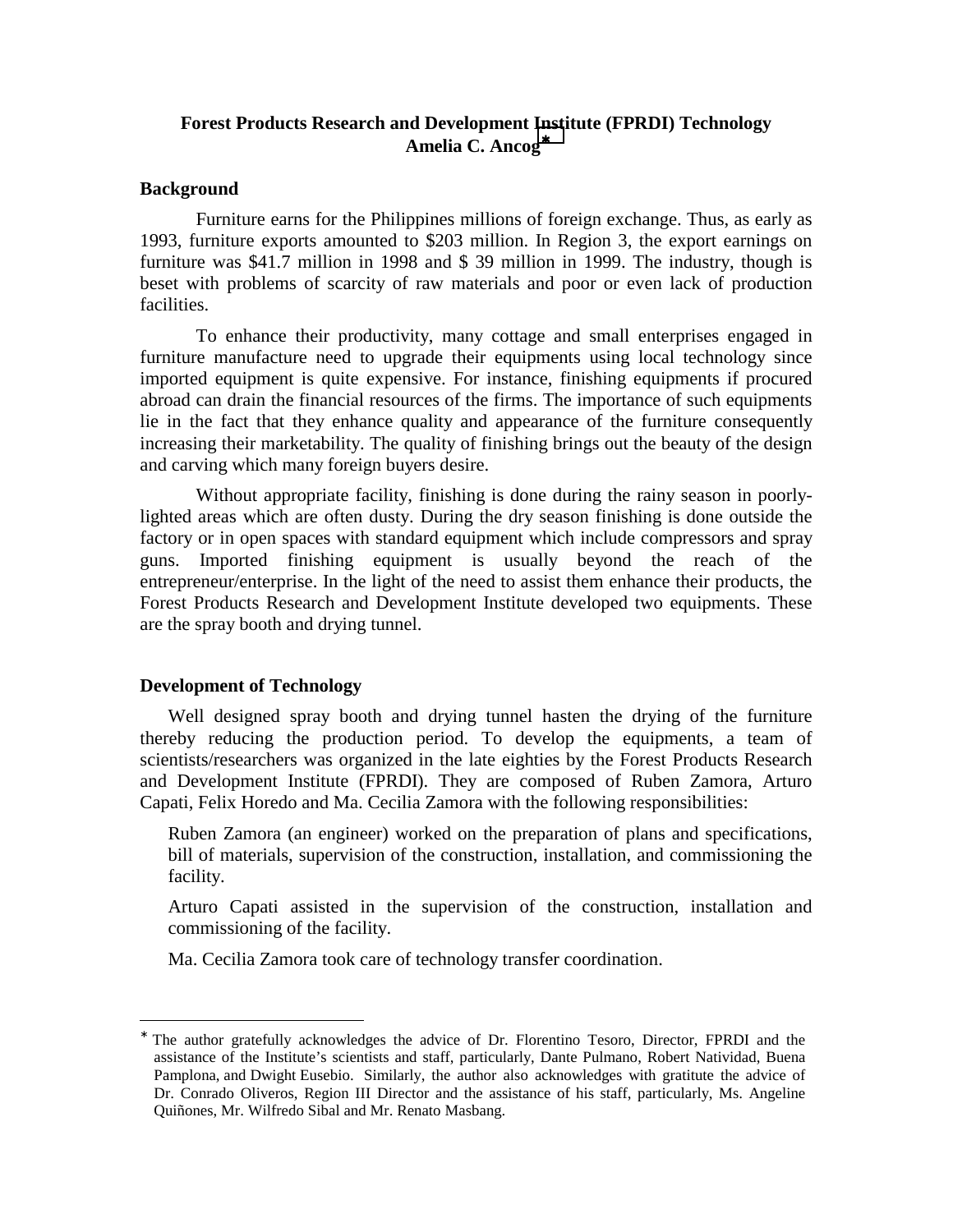The cost of development covering operating expenses for materials and supplies was about P42,000 (1988 figures) which was disbursed from the appropriations of FPRDI. It took less than two years to develop, test and pilot the technology.

Spray booths are box-like enclosures used during finishing for the removal of overspray. They extract the varnish particles and solvents from the work areas, prevent fogging and misting of surfaces thereby keeping the atmosphere free from fumes and improving the work environment.

There are two types of spray booths: the dry filter and the wash or wet filter. Both are made of GI sheets with steel framings. Each type is provided with an exhaust fan and a water filtering system.

The drying tunnel hastens the drying of finished furniture. It may either be a container van or a chamber made of steel framings. It is provided with a heat source, centrifugal blower and air ducting. It can either be fixed or demountable. The drying process can be batch type or conveyorized.

Standard length of the tunnels is 6 meters to 12 meters. However, the length can be modified depending on the requirements of the adoptor.

Furniture products can be dried either by batch (manual loading of furniture items for inside the chamber) or conveyorized inside the chamber for continuous drying. With the use of a drying tunnel, an average of 25 minutes drying time per charge of 50 to 55 dining chairs finished with nitrocellulose lacquer or aide-catalyzed lacquer can be attained. The facility can be operated by one person.

#### **Adoptors**

Some of the adoptors of finishing/spray booth facility are: Calfurn Manufacturing Phil. Inc., Asia Rattan Mfg. Co., Inc, Hade Phil., Weavercraft, Inc., Don Q. Woodenwares, JB Woodcraft, Filipinas Furniture, Trebel Manufacturing Corporation, Q Designs, Inc., D'Or Designs, Inc., Cruz Wood Industries, Betis House of Decor, A & R Interior and Golden Cane. Most of the adoptors are based in the province of Pampanga. On the other hand, a number of the adoptors of the drying tunnel facility are Asia Rattan Mfg. Co., Inc., Calfurn Mfg. Phils. Inc., JM Basket Bonanza, Inc., Q.Designs Industries, Inc., and D'Or Designs, Inc., among others.

An adoptor reported that before using the spray booth, his company's average daily production was from 50 to 75 chairs. However, with the use of the equipment, his average daily production rose to 100 to 200 chairs. The technology also resulted in the improvement of attendance of his staff. Two adoptors whose plants are situated in Pampanga are small and medium enterprises. Their furniture which are sold in local and foreign markets are owned and managed by the owners/spouses.

**Adoptor A** is a single proprietorship, which specializes in carved furniture and mixed-material furniture. In 1999, its local sale was P8 million and foreign sale was P12 million. The work assignment of their employees are as follows: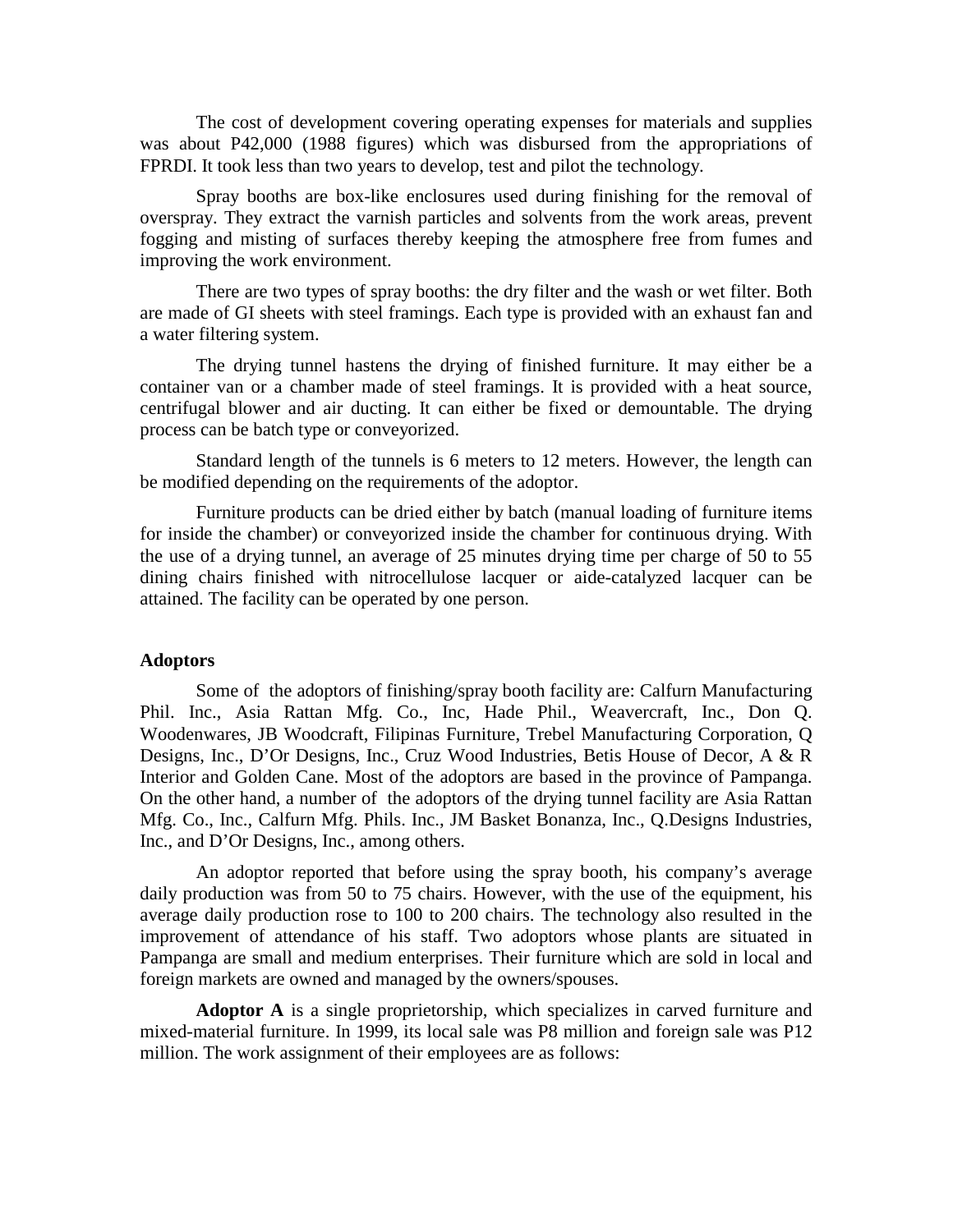| Gender | <b>Management</b> | <b>Production/Quality</b><br><b>Assurance</b> | <b>Marketing</b> |
|--------|-------------------|-----------------------------------------------|------------------|
| Male   |                   |                                               |                  |
| Female |                   |                                               |                  |

**Table 9. Gender Distribution: Adoptor A** 

It will be noted that men outnumber women in production activities. Most activities in production involve lifting of heavy materials such as wrought iron and wood parts. On the other hand, accounting and financial services are performed by women (management).

The husband manages the business and the wife supervises the marketing operations. The spouses are chemical engineers. At the production lines, the husband oversees the workers. Men in the production level perform tasks relating to cutting, sanding, joining parts of the furniture, spraying and finishing. A lesser number of women are doing sanding activities. A higher number are involved in packing.which entails careful wrapping of the furniture with layers of paper. However, when the furniture are fully wrapped, the men lift them into boxes.

The finishing spray booth (wet type) was adopted in 1998. Some improvements were added to the equipment such as the transfer of the drainage pipe from the middle portion to the lower portion and strengthening of the wire mesh stand was strengthened. The adoptor finds the technology simple and easy to use. It was transferred without royalty fee.

Commenting on the role of men and women in the furniture production processes, the adoptor stated: " Men are involved in welding, cutting of wood parts, varnishing, wrought iron parts assembly. Many of the activities are done by men while standing. Packing is a relatively light task since the furniture is wrapped tightly with brown paper to protect them from being damaged. This is manually done by female employees. The division of work in the factory is based on physical capacity, expertise and skill."

"Women are capable of implementing various in technology adoption. Many are educated and can occupy leadership roles. They are also good in marketing. They are persevering and patient."

**Adoptor B** started her business with a small store for PX goods in Pampanga. In 1962, the lady-entrepreneur was a mathematics teacher. A few years later, a friend requested her to display in her store space pieces of furniture which were sold quickly. Realizing the potential of the furniture business, she and her husband transformed their business into a cottage industry-level furniture enterprise.

To enhance the productivity of the enterprise, the UP Institute of Small Scale Industries extended technical assistance and assessed its lay out, production system and processes and human resources needs.

The staffing pattern of the firm is as follows: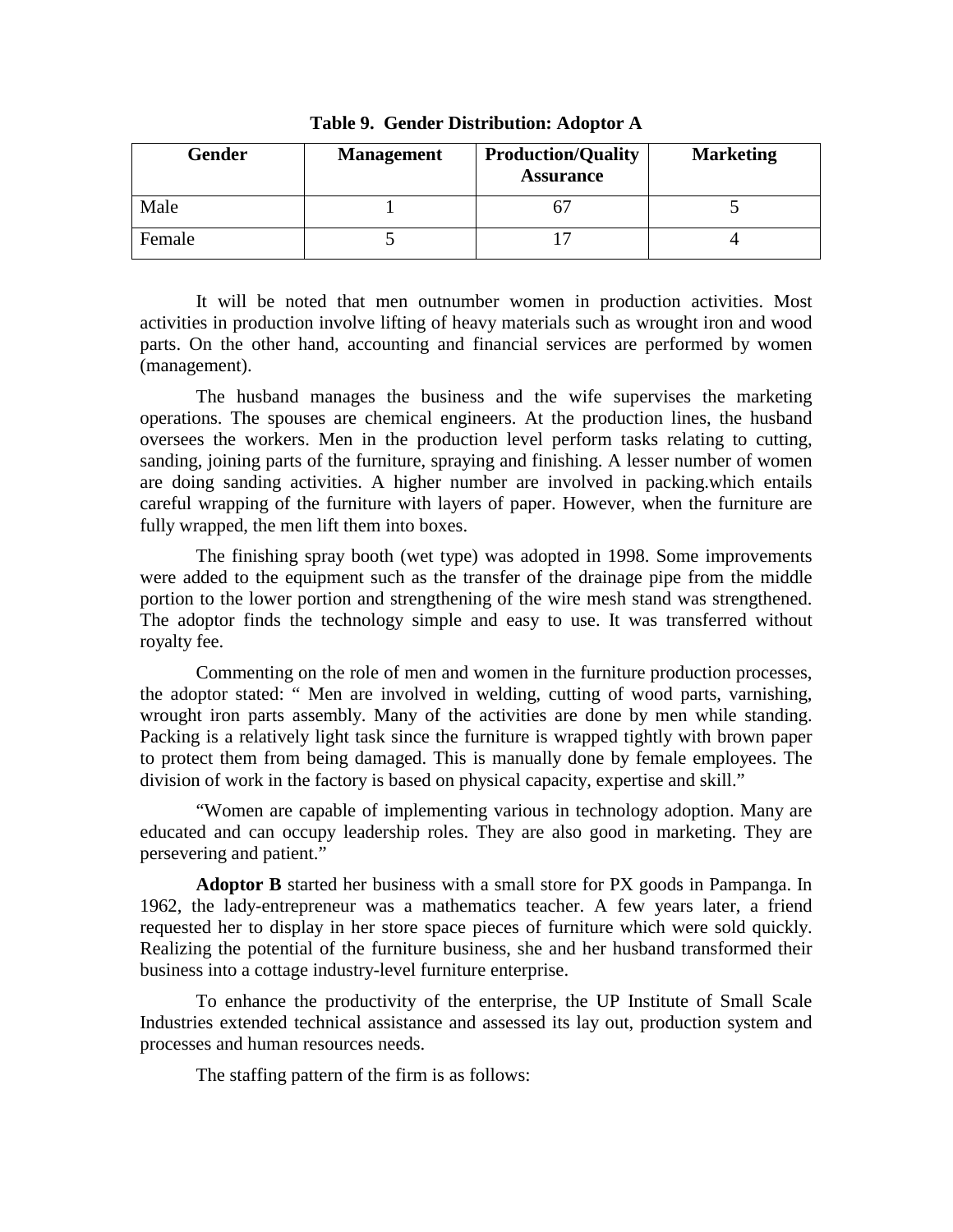| <b>Gender</b> | <b>Management</b> | <b>Production/Quality Assurance</b> | <b>Marketing</b> |
|---------------|-------------------|-------------------------------------|------------------|
| Male          |                   |                                     |                  |
| Female        |                   |                                     |                  |

**Table 10. Gender Distribution: Adoptor B** 

Men dominate the production jobs while marketing is handled exclusively by women. The key positions are held by the husband, wife and children, all of whom have degrees from universities. The accounting and financial services functions are assigned to women. Majority of the workers in the production line are men.

In 1986, the firm adopted the drying tunnel and spray booth technology after the FPRDI male technologist visited the factory and assessed the firm's requirements. Business opportunities improved not only because of the adoption of the technology but also due to the entrepreneurial skills of the owners.

The firm subsequently became a corporation and expanded its business considerably The corporation has four outlets/display centers: two are in Pampanga and the other two in Quezon City and San Juan, Mandaluyong City. Its products are described as furniture and furnishings made out of rattan, wicker, bamboo, wrought iron, wood and their combinations.

Their products are exported to the Middle East, Europe, Singapore, Korea, Taiwan and the United States.A few years ago, the firm acquired a new and bigger site for its factory. It has established its name for quality products which have successfully competed in the foreign market.

The spouses observed that women are good in handling financial matters while men are good in the production activities. At the factory level, men are assigned to metal works and welding while women perform sanding activities and packing.

They asserted that the drying tunnel and spray booth technology helped the company enhance its productivity by 60%. They said "Lumalakas ang loob namin dahil tumutulong sila sa pagturo ng technology." They acknowledged the accessibility of FPRDI and the DOST regional staff to provide advice when necessary. In addition, they mentioned that the funding support of other government agencies like the Technology Resources and Livelihood Center is essential especially during the initial period of operation.

## **Other Technologies**

FPRDI has developed other technologies developed, such as furnace-type lumber dryer; cement-bonded board; high pressure sap displacement system; cocolumber; ricehull ash cement hollow blocks; solid wood bending; handmade papermaking; almaciga resin varnish; bamboo collapsible packaging crates; pandan cocooning frames; thermal oil heated lumber dryer; mechanized charcoal briquetting equipment; sawdust and ricehull carbonizer; fluidized bed combustor for steam generation, etc.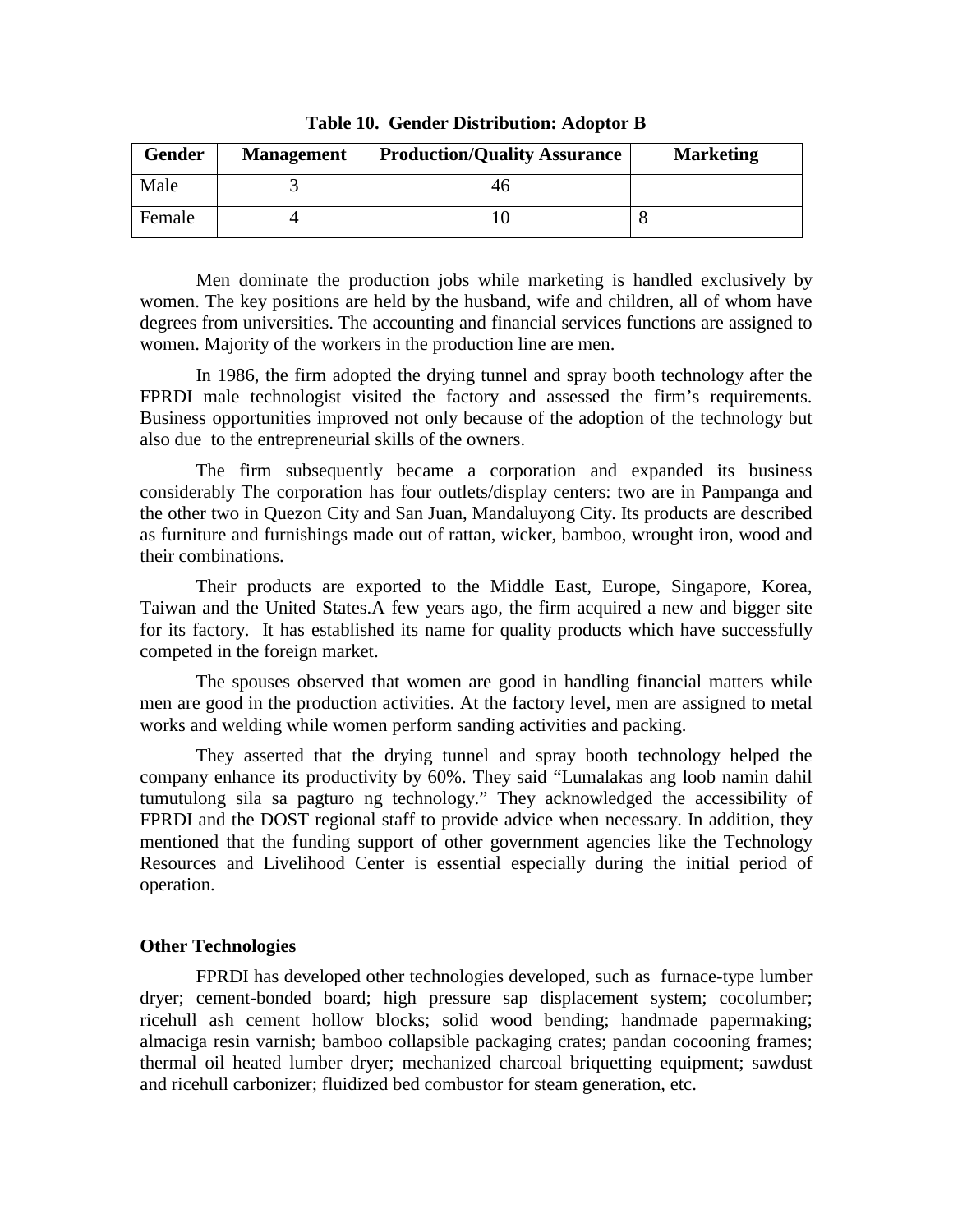FPRDI actively promotes the technologies developed through investors' fora, industry dialogues, technology exhibits, radio interviews, TV documentation and publications.

#### **Analysis**

It is significant to note that adoptors A and B are family–owned companies and managed successfully by husband and wife teams. Adoptor B has mobilized the immediate members of his family to run the corporation. The spray booth and drying tunnel technology designed by male technologists of FPRDI provided the firms with lower cost equipment, which enhanced their productivity and competitiveness. The willingness of the owners to adopt locally designed equipment resulted in bigger sales at the same time enabling FPRDI to extend its support on a periodic basis for potential upgrading

The positive relationship between the technology generator and adoptor demonstrates that Filipino technology is functional and contributes to the viability of the adoptor's business. At the same time, the technology generator maintains continuous linkage with the adoptor. On the other hand, the Provincial S&T Officer and the regional personnel, make themselves available for networking and advice.

The availability of technical services of FPRDI and the DOST regional staff is essential to the long term success of the technology adoptor's business enterprise. Upgrading of technology is a continuing process as it is one of the keys to competitiveness. The two adoptors demonstrate the relevance of Filipino technology in successful businesses.

Access to opportunities to women and men are present in the furniture firms. However, gender differentiation of tasks is dependent on the physical strength needed in performing the work. In terms of supervisory/managerial functions, both men and women occupy key positions. On the shop floor, tasks are delineated according to level of physical load and capability. Women are assigned less physically-strenuous work while men are given work that requires strength.

This implies that there is a need to assess the design of equipment in the work situation along gender lines. The manner of performing the tasks, the weight of the materials, and the weight of the machine are some factors which can be considered in the redesign of equipment.

On the financial services, both firms employ more women in finance and accounting activities. This may be due to the fact that the nature of this work requires close attention to details and women are perceived to be more patient or meticulous. This indicates that to a certain degree, work assignment is allocated along "suitability" lines – stereotypes that are reinforced by supply of professionals in certain fields of study, e.g., there are more female accounting graduates than male. Thus, one may infer that gender imbalance is influenced by the supply factor as it is by the perception (perseverance/patience) factor.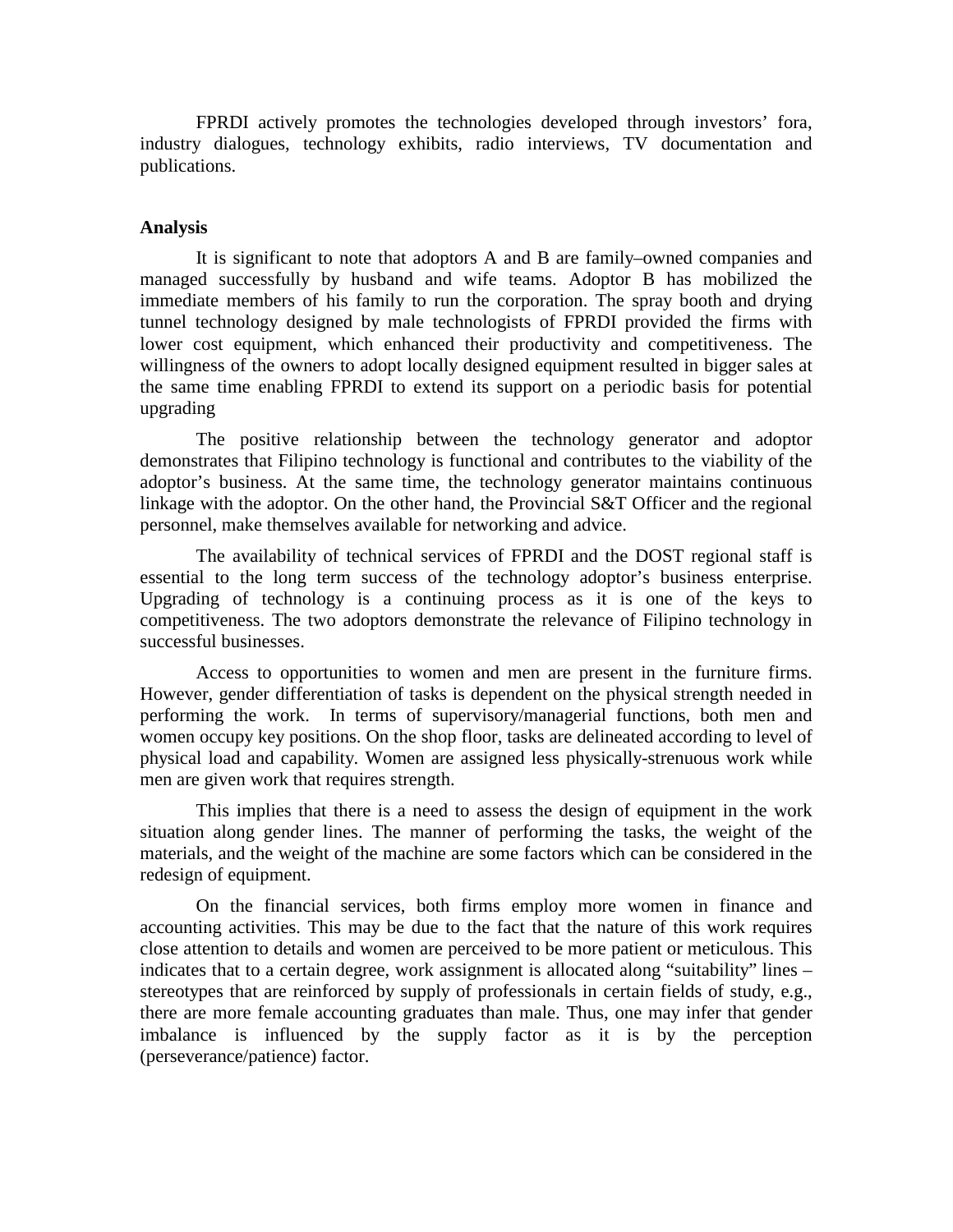# **Region VI: Insights on Technology Adoption Amelia C. Ancog**<sup>∗</sup>

#### **Introduction**

 To assess the level of technology adoption in the regions, Region VI was selected as the focus of the survey. There were three reasons for this decision: firstly, the Regional Director was a former Deputy Director of TAPI and has a strong technical background (a chemical engineer) secondly, the networks with local officials were good and thirdly, the adoptors were willing to accomplish the questionnaires.

Twenty-two (22) technology adoptors favorably responded to the questionnaires as shown in the following list:

Province of Aklan: Heritage Arts and Crafts Rentillo Enterprises Handicraft of Aklan MPCI Lida's Bricks and Pottery Papierus Arts and Crafts. Province of Antique: Antique Federation of Cooperatives (AFCCUI) Bagollatri Gemstone Processing Assn. Mapatag Life Multipurpose Coop. Province of Capiz: Sunshine Agri-System, Inc., Capiz R 'Us. Province of Guimaras: Our Lady of the Philippine Abbey Province of Iloilo: Ideal Home Foods Vital Clean Marketing Oton Straw Mats Our Mother of Perpetual Help MPCI

#### *Province of Negros Occidental*

 $\overline{a}$ 

Buro-buro Spring Black pepper, Flower and Vermi Farm Jojo's Noodle Center Cruzayco Corp. T-Flavors/Food Processors Far East Bamboo Export, Inc. Anawares Venture Corp. Hacienda Crafts Company, Inc. Intrax Industrial Sales

<sup>∗</sup> The author acknowledges with gratitude the assistance of Director Zinnia Teruel, Eng. Ramon Teruel, Senior Science Research Specialist and the following Provincial Science and Technology Officers:Eng. Abraham Fabila, Antique; Mrs.Lea Tabligan, Aklan; Eng. Delia Tabanao, Guimaras; Eng. Ramon Galonga, Iloilo; and Mrs. Emelyn Flores, Negros Occidental.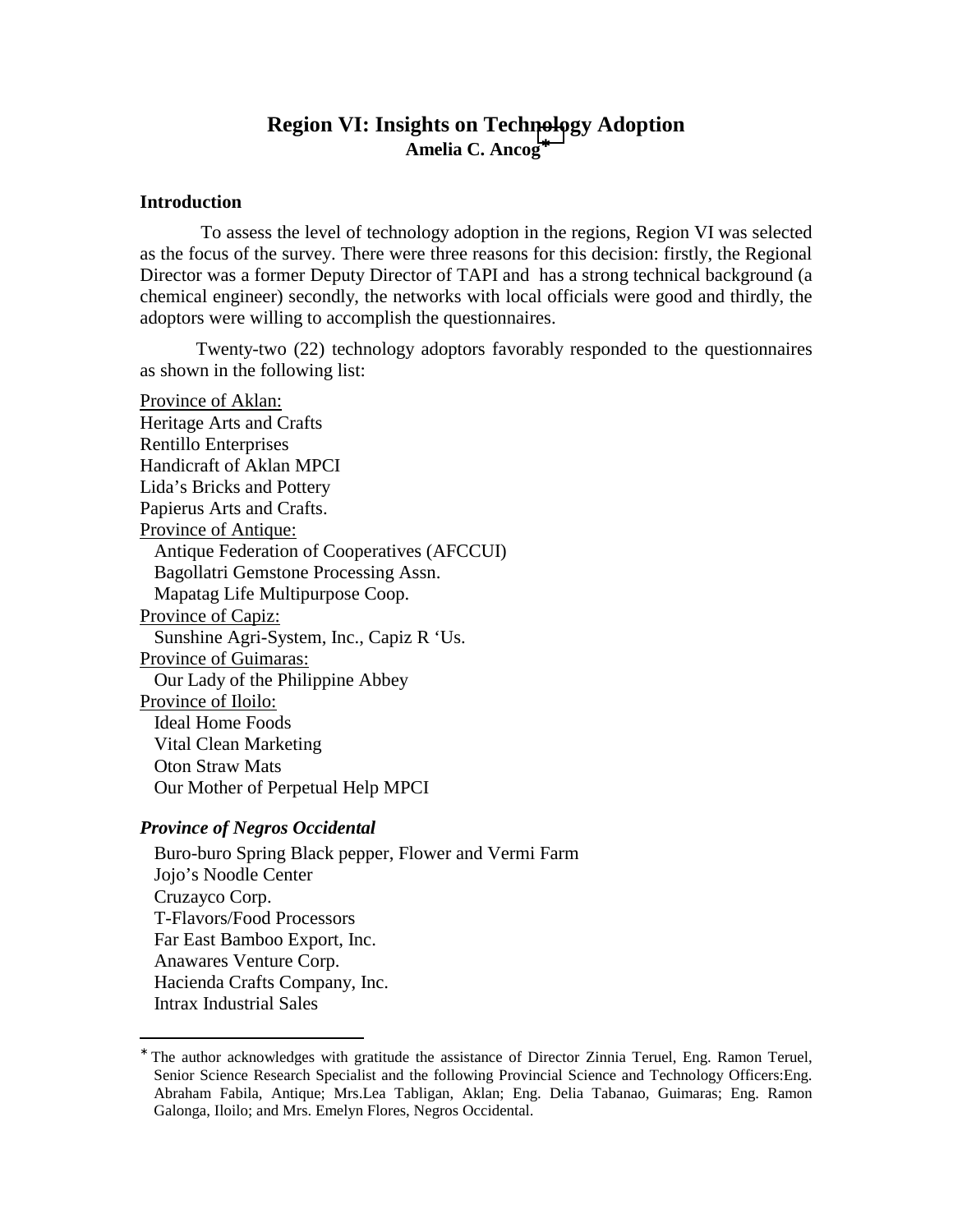The research team visited the offices/business site of four adoptors in Negros Occidental, interviewed some officers and observed the personnel in their work.

#### **Findings**

The adoptors use simple technologies such as food processing for canton noodle with squash, banana and mango chips or puree, pickled vegetables and other ethnic food (fish or shrimp paste) (9) drying of handicraft materials, gifts, housewares, bamboo for furniture, ceramics or pottery, (3) plant culture for propagation of orchids and ornamental plants, (1) dyeing of clothing materials from indigenous material such raffia, abaca and mats, (2) candle making, (1) soap making, (1) vermicomposting (1) and gemstone processing (1).

Majority have small investments or below P1 million. Only six of the 17 adoptors' investments was beyond P1 million, the biggest was P3.4 million.

Very little information was obtained on revenues/income generated. Three of the 6 corporations export their products. Four adoptors are cooperatives and the rest are individual proprietorships.

The adoptors which are owned/operated by individuals generally have a relatively small number of personnel and also rather limited capital compared with those organized as corporations.

| <b>Proprietor/Firm</b>         | Management/Adm./ |                | <b>Prod./Quality</b>        |                             | <b>Marketing</b> |                |
|--------------------------------|------------------|----------------|-----------------------------|-----------------------------|------------------|----------------|
|                                |                  | <b>Finance</b> | <i><b>Assurance</b></i>     |                             |                  |                |
|                                | $\bm{F}$         | M              | $\bm{F}$                    | M                           | $\bm{F}$         | M              |
| Mapatag Multipurpose Coop      | 3                | $\overline{4}$ | 6                           |                             |                  |                |
| <b>Oton Straw Mats</b>         | 3                |                | 6                           | $\overline{2}$              |                  |                |
| <b>Handicraft of Aklan</b>     | 5                |                |                             |                             |                  |                |
| Multipurpose Coop.             |                  |                |                             |                             |                  |                |
| Far East Bamboo Exports Inc.   | $\overline{4}$   | 6              | $\mathcal{D}_{\mathcal{L}}$ | 3                           | 3                |                |
| Lida's Brick & Pottery         | $\overline{2}$   | 3              | No data                     | No data                     |                  | $\overline{2}$ |
| Rentillo Enterprises           | 5                | $\overline{2}$ | 7                           | $\overline{2}$              | 1                | $\overline{2}$ |
| Our Mother of<br>Perpetual     | 1                | $\overline{2}$ | 13                          | $\overline{2}$              | 1                | $\overline{2}$ |
| Help, MCP                      |                  |                |                             |                             |                  |                |
| Pio Fajardo                    | $\mathbf{1}$     | 1              | $\overline{A}$              | 1                           | 5                | 10             |
| Jojo's Noodle                  | $\mathbf{1}$     | $\overline{2}$ | 5                           | $\overline{2}$              |                  |                |
| Antique's of Fed. Coop         | 3                |                | $\overline{\phantom{0}}$    | $\mathcal{D}_{\mathcal{L}}$ |                  |                |
| <b>Intrax Industrial Sales</b> | 1                | 1              | $\overline{4}$              | $\overline{2}$              | ۰                |                |
| Sunshine Agri System           | 6                |                | 5                           | 23                          | 8                | 10             |
| <b>Total</b>                   | 35               | 22             | 53                          | 39                          | 22               | 29             |

**Table 11. Gender Distribution in Various Businesses** 

Data obtained from 12 adoptors show that 61% in management/administration including finance are women; 57% are in production/quality assurance and 43% are in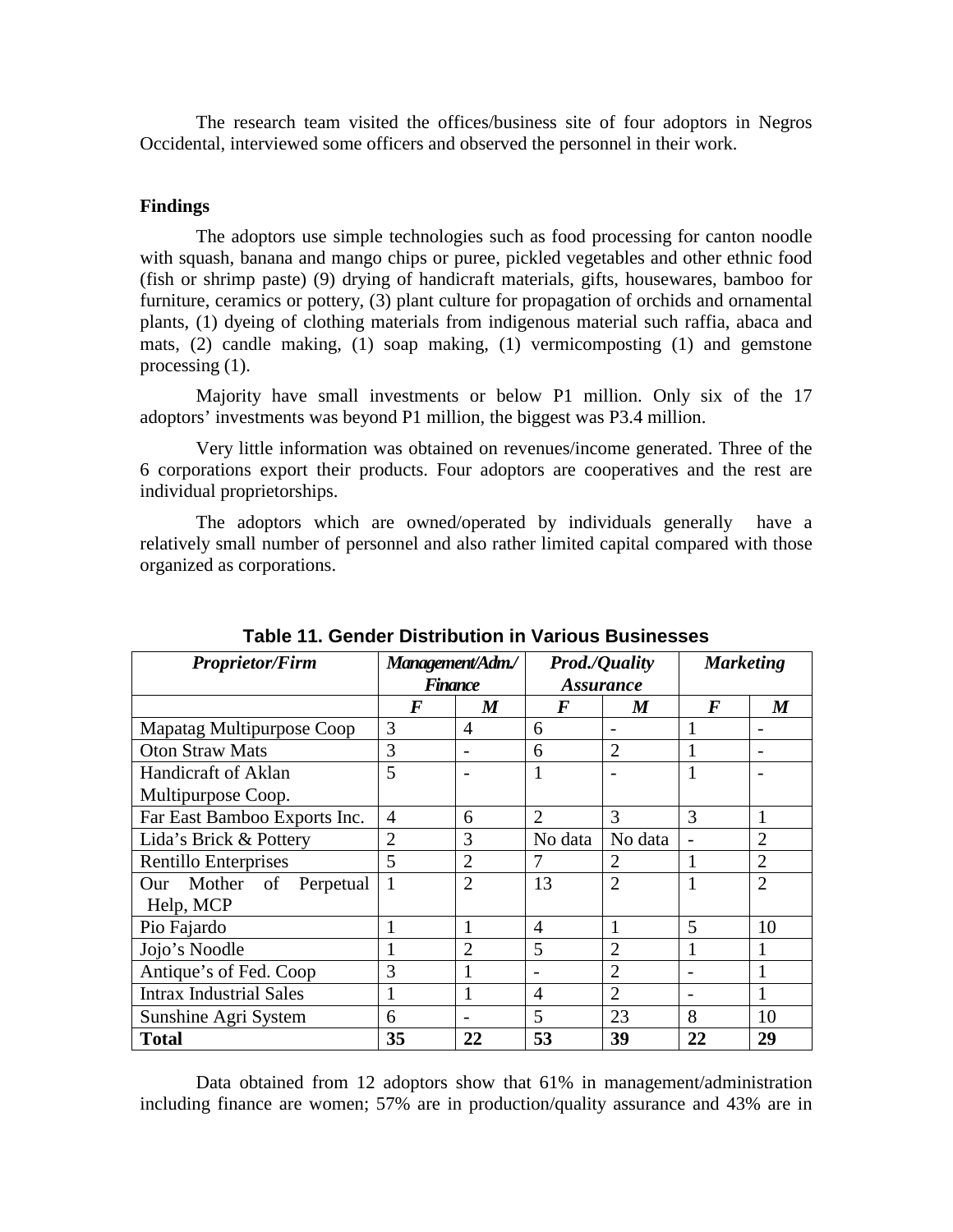marketing. (as of September 3000) The data are not comprehensive but nevertheless indicate the predominance of women's involvement in microenterprises and small enterprises.

#### **Technologies**

Technologies were transferred in 1998 and 1999 except for two which were transferred in 1992 and 1994. They are described by adoptors as "easy to use and adopt"," helpful" and contributory to the success of the businesses. One company which exports its products asserted that the kiln dryer enhanced productivity since "it reduced the moisture content of the material and accelerated production by 120 days ahead of schedule". Another stated that the drying technology created awareness of the importance of technology in increasing sales. One successful manufacturer of gifts and housewares stated that the shuttle kiln "lower the cost of production by 60% while the handicraft drying chamber lower the moisture content of the material (pandan leaves) at appropriate level suitable for export requirements".

### **Modifications/Enhancement of Technology**

Minimal modification of the technology was undertaken by the adoptors. These are substitution of syrup for sugar in a fruit juice formulation; use of alternative source of power for drying equipment and increase in dimensions of equipment to accommodate bigger volume of production. Modifications are often done after consulting with the technologists of DOST.

#### **Factors which Contribute and/or Constrain Effective Technology Transfer**

The respondent asserted that the following contributed to successful technology transfer: The technology is simple, viable, easy to adopt, there is large demand for the products; and The adoptor has technical skills and residents of the community can be tapped for employment. The factors that contribute to/or constrain effective technology transfer are: limited capital, lack and/or seasonality in the supply of raw materials, seasonality in the demand for the products, limited access to markets, lack of trained manpower, absence of institutional markets (big buyers) limited or unavailable good packaging materials.

#### **Role of Women**

About six of the businesses are managed by women particularly in proprietorships. However, the husbands are actively involved in production and sourcing of raw materials. Women are generally responsible for financial management such as handling of funds particularly accounting, budgeting and disbursement. Both men and women respondents perceive women to be creative, patient, persevering, committed, has a good appreciation of colors and color combination and reliable. One respondent stated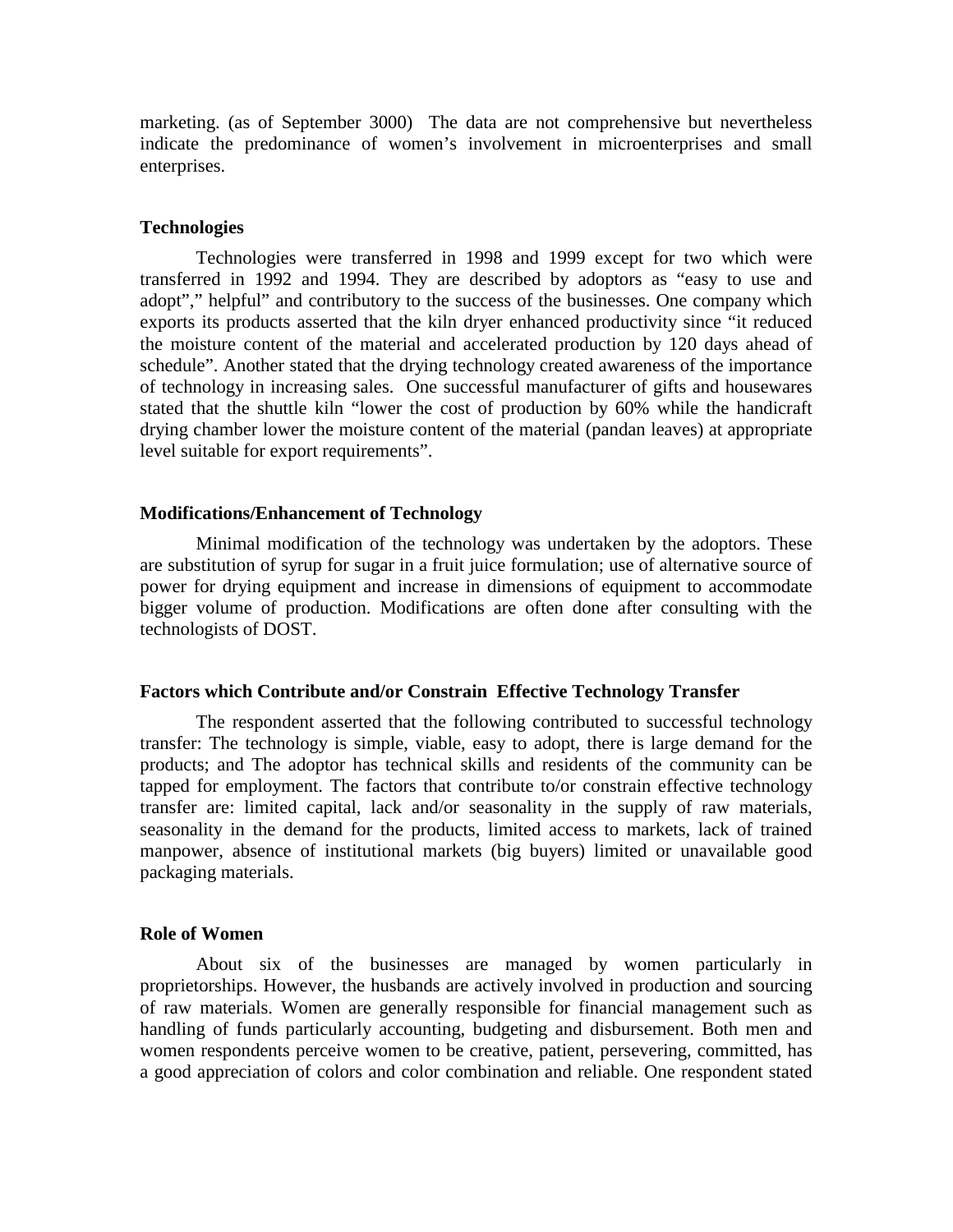that "they are constant in making decisions, good in targetting markets, and pay close attention to cleanliness".

## **Analysis**

The technologies adopted in Region VI are generally simple and viable. They are used by microenterprises and small enterprises which have provided employment to the communities in adjoining areas. The businesses generated by the adoptors contributed to countryside development and provide products to local residents and in some instances to adjoining areas. Only few export their products and they are organized as corporations with flexibility to mobilize resources such as financing support from formal lending institutions.

Adoptors are change agents since in adopting technologies they introduce methods of manufacturing which enhance productivity and quality of products. They need encouragement to further enhance their capability to enter markets beyond their communities and adjoining areas.

It is significant to note that few adoptors improved the technology that was adopted. This may be due to the fact that the products are locally consumed and expectations are not high. Since there is a relatively small number of adoptors who export their products efforts must be exerted to motivate other adoptors to look beyond the markets in adjoining communities.

Closer interaction with business associations in proximate urban centers, linkages with the Department of Trade and Industry and exploring additional markets for the products will contribute to the successes of the enterprises. Furthermore credit facilities must be accessible to the adoptors to enable them to expand their operations and aggressively market their products.

DOST needs to review the technologies, which are adopted in the Regions and identify niches that can be focused on. Depending on the resources of the communities such as raw materials, potential entrepreneurs, manpower within and in the adjoining areas, higher types of technologies may have to be introduced in selected areas. Technologies appropriate for microenterprises need not be abandoned; at the same time new and modern technologies must also be considered especially where there are potential opportunities to introduce such technology.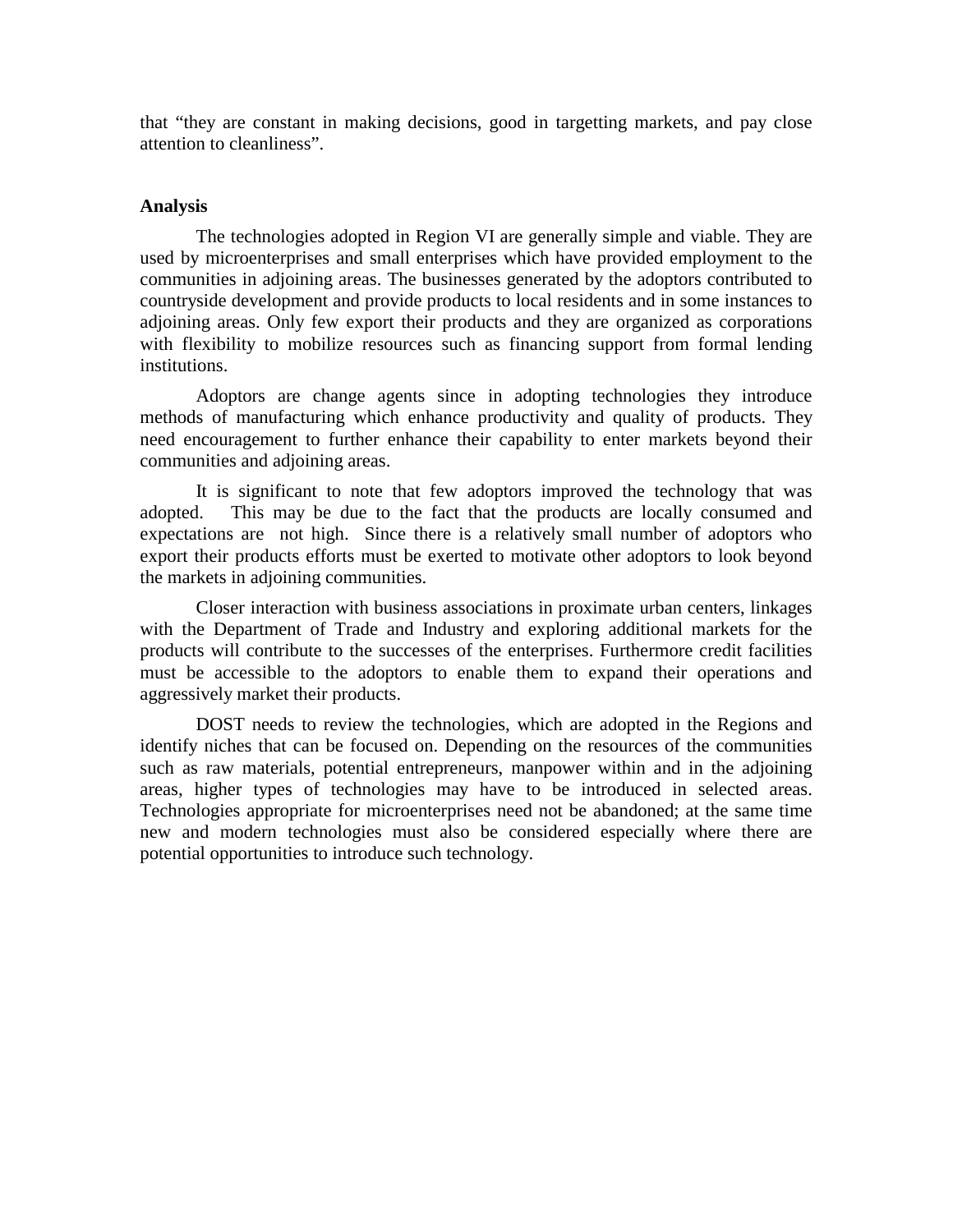#### **Integrated Analysis**

The findings on the research and development of technologies and technology transfer to entrepreneurs-adoptors indicate that simple technologies are generally appropriate for microenterprises. In some instances, such technologies enable the adoptors to transform their businesses to bigger enterprises. There are beneficial effects on the use of the technologies such as food processing of fruits, vegetables or production of canton noodle with squash, drying tunnel/chamber, spray booth, and similar technologies to the communities where the adoptors are located. Employment is generated, use of tools and equipment for production is learned, formulation of nutritious products is applied and other technology information and skills are shared by the adoptors to their personnel and staff. These are learnings which somehow contribute to an awareness and understanding of the role of technology in improving one's life.

Nevertheless, transfer of technology with the embedded implicit or explicit knowledge in the technology or transfer agent is not adequate to hasten commercialization and economic development. As earlier pointed out by policy writers, R  $\&$  D commercialization are facilitated by the following: (1) by demand driven partnership between research institutions/university and industry; (2) availability of R  $\&$ D funds for small and medium-sized enterprises for product improvement and new product and process development; and (3) royalty from commercialization of output or other appropriate incentives which will encourage greater involvement in technology application and production activities.

The technologies transferred were generally supply driven; inspired by the mandate of the RDIs and expertise, inclination and interest of the scientists. An exception was the drying tunnel/chamber, which was developed in close consultation between the client and the scientist. While it may be difficult to expect that scientists will readily and aggressively seek out the private sector to ascertain its technology needs, a mechanism needs to be worked out so that the technology generator and potential adoptor can meet together even as early as the research stage so that the adoptor can articulate his expectations and the scientists can plan his research accordingly.

 Operationalizing this approach in enterprises can be done through the collaborative efforts of the RDI, the local/province based academic institution and local government unit where the business is situated. To a certain extent, the PCHRD's annual planning system utilizes the multisectoral consultative processes. It involves key stakeholders in developing its research agenda.

Nevertheless, the consultation system of DOST's Sectoral Councils in developing its research agenda may have to be reviewed so that in the process of the formulation of the plans and programs, one-on-one relationships are already initiated between the technology generator and the technology adoptor. Likewise, representatives from government financial institutions which are mandated to provide credit facilities to technology-based enterprises must also be invited to participate in the planning and program formulation processes so that all sectors concerned will be aware of the requirements for credit assistance and loans of microenterprises or SMEs.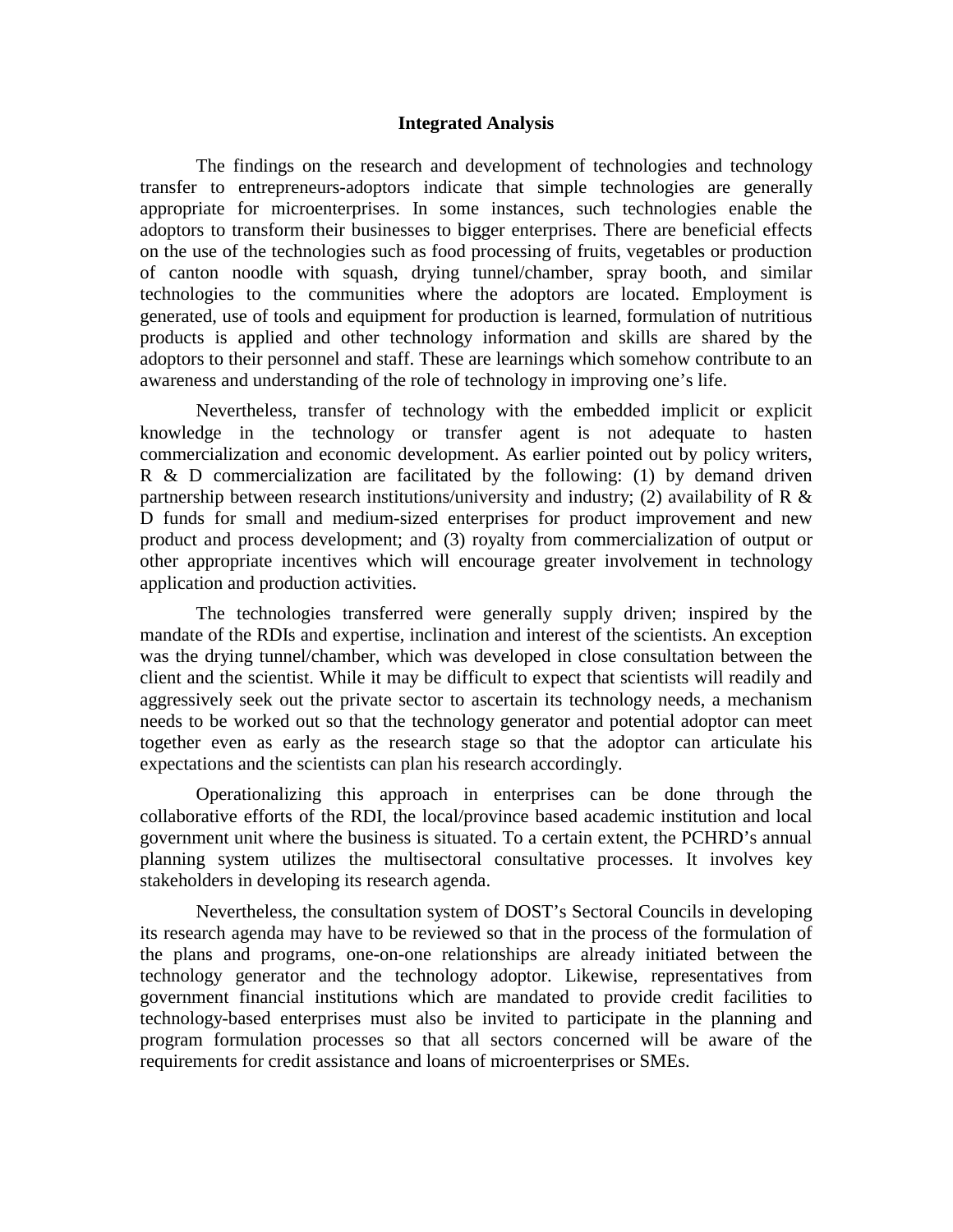Techno-based microenterprises deserve much support from RDIs, government financial institutions and big enterprises since some of them can ultimately grow and become medium and big companies. While most of the technology adoptors are categorized as microenterprises opportunities to enhance their capabilities with the right quantity and quality of resources, finance, technical information, and technical services must be considered a priority concern.

The Philippines can learn from the Cooperative Research Centers (CRCs) of Australia. The CRCs are institutions which undertake projects through the joint efforts of RDI and private sector. The R & D Start (Strategic Assistance for Research and Development) of Australia provides assistance of up to 50% of project costs for smaller Australian companies through grants for R&D projects and through loans, for the early commercialization of technological innovation(*Core Start)*.

The extensive experience of Stanford University in commercializing research outputs is worth considering. At the initial phase of research activities, the University brings together the scientist and funding-manufacturing enterprise to collaborate on the successful conduct of R&D and commercialization of the process or products resulting from the research activities. Sharing of intellectual property rights and other terms of the relationships are agreed upon at the beginning of the research endeavor.

While there are incentives for investments in R&D on selected areas under the Investments Incentives Act (science parks, biotechnology, information technology), the financing for product or process improvement for microenterprises or small industries is not readily available. In addition, assistance to microenterprises involved in the use or enhancement of technology is not normally fundable by lending institutions. Collateral requirements are difficult to comply with since only a few own real estate (land and/or buildings).

Royalty payments are not generally expected by DOST for simple technologies which are transferred to adoptors. To a large extent, DOST subsidizes the visits of technologists and experts to train, impart and demonstrate the use of the technology. It will be noted that the royalty for the production of the canton noodle with squash is very minimal and consists merely of a lump sum payment. On the other hand, the royalty for the production of herbal medicine products, particularly *lagundi* and *sambong,* is very modest with very short period of payment of three to four years of royalty fees.

A salient dimension of the IPR policies of DOST is its transparency and clarity. The policies also include continuous advice when needed as well as the confidentially of the business data of the adoptor. The IPR provisions serve as incentives to scientists and investors. Nevertheless, there is a need to disseminate these guidelines to a wider audience, specifically entrepreneurs to entice them to adopt technologies in their operations.

At the regional level the data indicate that generally, simple technologies are adopted by microenterprises and some small and medium enterprises. In terms of success in exports, two firms have been quite successful in finding foreign markets. Their products are of high quality and are much in demand in markets in Europe. Both use indigenous materials and creative designs which the buyers find unique and irresistible.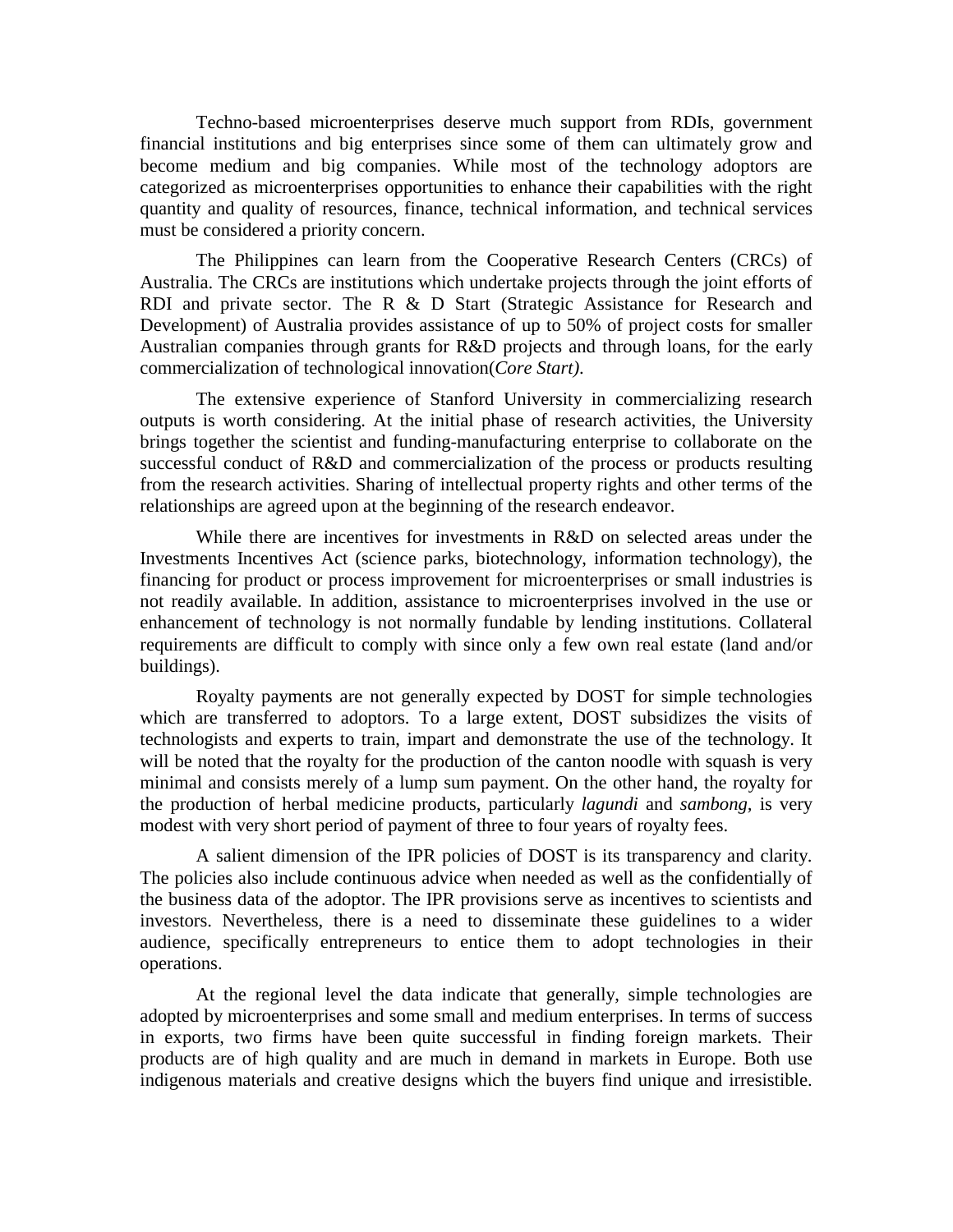These firms have corporate structures and therefore able to mobilize financing and other resources for their business activities.

Microenterprises are good instruments for increasing the income levels of the owners and also source of "learnings" on the use of technology by community residents. One may recall that the Chennai Declaration addresses the alleviation of the poverty of women through the use and application of technology. In this regard, microenterprises are good vehicles for addressing the problems of poverty. One notes that most microenterprises are initiated by women, who are quite successful in raising capital, using indigenous materials and mobilizing community members. It may be assumed that in addition to the qualities attributed to women such as perseverance, attention to details and commitment, Filipino women in general are the holders of the purse. They serve as the data indicate, as treasurers, budget officers, cashiers and quality controllers of the firms/businesses where they work.

Technologies are easy to adopt and understand, the respondents unanimously aver. Some of them improved/enhanced the technologies to suit the requirements of their firms. Some problems which may require consultations with the technology generator involve redesigning simple equipment or substituting raw materials for the processing of food products. A monitoring system can be established by in the DOST so that appropriate enhancements and improvements can be undertaken quickly. This will enable the adoptors, particularly those with limited resources to avail of support services to strengthen their production capability.

The review group on the National Drug Policy expressly recommended that more areas be devoted to the cultivation of herbal plants, that additional herbal processing plants be established and that the use of herbal medicine be disseminated. There are private firms, which are now successfully producing herbal products and others are waiting in the wings to commercialize additional medical products arising from the outputs of NIRPROMP. This Program should receive continuous support and encouragement. It is a showcase of multidisciplinary approach to drug development as well as the participation of women scientists, researchers and technologists in R& D and technology transfer.

The R&D and technology development for nutritious is female-dominated. The entry of a well-known restaurateur in the canton noodle (squash) commercialization indicates that locally developed products from indigenous materials can reach wider markets. On the other hand, the entrepreneurial skills of a rural based adoptor, including her networking capability, show that a good technology can prosper in the hands of a committed and resourceful woman. The support system which DOST extended to both adoptors is an important factor in the success of these entrepreneurs.

The firms utilizing forest products technology likewise benefit from the collaborative efforts between technology adoptor and technology generator. Undoubtedly, accessibility of the scientist to the adoptor enhances the technological capability of the latter. As regards gender, women as entrepreneurs co-own the firms with their spouses. They handle the finance aspects of the business, while the husbands oversee the production activities. At the shop level, men outnumber women in work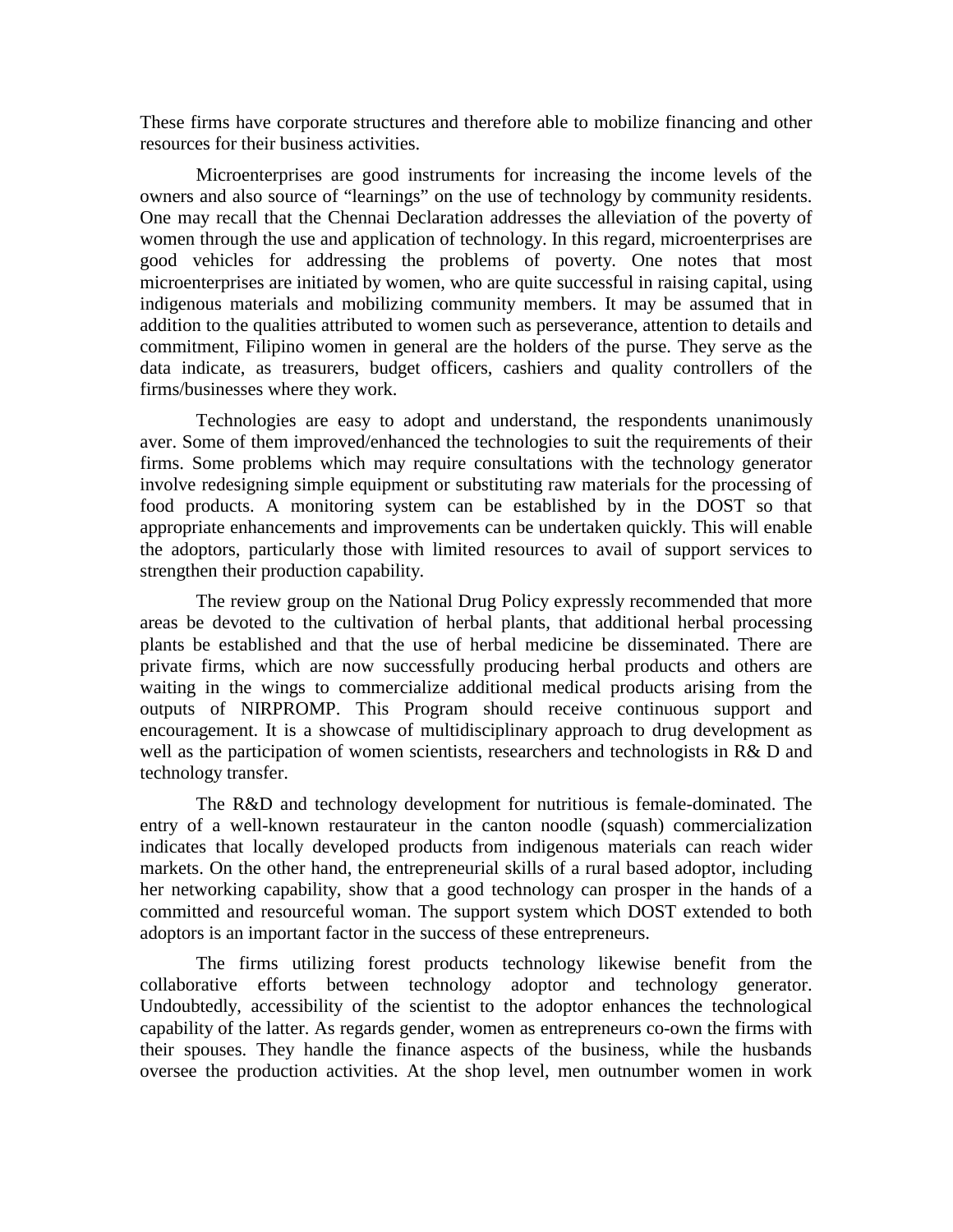assignments which require lifting of heavy equipment or materials. This has implication in the future design of equipment to make them more gender-friendly.

The participation of women in  $R \& D$ , technology transfer and commercialization is quite good. Excellent researches such as those pertaining to herbal medicine and nutritious food products were generally undertaken by women. Likewise their role in enterprise management and production and quality assurance particularly in the region is relatively high compared with men. The broad and active participation of women scientists and researches in the NIRPROMP and nutritious food technology speaks well of the commitment of women in excellent researches which resulted in successful commercialization activities.

Women as a whole have participated reasonably well in  $R \& D$ , technology transfer and adoption in the areas covered by the research. This situation, however, should not lead to complaisance as regards gender equity. Continuous monitoring and documentation of the participation of women is essential to ensure that the gains are not eroded in the future.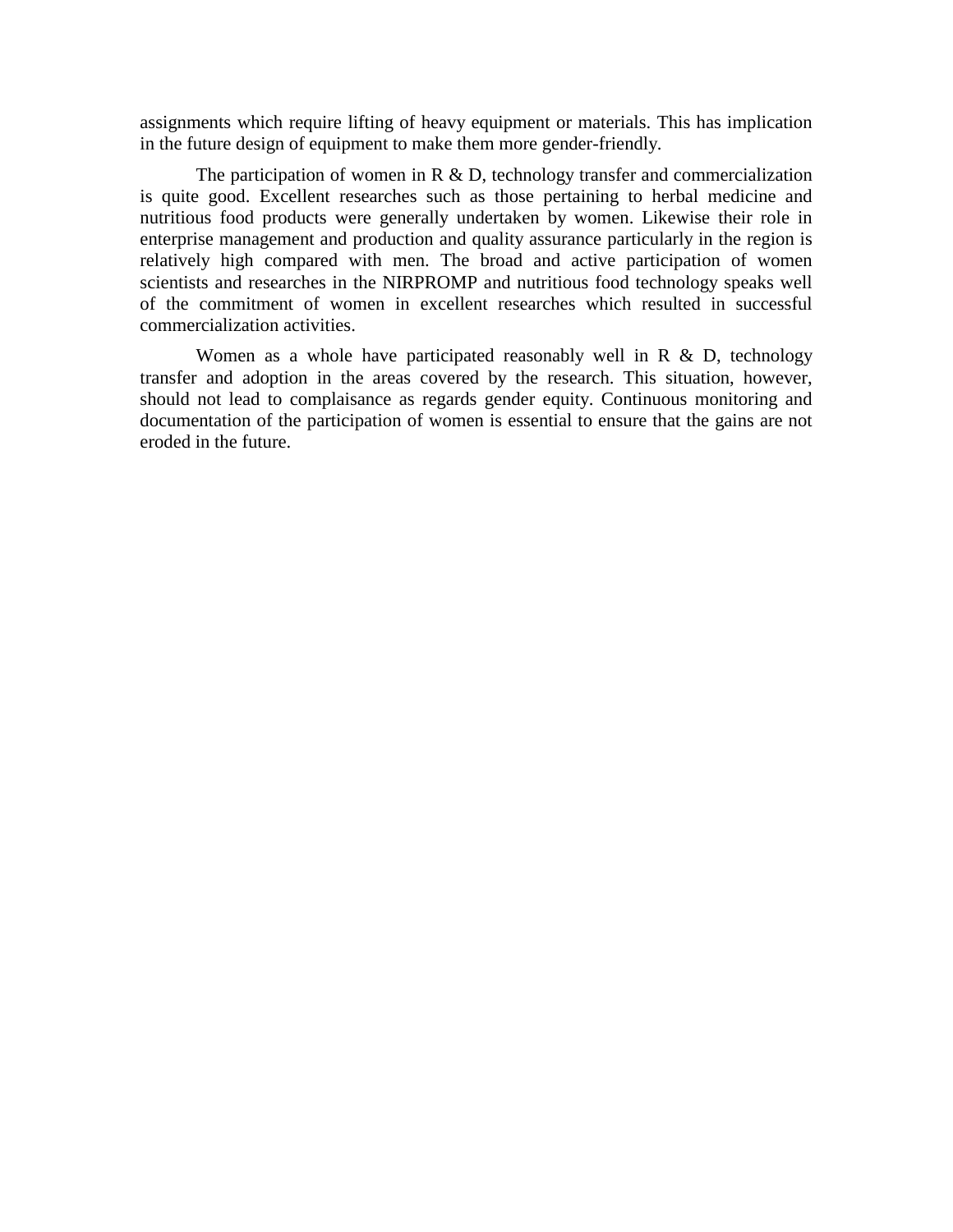#### **Recommendations and Conclusions**

A number of policy initiatives may be considered to enhance technology commercialization. These are: (1) assessment of program and projects of RDIs vis-a-vis the private sector's needs; (2) review of financing structures/mechanisms for technology adoption and commercialization; (3) continuous upgrading of entrepreneurial and technology utilization capability of technology adoptors; (4) assessment of human resource development for scientists and researchers; and (5) review of conflict of interest principle in relation to the participation of scientists in R & D commercialization.

The relationships between private sector and RDIs must be assessed to ensure that the latter's needs are taken into consideration in developing  $R \& D$  programs. A more focused demand driven R & D programs will hasten the commercialization of research outputs. In this regard, a review of the role of the private sector representative in the S&T Sectoral Councils may be undertaken to strengthen his/her role in advocating focused, responsive and critical projects. Strategic alliances between the private sector, RDIs and academic institutions which in other countries are called  $R \& D$  cooperative programs needs to be explored. Pooling of resources is vital specially in developing projects that are capital intensive.

The availability of financial support/credit facility for technology adoptors specially those involved in microenterprises and small and medium enterprises must be assessed. The collateral requirements of financing institutions for loans of microenterprises need to be reviewed. Flexible and liberal lending policies for microenterprises which utilize technologies or improve or enhance technologies will upgrade the capability of such enterprises to improve productivity and expand their markets. In addition, credit schemes which are creative, supportive of technology adoption and enhancement will go a long way towards ensuring the competitiveness of technology adoptors.

Continuous upgrading of the entrepreneurial skills and use of technologies by microenterprises collaboratively undertaken by the Technology Application and Promotion Institute (TAPI) the Department of Trade and Industry, appropriate private sector organizations/associations and the local government units where the microenterprises are located must be supported fully by the national government. The Manufacturing and Productivity Extension Program (MPEX involves consultancy services provided by a team hired by TAPI and a modest counterpart support from the firm to assist the enterprise improve its productivity) is worth extending to a bigger number of microenterprises .

A practical and brief human resource development program for scientists and researchers on entrepreneurship and intellectual property rights will broaden their perspective. Opportunities for interaction between scientists and businessmen should be created in joint fora and consultations and in an exciting arena of technology and enterprise development and commercialization.

Dialogues and informal discussions involving multisectoral representatives should be continued by the DOST in collaboration with industry associations, academic institutions and policy makers. These can be very productive exercises which will process ideas and proposals for cooperative endeavors.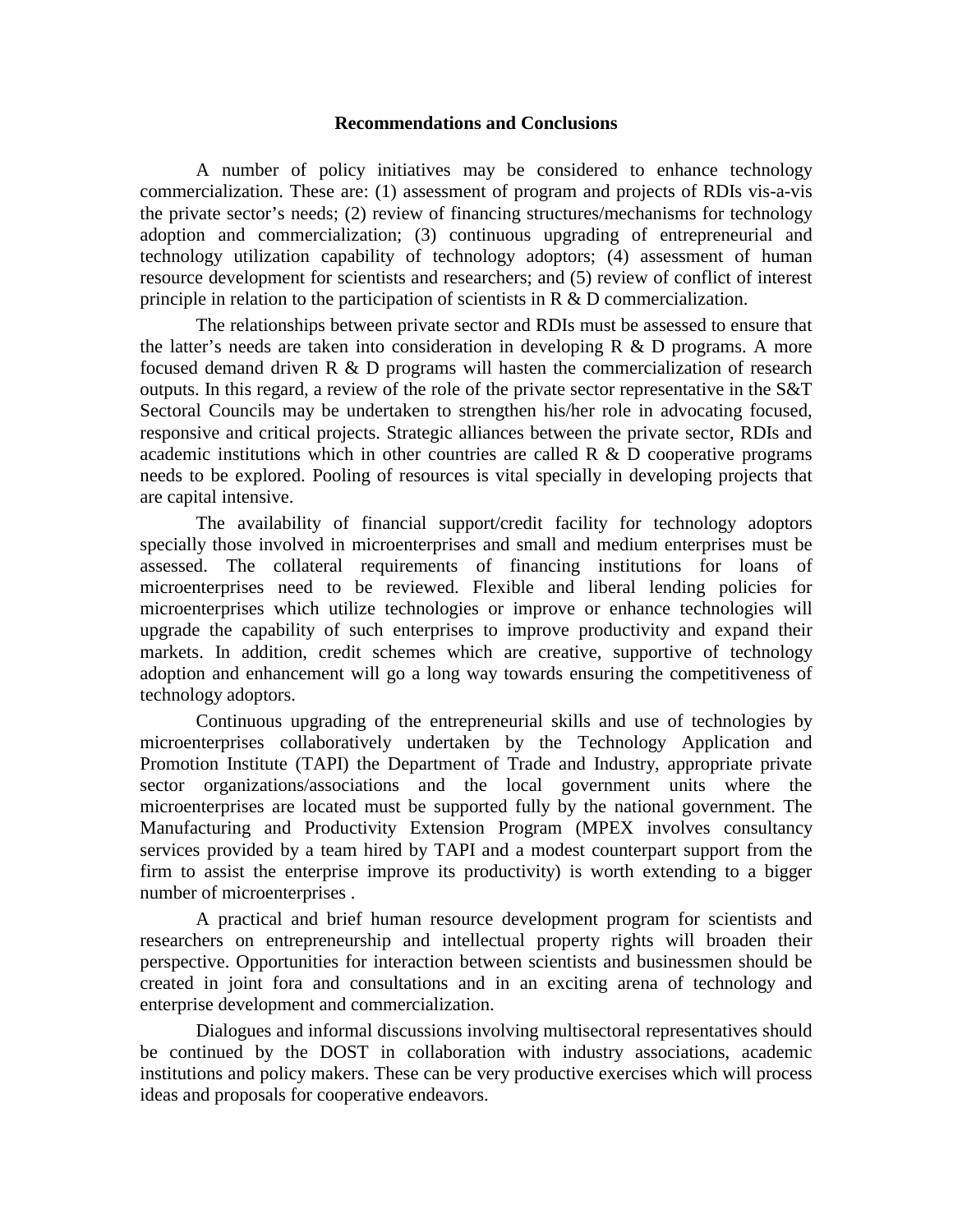A review of the conflict of interest principle as it applies to scientists in the public sector who invest in companies which commercialize their technology may be looked into. Other countries in the region have liberal policies which allow scientists to invest in the commercialization of their technologies. However, there is a need to balance ethical principles with the purpose of fostering greater technological creativity and rewarding the efforts of scientists.

On gender equality, the women's role in R&D technology generation and adoption may be enhanced by supporting associations/organizations which foster excellence in  $R \& D$  and technology commercialization. Career paths for key and senior positions for women scientists may be improved by increasing the assignments/appointments to significant positions.

Continuing activities on data collection, segregation and analysis on gender equality must be supported by both the public and the private sectors. The regular monitoring of compliance by government agencies in providing funds for gender programs will enhance the involvement of women scientists, researchers, technologists and other women in technology transfer activities. The information generated by these activities will enable the country to continue with good practices on gender or initiate new ones that will be consistent with our commitment in gender equality and equity.

The APEC has approved the integration of gender in its projects, processes and activities. In addition, UNESCO recognizes that mainstreaming gender is one of its significant and major commitments. It further declares that mainstreaming a gender perspective is *"the process of assessing the implications for women and men of any planned action including legislation, policies, and programmes, in any area and at all levels."* UNESCO further asserts that the "*injustice created by inequalities based on gender/sex discrimination threatens in the long run not only the discriminated gender but the entire society*." Since the Philippines is a member of APEC and a Charter member of the United Nations, enhanced policy reforms and initiatives on gender will bring forward the creativity and support of the country to its commitments to APEC and UNESCO.

The efforts undertaken by our women scientists, researchers, technologists and entrepreneurs and the roles they fulfill are inspiring. It is essential that these endeavors receive appropriate encouragement from the government and other sectors. Thus, the government and appropriate institutions should initiate and support with greater vigor significant innovations on gender equality in terms of gender friendly-legislation, policies and programs.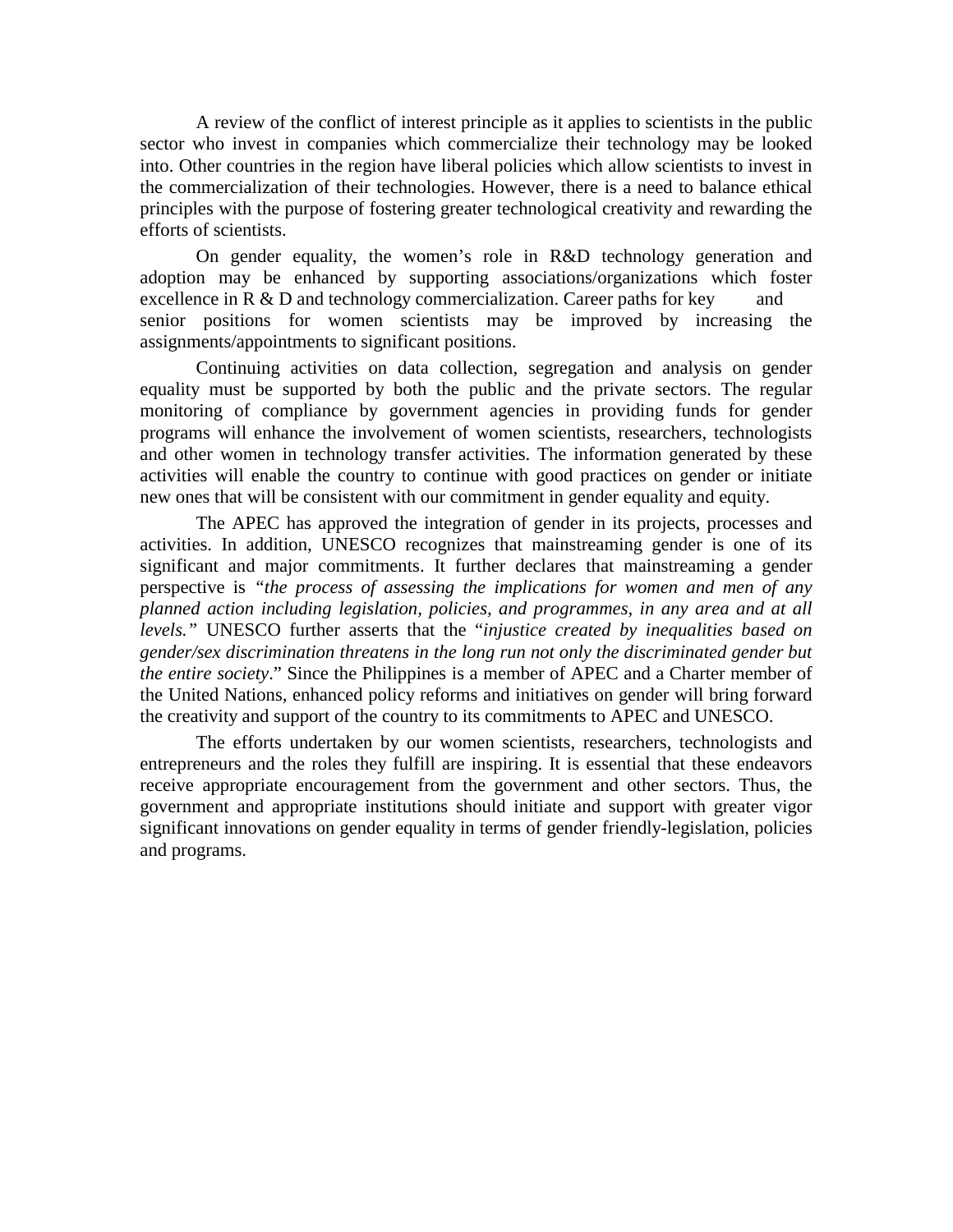## References

#### **Books, Periodicals and Reports**

- Ancog, Amelia and Roselio, Ramon *"A Decade of Science and Technology Policy Developments in the Philippines"* Policy Developments in the Philippines, National Research Council of the Phils., Metro Manila, 1992.
- Ancog, Amelia C. "Gender in Science", Paper for the "Science for the 21<sup>st</sup> Century" UNESCO Asia-Pacific Science Conference, Sydney, Australia, 1-5 December 1998.
- APEC Ministerial Meeting on Women, *Joint Ministerial Statement,* Manila, Philippines, 1998.
- Capanzana, Mario V. *"Production of Noodles with Squash: Canton Style"* Paper, FNRI
- Enos, J.L. *"The Creation of Technological Capability in Developing Countries"* Pinter Publishers, London, England, 1991.
- *Food Nutrition and Research Institute (FNRI), Technology Application and Promotion Institute (TAPI), and Department of Science and Technology (DOST), Annual Reports 1998.*
- *"Gender Equality and Equity"*, A summary review of UNESCO's accomplishments since the Fourth World Conference on Women (Beijing 1995), Unit for the Promotion of the Status of Women and Gender Equality, UNESCO, 2000 .
- Ghosh, Pradip K. ed. *"Appropriate Technology in Third World Development"* Greenwood Press, London, England, 1984.
- Gornick, Vivian *"Women in Science"* Simon & Schuster, Inc., New York, USA, 1983.
- Hill, Stephen *"The Tragedy of Technology"* Photo Press, London, 1988.
- "*Increasing Female Participation in S&T: Philippines, "*Science Education Institute (SEI), Department of Science and Technology and UNESCO National Commission of the Philippines, 1998.
- Intal, Jr., Ponciano, "*Improving Institutional Support to Small and Medium Enterprises,"*Policy Notes No. 97-06, Philippine Institute of Development Studies, Makati, Philippines, 1997.
- Intal, Jr., Ponciano, " *Improving the Policy Environment and Institutional Structures for Technological Development,"* Policy Notes No. 97-08, Philippine Institute of Development Studies, Makati, Philippines, 1997.
- Koblitz, *"Challenge in Interpreting Data"* in Mc Gregor, Elizabeth and Hardings, Sandra, "The Gender Dimension of Science and Technology" World Science Report UNESCO 1996, UNESCO Publishing, Paris, France.
- Levy, Caren," *Gender and the Environment: The Cross-Cutting Issues in Development and Policy Planning"*, Environment and Urbanization, Vol.4, No.1, April 1992.
- Macaranas, Federico (ed.) "*APEC and the Philippines, Catching the Next Wave***",**  Department of Foreign Affairs and Asia Foundation, Manila, Philippines, 1996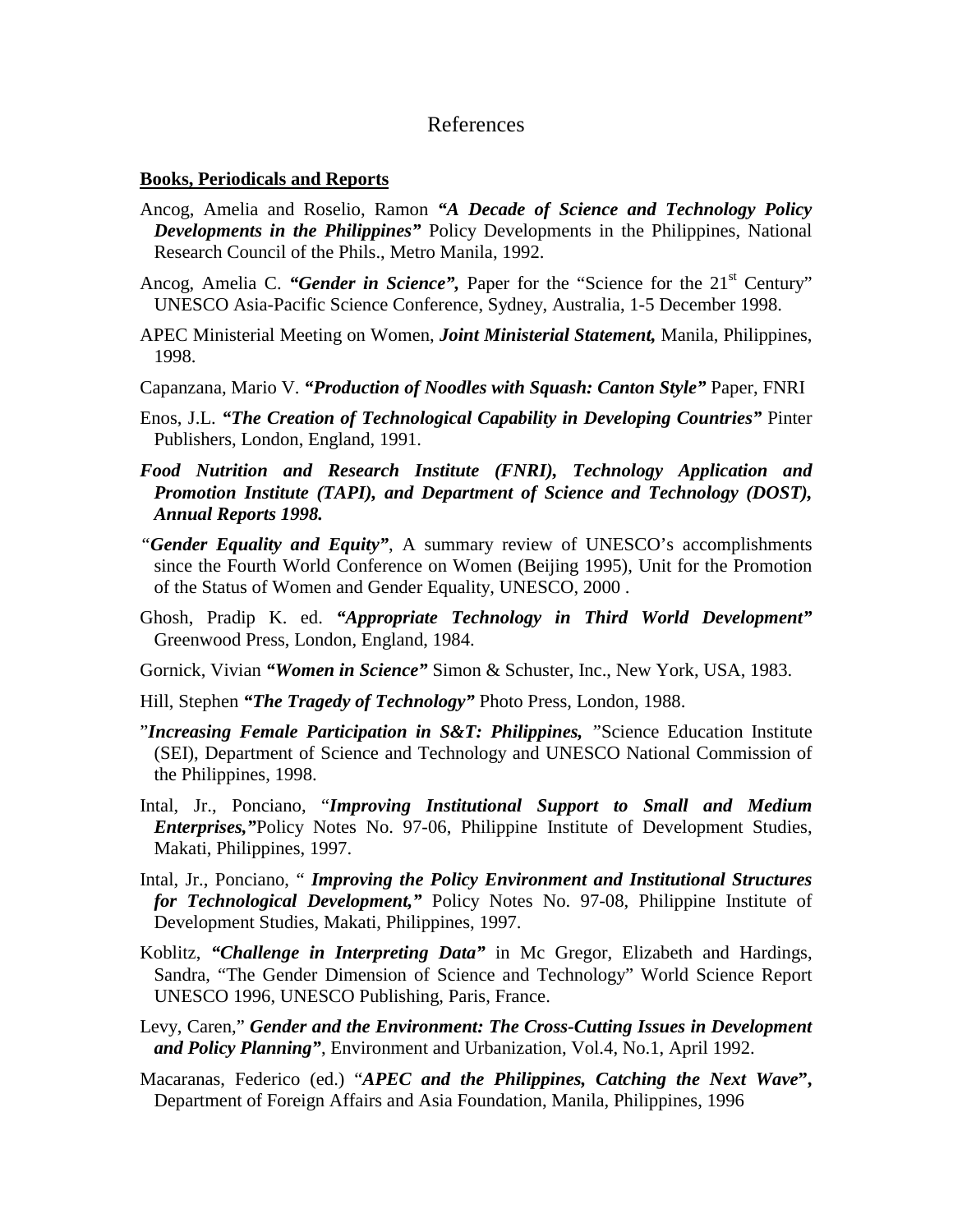- *"Maintreaming Women in Science and Technology,"* Approtech-Asia, Manila, Philippines, and Wise-Thailand, Thailand, 1992.
- Mc Gregor, Elizabeth and Hardings, Sandra, *"The Gender Dimension of Science and Technology,"* World Science Report UNESCO 1996, UNESCO Publishing, Paris, France.
- Nam, Young-Ho, *"The Changing Roles of Government-supported Research Institutes in Korea: Analysis of Their Missions from Their Inception to the Present"* Science and Technology Policy Institute (STEPI), 1995.
- Nam, Young-Ho *"Cooperative R.D. Among Industry Universities and Government Research Institutes in Korea"* STEPI, Korea, 1995.
- Nebres, Bienvenido; Mercado, Linglingay *"Science Education",* Paper for the "Science for the 21<sup>st</sup> Century" UNESCO Asia-Pacific Science Conference, Sydny, Australia, 1-5 December 1998.
- Resource Document: *S&T Platform*, 1997 Women Leaders' Network Meeting, Ottawa Hill, Canada, 1997.
- *"Science and Technology Budget Statement 1999-2000 Ministry for Industry Science and Technology, Australia"*
- *"Science and Technology for Poverty Alleviation and Women's Empowerment: Illustrations from the Asia-Pacific Region,"* Regional Bureau for Asia and the Pacific (RBAP) United Nations Development Programme (UNDP), New York, U.S.A., 1998
- *"Selection and Scientific Validation of Medicinal Plants for Primary Health Care"* Technical Report Series No. 12, PCHRD-DOST, 1991.
- *Technology Transfer Guidelines of Department of Science and Technology (DOST) and the Philippine Council for Health Research and Development (PCHRD)*
- Torres, Amaryllis; Del Rosario, Rosario and Pineda-Ofreneo, Rosalinda, *Gender and Development Making the Bureaucracy Gender-Responsive,"* United Nations Fund for Women, National Commission on the Role of Filipino Women, HRS Specialists, Philippines, 1994.
- Turpin, Tim and Spence, Heather *"Science, Technology and Innovation Policies in Asia Pacific Economies"* STEPAN Workshop, Vietnam, 1998.
- Utterback, James, *"Mastering The Dynamics of Innovation"* Harvard Business School, Press, Mass., U.S., 1994.
- Varela, Amelia P. & Pedroso, Leonora, R. eds. *"Policy Review and Program Evaluation of the Generics Law and National Drug Policy"* College of Public Administration, University of the Philippines, & Department of Health, Manila, 1997.
- *"Women and Economic Development and Cooperation in APEC",* Overview Paper for the 1998 APEC Ministerial Meeting on Women .
- *"Women and Men in the Philipines, A Statistical Handbook,"* National Statistics Coordination Board, Manila, Philipppines, 1995.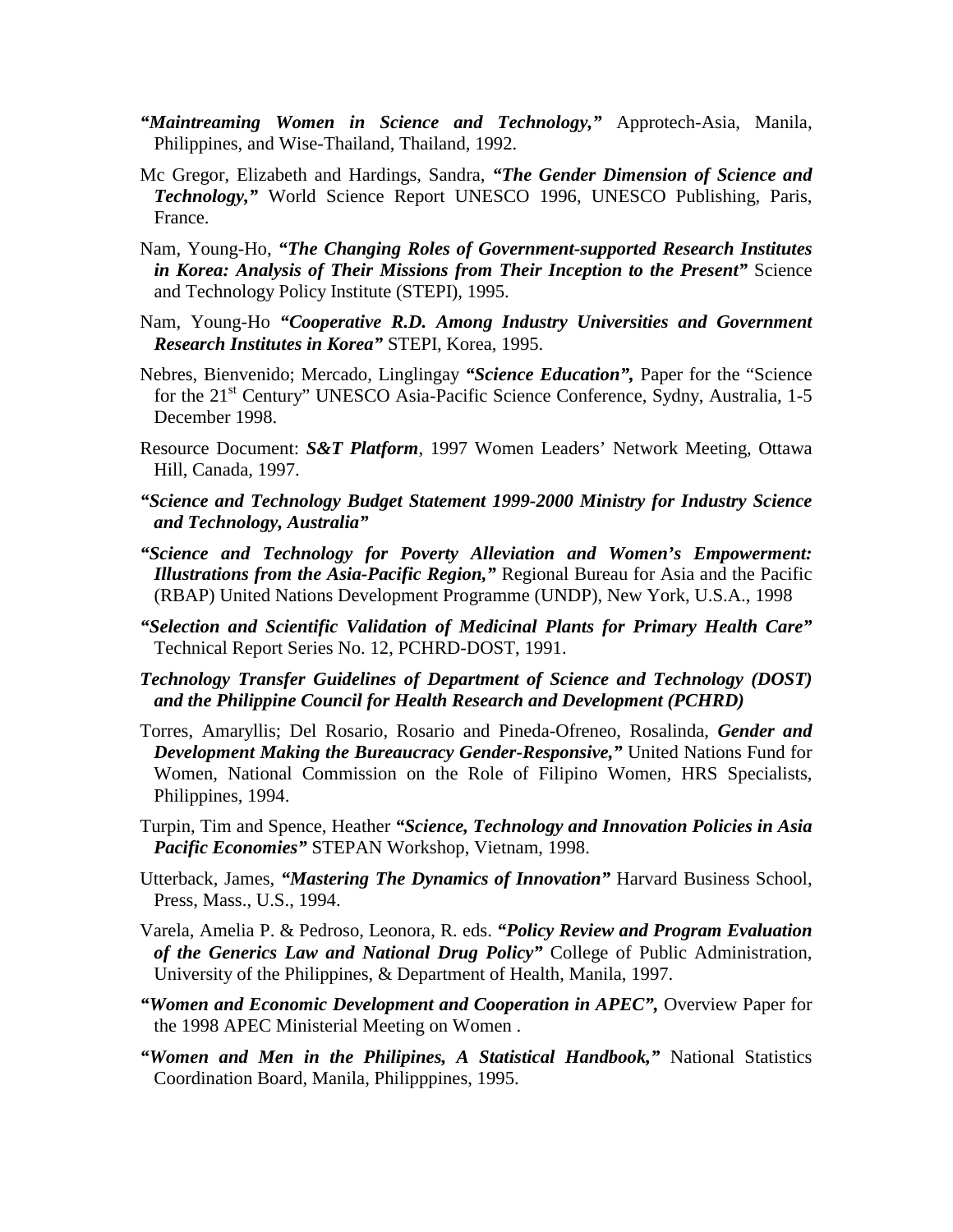- *World Science Report 1998*, United Nations Educational, Scientific and Cultural Organization , UNESCO, Paris, France.
- Yap, Jose, *"Concept on Science and Technology,"* Journal of Philippine Development No. 23, Vol. XVI No.2, 1989, Philippine Institute of Development Studies, Masbate, Philippines.

#### **Other Sources of Information**

Interviews with:

- Dr. Pacita Zara, Executive Director, PCHRD
- Dr. Corazon Barba, Director, FNRI
- Dr. Magdalena Cantoria, Academician, National Academy of Science & Technology (NAST)
- Dr. Horacio Estrada, Project Leader, NIRPROMP
- Dr. Francis Wade Gomez, Consultant, Altermed Corporation
- Dr. Conrado Oliveros, Director, Region III, DOST
- Dr. Quintin Quintanar, Academician, National Academy of Science & Technology (NAST)
- Dr. Isidro Sia, Program Coordinator, NIRPROMP
- Dr. Zinnia Teruel, Director VI, DOST
- Dr. Florentino Tesoro, Director, FPRDI, DOST
- Dr. Carlos Tomboc, Director, PTRI
- Engr. Rolando Viloria, Director, MIRDC
- Interviews with: Supervisors and Staff of FNRI, FPRDI,PTRI, Region III, Region VI, technology adoptors, selected numbers of NIRPOMP, S&T Planning Officers of DOST, and selected customers.
- Interviews with adoptors or their representatives: Glenda Baretto, Delia Lumanas, Violeta Tubil, Abel Tanhueco, Andres Torres, Rosita Torres, Salustiano Enriquez, Anita Feria, Nora Lamata, Liambert Tongson, Crispina Lachica, Jose Henares, Pamela Henares, Leslie Roldan, Javier Legaspi, Ronces Ababao, Teresita Zayco, Ferlina Gawan, Rex Galero, Felix Galero, Joyce Tobias, Lerma Huelar, Casimiro Villacorta, Celia Peralta, and Peter Patiño.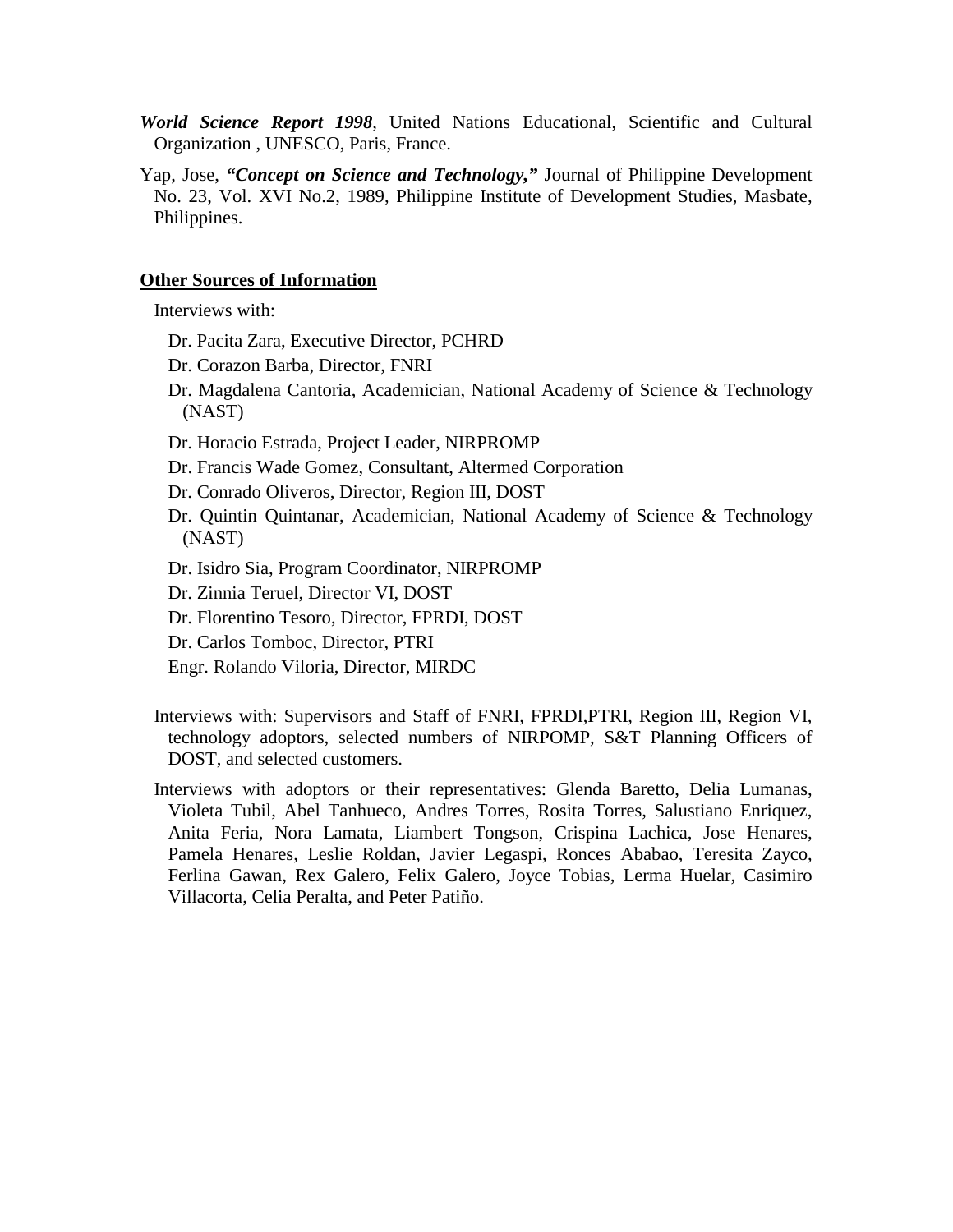# **Appendix 1.**

# **Technology Transfer Guidelines of PCHRD**

- 1. Coverage
- 1.1. These principles will be used for product-based technologies ready for commercialization, generated from DOST and PCHRD assisted projects.
- 2. Guiding Principles
- 2.1. PCHRD's overriding role in technology transfer is that of a broker or a facilitator. It shall consider returns on project investment when the technology is already commercially viable.
	- 2.2. As a matter of principle, technology transfer provisions should be incorporated in the MOA drawn up at the start of any project.
	- 2.3. In cases of multiple donors/funding agencies, any income accruing from the project shall be divided among donor agencies based on agreed upon sharing formula.
	- 2.4. Selection of adoptor will be determined by all parties who had a hand in the project conceptualization to its implementation based on a previous agreement.

 In the absence of a previous agreement, the deciding body will be composed of individuals who had substantial exposure to the project. Business and legal inputs will be given primary consideration.

 Should the inventor be among the parties interested to commercialize the technology, all things being equal, he will be given first preference.

- 2.5. Selection of the adoptor is on a negotiated contract basis.
- 2.6. All of the following shall guide the selection of business entity as adoptor.
	- 2.6.1 Formal written intent to commercialize technology

Enclosure should include the company profile, SEC

Registration and corporation papers.

- 2.6.2 Entrepreneurs who uphold ethical manufacturing practices.
- 2.6.3 Entrepreneurs who are financially capable of commercializing the technology.
- 2.6.4 Entrepreneurs with technical expertise on the transferred technology.
- 2.6.5 Entrepreneurs with proven track record and good management skills.
- 3. Guidelines in the Selection of Technology Adoptors (PCHRD)
	- 3.1. *Basic principles and policies.* The State, through the Department of Science and Technology shall support, encourage and promote the following:
		- a. application and utilization of results of scientific and technological activities that contribute to national development;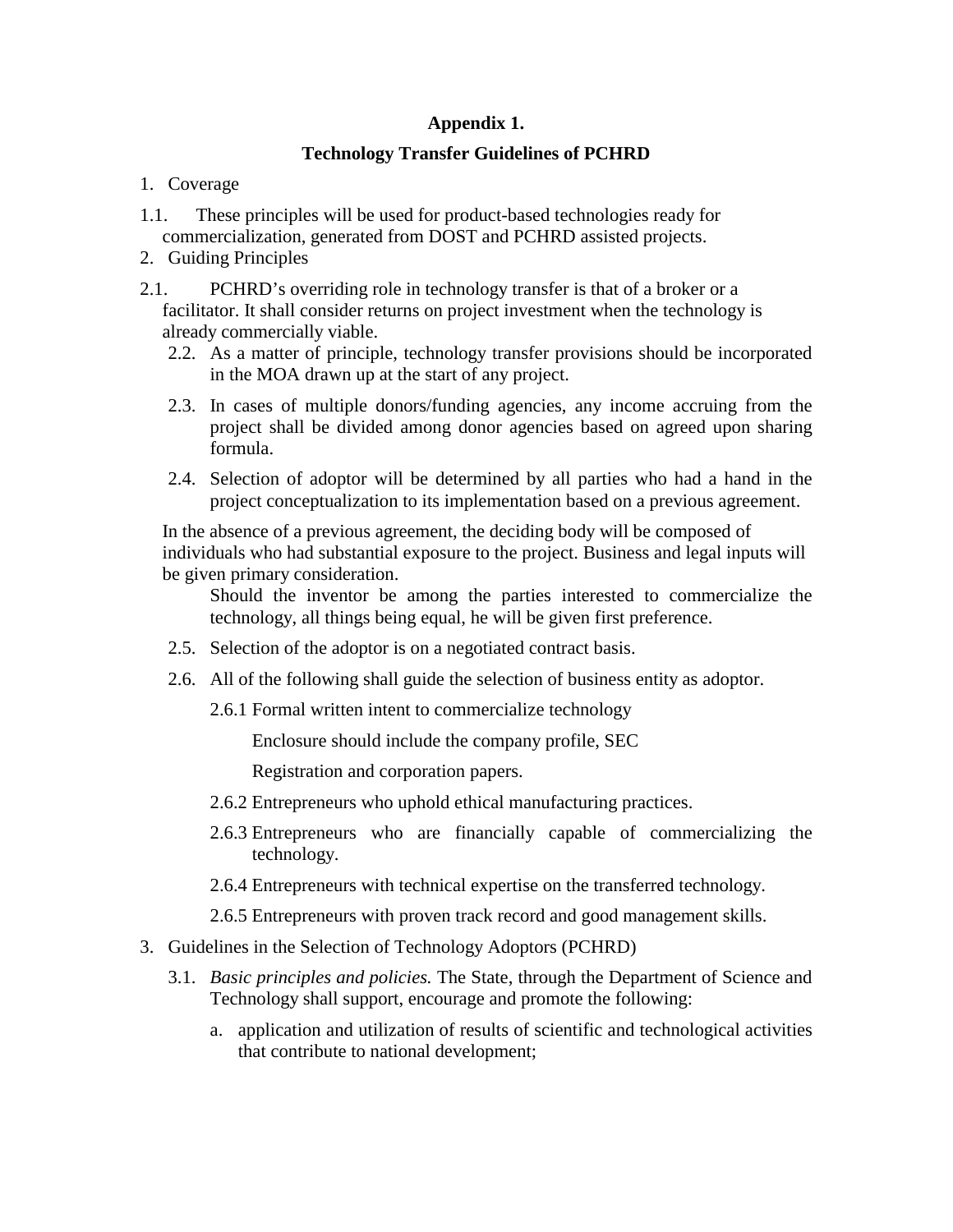- b. regulatory mechanism(s) for technology transfer arrangements for national benefit. It shall encourage the greatest participation and initiative of the private sector in the utilization of science and technology;
- c. public and private sector partnership(s) aimed at accelerating self-reliance in selected areas;
- d. recognition and implementation of intellectual property rights for S  $\&$  t innovations, and;
- e. confidentiality of all technology transfer arrangements subject to national interest.
- 3.2. In carrying out its technology transfer activities, the PCHRD staff are bound by the Code of conduct and Ethical Standards for Public officials and employees as embodied in RA 6713.
- 3.3. In addition to the provisions of DOST Memorandum Circular No.002, Series of 1991, on Guidelines on Technology Transfer Arrangements in the National Research and Development systems, the PCHRD also subscribes to the *Guiding Principle in the Selection of Technology Adoptor which was approved by the PCHRD Governing Council.*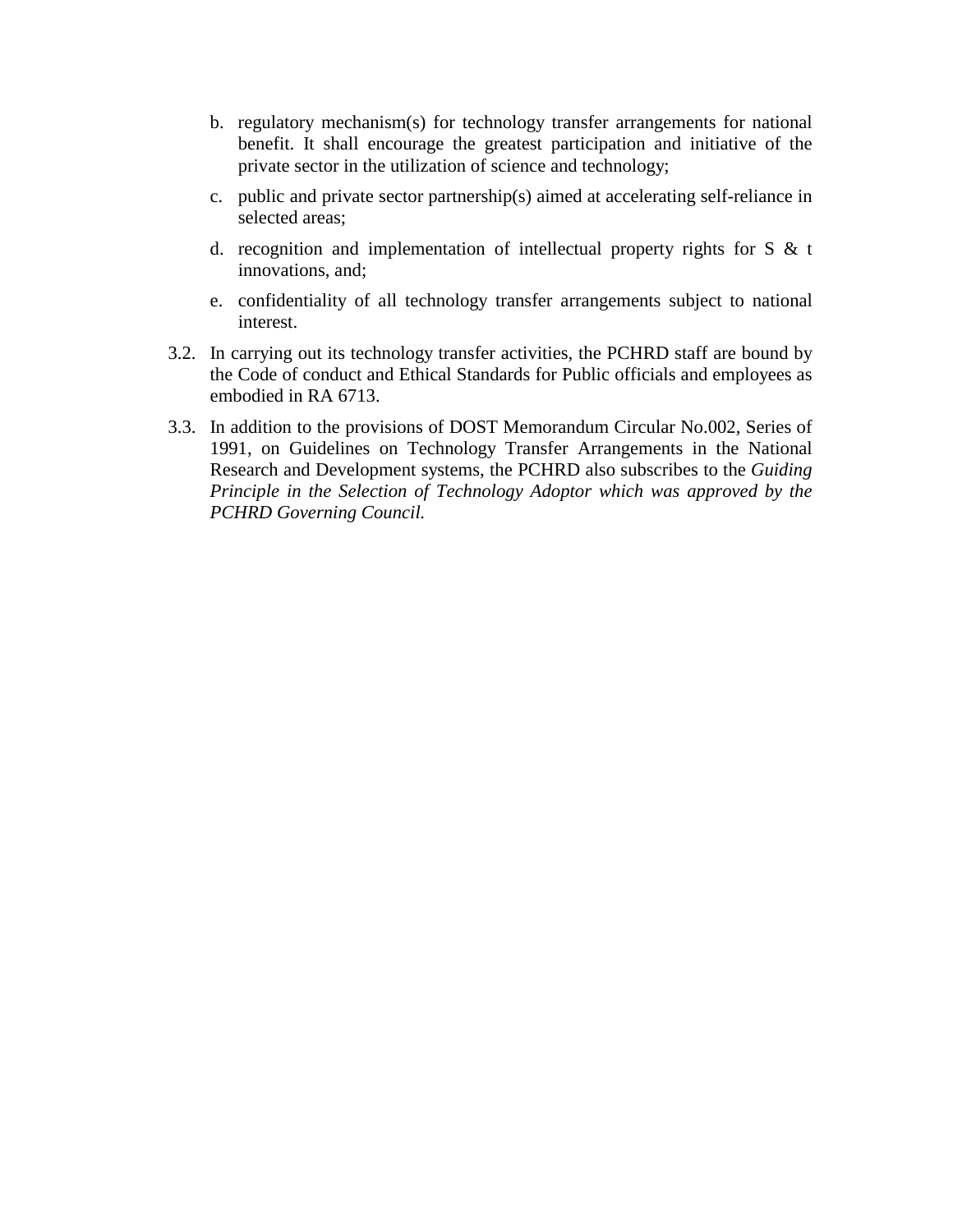#### **Appendix 2.**

DOST Memorandum Circular No. 002 Series of 1992

## SUBJECT: GUIDELINES ON TECHNOLOGY TRANSFER ARRANGEMENTS IN THE NATIONAL RESEARCH AND DEVELOPMENT SYSTEM

Pursuant to Executive Order No. 128, dated 30 January 1987, the Department of Science and Technology hereby promulgates these guidelines on technology transfer arrangements in the National Research and Development System (NRDS). This is in response to the need to strengthen technology commercialization and utilization especially in the countryside.

## PART I. TITLE AND COVERAGE

 Section 1. Title – These guidelines shall be known as the "Guidelines on Technology Transfer Arrangements in the National Research and Development System."

Section 2. Coverage – These shall cover all technology transfer arrangements entered into by member agencies and institutes of the National Research and Development System with public or private clients whether domestic or foreign. These shall involve transfer of technologies where premium for private worship exists. Technology transfer arrangements, singly or in combination, shall include:

- Sale There is sale when the owner transfers ownership and delivers a technology or any copyrightable work to another in consideration of a price certain in money or its equivalent. The legal act for this arrangement shall be evidenced in the form of a legal document referred to as "Contract of Sale".
- Assignment There is assignment when the entire right, title or interest in and to the patent and invention covered thereby or of an undivided share of the entire patent and the invention or of the entire copyright and the work covered thereby are transferred to another. The assignment may be onerous or gratuitous and may be limited to a specified territory only. The legal act for this arrangement shall be evidenced in the form of a legal document referred to as a "Deed of Assignment".
- Licensing Involves the granting or permission to a client to perform in a country and for a limited period, one or more acts which are covered by the exclusive right of the owner of the intellectual property. The legal document showing the permission granted b the owner of the intellectual property is referred to as a "License Contract." License is granted subject to the terms and conditions set out in the contact by which the license is granted.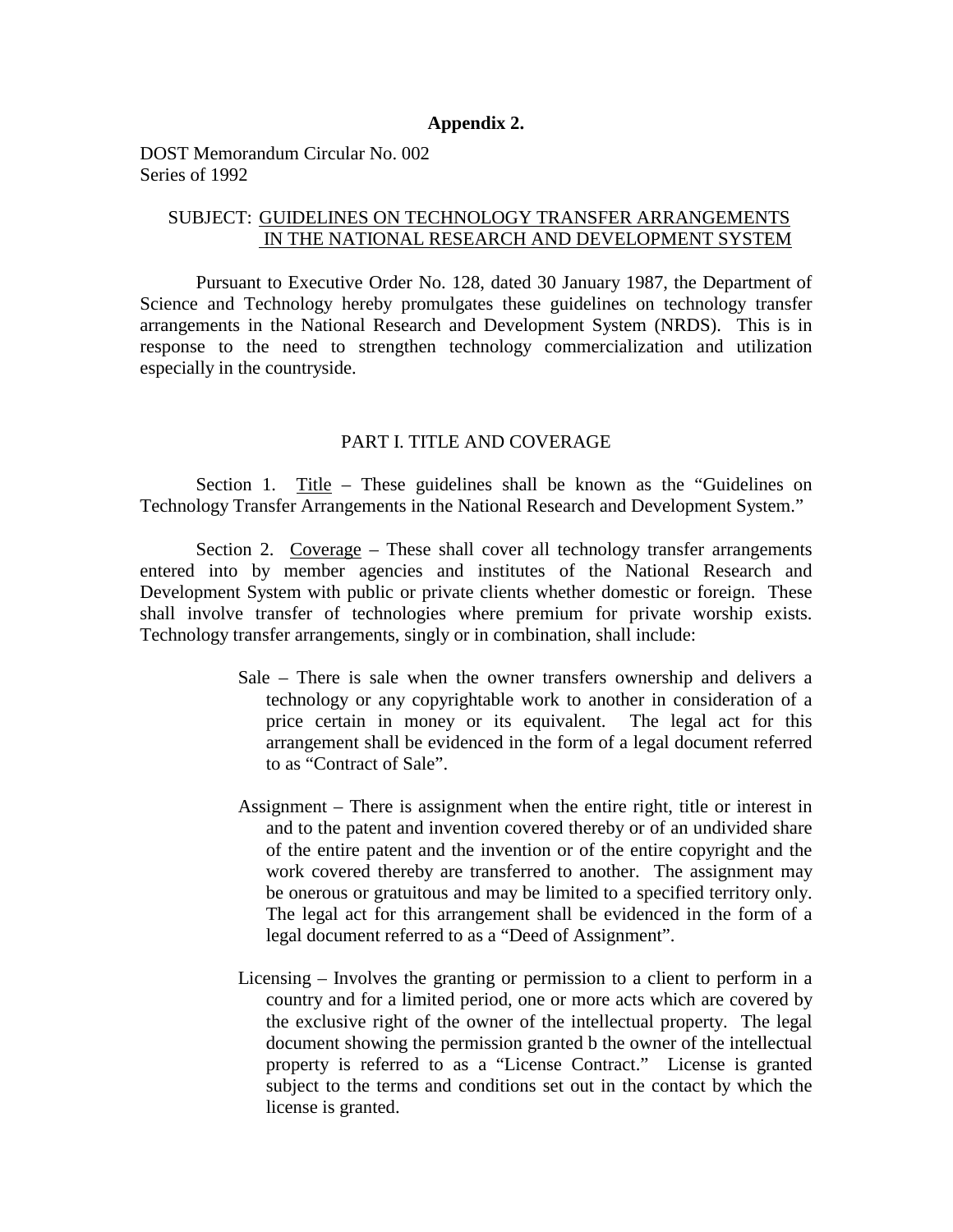- Know-how Agreements Know-how refers to all manufacturing knowledge as communicated in writing or a comment that is either separate from or may be included in license contract by the owner or holder of the knowhow to the client or recipient of the know-how. Know-how may take the following forms:
- (a) Technical information or data tangible know-how which could be transmitted in such forms as documents, photographs, blueprints, computer cards, microfilms, plans of factory buildings, diagrams of the layout of equipment, diagrams or blueprints of machines, lists and specifications of spare parts, operating or assembly manuals or instructions, process flow charts, and other similar tangible forms. Provisions concerning transmittal of this know-how shall be the subject of a "Technical Information Contract".
- (b) Technical services intangible know-how relating to the demonstration of, or advice on manufacturing and other operations, which is the subject of a "Technical Services Contract".
- (c) Technical assistance intangible know-how relating to training, which is the subject of a "Technical Assistance Contract".
- (d) Management services intangible know-how consisting of the actual direction or management of manufacturing or other operations over certain period, which is the subject of a "Management Services Contract".

#### PART II. BASIC PRINCIPLES AND POLICIES

 Section 3. Basic Principles and Policies – The State, through the Department of Science and Technology, shall support, encourage and promote the following:

- **3.1** Application and utilization of results of scientific and technological research and development activities that contribute to national development;
- **3.2** Regulatory mechanism(s) for technology transfer arrangements for national benefit. It shall encourage the greatest participation and initiative of the private sector in the utilization of science and technology;
- **3.3** Public and private sector partnership(s) aimed at accelerating self-reliance in selected areas;
- **3.4** Recognition and implementation of Intellectual Property Rights for S&T innovations;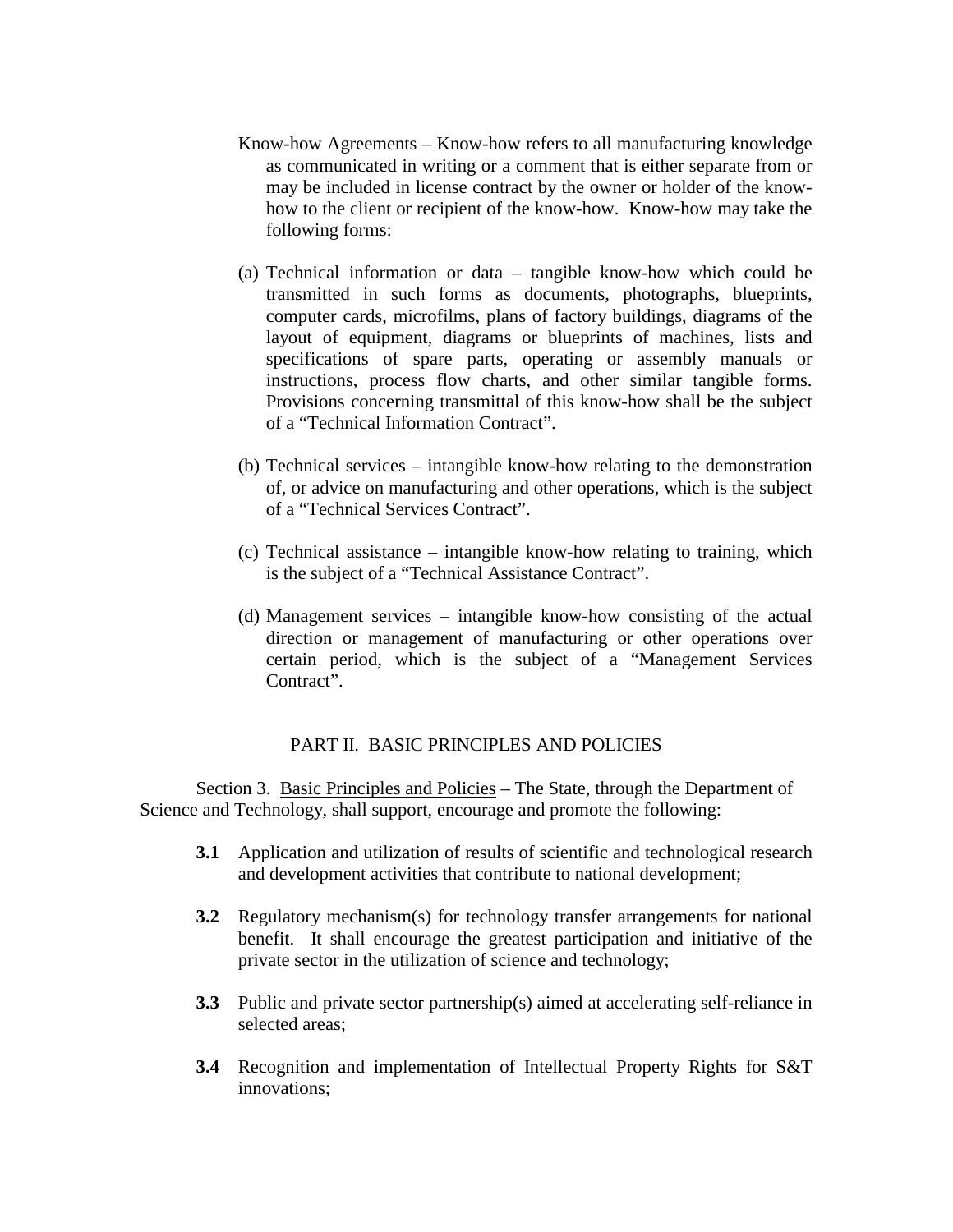**3.5** Confidentiality of all technology transfer arrangements subject to national interest.

#### PART III. DEFINITION OF TERMS

Section 4. Meaning of Terms – For purposes of these guidelines, the following definition of terms shall be adopted:

- **4.1** National Research and Development System (NRDS) Refers to the Department of Science and Technology and its agencies and other government agencies including the academe which are acknowledged by DOST as members of such and take active part in identifying, formulating, implementing and monitoring the major thrusts, programs and projects of DOST as reflected in the Science and Technology Master Plan (STMP) and National Technology Agenda.
- **4.2** DOST Refers to the Department of Science and Technology and all its agencies and institutes pursuant to Executive Order No. 128.
- **4.3** Technology Transfer Arrangement Contract or agreement involving the systematic transfer of knowledge for the manufacture of a product, application of a process or rendering of a technical service, including the sale, assignment or licensing of all forms of intellectual property rights.
- **4.4** Intellectual Property legal rights resulting from intellectual activity in the industrial, scientific, literary or artistic fields. Intellectual property includes Industrial Property and Copyright.
- **4.5** Industrial Property includes inventions, utility models, industrial designs, trademarks, tradenames, and services marks as defined under the Philippine Patent Law.
- **4.6** Copyright The exclusive and legally secured right to the matter and form of literacy, scholarly, scientific and artistic works resulting from intellectual creation, as provided for under applicable laws in the country.
- **4.7** Owner/Licensor The NRDS agency to which the technology, intellectual property or services belong or is assigned and which undertakes technology transfer arrangement with the client/licensee.
- **4.8** Client/Licensee Any person or legal entity undertaking technology transfer arrangement with the NRDS.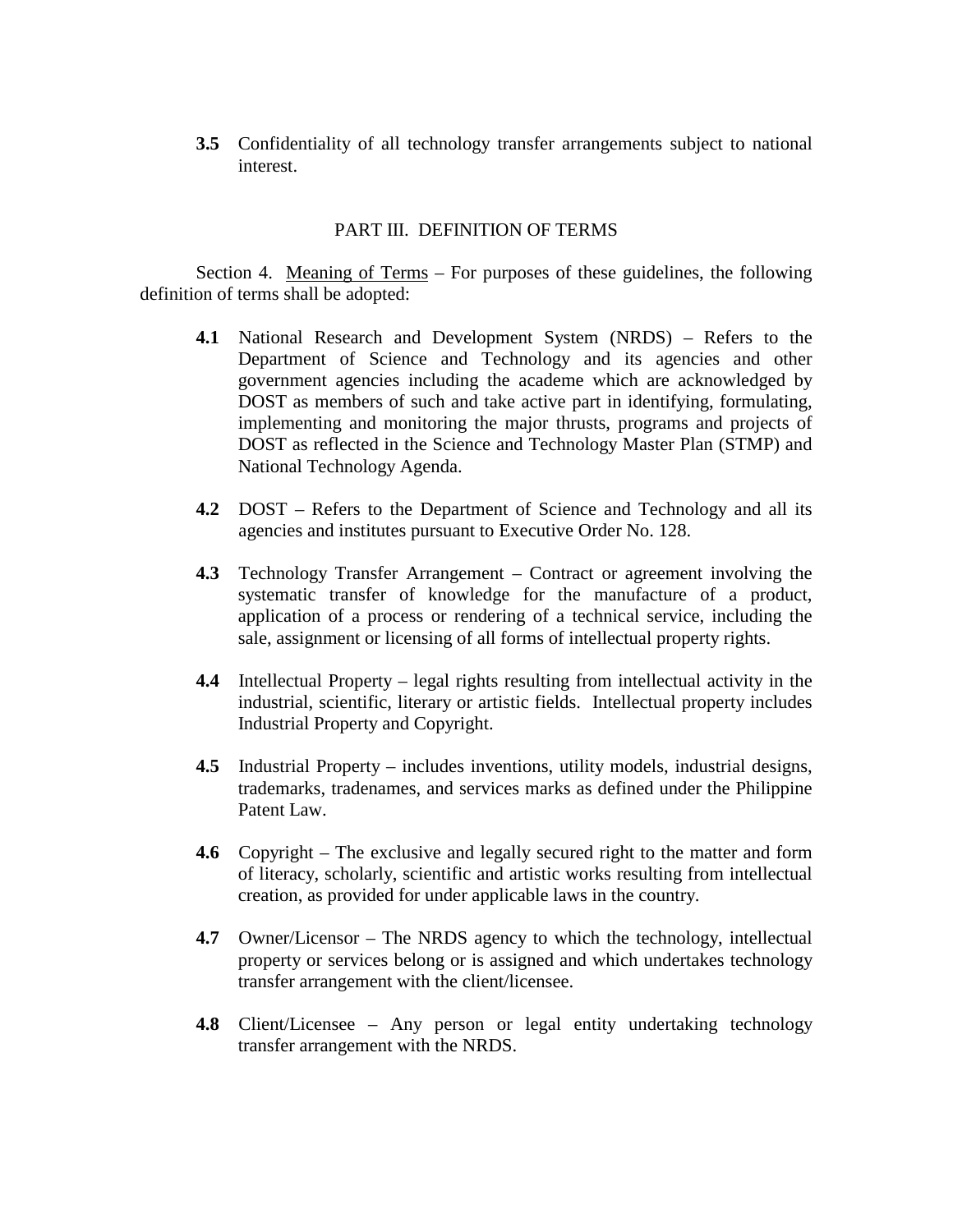**4.9** Strategic Technologies – technologies or intellectual properties classified by DOST as such relative to the thrusts, priorities and programs as reflected in the STMP and National Technology Agenda.

#### PART IV. MECHANISMS FOR TECHNOLOGY TRANSFER ARRANGEMENTS

 Section 5. Mechanism – All technology transfer arrangements shall be effected through a Memorandum of Agreement or Contract which shall embody the terms and conditions of the arrangement. As such as possible, sale or licensing contracts shall be secured through Bidding. However, Negotiated Contracts shall be allowed for projects involving "strategic technologies" as defined by DOST. Technology transfer arrangements shall follow the procedures an criteria specified in Annex A of this Circular.

- **5.1** Technology transfer arrangement proposals covering sale, assignment or licensing contracts shall be submitted to the DOST Executive Committee for evaluation and approval, taking into account the technical, economic and legal aspects of the arrangement.
- **5.2** The DOST Execom shall designate a central processing unit which will maintain all records/transactions involving technology transfer arrangements.
- **5.3** Technology ownership and its proprietary considerations shall be governed by the appropriate provisions of existing DOST guidelines on intellectual property rights.
- **5.4** Any changes in the agreement or contract shall be upon mutual agreement of each party, either for project modification, expansion or termination with corresponding amendments or supplements in the agreement or contract as may be necessary.
- **5.5** Either party shall be liable for failure to observe or perform any provision of the agreement or contract, provided that such failure is not caused by any law, rule or regulation of any constituted public authority or beyond the control of the party in default.

Section 6. Official Authorized to Enter into a Memorandum of Agreement/ Contract. The following are authorized to enter into a technology transfer arrangement with a client:

- (a) The Department Secretary or his designated representative
- (b) Director of the Institute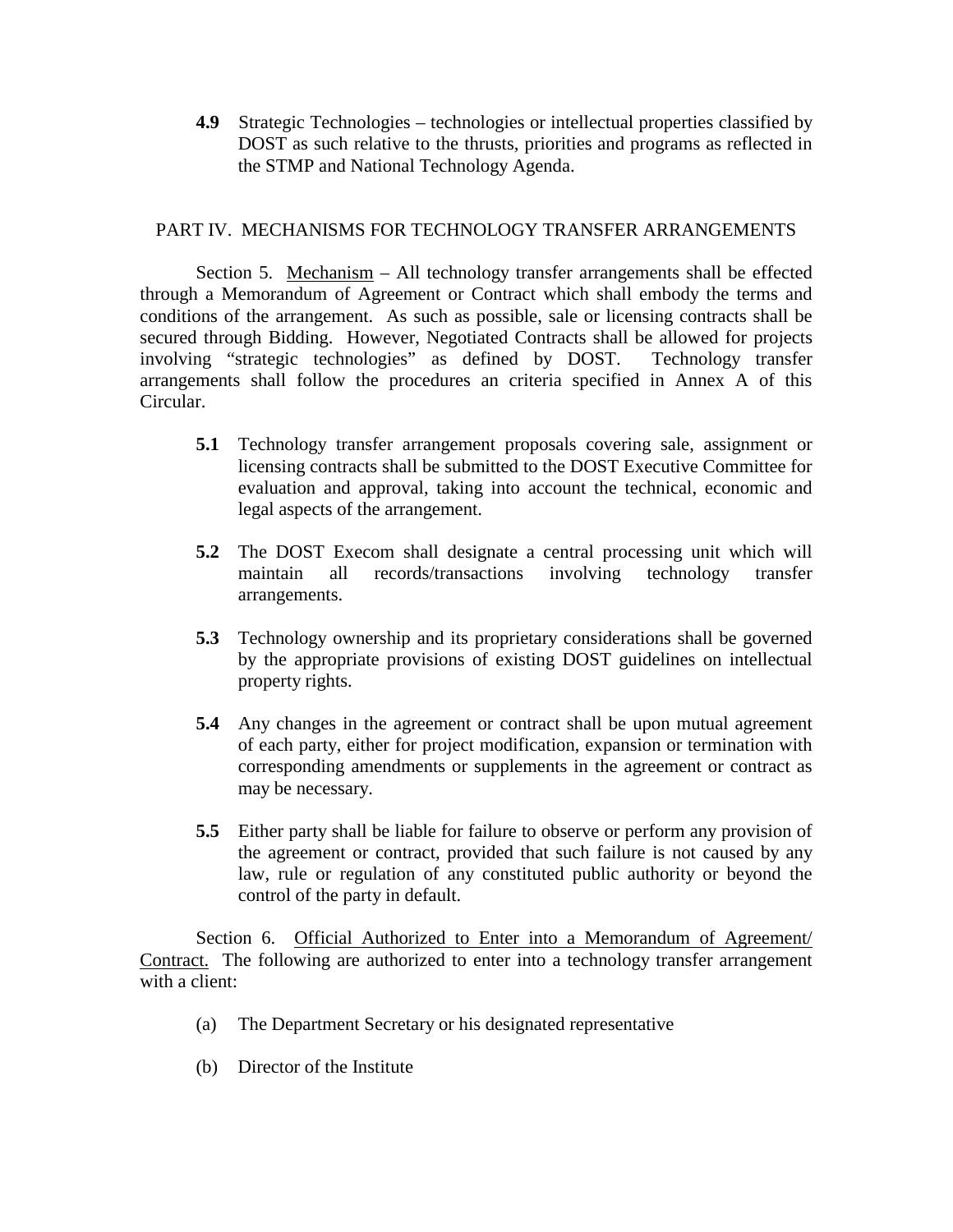(c) Executive Director of DOST Council

Section 7. Provisions of the HOA/Contract. The following shall included in the agreement or contract:

- **7.1** Definition The agreement or contract shall define the technology, knowhow or intellectual property to be transferred/utilized, the particulars or technical assistance and services t to be rendered by the owners/licensors, as well as the manner in which the technology and technical services would be provided. The manner in which the technology is utilized by the client/licensee shall also be spelled out in the agreement or contract.
- **7.2** Responsibilities of Parties It shall embody the specific responsibilities and obligations/contributions of the owner/licensor and the client/licensee. This shall cover provisions on considerations, warranties, improvements and developments, disclosures, infringement, arbitration and termination.
- **7.3** Remuneration To help determine the "price" or "cost" of transferring the technology, the NRDS agency may be guided by the following:
	- (a) scope, complexity and pioneering nature of the technology;
	- (b) importance of the technology in relation to the technology recipient's overall activity;
	- (c) degree of mastery of the technology by the technology supplier;
	- (d) stage of the licensed product in the product life cycle;
	- (e) use of indigenous raw materials and services, energy savings, level of priority of the licensed activity;
	- (f) employment generation;
	- (g) export earnings and its effect on the balance of payments;
	- (h) spill-over of technology to local industry;
	- (i) technology supplier's share in the technology recipient's profit; and
	- (j) royalty approved for the industry under which the licensed product is classified.

The compensation for technology transfer arrangements shall take the form of:

- 7.3.1. Direct monetary compensation which may be singly or combined.
	- (a) Lump-sum payment a pre-calculated amount to be paid once or in installments depending on the mode of payment agreed upon between the parties for the outright acquisition of intellectual property rights.
	- (b) Royalties Recurring payments, determined as a function of economic use or result (e.g., volume of production, sales price of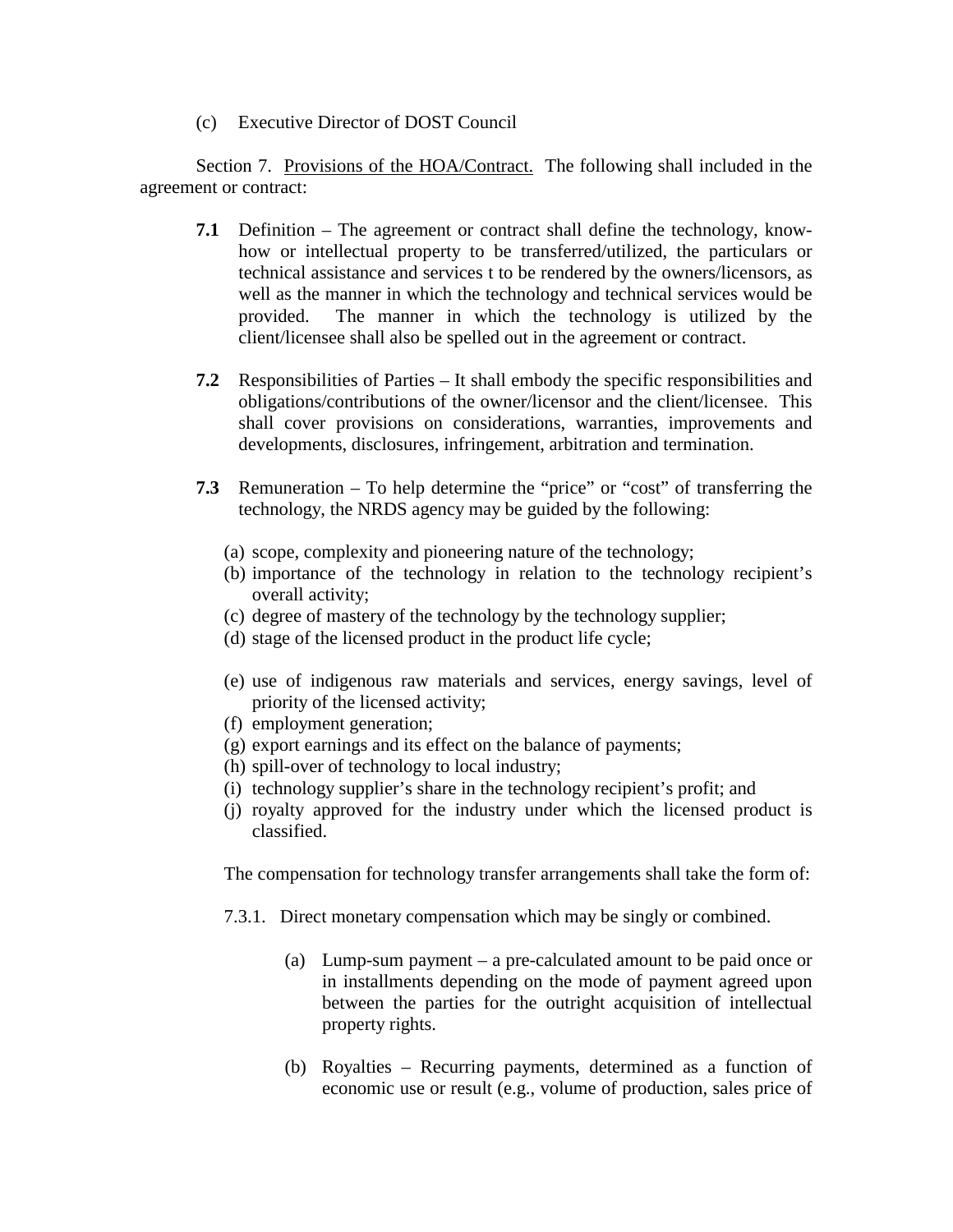the product, or profits of the client/licensee) of technology utilization. In general, the royalty base is determined either in terms of net sales i.e., invoice value based on actual sales minus trade, quantity or cash discounts and broker's or agent's commission, if any; return credits and allowance; tax or other government charges; and freight, insurance and packaging cost or in terms of gross sales as may be agreed upon by both parties. The royalties shall be ascertained either on a percentage basis or as a fixed value.

- (c) Fees compensation for services or assistance rendered by technical or professional experts of an NRDS agency, fixed at a specified amount or calculated per person and per period of service. These may be combined or incorporated in a technology transfer arrangement.
- **7.4** Duration and Renewal The duration of the agreement or contract shall be based on the adequacy of period for full absorption of the acquired technology, know-how or intellectual property by the client/licensee. For licensing contracts, it shall be from a minimum of 5 years to a maximum of 10 years, renewable for another period as the parties may deem necessary until the full absorption of the technology, know-how or intellectual property could be realized. If the life of the patent extends beyond the duration of the agreement or contract, an appropriate arrangement must be clearly provided for.
- **7.5** Training In cases of training or technical assistance, the number of personnel to be trained, the areas of training and its duration, the facilities needed as well as the expenses to be incurred shall also be defined and made part of the agreement or contract.
- **7.6** Patents/Copyrights In case the intellectual property is patented or copyrighted, the rights of the client/licensee over the intellectual property shall be explicitly defined in the agreement or contract.
- **7.7** Confidentiality/Secrecy A clause relating to confidentiality of information shall be incorporated in the agreement or contract. It shall, however, be confined to the duration of the agreement or contract. A sample of a Contract of Non-Disclosure which can be used during the negotiation stage is shown in Annex B of this Circular.
- **7.8** Exclusivity A clause relating to the exclusive use of the technology may be incorporated in the agreement or contract but not restrictive clauses as defined by the Bureau of Patents, Trademarks and Technology Transfer. The extent of exclusivity may be determined by the following factors: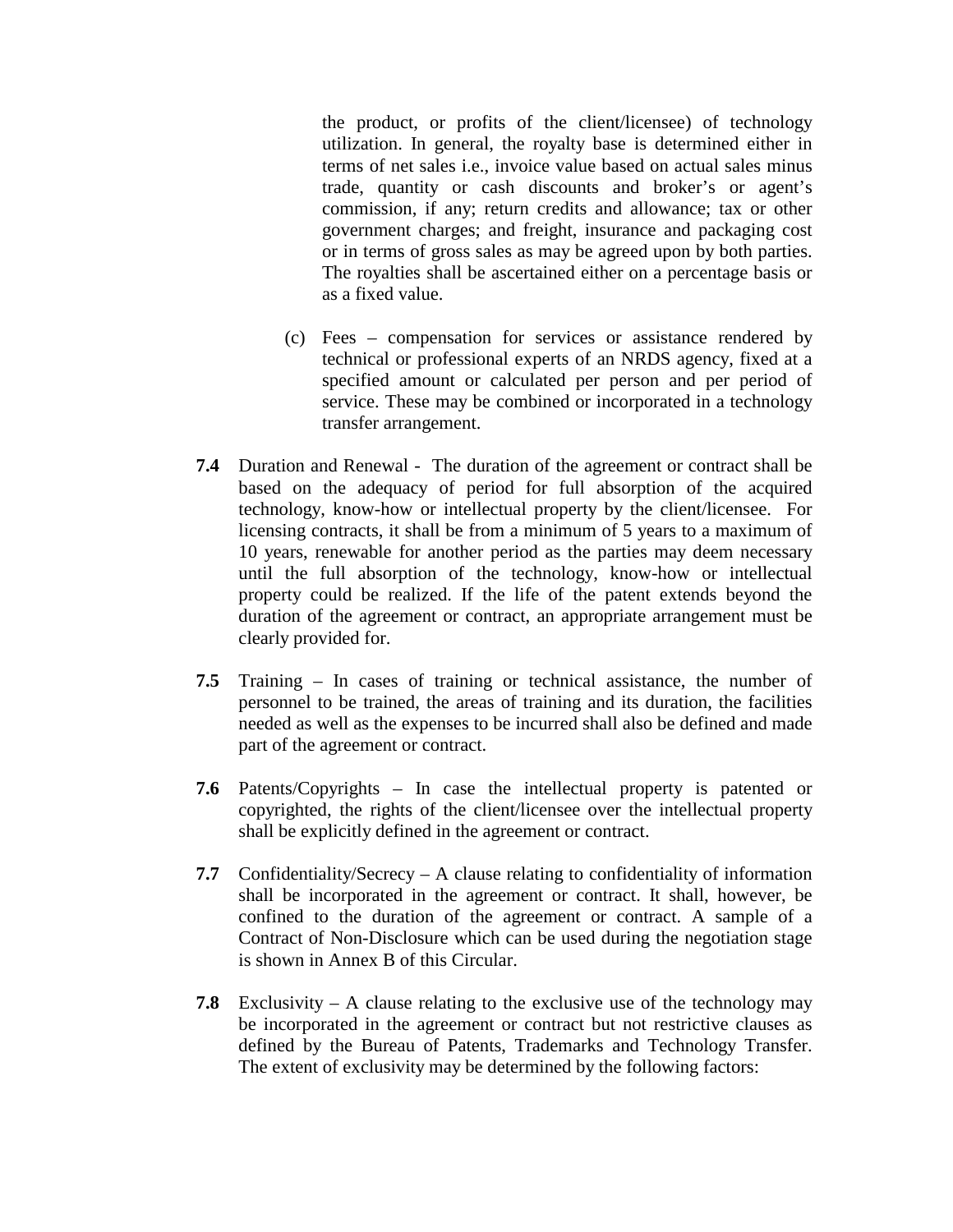- (1) whether the development of the technology or intellectual property was solely funded by the DOST or subsidized by interested client/licensee;
- (2) the client/licensee's resources e.g., organization, capital, and logistics to support the technology transfer process and its marketing network to distribute the product;
- (3) the demand and need for the product; and
- (4) nature of the product.
- **7.9** Utilization of Income Utilization of revenue generated from technology transfer arrangements shall be governed by existing A.O.'s on intellectual property, honoraria and fees, and accounting and auditing rules and regulations.

#### PART V. MONITORING AND COORDINATION

 Section 8. To ensure the systematic coordination and monitoring of technology transfer arrangements, the NRDS agency undertaking the activity in the region shall inform the Regional Office and furnish them copy of the agreement or contract. The NRDS shall also submit copy of the approved agreement or contract to the appropriate DOST Council or the DOST and shall submit progress reports of the arrangement(s) when necessary.

#### PART VI. FINAL PROVISIONS

Section 9. Retroactivity – Agreements or contracts entered into before the effectively of this Memorandum Circular shall remain in force unless revised or amended.

 Section 10. Effectivity – This Circular shall take effect and shall supersede Administrative Order No. 86-05 and all previous orders and issuances inconsistent with this Memorandum Circular.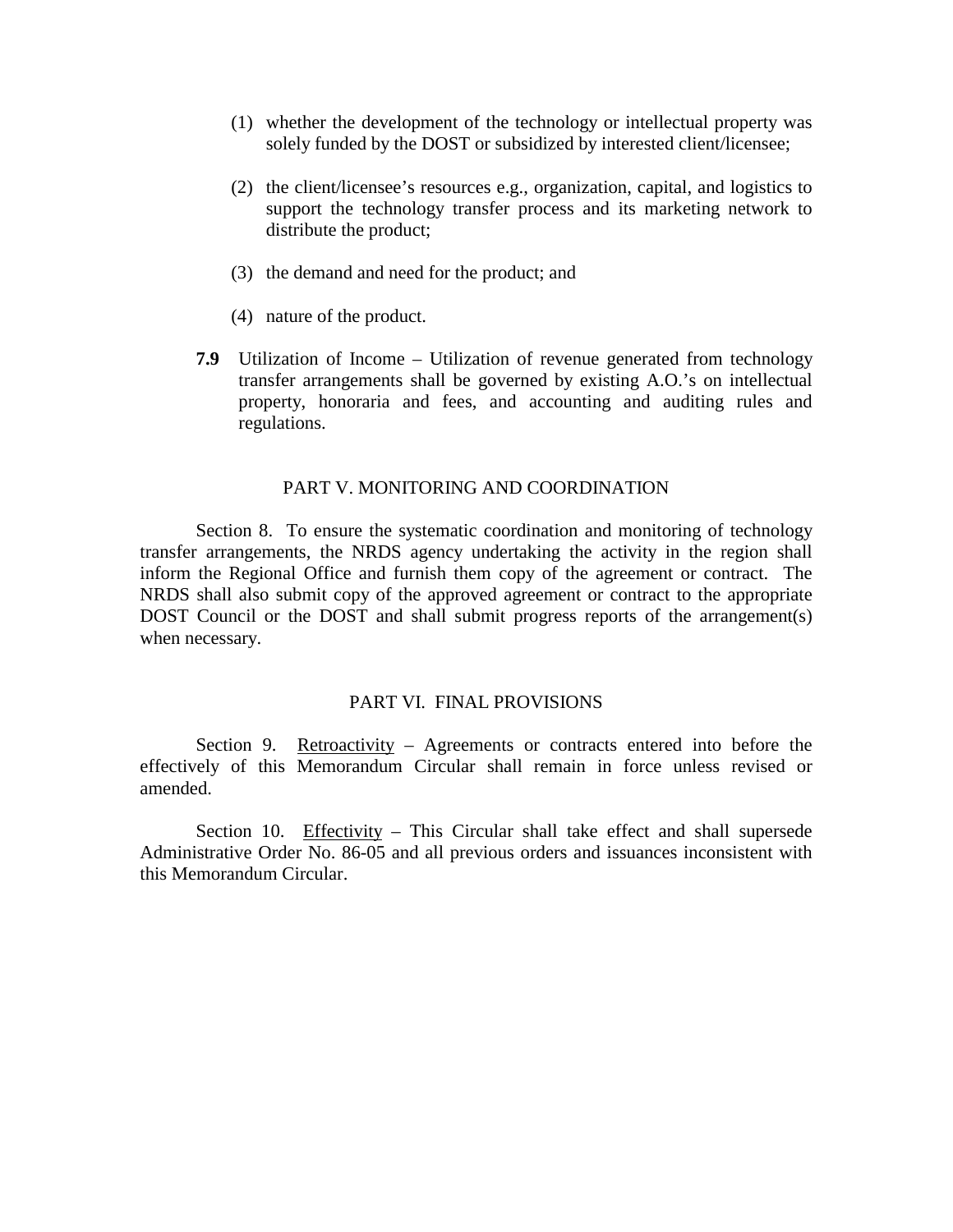# **Appendix 3. Questionnaire for Technology Generator**

## **1. Respondent Profile**

| 1. 1 Name<br><u>and the company of the company of the company of the company of the company of the company of the company of the company of the company of the company of the company of the company of the company of the company of the com</u> |  |
|---------------------------------------------------------------------------------------------------------------------------------------------------------------------------------------------------------------------------------------------------|--|
| 1.2. Address                                                                                                                                                                                                                                      |  |
|                                                                                                                                                                                                                                                   |  |
| $\mid$ male $\mid$ female<br>1.3. Gender                                                                                                                                                                                                          |  |
| 1.4. Civil Status   single   married   widowed                                                                                                                                                                                                    |  |
|                                                                                                                                                                                                                                                   |  |
|                                                                                                                                                                                                                                                   |  |
|                                                                                                                                                                                                                                                   |  |
|                                                                                                                                                                                                                                                   |  |
|                                                                                                                                                                                                                                                   |  |
| 1.6. Address<br>the control of the control of the control of the control of the control of                                                                                                                                                        |  |
|                                                                                                                                                                                                                                                   |  |
|                                                                                                                                                                                                                                                   |  |
|                                                                                                                                                                                                                                                   |  |
| 1.7. Position                                                                                                                                                                                                                                     |  |

# 2. **Brief Description of Responsibilities/Duties of Respondents**:

### 3. **Research Activities**

## *Instructions:*

- 1. Use additional sheets if more than three research programs/projects are being implemented by your Institution
- 2. Use entire column per program/project for answering questions 3.1 to 3.10.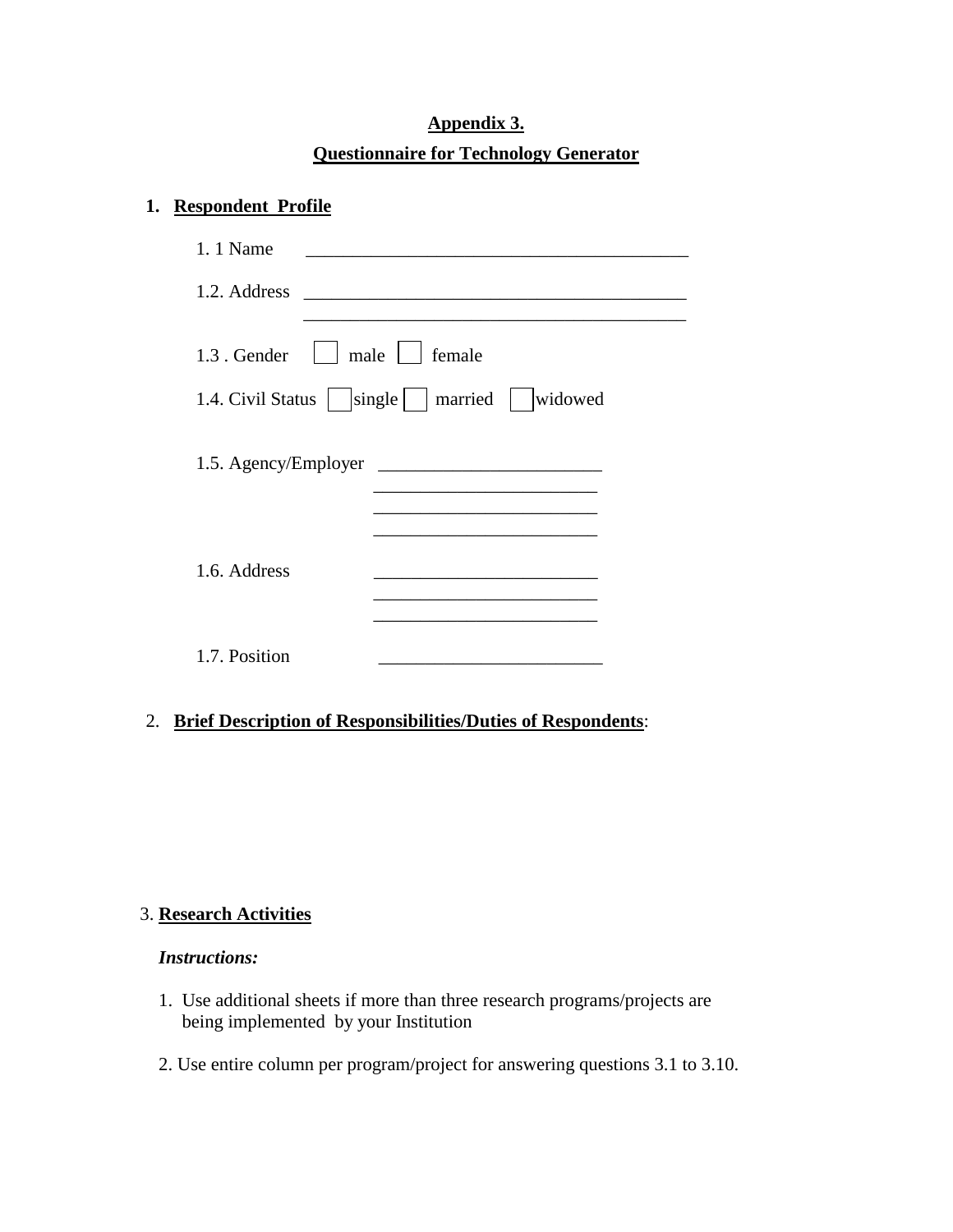# **Part A - BASIC RESEARCHES**

| <b>Specific Questions</b>                                      |                        | Program/<br>Project                                                         |           | Program/<br>Project                                                         | Program/<br>Project |                                                                             |
|----------------------------------------------------------------|------------------------|-----------------------------------------------------------------------------|-----------|-----------------------------------------------------------------------------|---------------------|-----------------------------------------------------------------------------|
| 3.1 Title of Program/Project                                   |                        |                                                                             |           |                                                                             |                     |                                                                             |
| 3.2<br>initiated research/or<br>Who<br>inspired research idea? | L<br>I<br>L<br>L<br>L  | ] Client<br>] Customer<br>] Supervisor<br>] Mandate<br>1 Other<br>(specify) |           | ] Client<br>] Customer<br>] Supervisor<br>] Mandate<br>] Other<br>(specify) | L<br>ſ              | ] Client<br>] Customer<br>] Supervisor<br>] Mandate<br>1 Other<br>(specify) |
| 3.3.1<br>How<br>research<br>the<br>was<br>funded?              | $\mathsf{I}$<br>L<br>ſ | ] Local fund<br>] Foreign fund<br>] Both                                    |           | 1 Local fund<br>] Foreign fund<br>1 Both                                    | L<br>t<br>ſ         | 1 Local fund<br>] Foreign fund<br>] Both                                    |
| Source of local research<br>3.3.2<br>fund                      |                        |                                                                             |           |                                                                             |                     |                                                                             |
| ] Philippine government                                        | $\Gamma$               | ] GAA/GF                                                                    | L         | ] GAA/GF                                                                    | L                   | ] GAA/GF                                                                    |
|                                                                | L                      | $\overline{\phantom{a}}$ GIA                                                |           | $\overline{\phantom{a}}$ GIA                                                | L                   | $\overline{\phantom{a}}$ GIA                                                |
|                                                                | L                      | ] Research<br>fund from<br>other gov't.<br>Institution<br>(e.g. DA, etc.)   | L         | ] Research<br>fund from<br>other gov't.<br>Institution<br>(e.g. DA, etc.)   | ſ                   | ] Research<br>fund from<br>other gov't.<br>Institution<br>(e.g. DA, etc.)   |
|                                                                | L                      | ] Others,<br>(specify)                                                      | f         | ] Others,<br>(specify)                                                      | L                   | ] Others,<br>(specify)                                                      |
| ] Private<br>$\left[ \right]$                                  | L                      | ] Industry                                                                  | $\lfloor$ | ] Industry                                                                  | L                   | ] Industry                                                                  |
|                                                                |                        | ] NGO                                                                       |           | ] NGO                                                                       |                     | ] NGO                                                                       |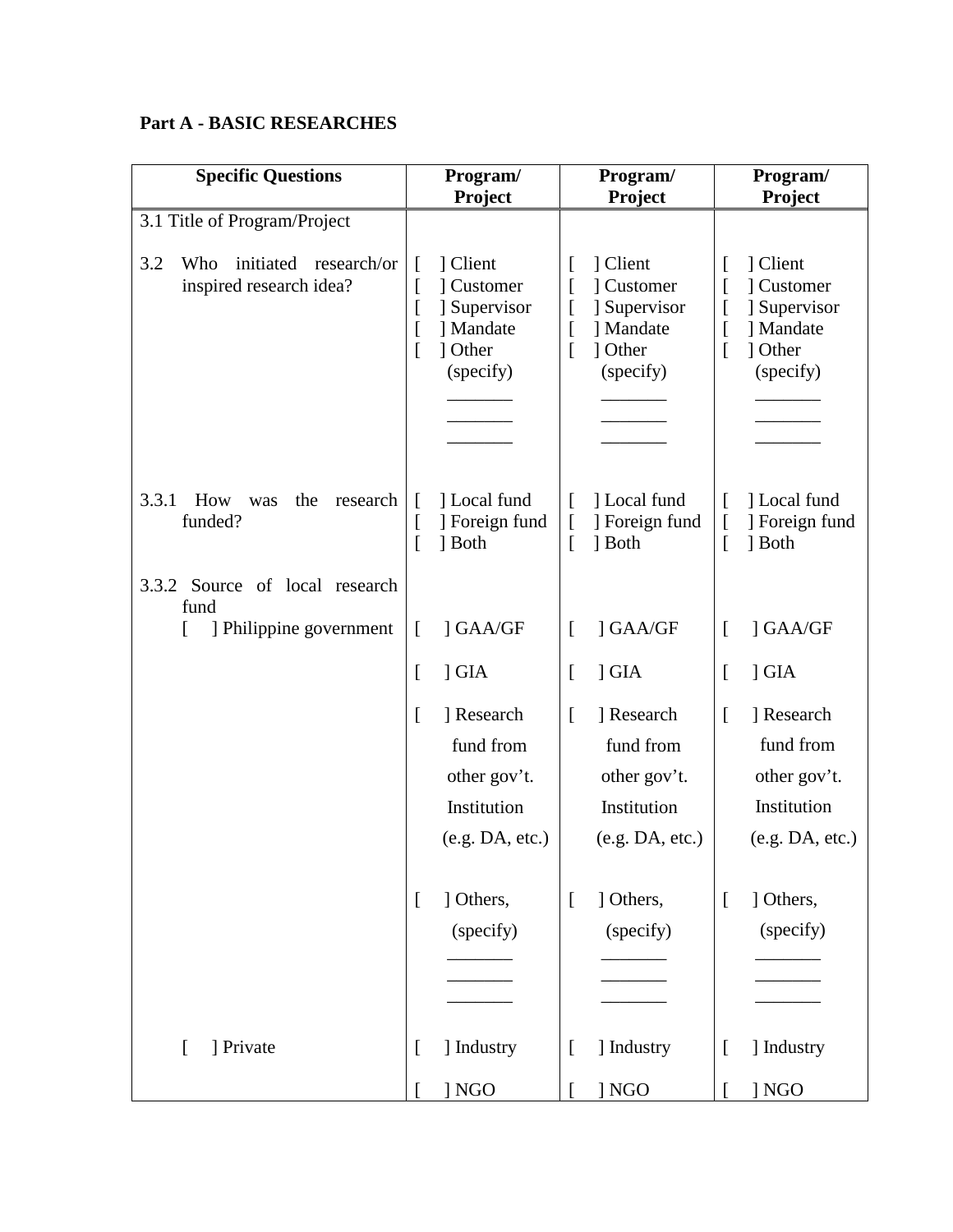| <b>Specific Questions</b>                                     | Program/<br>Project                                                                                    | Program/<br>Project                                                                                                                                                                                                                                                                                          | Program/<br>Project                                                                                                                                                                                                  |
|---------------------------------------------------------------|--------------------------------------------------------------------------------------------------------|--------------------------------------------------------------------------------------------------------------------------------------------------------------------------------------------------------------------------------------------------------------------------------------------------------------|----------------------------------------------------------------------------------------------------------------------------------------------------------------------------------------------------------------------|
|                                                               | ] Others,<br>$\Gamma$<br>(specify)                                                                     | $\begin{bmatrix} 1 \end{bmatrix}$<br>] Others,<br>(specify)                                                                                                                                                                                                                                                  | $\left[ \right]$<br>] Others,<br>(specify)                                                                                                                                                                           |
| 3.3.3 Source of foreign research<br>fund                      | $\begin{bmatrix} 1 & 1 \end{bmatrix}$<br>Institutional<br>APEC, FAO,<br>UNICEF, etc.)<br>$\mathbf{r}$  | $\begin{bmatrix} 1 & 1 \end{bmatrix}$ $\begin{bmatrix} 1 & 1 \end{bmatrix}$<br>Institutional<br>Organization (e.g.   Organization (e.g.   Organization (e.g.<br>APEC, FAO,<br>UNICEF, etc.)<br>$\left  \begin{array}{cc} 1 & 1 \\ 1 & 1 \end{array} \right $<br>Private/foreig Private/foreig Private/foreig | Institutional<br>APEC, FAO,<br>UNICEF, etc.)                                                                                                                                                                         |
|                                                               | n industry  <br>$\left[ \right]$                                                                       | n industry  <br>] Others, $\begin{bmatrix} 1 & 1 \end{bmatrix}$ Others, $\begin{bmatrix} 1 & 1 \end{bmatrix}$ Others,<br>(specify) (specify) (specify)                                                                                                                                                       | n industry                                                                                                                                                                                                           |
| 3.4 How many individuals<br>participated in the research?     | No. of males $\_\_$<br>No. of females __<br>$Total$ <sub>______________</sub>                          | No. of males $\_\_$<br>No. of females $\Box$<br>$Total$ <sub>___________</sub>                                                                                                                                                                                                                               | No. of males $\_\_$<br>No. of females __<br>Total                                                                                                                                                                    |
| How many institutions<br>3.5<br>participated in the research? | Institution _______                                                                                    | No. of govt. No. of govt. No. of govt.<br>Institution ________   Institution ______                                                                                                                                                                                                                          |                                                                                                                                                                                                                      |
|                                                               | institution______                                                                                      | No. of private No. of private No. of private<br>institution______                                                                                                                                                                                                                                            | institution____                                                                                                                                                                                                      |
| 3.6 How long was the research  <br>project?                   | 1 Less than 1<br>$\mathbb{R}$<br>yr.<br>11 to 2 years<br>1 3 to 4 years<br>L<br>] more than 5<br>years | ] Less than $1$<br>$\Box$<br>yr.<br>$\begin{bmatrix} 1 & 1 & 1 \\ 0 & 2 & 1 \end{bmatrix}$ to 2 years<br>$\lbrack$ ] 3 to 4 years<br>] more than 5<br>$\lceil$<br>years                                                                                                                                      | $\begin{bmatrix} 1 \\ 1 \end{bmatrix}$ Less than 1<br>yr.<br>$\begin{bmatrix} 1 & 1 & 1 \\ 0 & 2 & 1 \end{bmatrix}$ to 2 years<br>$\begin{bmatrix} 1 & 3 & 6 & 4 \end{bmatrix}$ years<br>] more than 5<br>L<br>years |
| 3.7 How much was spent for the<br>research program/project?   | EO<br>CO<br>Admin. Cost_                                                                               | $\text{MOOE}\_\!\_\!\_\!\!\_$<br>Admin. Cost_                                                                                                                                                                                                                                                                | CO<br>Admin. Cost_                                                                                                                                                                                                   |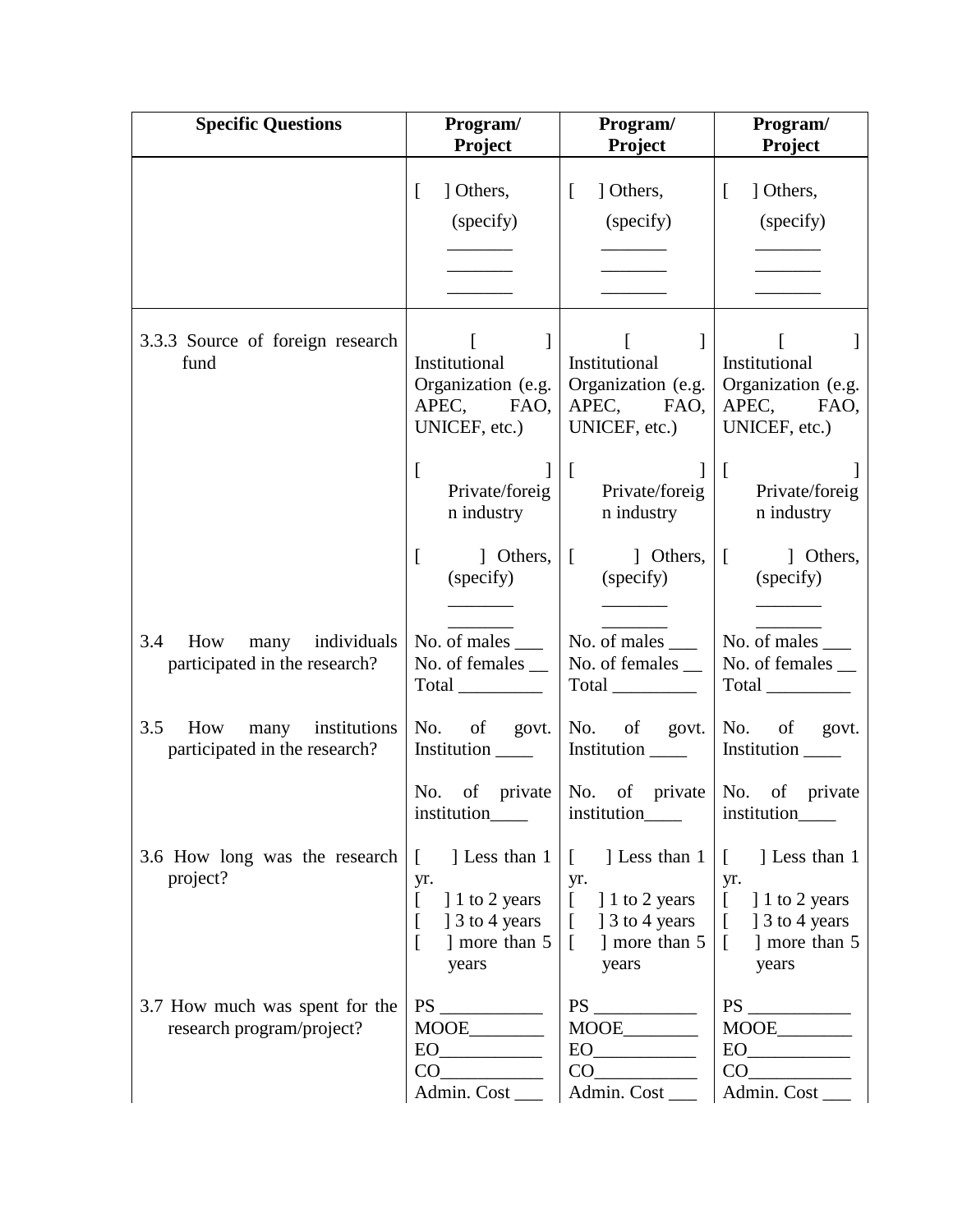| <b>Specific Questions</b>                                                          | Program/<br>Program/     |                                                      | Project<br>Project   |                                              | Program/<br>Project  |                                              |
|------------------------------------------------------------------------------------|--------------------------|------------------------------------------------------|----------------------|----------------------------------------------|----------------------|----------------------------------------------|
| 3.8 Are the research results or<br>technologies<br>developed<br>transferred<br>and | $\mathbf{L}$<br>$\lceil$ | 1 Yes<br>$\log$ No                                   | $\lceil$<br>$\Gamma$ | 1 Yes<br>$\log$ No                           | $\lceil$<br>$\Gamma$ | 1 Yes<br>$\log$ No                           |
| commercialized?<br>3.9 If yes, number of technology<br>adoptors per technology     |                          |                                                      |                      |                                              |                      |                                              |
| 3.10 Mode of Technology                                                            | $\Gamma$                 | ] Technology<br><b>Business</b><br>Incubator         | $\Box$               | ] Technology<br><b>Business</b><br>Incubator | $\lceil$             | ] Technology<br><b>Business</b><br>Incubator |
|                                                                                    | $\left[ \right]$         | ] Communal<br>Service<br>Facilities                  | $\left[ \right]$     | 1 Communal<br>Service<br>Facilities          | $\lceil$             | 1 Communal<br>Service<br>Facilities          |
|                                                                                    | L                        | $\mid$ Direct $\mid$ [<br>Transfer<br>to<br>Industry |                      | 1 Direct<br>Transfer<br>to<br>Industry       | $\sqrt{ }$           | 1 Direct<br>Transfer<br>to<br>Industry       |
|                                                                                    | $\left[ \right]$         | Training/<br>Demonstratio<br>$\mathbf n$             | $\Box$               | Training/<br>Demonstratio<br>$\mathbf n$     | $\Gamma$             | Training/<br>Demonstratio<br>$\mathbf n$     |
|                                                                                    | $\mathbf{r}$             | 1 Others,<br>specify                                 | $\sqrt{ }$           | 1 Others,<br>specify                         | $\sqrt{ }$           | Others,<br>specify                           |

# **Part B - APPLIED RESEARCHES**

| <b>Specific Questions</b>         | Program/<br><b>Project</b> | Program/<br>Project | Program/<br>Project |
|-----------------------------------|----------------------------|---------------------|---------------------|
| 3.1 Title of Program/Project      |                            |                     |                     |
|                                   |                            |                     |                     |
|                                   |                            |                     |                     |
| Who initiated research/or<br>3.2. | Client                     | Client              | <b>Client</b>       |
| inspired research idea?           | Consumer                   | Consumer            | Consumer            |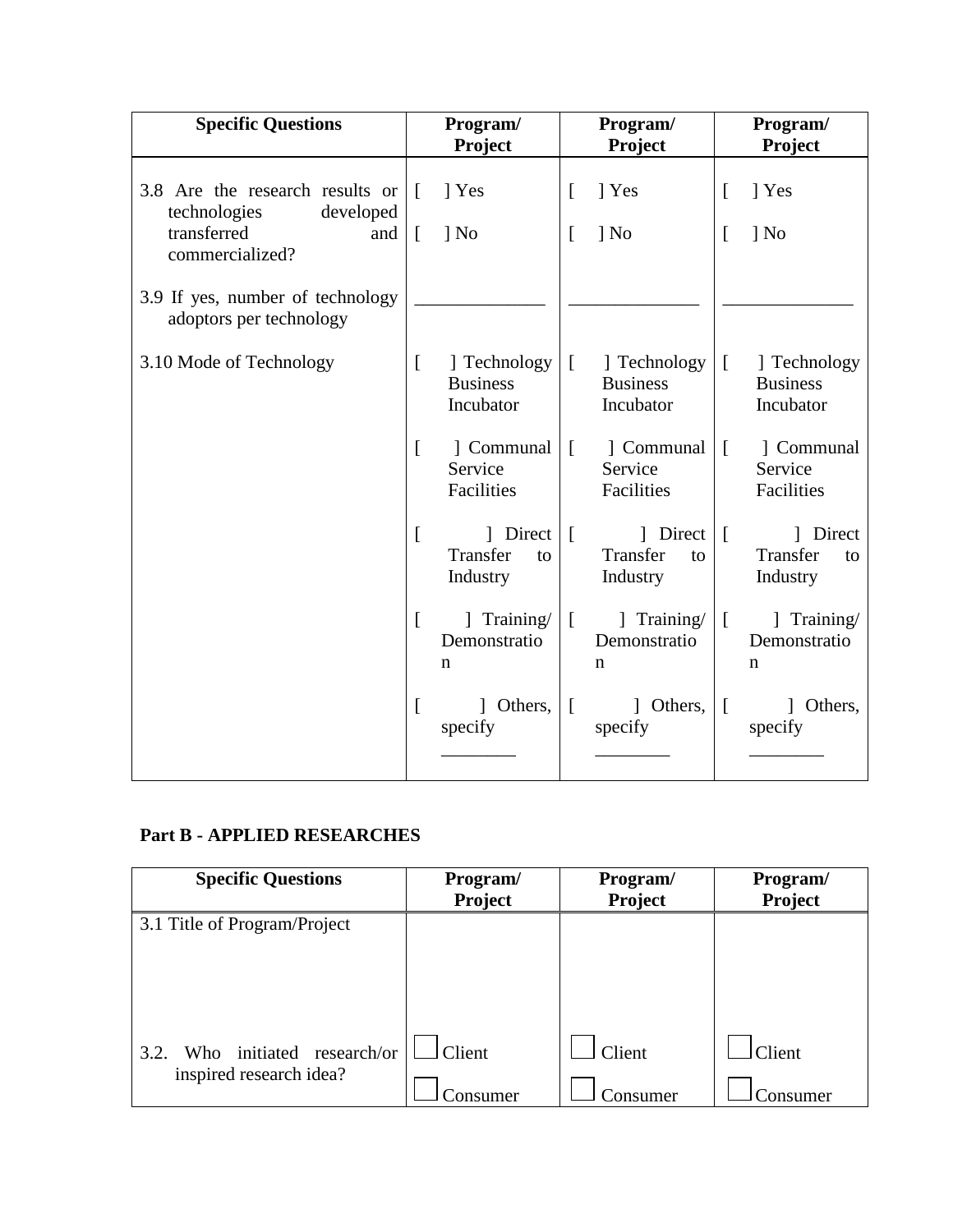| <b>Specific Questions</b>                 |          | Program/<br>Project                                                                          | Program/<br>Project |                                                                                              | Program/<br>Project |                                                                                              |
|-------------------------------------------|----------|----------------------------------------------------------------------------------------------|---------------------|----------------------------------------------------------------------------------------------|---------------------|----------------------------------------------------------------------------------------------|
| (Multiple answer)                         |          | Supervisor                                                                                   |                     | Supervisor                                                                                   |                     | Supervisor                                                                                   |
|                                           |          | Mandate                                                                                      |                     | Mandate                                                                                      |                     | Mandate                                                                                      |
|                                           |          | Other<br>(specify)                                                                           |                     | Other<br>(specify)                                                                           |                     | Other<br>(specify)                                                                           |
| 3.3.1 How was the research<br>funded?     |          | Local fund                                                                                   |                     | Local fund                                                                                   |                     | Local fund                                                                                   |
|                                           |          | Foreign fund                                                                                 |                     | Foreign fund                                                                                 |                     | Foreign fund                                                                                 |
|                                           | ſ        | ] Both                                                                                       | $\Gamma$            | 1 Both                                                                                       | L                   | ] Both                                                                                       |
| Source of local research<br>3.3.2<br>fund |          |                                                                                              |                     |                                                                                              |                     |                                                                                              |
| Philippine<br>$\mathbf{I}$                | $\lceil$ | ] GAA/GF                                                                                     | $\Gamma$            | ] GAA/GF                                                                                     | $\Gamma$            | ] GAA/GF                                                                                     |
| government                                | L        | ] GIA                                                                                        | $\lceil$            | $\overline{\phantom{a}}$ GIA                                                                 | L                   | $\overline{\phantom{a}}$ GIA                                                                 |
|                                           | ſ        | ] Research<br>from<br>fund<br>other<br>government<br>institution<br>DA.<br>(e.g.<br>$Etc.$ ) | $\overline{[}$      | ] Research<br>fund<br>from<br>other<br>government<br>institution<br>DA.<br>(e.g.<br>$Etc.$ ) | L                   | ] Research<br>fund<br>from<br>other<br>government<br>institution<br>DA.<br>(e.g.<br>$Etc.$ ) |
|                                           | L        | ] Others,<br>(specify)                                                                       | $\lceil$            | ] Others,<br>(specify)                                                                       | $\lceil$            | ] Others,<br>(specify)                                                                       |
|                                           | L        | ] Industry                                                                                   | $\Gamma$            | ] Industry                                                                                   | $\Gamma$            | ] Industry                                                                                   |
| ] Private<br>$\Gamma$                     | L        | ] NGO                                                                                        | I                   | ] NGO                                                                                        | $\overline{[}$      | ] NGO                                                                                        |
|                                           | ſ        | ] Others,<br>(specify)                                                                       | $\Gamma$            | ] Others,<br>(specify)                                                                       | $\overline{a}$      | ] Others,<br>(specify)                                                                       |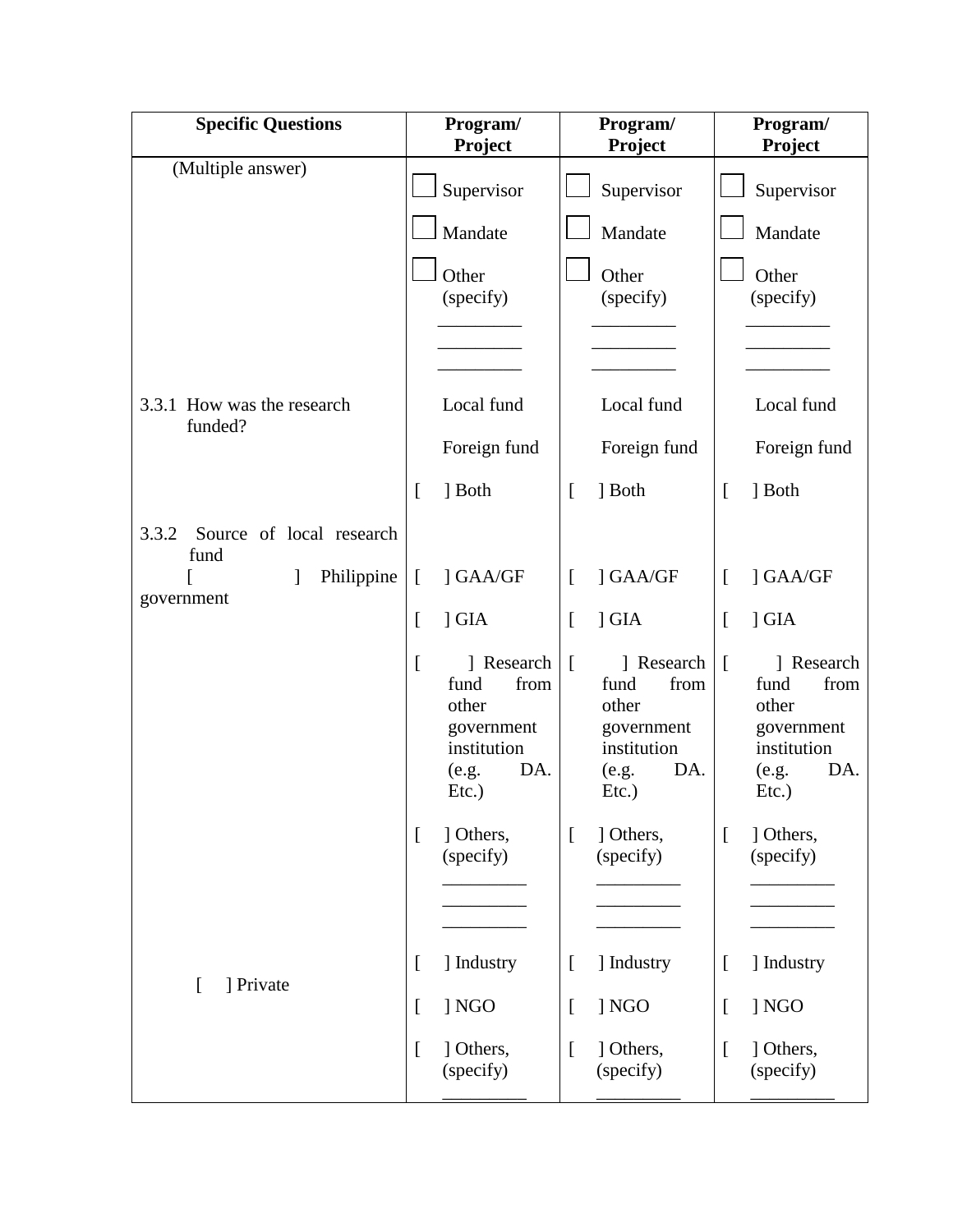| <b>Specific Questions</b>                | Program/<br><b>Project</b>                                                      | Program/<br>Project                                                                     |                                                                                          |
|------------------------------------------|---------------------------------------------------------------------------------|-----------------------------------------------------------------------------------------|------------------------------------------------------------------------------------------|
|                                          |                                                                                 |                                                                                         |                                                                                          |
| 3.2.2 Source of foreign research<br>fund | Institutional<br>L<br>Organization<br>APEC,<br>(e.g.<br>FAO,<br>UNICEF,ET<br>C. | Institutional<br>$\Gamma$<br>Organization<br>(e.g. APEC,<br>FAO,<br>UNICEF,ET<br>$C$ .) | Institutional<br>$\sqrt{ }$<br>Organization<br>APEC,<br>(e.g.<br>FAO,<br>UNICEF,ET<br>C. |
|                                          | <sup>[</sup><br>Private/foreig<br>n industry                                    | $\mathsf{L}$<br>Private/foreig<br>n industry                                            | Private/foreig<br>n industry                                                             |
|                                          | 1 Others,<br>L<br>(specify)                                                     | 1 Others,<br>I<br>(specify)                                                             | $\Gamma$<br>1 Others,<br>(specify)                                                       |
|                                          |                                                                                 |                                                                                         |                                                                                          |

| <b>Specific Questions</b>                                                                                                                                            | Program/                                                                                                                | Program/                                                                                    | Program/                                                                                                 |  |
|----------------------------------------------------------------------------------------------------------------------------------------------------------------------|-------------------------------------------------------------------------------------------------------------------------|---------------------------------------------------------------------------------------------|----------------------------------------------------------------------------------------------------------|--|
|                                                                                                                                                                      | <b>Project</b>                                                                                                          | <b>Project</b>                                                                              | <b>Project</b>                                                                                           |  |
| 3.4 How many individuals<br>participated in the<br>research?                                                                                                         | No. of male $\_\_$<br>No. of female $\_\_$<br>Total $\frac{1}{\sqrt{1-\frac{1}{2}}\cdot\frac{1}{\sqrt{1-\frac{1}{2}}}}$ | No. of males $\_\_$<br>No. of female $\_\_$<br>Total                                        | No. of males ______<br>No. of female __                                                                  |  |
| 3.5 How many Institutions<br>participated in the<br>research?                                                                                                        | No. of govt.<br>Institution<br>No. of private<br>Institution                                                            | No. of govt.<br>Institution<br>No. of private<br>Institution                                | No. of govt.<br>Institution ______<br>No. of private<br>Institution                                      |  |
| 3.6<br>How long was the $\begin{bmatrix} \cdot & \cdot & \cdot \\ \cdot & \cdot & \cdot \\ \cdot & \cdot & \cdot \end{bmatrix}$ Less than 1 yr.<br>research project? | 1 to 2 years<br>1 3 to 4 years<br>L<br>more than 5<br>years                                                             | Less than 1 yr.<br>$\lceil$ 1 to 2 years<br>$\lceil$ 1 3 to 4 years<br>more than 5<br>years | $[$ ] Less than 1 yr.<br>$\lceil$ 1 to 2 years<br>1 3 to 4 years<br>$\mathbb{F}$<br>more than 5<br>years |  |
| 3.7 How much was spent for   PS                                                                                                                                      |                                                                                                                         | <b>PS</b>                                                                                   | <b>PS</b>                                                                                                |  |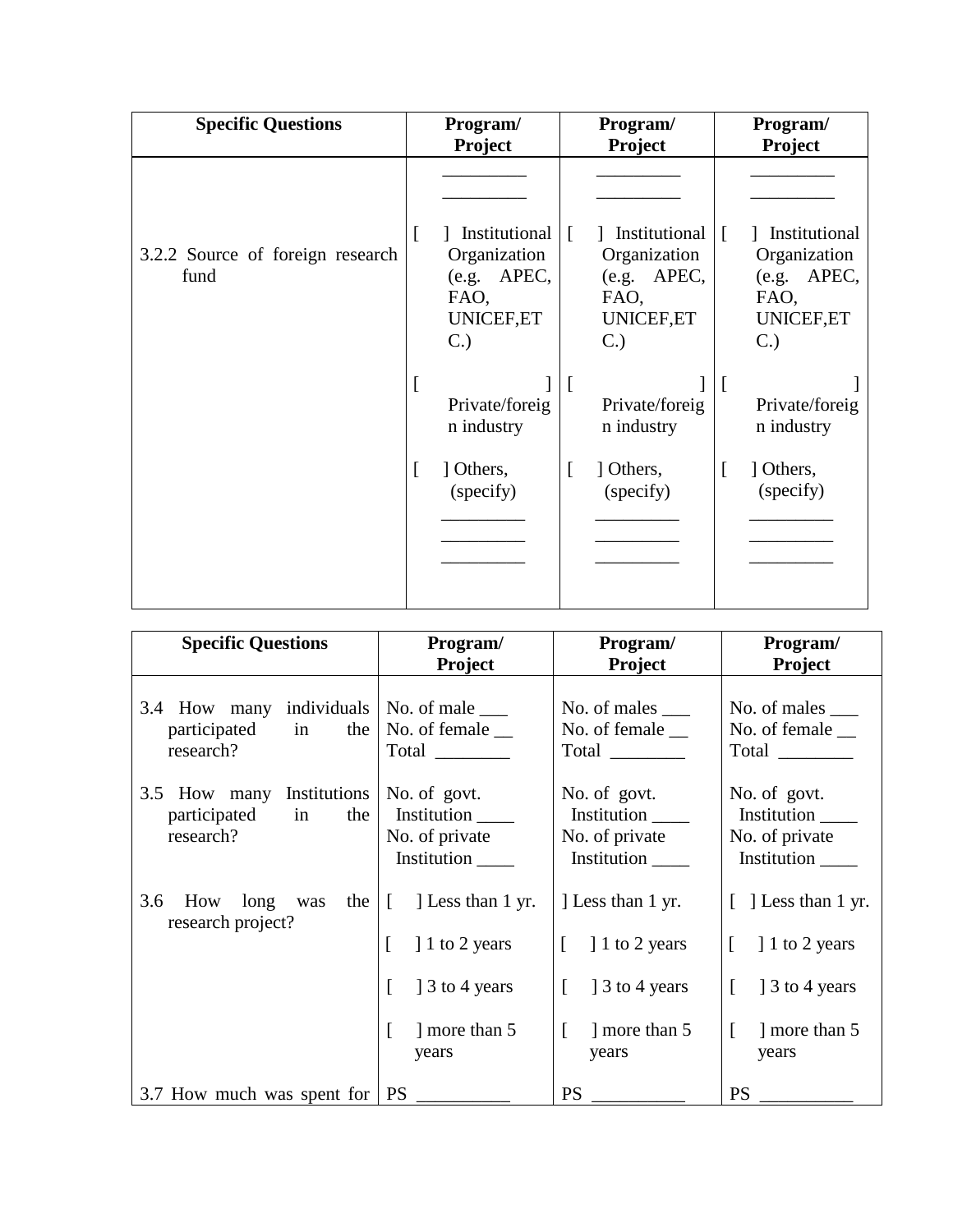| the<br>research                                                                                                    |                                                                                                                                                                                 |                                                                                                                                                                             |                                                                                                                                                                             |  |
|--------------------------------------------------------------------------------------------------------------------|---------------------------------------------------------------------------------------------------------------------------------------------------------------------------------|-----------------------------------------------------------------------------------------------------------------------------------------------------------------------------|-----------------------------------------------------------------------------------------------------------------------------------------------------------------------------|--|
| program/project?                                                                                                   |                                                                                                                                                                                 |                                                                                                                                                                             |                                                                                                                                                                             |  |
|                                                                                                                    |                                                                                                                                                                                 | $EO$ <sub>___________</sub>                                                                                                                                                 | $EO$ <sub>___________</sub>                                                                                                                                                 |  |
|                                                                                                                    |                                                                                                                                                                                 |                                                                                                                                                                             |                                                                                                                                                                             |  |
|                                                                                                                    | Admin Cost                                                                                                                                                                      | Admin Cost                                                                                                                                                                  | Admin Cost                                                                                                                                                                  |  |
| 3.8 Are the research results or<br>technologies developed<br>transferred<br>and $\vert$ $\vert$<br>commercialized? | 1 Yes<br>$\Box$<br>$\log$                                                                                                                                                       | $\left[ \right]$<br>T Yes<br>$\log$<br>$\Gamma$                                                                                                                             | $\Gamma$<br>1 Yes<br>$\Gamma$<br>$\log$                                                                                                                                     |  |
| 3.9 If yes, number<br>of<br>technology adoptors per<br>technology                                                  |                                                                                                                                                                                 |                                                                                                                                                                             |                                                                                                                                                                             |  |
| 3.10Mode of Technology<br>Transfer                                                                                 | Technology<br><b>Business</b><br>Incubator<br>Communal<br>Service<br>Facilities<br><b>Direct Transfer</b><br>to industry<br>Training /<br>Demonstration<br>Others,<br>(specify) | Technology<br><b>Business</b><br>Incubator<br>Communal<br>Service<br>Facilities<br>Direct<br>Transfer<br>to industry<br>Training /<br>Demonstration<br>Others,<br>(specify) | Technology<br><b>Business</b><br>Incubator<br>Communal<br>Service<br>Facilities<br>Direct<br>Transfer<br>to industry<br>Training /<br>Demonstration<br>Others,<br>(specify) |  |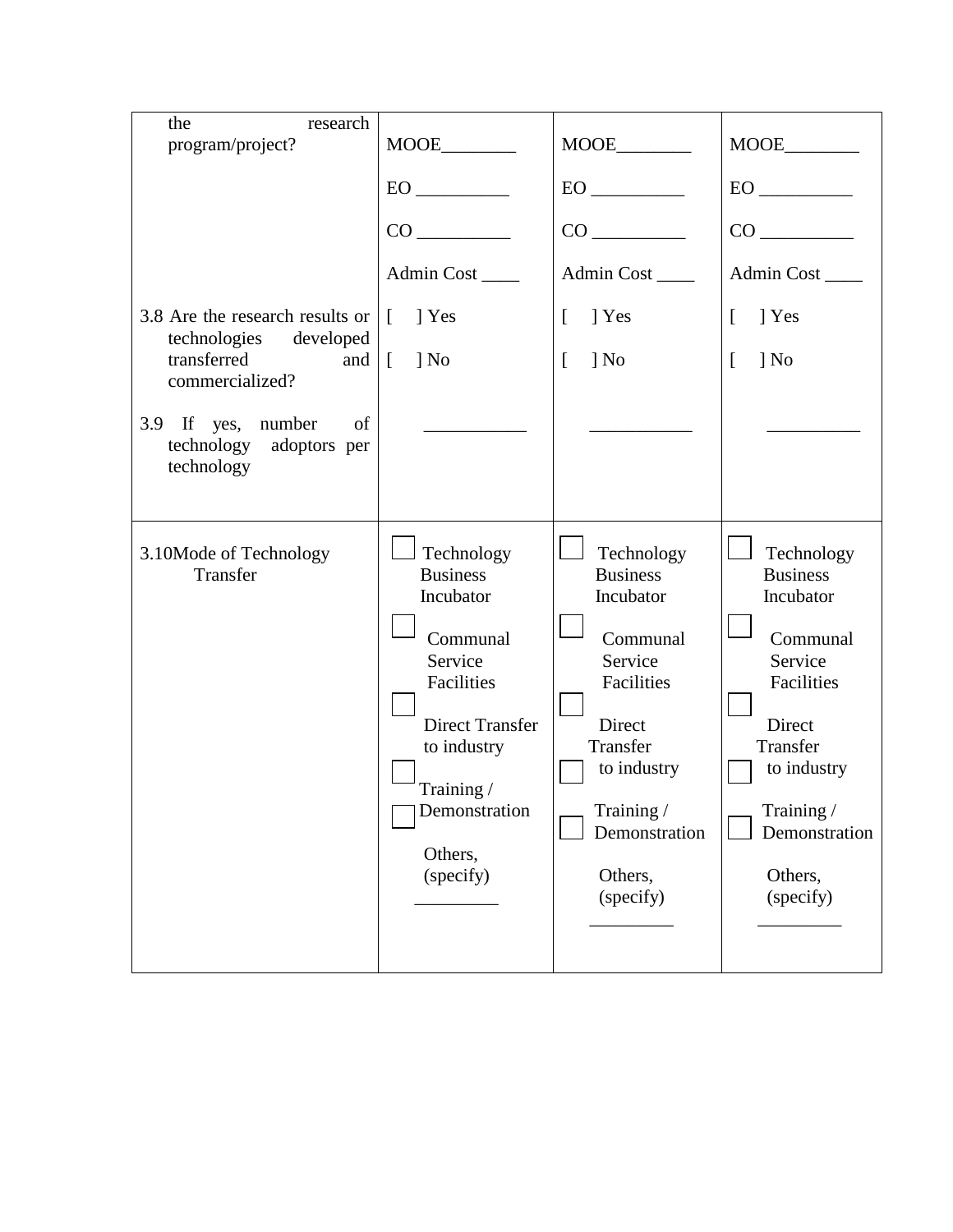|  | 4. Factors which contributed to technology transfer effectiveness       |
|--|-------------------------------------------------------------------------|
|  |                                                                         |
|  | Nature of Technology (e.g. simple, viable, etc.)                        |
|  |                                                                         |
|  |                                                                         |
|  | 5. Factors which hindered/adversely affected technology transfer effort |
|  | Management (specify)                                                    |
|  |                                                                         |
|  | Market (specify)                                                        |
|  | Other (specify)                                                         |

### 6. **Assessment of the Role of Women in Various Activities for R & D and Technology Transfer in Communities**

#### 7. **Other comments observations**

(e.g. changes in policies, support system, etc)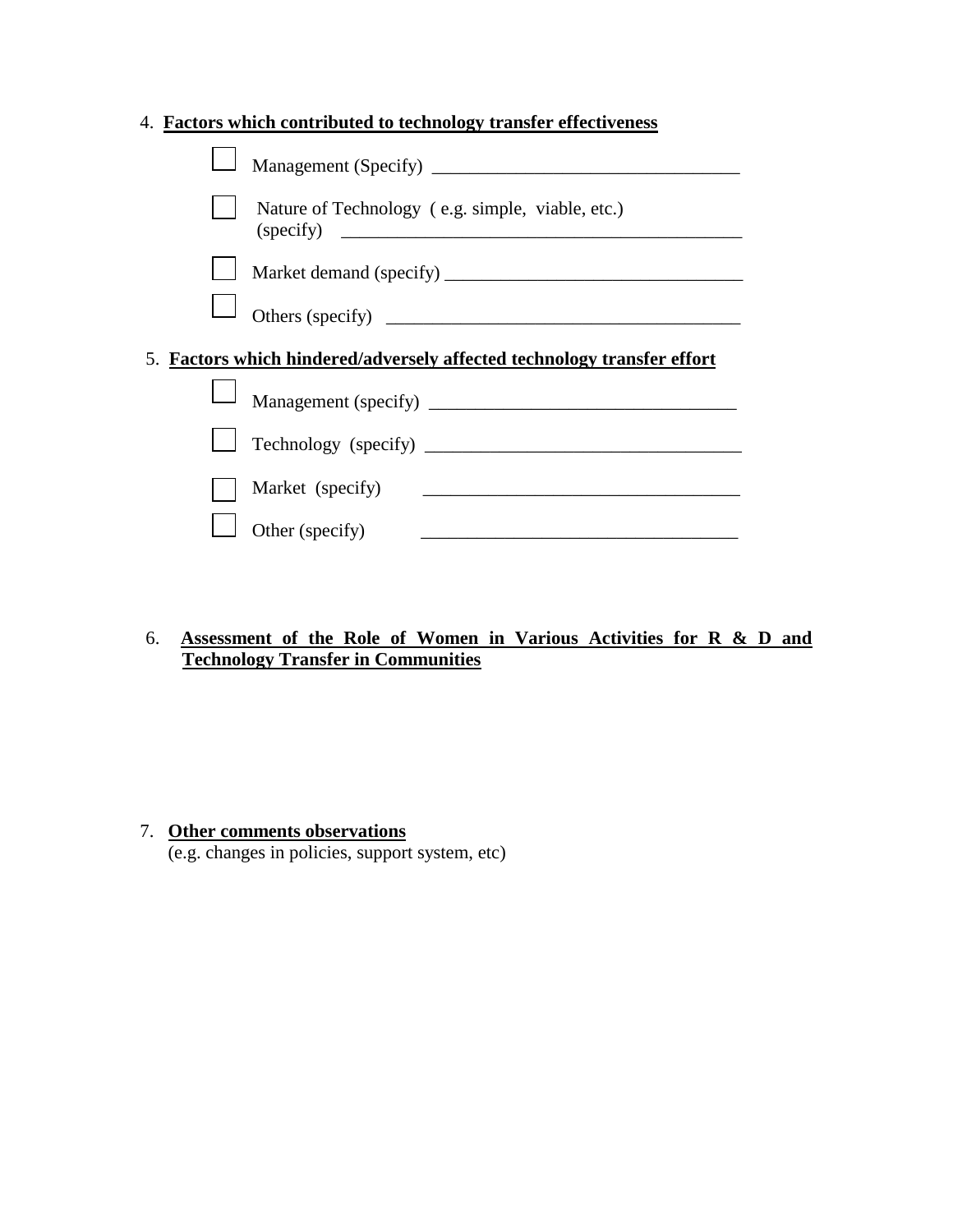## **LEGENDS:**

- 1. GAA = General Appropriations Act
- 2.  $GF = General Fund$
- 3. GIA = Grants-In-Aid
- 4. DA = Department of Agriculture
- 5. NGO = Non-Government Organization
- 6. APEC = Asia Pacific Economic Cooperation
- 7. FAO = Food and Agriculture Organization
- 8. UNICEF = United Nations International Children Educational Fund
- 9. PS = Personnel Services
- 10. MOOE = Maintenance and Other Operating Expenses
- 11. EO = Equipment Outlay
- 12.  $CO =$ Capital Outlay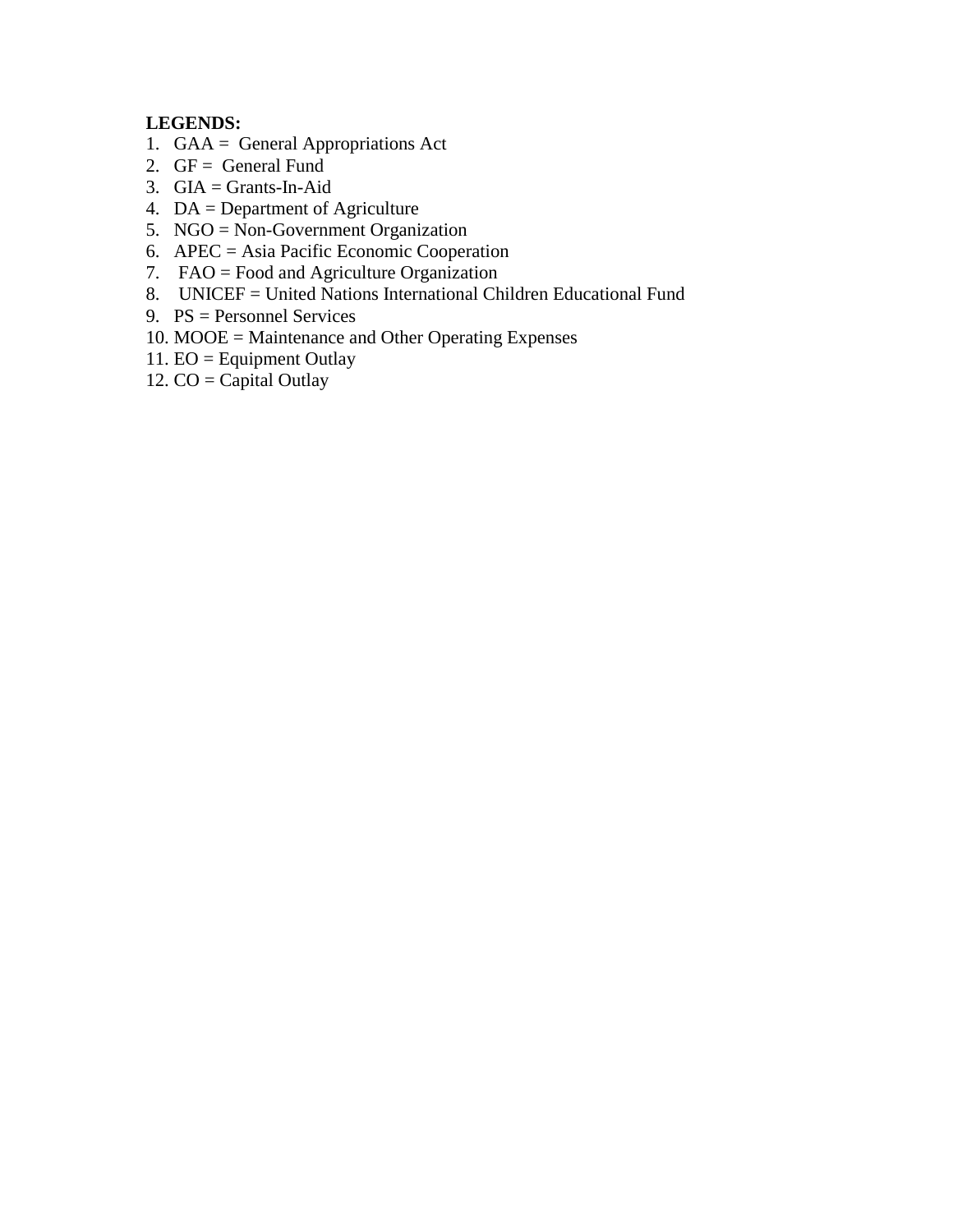# **Appendix 4. Questionnaire for Technology Adoptor**

## **1. Respondent Profile**

| 1.1 Name                                                      |
|---------------------------------------------------------------|
|                                                               |
| 1.3 Gender $\Box$ male $\Box$ female                          |
| 1.4. Civil Status $\Box$ single $\Box$ married $\Box$ widowed |
|                                                               |
|                                                               |
|                                                               |
| 1.6. Address                                                  |
|                                                               |
| 1.7. Position                                                 |

2. **Brief Description of Responsibilities/Duties of Respondents**:

### 3.1. **Technology Transfer**

( Instruction: One set of Questionnaire for every technology adopted)

3.1 Describe the Technology Adopted

3.2 Date of technology transfer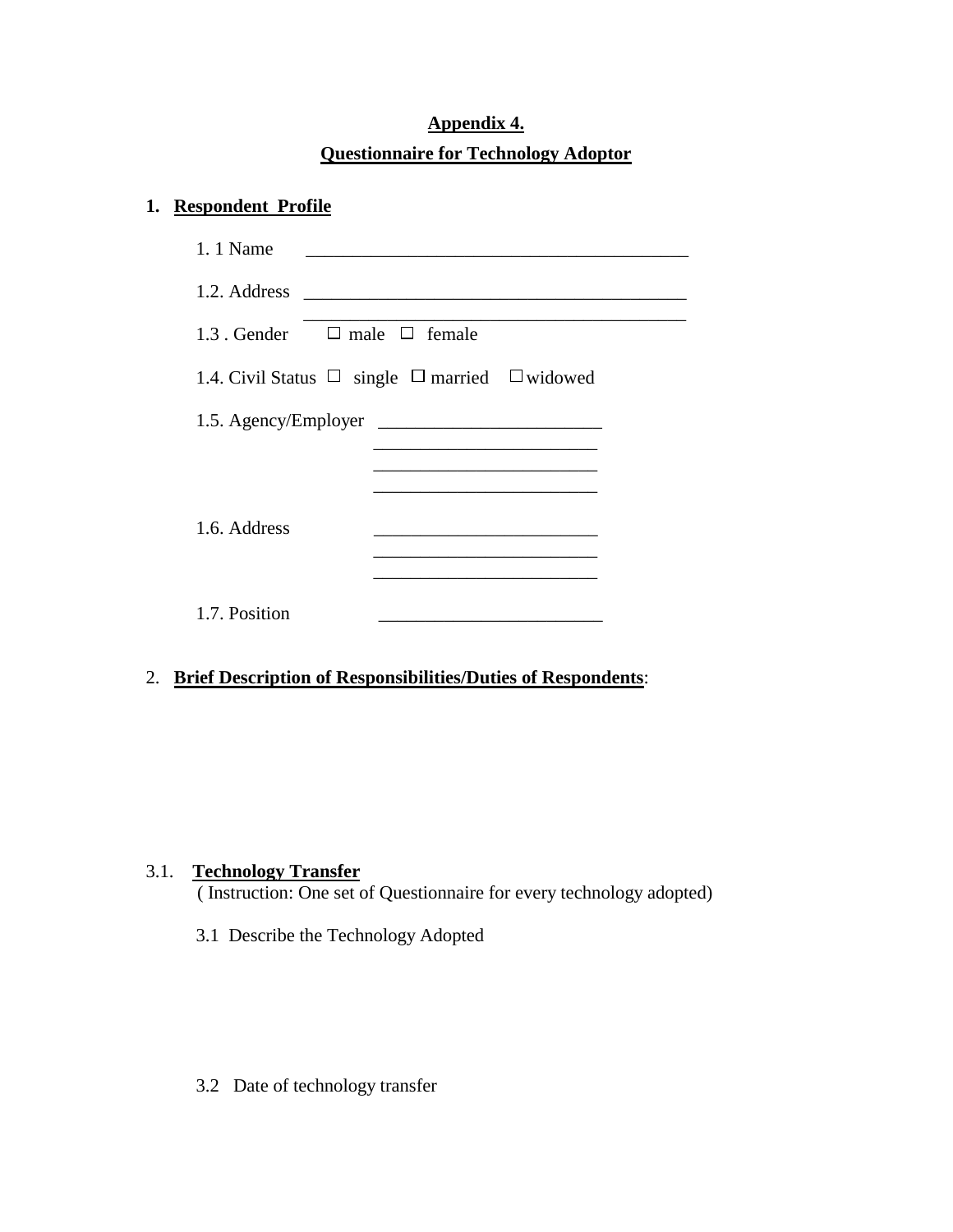| Year Month                                      |                  |                              |
|-------------------------------------------------|------------------|------------------------------|
| 3.3 Type of Business organization               |                  |                              |
| $\Box$ Single Proprietorship $\Box$ Partnership |                  |                              |
| $\Box$ Corporation                              | Ц<br>Foundations |                              |
| $\sqcup$ Cooperative                            | Others (specify) |                              |
| 3.4 Technical Information                       |                  |                              |
| 3.4.1 Personnel Involved                        |                  |                              |
| Management                                      |                  |                              |
| No. of male                                     |                  | No. of Female ______         |
| <b>Functions of Male</b>                        |                  | <b>Functions of Female</b>   |
| (pls. Indicate no. of staff)                    |                  | (pls. Indicate no. of staff) |
| [ ] Supervisor/manager                          |                  | [ ] Supervisor/manager       |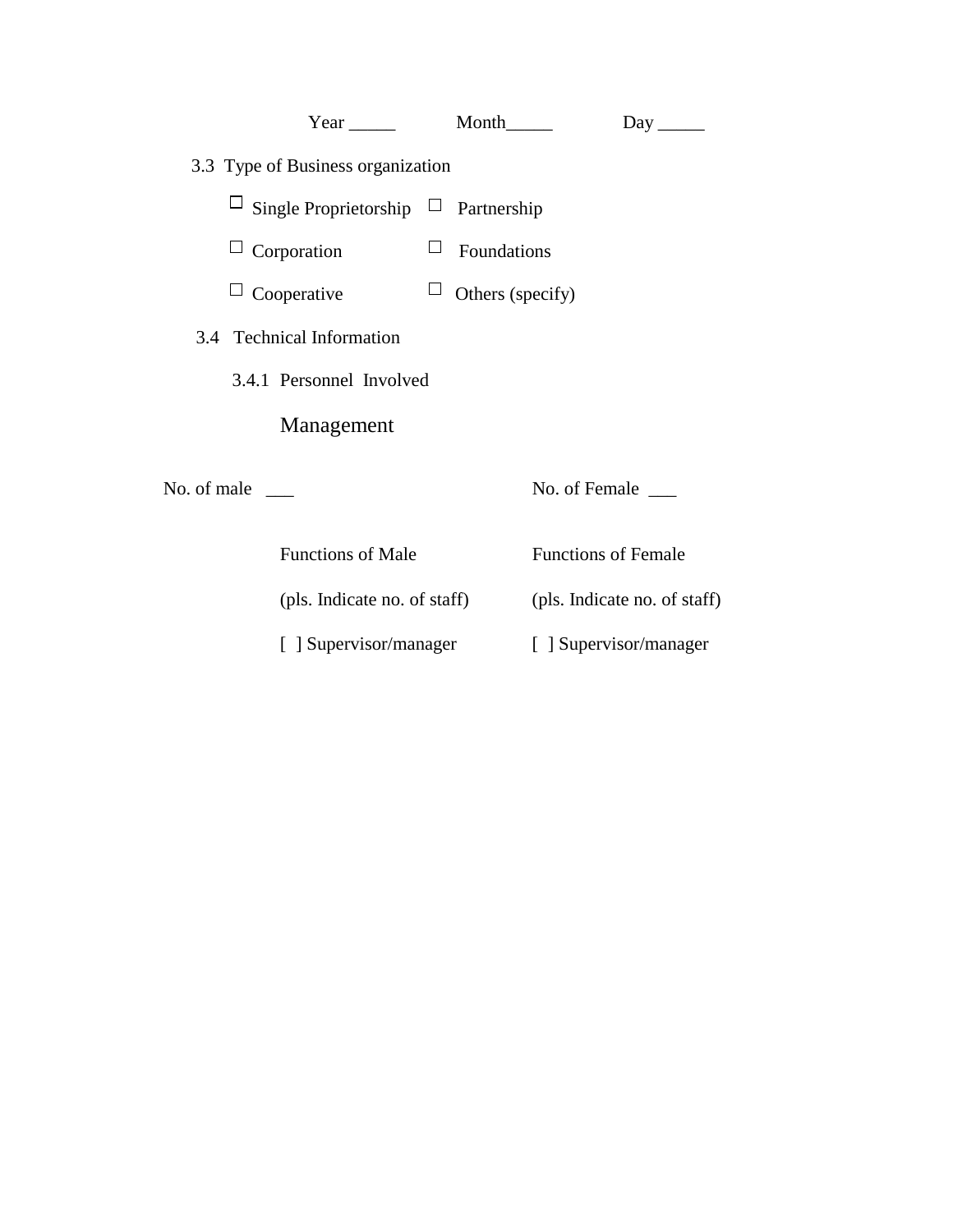| [ ] Human Resource Devt.                                                                                                | [ ] Human Resource Devt.                                       |
|-------------------------------------------------------------------------------------------------------------------------|----------------------------------------------------------------|
| [ ] Cashier                                                                                                             | [ ] Cashier                                                    |
| [ ] Assistant                                                                                                           | [ ] Assistant                                                  |
| [ ] Maintenance/Engineer                                                                                                | [ ] Maintenance/Engineer                                       |
| [ ] Purchasing/Buyer                                                                                                    | [ ] Purchasing/Buyer                                           |
| [ ] Budget                                                                                                              | [ ] Budget                                                     |
| [ ] Auditor                                                                                                             | [ ] Auditor                                                    |
| [ ] Clerk/Support                                                                                                       | [ ] Clerk/Support                                              |
| [] Janitorial Services                                                                                                  | [] Janitorial Services                                         |
| $\left[\begin{array}{c}\end{array}\right]$ Others (specify) ________<br>Remarks: New York Changes and Security Assembly | $\lbrack$ ] Others (specify) _______<br>Remarks: $\frac{1}{2}$ |
|                                                                                                                         |                                                                |

# Production/Quality Assurance/Control

No. of male  $\qquad \qquad$  No. of Female  $\qquad \qquad$ 

Functions of Male Functions of Female

(pls. Indicate no. of staff) (pls. Indicate no. of staff)

[ ] Production Supervisor [ ] Production Supervisor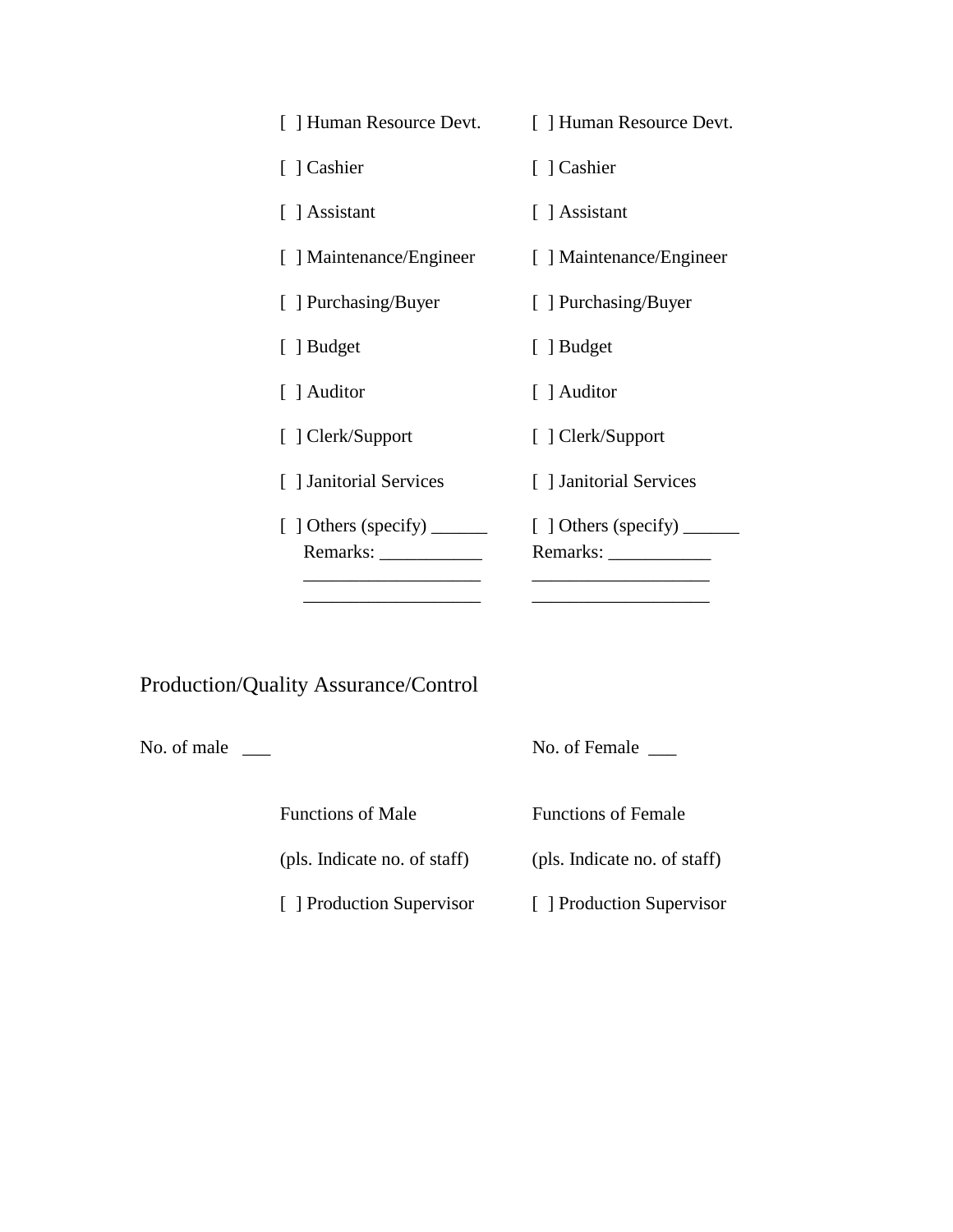|       | [ ] Production Engineer                                                                                                             | [ ] Production Engineer                                                                                                                                     |
|-------|-------------------------------------------------------------------------------------------------------------------------------------|-------------------------------------------------------------------------------------------------------------------------------------------------------------|
|       | [ ] Medical Technologist                                                                                                            | [ ] Medical Technologist                                                                                                                                    |
|       | [ ] Quality Control Staff                                                                                                           | [ ] Quality Control Staff                                                                                                                                   |
|       | [ ] Clerk/Support                                                                                                                   | [ ] Clerk/Support                                                                                                                                           |
|       | [] Janitorial Services                                                                                                              | [ ] Janitorial Services                                                                                                                                     |
|       | [ ] Others (specify) _________                                                                                                      | [ ] Others (specify)<br>Remarks: ______________                                                                                                             |
|       | 3.4.2 Raw Material Requirement<br>Other raw material requirement /month ______kg (specify)_____<br>(please specify)                 | Major raw material requirement /month _____kg (specify) ____<br>$\frac{\log(\text{specific})}{\log(\text{specific})}$<br>$\_\_\$ {kg} (specify) $\_\_\_\_\$ |
| 3.4.3 | <b>Volume of Business</b>                                                                                                           | $\_\_\_\$ (specify) $\_\_\_\_\$                                                                                                                             |
|       | $\square$ Income generated/year                                                                                                     |                                                                                                                                                             |
|       | Export<br>$\Box$ Total employment generated                                                                                         |                                                                                                                                                             |
|       | No. of male ______ No. of female _____                                                                                              |                                                                                                                                                             |
| 3.4.4 |                                                                                                                                     | Classification of the Industry as to total number of employees                                                                                              |
|       | Less than 5 workers (micro industry)<br>Ц<br>6 to 9 workers (cottage industry)<br>$\Box$<br>10 to 99 workers (small scale industry) |                                                                                                                                                             |
|       |                                                                                                                                     |                                                                                                                                                             |

 $\Box$  100 to 199 workers (medium scale industry)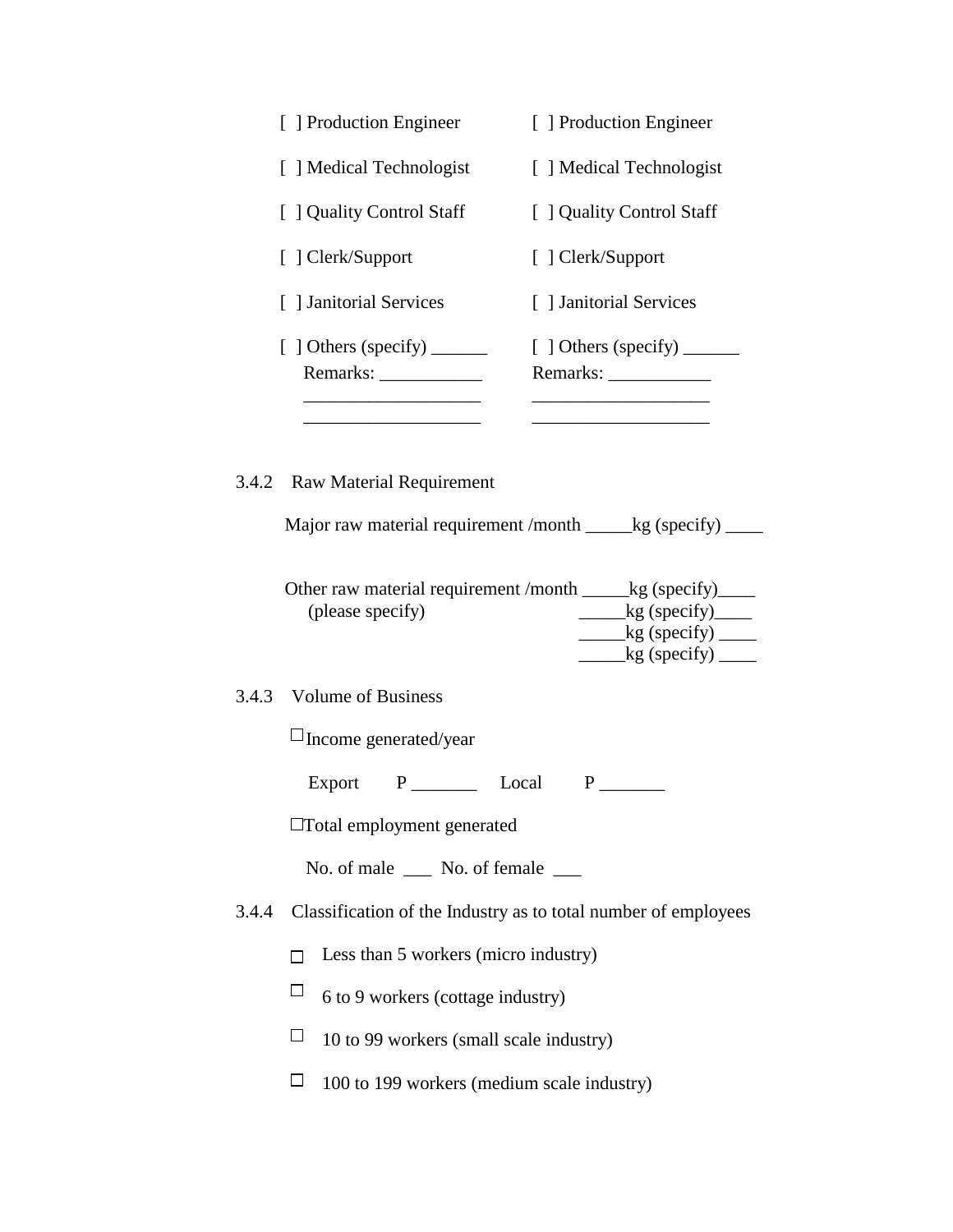- $\Box$  200 or more workers (large scale industry)
- 3.4.5. Total project cost/capital investment/assets? P \_\_\_\_\_\_\_\_\_
- 3.4.6 Classification of the industry/company as to capital investment/assets:
	- $\Box$  micro (P150,000 and below)
	- $\Box$  cottage (above P150,000 to P1.5 M)
	- $\Box$  small (above P1.5 M to P15 M)
	- $\Box$  medium (above P15 M to P 60 M)
	- $\Box$  large (P61 M and above)
- 3.5 Technology Transfer Agreement :
	- $\Box$  With Royalty

Fixed lump sum

□ Based on net/gross sales

 $\Box$  Both

Special Arrangement (specify) \_\_\_\_\_\_\_\_\_\_\_\_\_\_\_\_\_\_\_\_\_\_

 $\Box$  Without Royalty

3.6 Did you do technology improvement/modification on the adopted technology?

 $\Box$  Yes  $\Box$  No

If yes please specify :  $\frac{1}{\sqrt{1-\frac{1}{2}} \cdot \frac{1}{\sqrt{1-\frac{1}{2}} \cdot \frac{1}{\sqrt{1-\frac{1}{2}} \cdot \frac{1}{\sqrt{1-\frac{1}{2}} \cdot \frac{1}{\sqrt{1-\frac{1}{2}} \cdot \frac{1}{\sqrt{1-\frac{1}{2}} \cdot \frac{1}{\sqrt{1-\frac{1}{2}} \cdot \frac{1}{\sqrt{1-\frac{1}{2}} \cdot \frac{1}{\sqrt{1-\frac{1}{2}} \cdot \frac{1}{\sqrt{1-\frac{1}{2}} \cdot \frac{1}{\sqrt{1-\frac{1}{2}}$ 

3.7 Exclusivity Arrangement

Applicable (specify) \_\_\_\_\_\_\_\_\_\_\_\_\_

 $\square$  Not applicable